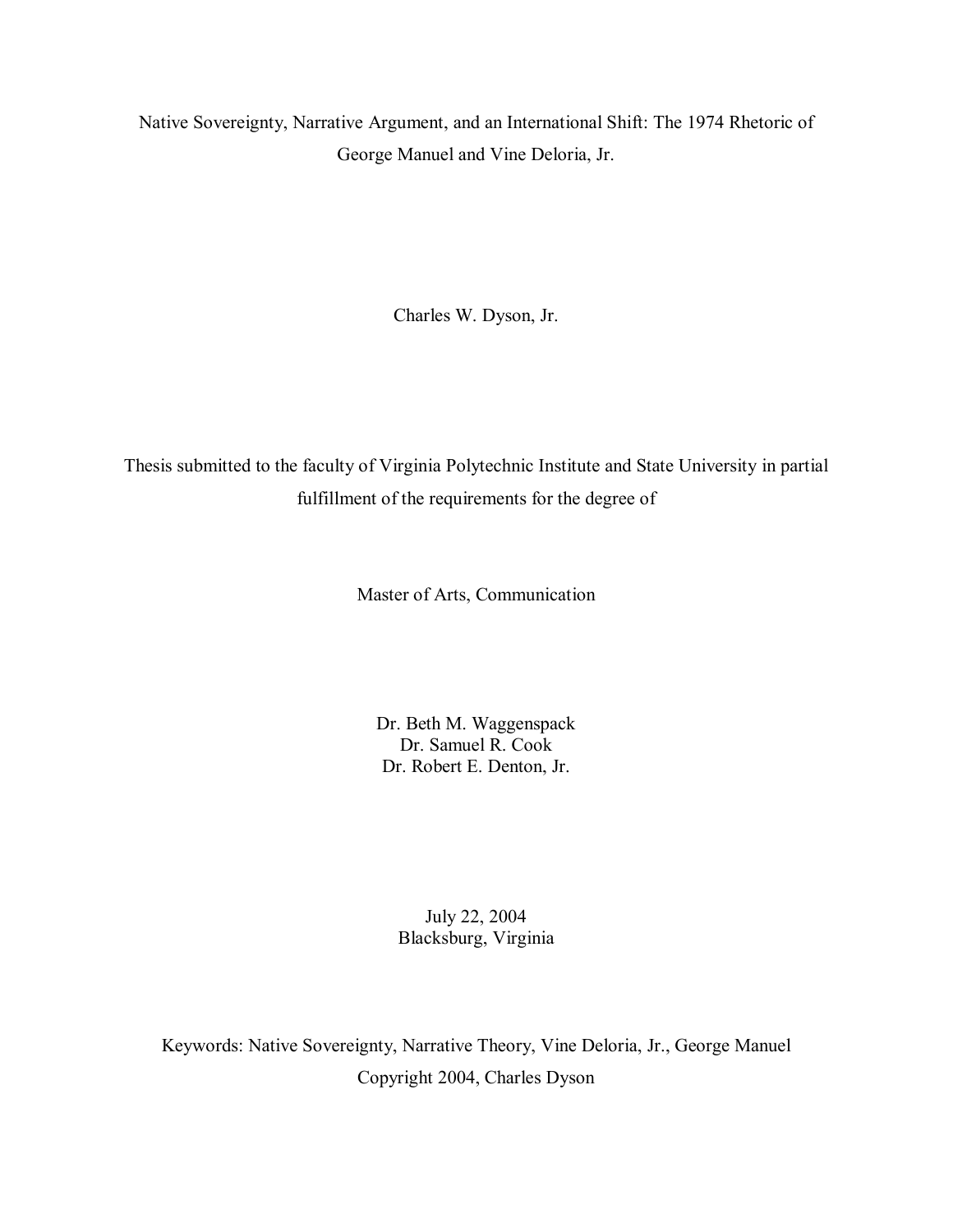Native Sovereignty, Narrative Argument, and an International Shift: The 1974 Rhetoric of George Manuel and Vine Deloria, Jr.

Charles W. Dyson, Jr.

Abstract

The modern era of globalization presents a situation where indigenous cultures are potentially being eroded away. As a result, leaders of these groups need to begin using effective rhetorical strategies in their efforts to defend their worldview against the dominating views of Western ideology. This thesis attempts to present a case study analysis of the work of two leaders in the Native American rights movement: George Manuel and Vine Deloria, Jr. Manuel's book *The Fourth World: An Indian Reality* and Deloria's *Behind the Trail of Broken Treaties: An Indian Declaration of Independence* are presented as examples for how modern indigenous leaders can use narrative argument, addressing the persuasive functions of social movements, to foster political action on a people-to-people, national, and transnational level.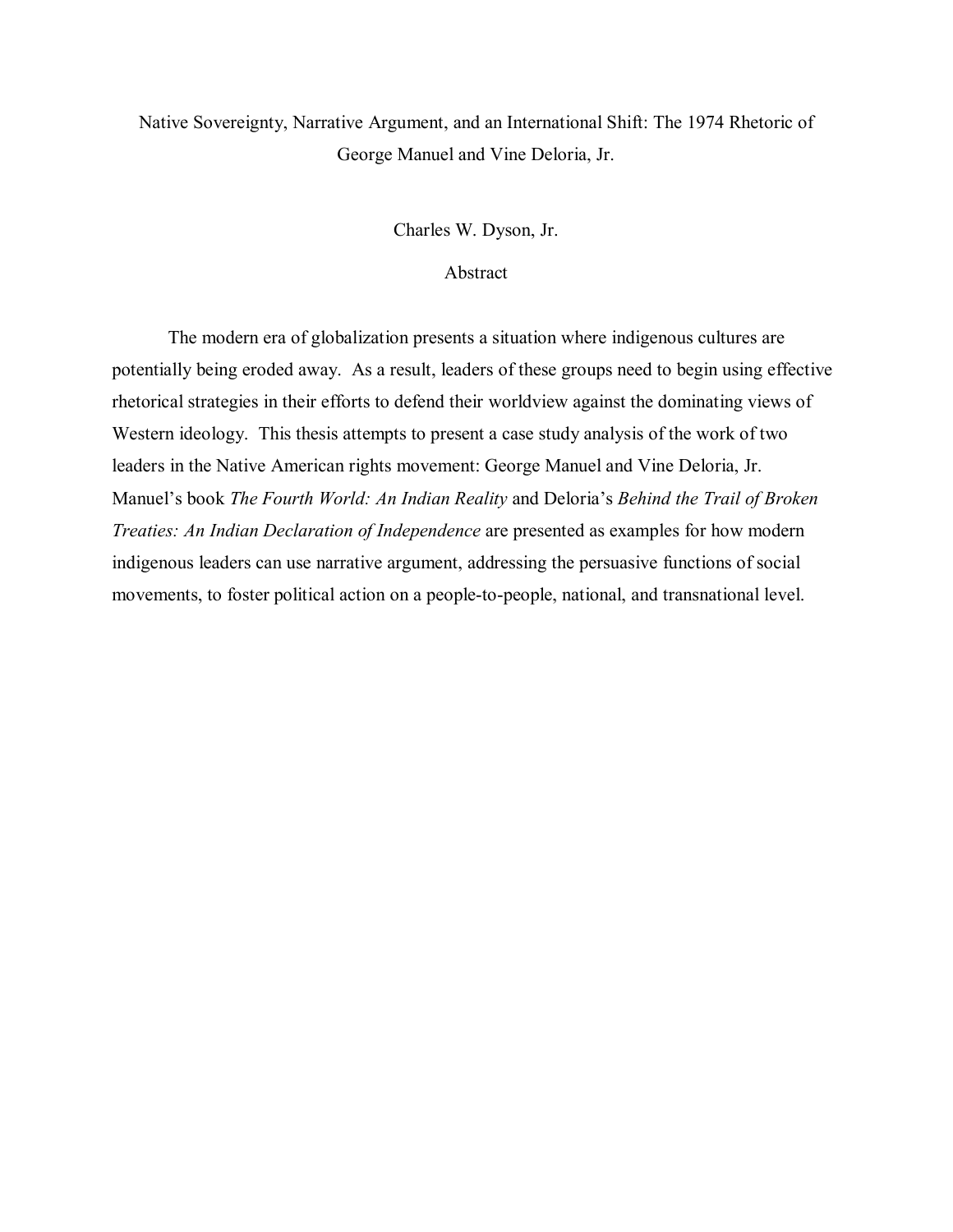This thesis is dedicated to the legacy of George Manuel, to the continued work of Vine Deloria, Jr., and to the countless other indigenist activists who have struggled to preserve their traditional identities and cultural lifestyles.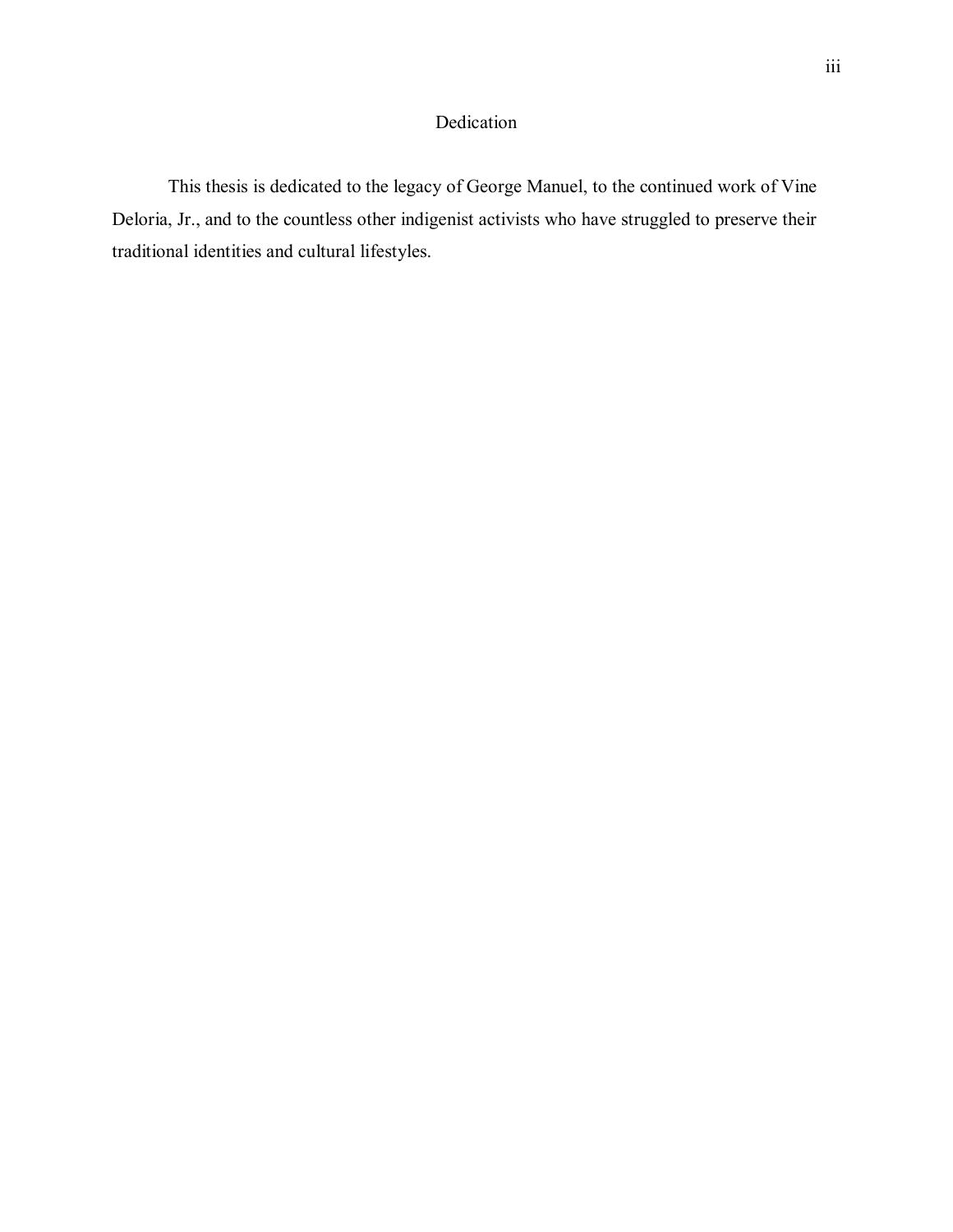### Acknowledgements

I strongly want to thank my parents and family for providing their love and support in helping me through six years of college. I would also like to thank Dr. Beth Waggenspack for her honest and practical advice and for her dedication in serving as my committee chair. I want to express my appreciation to my committee members, Dr. Samuel Cook and Dr. Robert Denton, Jr., for their professional insights and guidance. Last, I would like to thank my many Blacksburg friends, fellow graduate students, and colleagues in the Department of Communication, whose encouragement and friendship have made the experience of graduate school at Virginia Tech so meaningful and memorable.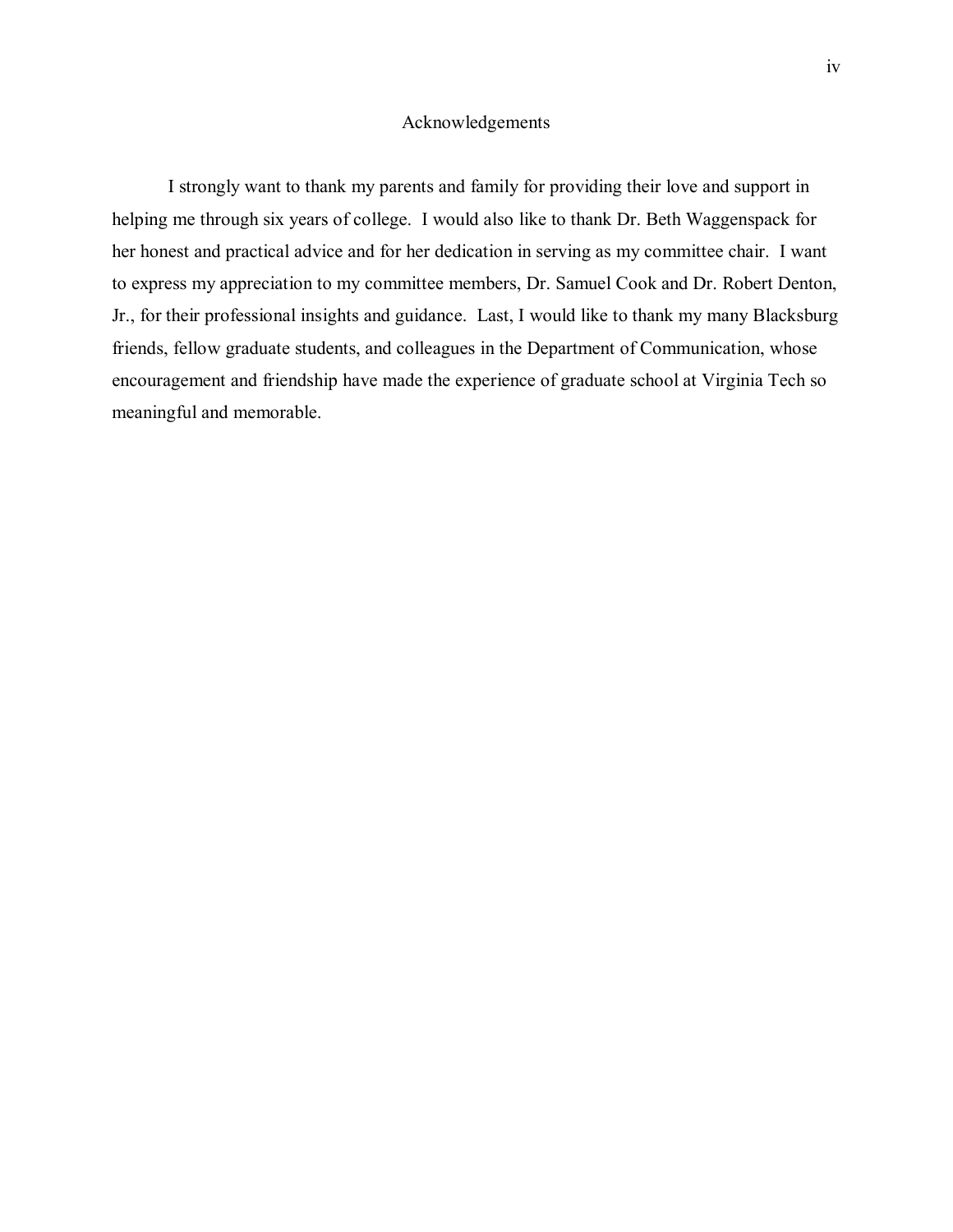### Table of Contents

# Chapter I: Key Issues and Background

### Chapter II: Narrative Theory, Six Persuasive Functions of Social Movement, and Methodology

# Chapter III: Narrative Analysis of *The Fourth World: An Indian Reality*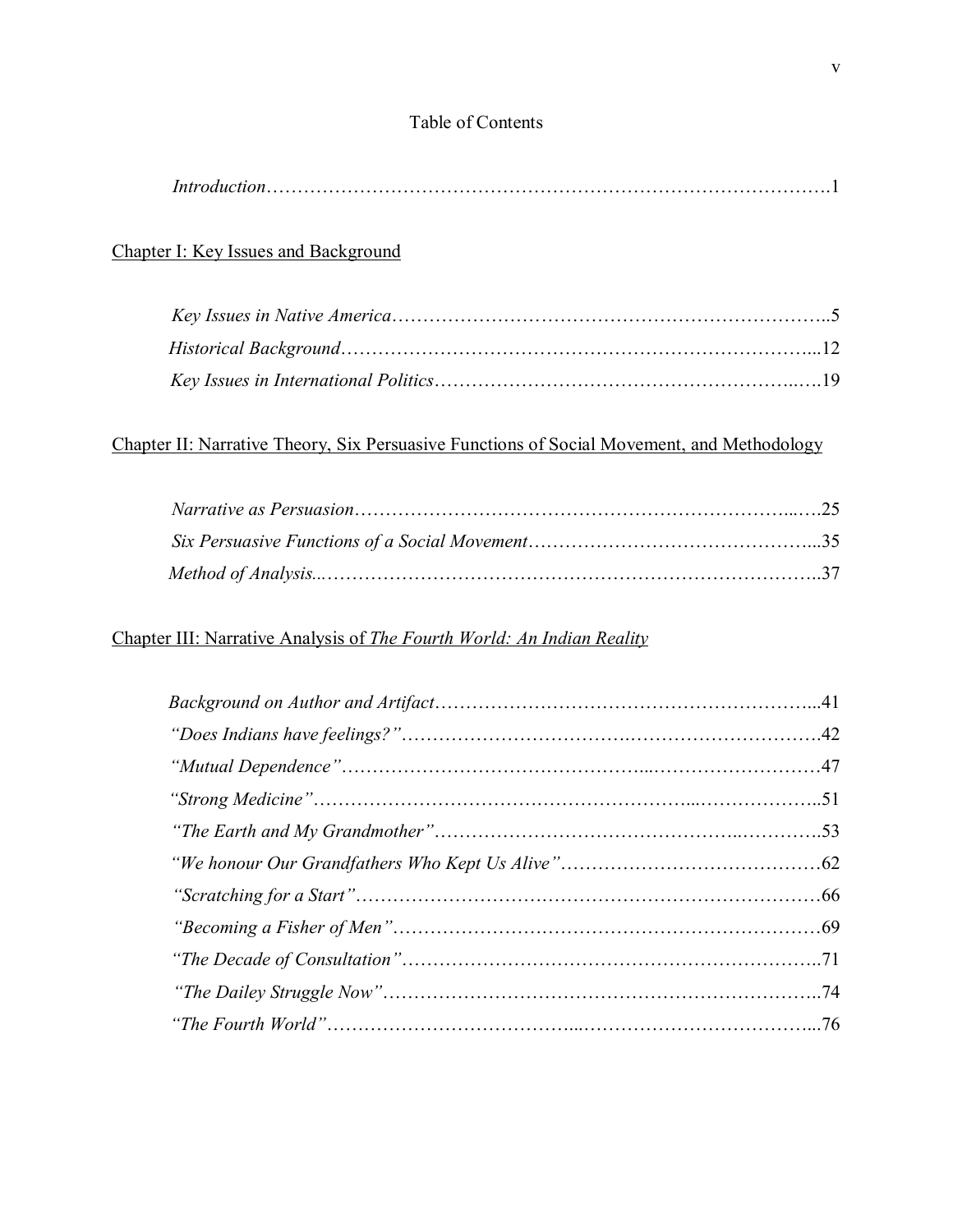Chapter IV: Narrative Analysis of *Behind the Trail of Broken Treaties: An Indian Declaration of Independence*

# Chapter V: Significance, Discussion and Implications

| Vita |  |
|------|--|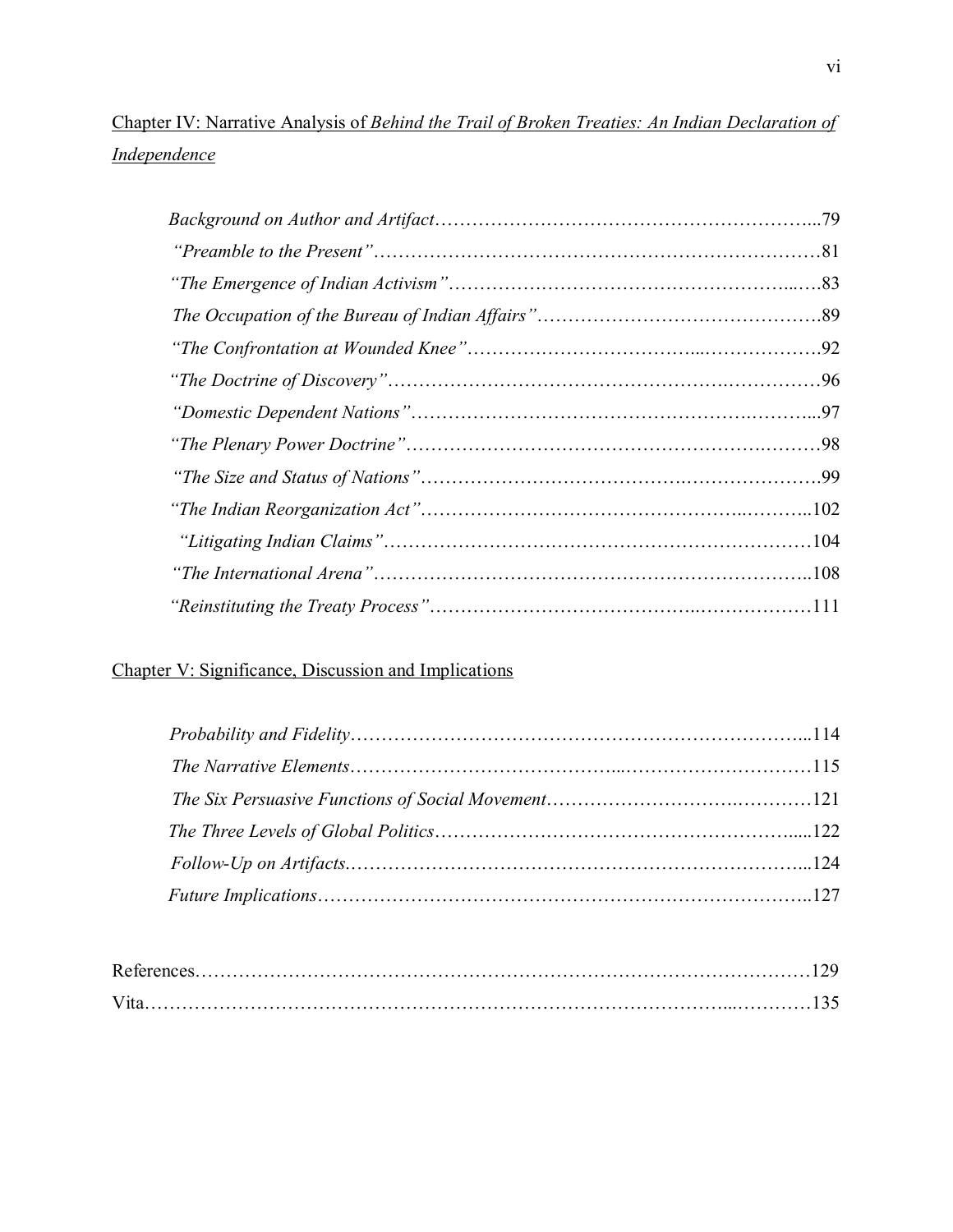## Native Sovereignty, Narrative Argument, and an International Shift: The 1974 Rhetoric of George Manuel and Vine Deloria, Jr.

In the sixteenth century, the expansion of European power and culture through the practice of colonization became a profoundly influential force for controlling the social, political and economic environments under which the populations of the world lived. Though the period of colonialism has since diminished, the tendency of powerful organizations to attempt to consolidate the world's wealth and resources into an empire has not. In the twenty first century, the essence of colonialism has been replaced by a globalization of business. With the spreading of corporate networks and growth of worldwide industries, the process of globalization has allowed Western values and ideas to begin dominating much of the world's processes for producing knowledge and modifying society. The result of these combined forces has been a fast closing of the distinctive gap of separation that different societies have traditionally held from one another.

Globalization is an inevitable result of our new interconnected world. It is also undeniable that this will only continue to cause the uniquely different societies of the world to become more alike. Many individuals in the corporate world defend this as a positive outcome that will only help to remove the limitations caused by cultural differences in business and social practices. However, it is also important to realize that alternative worldview perspectives are vital to maintaining multiple and alternative ways of living. Divergent worldviews are of value simply because they promote diversity in human existence and, as Socrates showed us over two thousand years ago, real truth is not achieved through the establishment of one method of thinking. Truth is derived from the discourse that is created when opposing ideas collide.

One such group of alternative worldviews that are potentially the most vulnerable to globalization and the most important for us to consider maintaining are those of indigenous cultures. As societies of people who have long been the victims of outside encroachment, indigenous groups hold an irreplaceable position in the world. They are the cultures that remain the most resilient and the least tainted by modern values and ideals, because they have resisted and fought to maintain the traditional ways and the world perspectives of their ancestors for hundreds of years.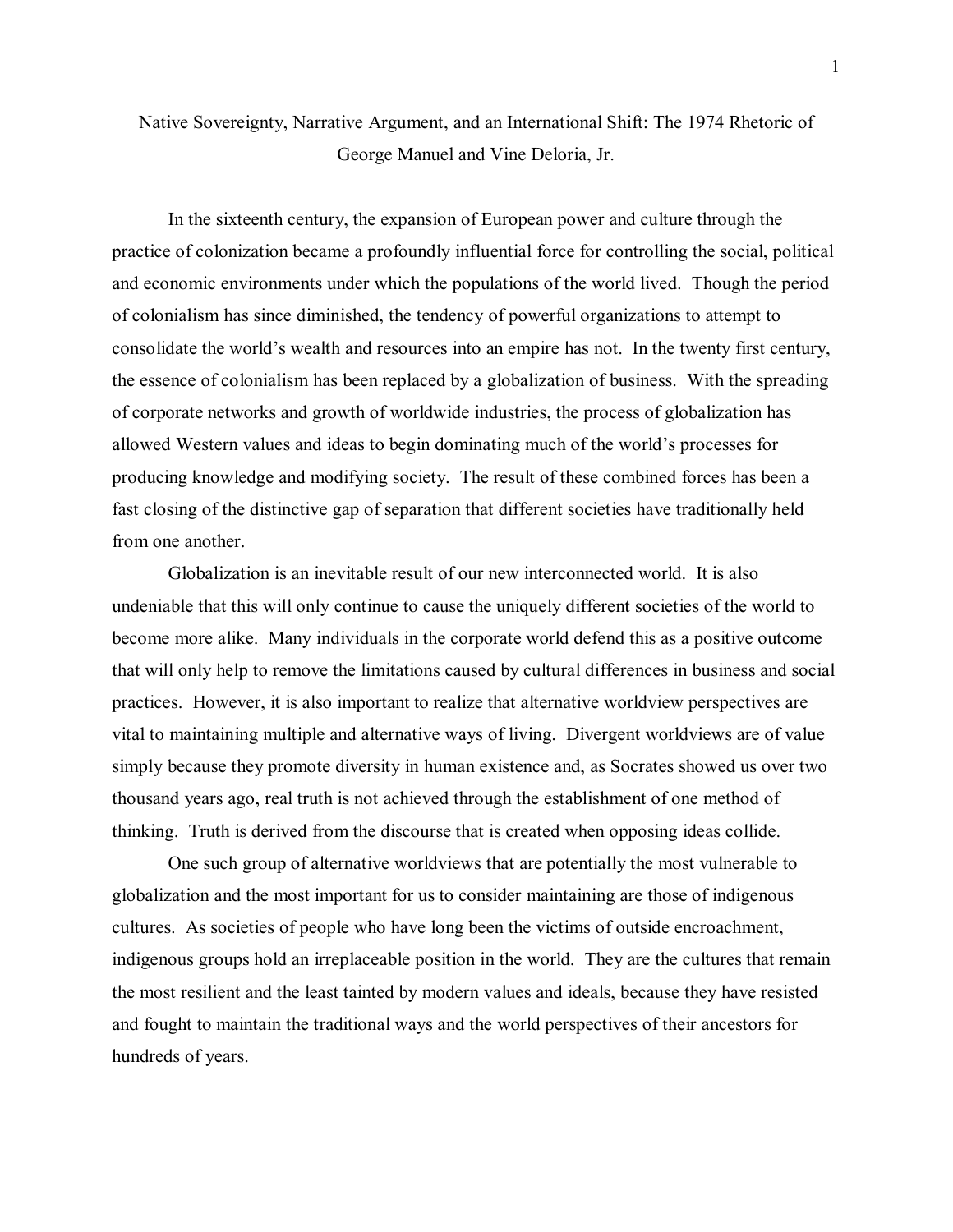The new concept of "Indigenism" as an inherent right for aboriginal people to practice an independent level of politics in order to maintain their distinct identity and rights as humans of a separate culture has only become a popular notion within the last thirty years (Niezen, 2003). Indigenism was created as a response to the increase in globalization of business. Formerly, many indigenous groups were capable of escaping the effects of modernity because they had occupied areas of the world that were the most difficult for others to inhabit; for example, the Kayapo tribe in the southern jungles of the Amazon or the Inuit in the frozen tundra of northern Canada. However, due to the increasing search for resources throughout the world and the globalization of businesses, cultures that had previously remained comparatively untouched are now suddenly being placed in situations where their entire way of life may change in a very short period of time. The subsequent result will be the loss of native traditions that have been preserved for centuries and have formerly insured the survival of these groups (Niezen, 2003).

As Smith, Burke, and Ward (2000) noted, the modern era of globalization presents a situation that is both a disadvantage and an advantage to indigenous people (p. 1-7). Globalization is a disadvantage because it has accelerated the process in which distinctive cultures become eroded by making it easier for outside messages to proliferate the daily lives of those living within these cultures. On the other hand, globalization can be seen as an advantage to alternative cultures because it presents a situation where the media are more easily available for promoting their cultural values to the outside world. Globalization has the added benefit of allowing these groups to connect with other cultures that share their common values. In the past, colonization had typically been a one-to-one situation between the colonizing society and the society of indigenous people who were being colonized. The new world of global culture has allowed colonized groups to foster relationships with other colonized groups in order to band together for greater support. Therefore, today is a time of grave importance for these groups. Their future existence as distinctive cultures depends on how they respond to globalization in their interactions with the rest of the world.

Though this thesis does not intend to assert that indigenous perspectives are the optimum worldview that should be held by everyone, it does assume that they represent an integral part of human life. Their continued existence as distinctive cultures is necessary for preserving the contradiction of diverse ideas that prevents civilization from becoming homogenized. If the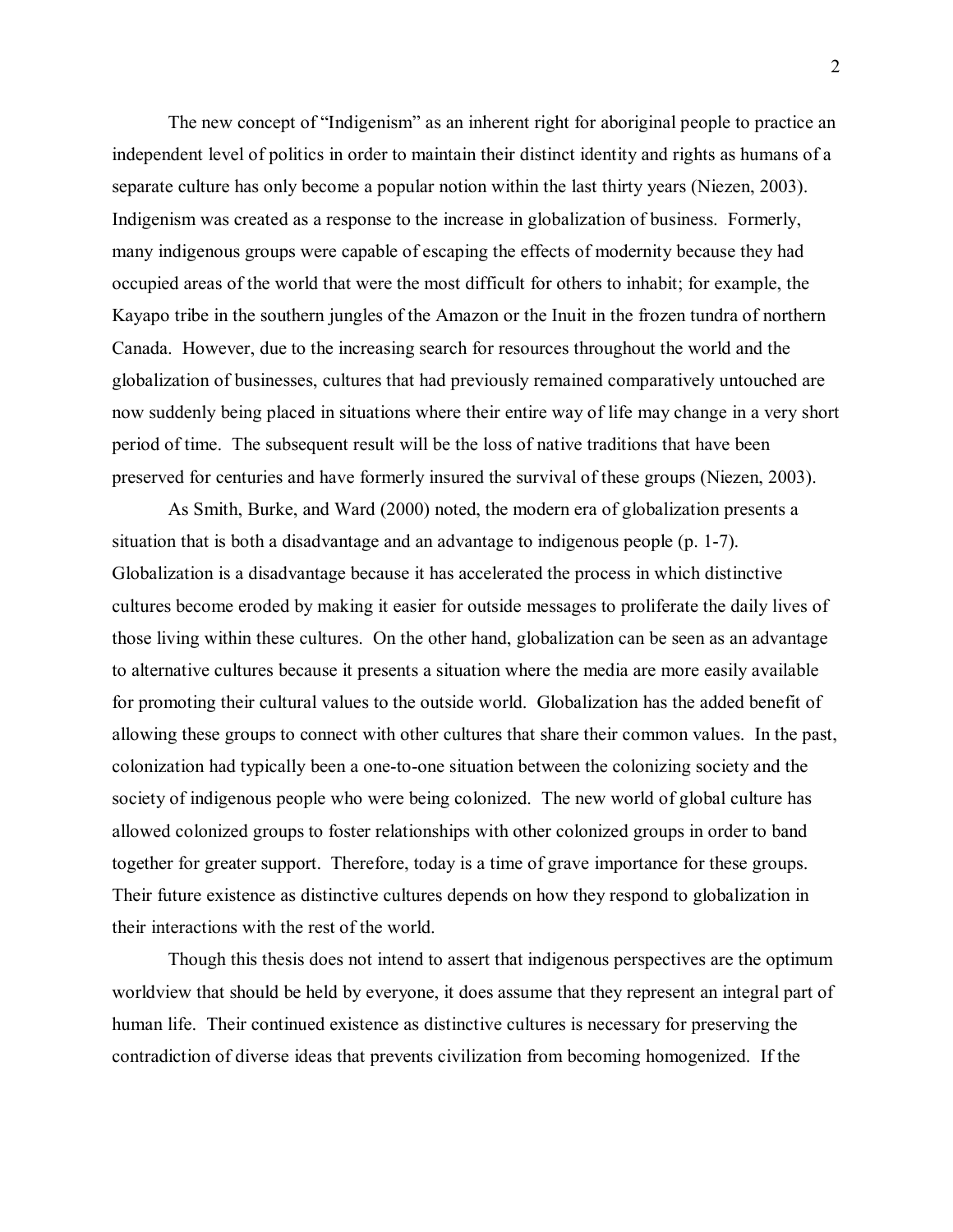world's entire civilization were ever to become completely homogenized, then the human race would run the risk of all making the same mistakes.

It is in the spirit of examining ways to help maintain alternative perspectives among the cultures of the world that this thesis was written. More specifically, this thesis will look at identifiable examples of successful rhetoric that have been used by two indigenist activists in the past in their fight to maintain their distinctive cultures. By identifying certain aspects of rhetoric used in messages promoting indigenist rights, this thesis hopes to present a case study of positions and expressions that activists yet to come can use for designing future messages that rhetorically promote indigenous rights.

I have chosen to study two books written by native activists in North America. The rhetorical work of Native Americans was chosen for this analysis because they represent a unique set of cultures among indigenous groups that suffered the effects of colonization and globalization at a very early period in world history. Also, they were able to gain a higher level of influence in the twentieth century than most indigenous nations.

 The purpose of this analysis was to study two key books by Native Americans that could be considered successful in their meeting most of their intended goals of persuasion and that were progressive in addressing and framing the trend toward globalization in a way that was beneficial to indigenist groups. Books were the chosen medium for this rhetorical analysis because, whether they are in printed or electronic format, they remain the medium that is well suited for disseminating vast amounts of information in a textual form.

The two books chosen for this analysis were 1974's *The Fourth World: An Indian Reality* by George Manuel and Michael Posluns and *Behind the Trail of Broken Treaties: An Indian Declaration of Independence* by Vine Deloria, Jr. These particular books were chosen because they represent two well-developed messages that were designed to address very similar issues involving colonization, cultural encroachment, and problems associated with the political status of indigenous groups in North America. As books that were both published thirty years ago, they represent acts of rhetoric that were equally ahead of their time in anticipating the trend of globalization. In addition, they both identified aspects of the international political scene in order to create a new framework for elevating the movement for indigenous rights to a higher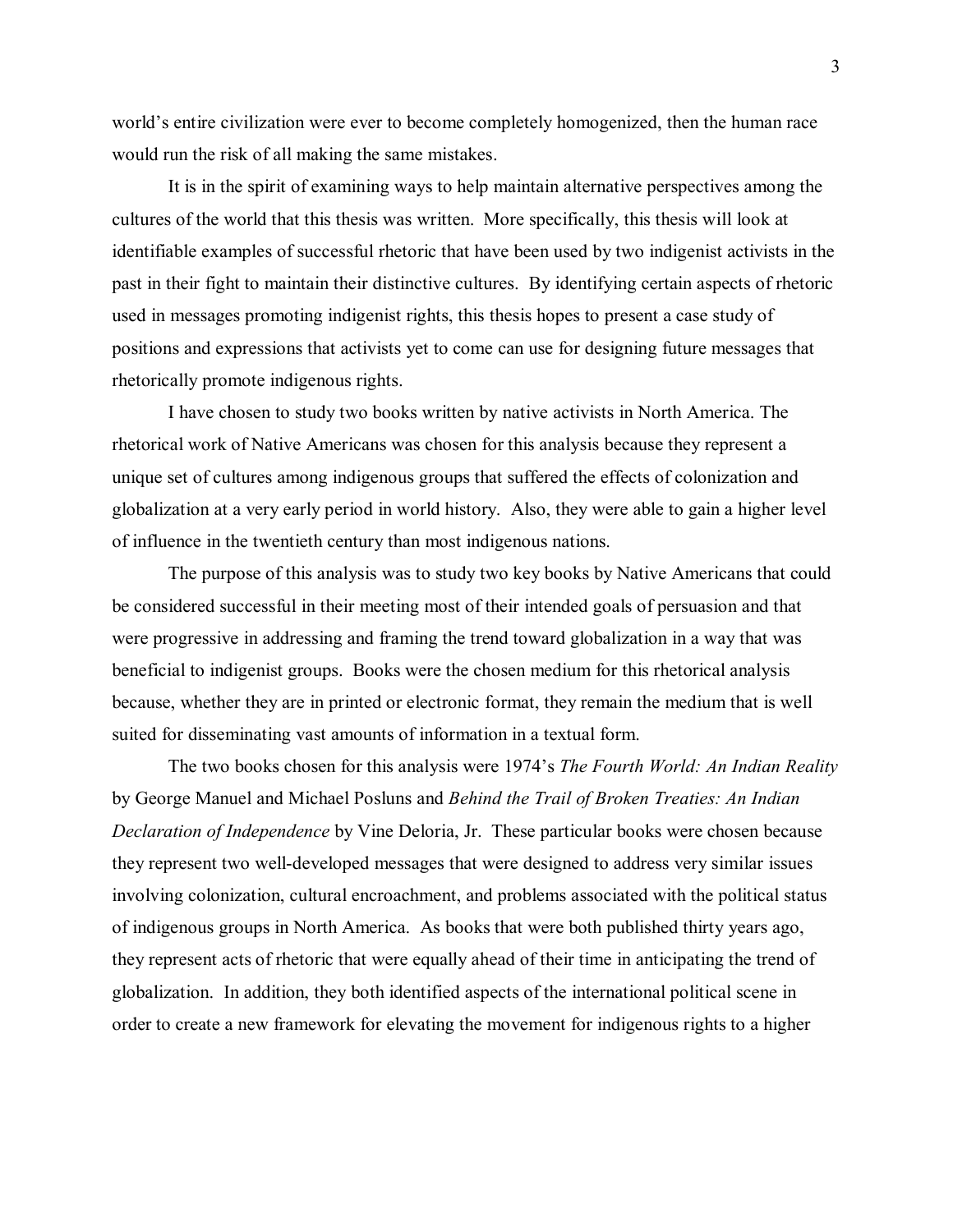level. In this way, Manuel<sup>1</sup> and Deloria were forerunners in the philosophical ideology of Indigenism that has just recently become a worldwide phenomenon.

The significance of Manuel's and Deloria's work is that the Native Americans were one of the first major indigenous groups of those that still claim an indigenous status in the world to become the victims of modernization. Therefore, they have been dealing with these issues over a century and have also recently managed to establish themselves as a relatively powerful group in world politics. As spokesmen for the concept of indigenist rights who were at the forefront of the movement, Manuel's and Deloria's rhetoric provide an example of how other indigenist group leaders who are being negatively affected by the spread of globalization can begin using their own narrative arguments as a frame for promoting their rights on the world scene.

A narrative rhetorical approach was chosen to analyze the books, because it allowed for a deconstruction of the ideology that Manuel and Deloria were advocating through the experiences and events that they related in their texts. The decision to use this approach is justified by the fact that the authors of both books made open use of narrative structure in their rhetoric for promoting platforms of indigenous rights.

Indigenous narratives in any media format provide an opportunity for members of indigenous groups to present their experiences to the world in a way that asserts why it is so important for them to keep their identity and right to autonomy. Manuel's and Deloria's works represent two distinct approaches taken by two leaders of indigenous groups who were working with similar issues but presented two separate lines of narrative argument in uniquely different ways. In spite of their differences, both appear equally successful in helping to create and support the ideology of indigenism and the political right of expressing group identity.

<sup>&</sup>lt;sup>1</sup>Though *The Fourth World* was written by both George Manuel and Michael Posluns, it is written predominantly in the voice and from the perspective of Manuel. Therefore, for the purposes of this thesis, the analysis will only refer to Manuel when discussing the choices and strategies made by both the authors of the book.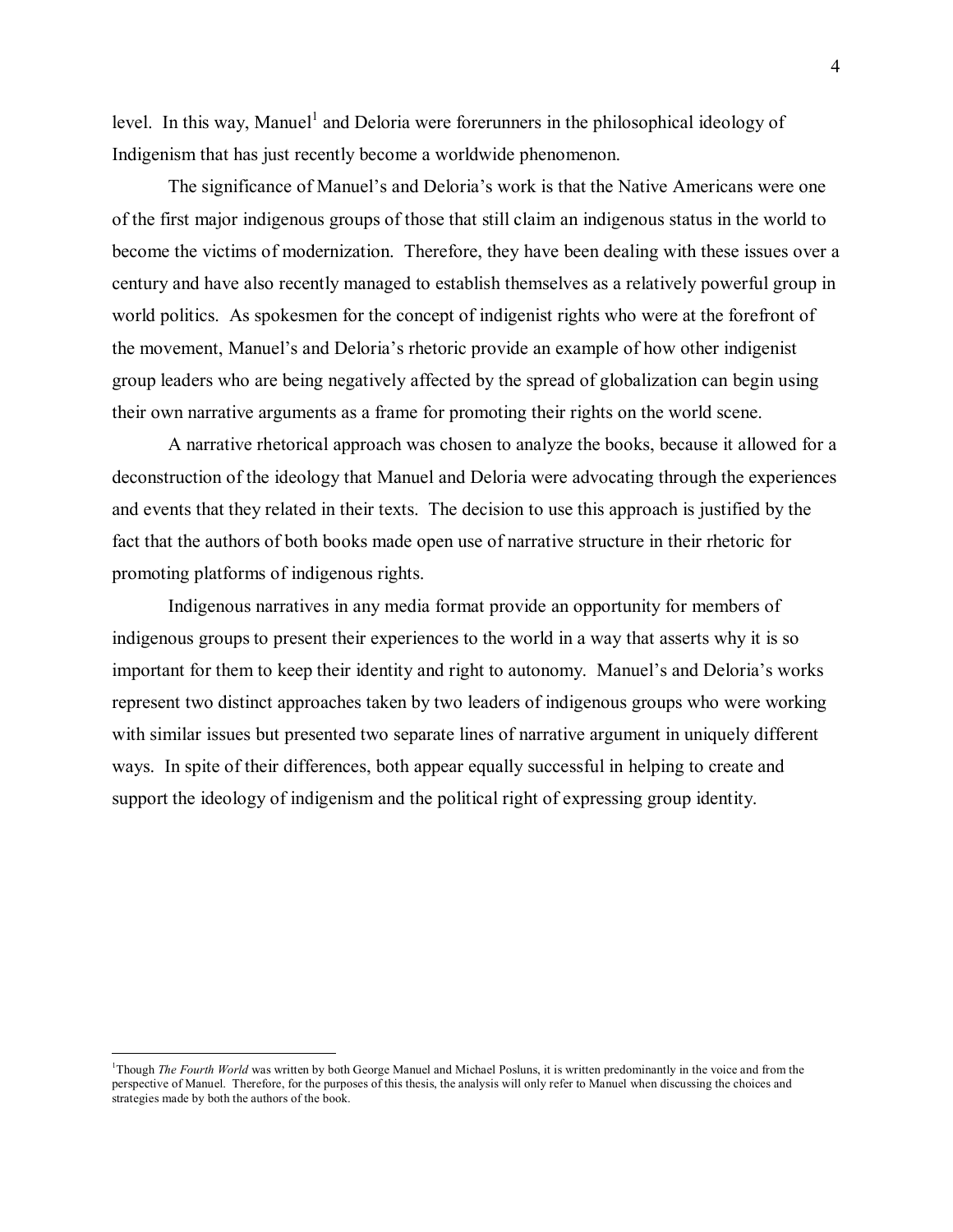$\overline{a}$ 

#### *Key Issues in Native America: Sovereignty, Nationality, and Peoplehood*

At the root of many issues relating to modern Native American rights and indigenous rights in general is the concept of sovereignty. "Sovereignty" is historically a complex political idea that has come to describe any situation where an individual or group holds a status of complete power. According to Thompson (1996), the term "sovereign" was originally a religious one used to refer to the omnipotent power of God over the universe. However, as a term for referring to an aspect of human existence, it has come to represent any person or organization that holds a level of absolute power over one particular area. In the past, the concept of sovereignty has been applied to the religious power of the Pope or the ruling power of the former crowned heads of Europe. In modern democracy, sovereignty is seen to reside in the hands of a nation's chosen body of government. In essence, sovereignty is the right of that government to express and enforce its will in political affairs.<sup>2</sup>

The reason this issue is significant for Native Americans is because sovereignty, as it is understood, is a *right* that is inherent for any ruling body that has come to be representative of the interests of a group of people (i.e. it is the right for people to rule themselves). The question for Native America, then, is whether or not a government that is still in existence and still representative of its own group of people (who retain their own identity as a separate collectivity of individuals) can still claim a status of original sovereignty, despite the acquisition of control by a newer outside government (Asch, 1984). In other words, can indigenous groups who were conquered during the colonial period still claim the right to rule themselves?

When applied to Native North America, the issue of sovereignty becomes complex because both the constitutions of the United States and Canada have been interpreted to *allow* (but do not necessarily protect) the aboriginal right to self-government possessed by the indigenous nations of North America for ruling within their own territories. However, both countries also make the legal distinction between *independent* and *dependent* nations or states.

<sup>&</sup>lt;sup>2</sup> According to *Black's Law Dictionary* (sixth edition), the generally held sense of the word "sovereignty," in terms of government, refers to: ìpublic authority which directs or orders what is to be done by each member associated in relation to the end of the association. It is the supreme power by which any citizen is governed and is the person or body of persons in the state to whom there is politically no superior. The necessary existence of the state and that right and power which necessarily follow is *sovereignty*. By *sovereignty* in its largest sense is meant supreme, absolute, uncontrollable power, the absolute right to govern. The word which by itself comes nearest to being the definition of *sovereignty* is will or volition as applied to political affairs" (Nolan, 1990).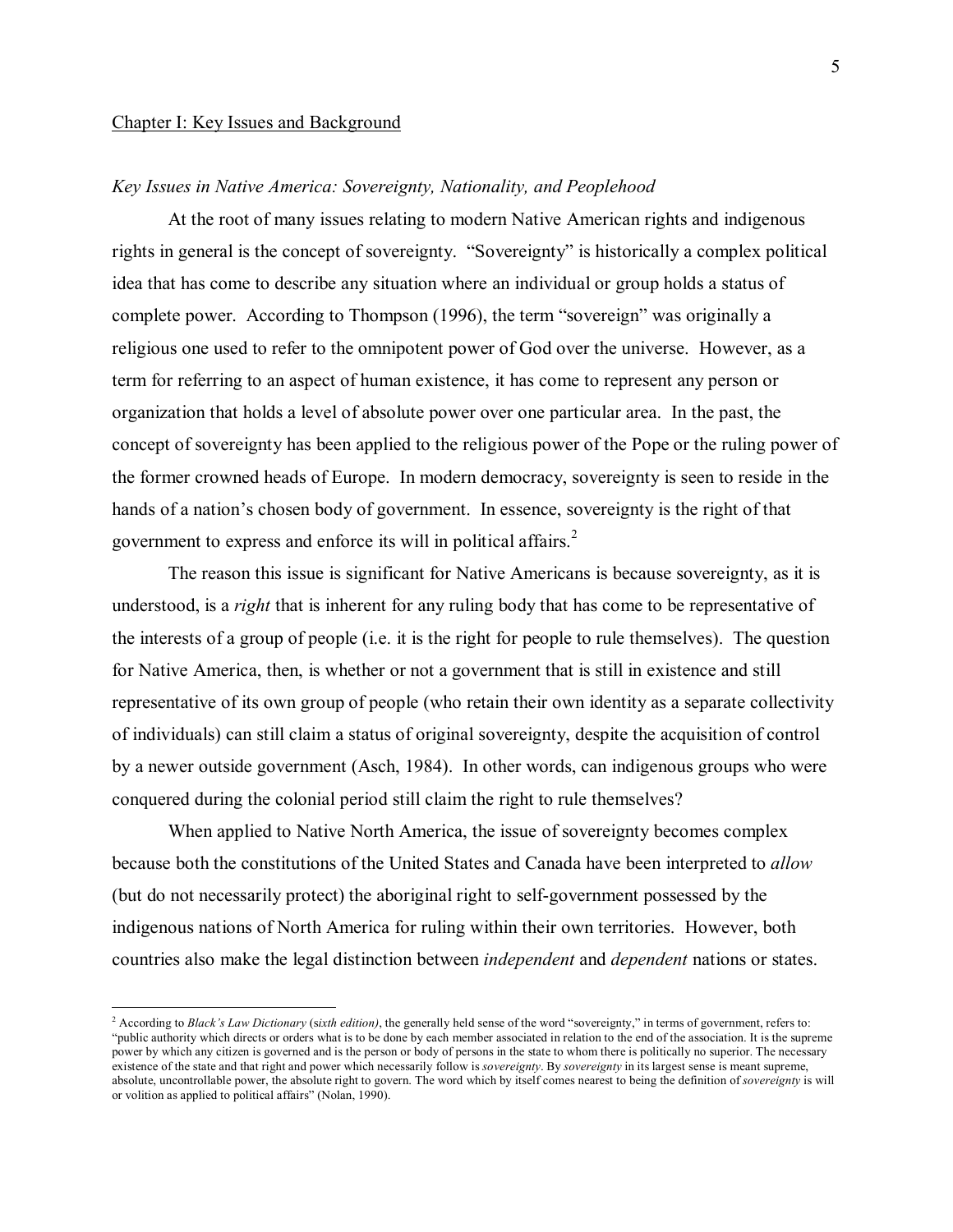Defining the indigenous nations as "dependent" entities has allowed for the North American governments to assume a higher level of sovereign power over the aboriginal peoples.<sup>3</sup> Whenever the sovereign will of the indigenous nations has come into conflict with the interests of the American governments, the governments have claimed a higher sovereign power.

This is justified by the governments in different ways. In the federalist system of the United States, it is assumed that no one entity can carry full sovereignty over everything and remain just. Instead, various political entities carry sovereignty in various distinct areas to create a system of checks and balances. Therefore, although the federal government may allow indigenous nations the right to claim "sovereignty" in certain tribal affairs, it rejects the idea that full and uncontested power over their affairs can be placed in the hands of the native people (in much the same way that the Constitution rejects the right of any individual state or commonwealth within the union to hold full sovereignty over itself) (Flanagan, 2000, p.63-64).<sup>4</sup>

Canada was founded under the assumption that only the British crown held sovereignty over the domains of Canada. In the modern era, the Canadian Parliament has asserted this sovereignty symbolically on behalf of the crown. Therefore, unlike American officials in the U.S., Canadian officials have traditionally avoided the use of the term "sovereign" when referring to the status of aboriginal peoples, because it holds a slightly different legal meaning for them. Canadian Native Americans also tend to avoid the confrontational implications of claiming "sovereignty" and often claim a right to "self-government" instead (though, in essence, they are claiming the same thing that American Indians in the United States mean when they speak of sovereignty) (Flanagan, 2000, p64-65)*.*

 At any rate, despite their modern status it would be easy to see how the indigenous nations of North America can be considered to have been "sovereign" states at the time when Europeans first began settling on the North American continent. At that time, they lived on and possessed defined territorial lands, they had governmental structures for making decisions and settling disputes among their people, and they existed, for the most part, free from external

<sup>&</sup>lt;sup>3</sup>For the purposes of this thesis, the term "aboriginal" is used interchangeably with the term "indigenous."

<sup>&</sup>lt;sup>4</sup> The most classic case of the legal interpretation of the limited nature of American Indian sovereignty is the United States Supreme Court's decision in *Cherokee Nation v Georgia*. In this case, Justice John Marshall first coined the term *domestic dependent nations* to describe the politically reliant state of the Native Americans and their necessary subordination to the collective of other political entities (that make up the United States Congress and the executive branch of the federal government). For Marshall, the tribal nations were like wards of the state and, therefore, subject to its rule.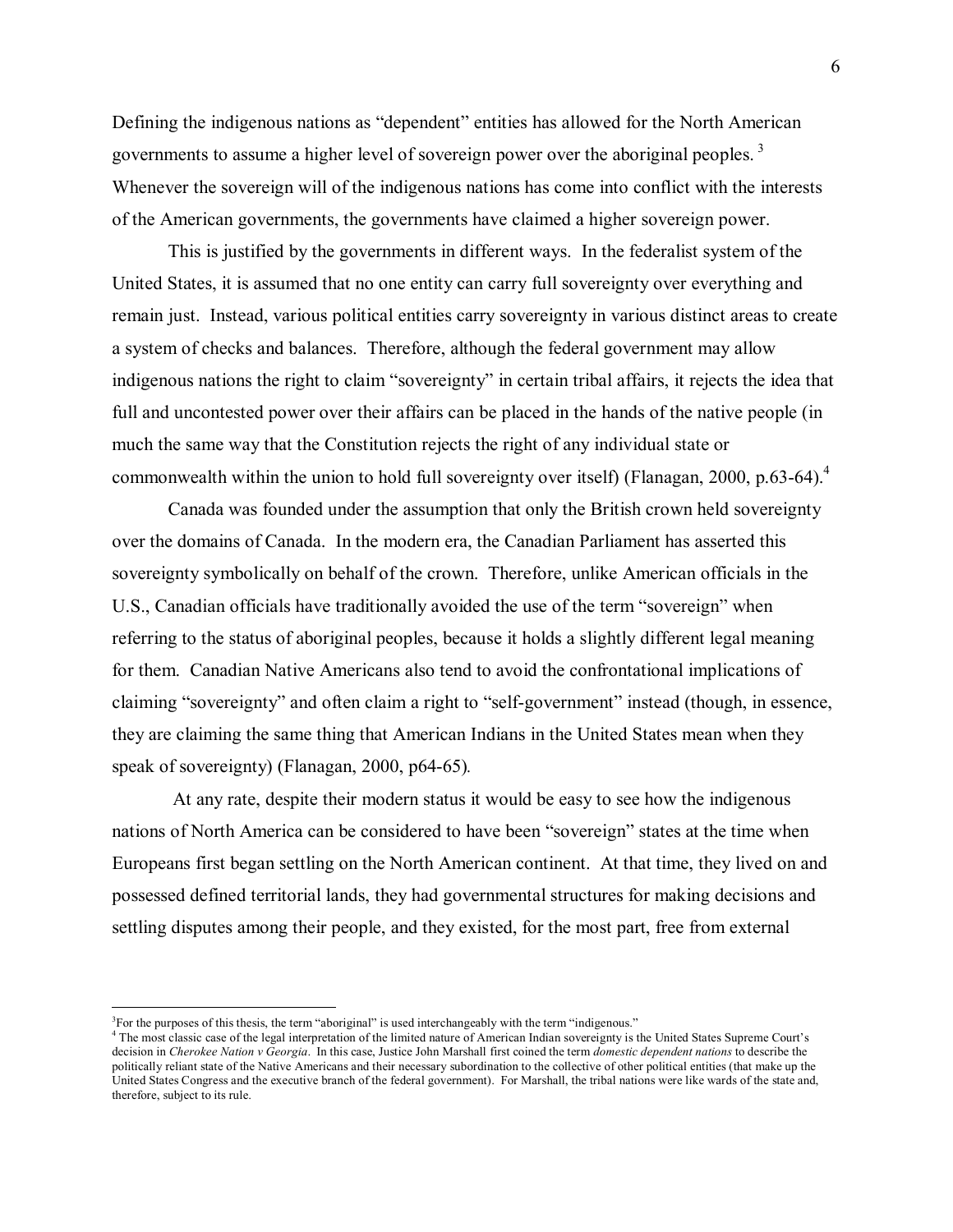influence. Today, the Native Americans hold a far more limited amount of their aboriginal rights to self-government.

However, traditional activists for Native American rights continue to claim a "right" to self-governing power. They assert that there is a need for them to hold and develop their own property with the same freedom that they practiced before the arrival of the colonial settlers in order to protect the traditions of their people, believing that full sovereignty could not have been ìlostî to a nation of people who never consented to relinquish it. The debate that developed during the twentieth century centered on whether or not these indigenous groups, who once lived as independent nations, can still be considered independent "nations" in the modern sense. A further problem with this debate is the fact that the concept of what constitutes a "nation" is just as ambiguous as the concept of sovereignty. Many Native American tribes call themselves "nations" (like the "Navaho Nation" or the "Sioux Nation"), but others outside of the Native American communities have often questioned whether they can technically distinguish themselves as "nations."

White (1985) determined that there are five criteria Americans normally use to determine whether or not an organization of people can be considered a "nation." These five criteria he identified were (1) civilization, (2) significance, (3) territory, (4) solidarity, and (5) sovereignty  $(p.1-23)$ . According to Flanagan (2000), who applied White's criteria to the Native Americans, the Indians could not have always been "nations" because they were not really "civilized" prior to the European settlement of North America; they are not of a size large enough to be considered "significant;" they only hold territory that is held in trust by the North American governments (and could not financially support their territory by themselves); they lack a larger aggregate of solidarity to constitute a nation; and the other nations of the world do not recognize them as sovereign and independent from their colonial conquerors (p.84-87). As will be discussed later in this thesis, Native American scholars George Manuel and Vine Deloria, Jr., contested the perceived status of Native Americans on these five notions of nationality in the narratives of their two books.

To provide a further example of the concept of nationality, Benedict Anderson (1983) proposed the following definition: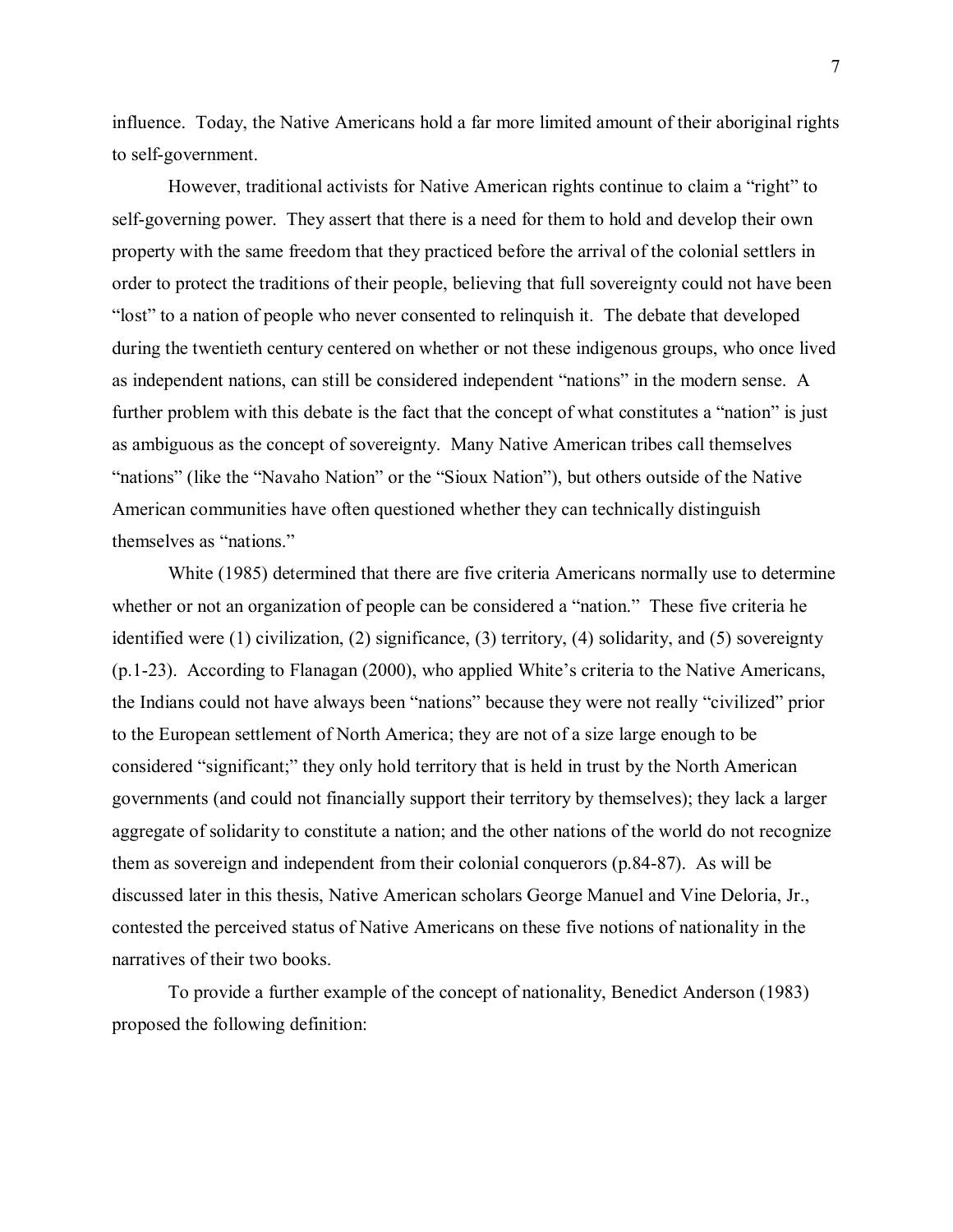it is an imagined political community- and imagined as both inherently limited and sovereign... It is *imagined* because members will never know most of their fellowmembers...yet in the minds of each lives the image of their communion...[it is] *limited* because... [it] has finite, if elastic, boundaries beyond which lie other nations... [it is] *sovereign*...born in an age in which Enlightenment and Revolution were destroying the legitimacy of the divinely-ordained, hierarchical dynastic realm... Finally, it is imagined as a *community*, because...the nation is always conceived as a deep, horizontal comradeship (p. 6-7).

Anderson's definition and conceptualization of what constitutes a nation helps put the political struggle of the indigenous "nations" into clearer perspective. Specifically, it was his assertion that "imagination" is a significant component in the creation of a "nation" that reveals a clue to how sovereignty might have been lost to the indigenous nations of North America. Basically, he contended that nations only function and exist within the minds of the members of society. Simply by expanding upon his definition, one can recognize that being a nation does not merely occur when members of the group "imagine" themselves to be a nation, but it is also dependant on what *other* political communities (that they must interact with as nations) "imagine" them to be. As a socially constructed entity, a nation is only a nation if the global society deems it so or, to be more correct, if society *imagines* it so. Hence, it was logical and necessary for Manuel and Deloria, in their rhetorical efforts for restoring sovereignty, to address the criteria White (1985) identified in order to convince others that indigenous groups held the ability to be sovereign nations.

If a nation is socially imagined as a political community that is both inherently limited and sovereign, then the European settlers also recognized the Native Americans as "nations" when they first came to the New World. This is reflected by the way that they interacted with them. The settlers signed treaties with the leaders of Native American governments and generally respected their claims to territorial lands.<sup>5</sup> At that point in time, the settlers culturally recognized them in a similar way to how the natives imagined themselves.

 $<sup>5</sup>$  Article I, Section 10 of the United States Constitution prohibits the federal government from entering into treaty relationships with entities other</sup> than fully sovereign nations. Therefore, a treaty agreement that has been ratified by the Senate is a formal recognition of the other partyís formal sovereign status as a nation. During the period between 1778 and 1881, the U.S. Senate ratified 371 treaties with various Native American tribes (Robbins 1992, p.113).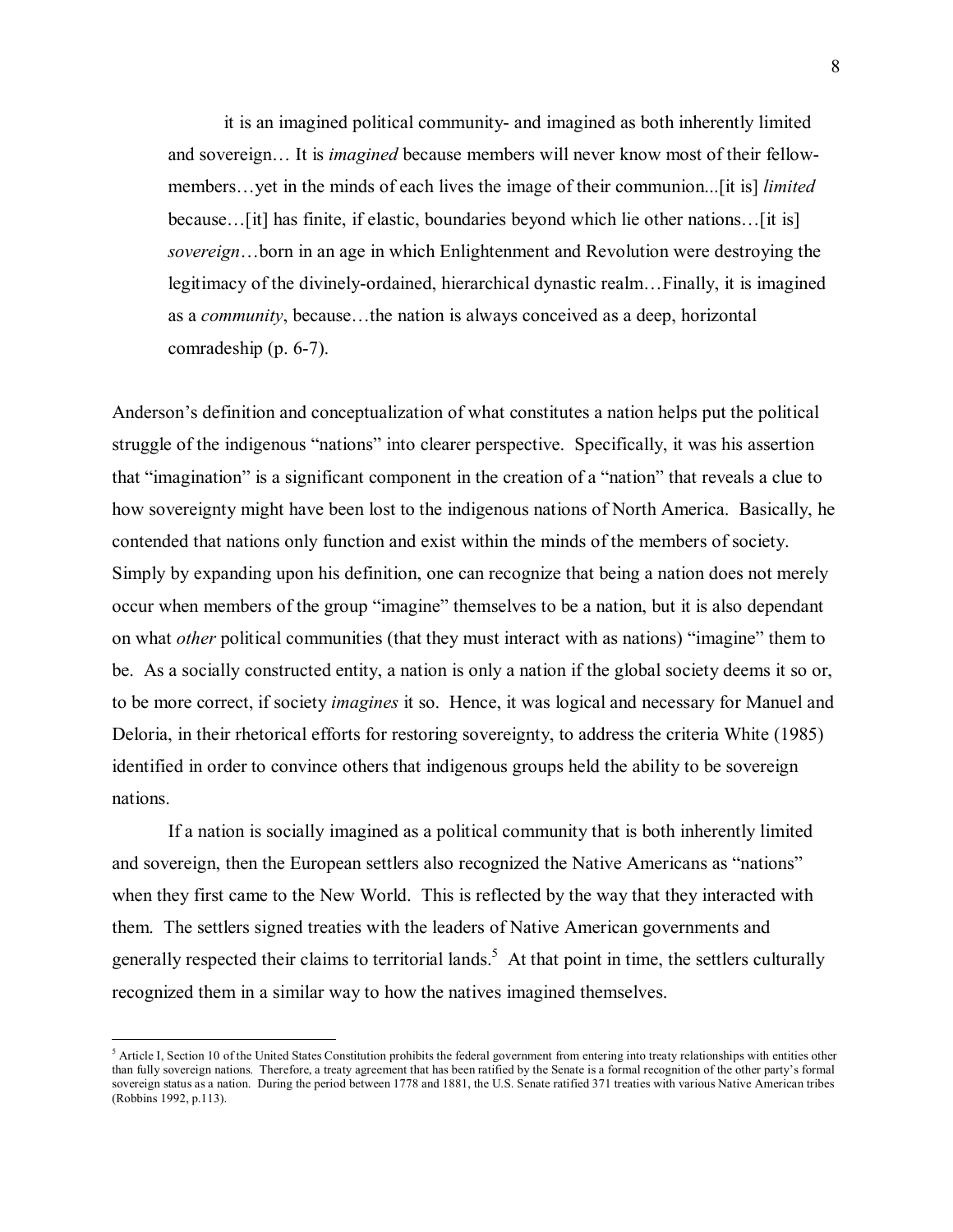As the colonists' needs for expansion grew, they stopped respecting the status of the indigenous people as being members of separate nations. At that point in time, with the need for more land to support the growing interests and population of the American people, it became more profitable for the colonists to redefine the status of the Native Americans. So, they *imagined* the natives to be something else.

Originally, the settlers had viewed some of the Indian tribes as philosophically progressive. For example, certain aspects of the United States Constitution were actually framed after the system of government that was held by the Iroquois Nation. (Cohen, 1970, p.321). This view changed when the European Americans redefined the natives as being inhumanely cruel and savage through the creation of a grand myth. $<sup>6</sup>$  Generally speaking, the myth was the</sup> assumption that Native Americans represented a society that was without the structure or culture of a civilized race of people. This view merely exploited the differences that the natives exhibited in their manners and methods of living from the Europeans. Justifying their assumptions by pointing to the Indians' exotic lifestyle, Europeans viewed the Native Americans as creatures that were physically human but living in the ways of animals. They began to see Native Americans as a dysfunctional and pre-human group of beings that needed to be assimilated into civilized society and "saved" by being brought into the Christian faith (Dickason, 1997).

The reason this assumption was a myth (i.e. a false social construction) can be explained by the writings of Dickason (1997), who studied changes in the early relations between the French colonists and the American Indians in North America. Dickason concluded,

The European approached was doomed to failure because it assumed a cultural dichotomy between "savage" (lack of order) and "civilized" (order) that did not, in fact, exist. Whatever the differences may be between "tribal" societies and "civilizations," the presence or lack of order is not one of them. The people of the New World all led highly

 $6$  The use of the term "myth," as it is used here, is similar to the definition used by Barthes (1972). Barthes wrote, "Myth has the task of giving a historical intention a natural justification. Myth does not deny things, on the contrary, its function is to talk about them; simply, it purifies them, it makes them innocent, it gives them a natural and eternal justification, it gives them a clarity which is not that of an explanation but that of a statement of fact" (p.  $142$ ).

Said (1978) identified a trend among European and American cultures (that he coined "Orientalism") for creating myths about foreign cultures as being "uncivilized" in order to justify their forced subordination to Euro-American interests and values.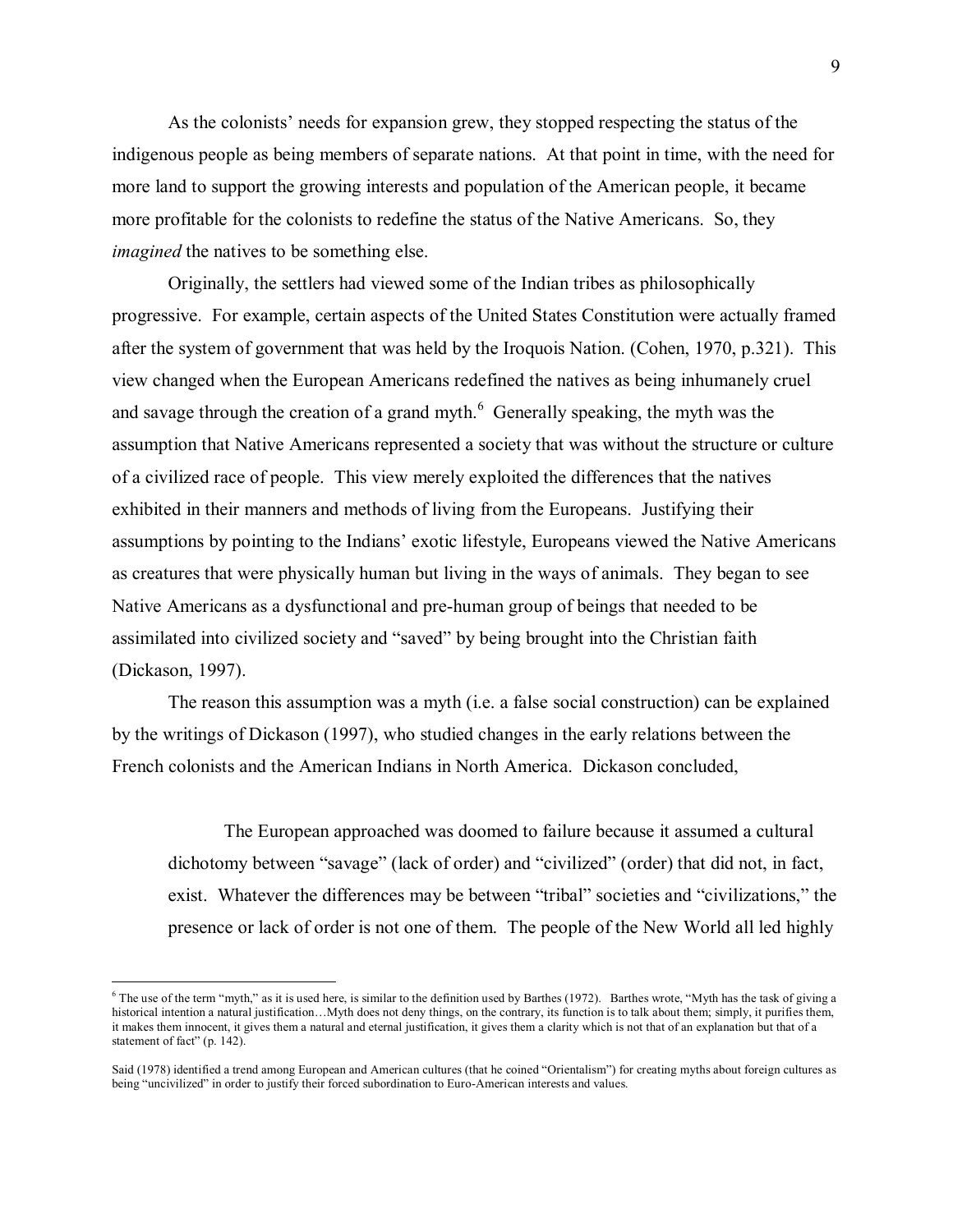structured lives, with or without agriculture and whatever their degree of nomadism (p. 273).

The unfortunate consequent of this type of racial and culturally false stereotyping was that the myth fostered a sense that the colonists were somehow just in their conquest and violence against the Indians. In contrast, the Indians who retaliated against their oppressors were viewed as merely "savages" deserving of white hatred and the genocidal practices taken against them were justified in the name of progress.<sup>7</sup> This myth was passed down through several centuries in the stories and legends of the American West, ever-reinforcing a loose justification for the destruction of the Native American people.

Hence, as the colonists stopped respecting the indigenous people and their status as nations, different aspects of what constitutes a nation (as defined by Anderson) were taken from the Native Americans. First, the colonists stopped respecting their national boundaries and territorial claims. Then, as the natives responded with hostility to this, the colonists stopped respecting their rights as independent nations to self-governance and began acting toward the Native Americans in ways that disregarded their forms of government (by breaking treaties and making false promises to Indian leaders, etc).

The subsequent result was that Native Americans were left in a state of being that is somehow *less than* individuals who were members of recognized nations. For Manuel and Deloria, both writing in an effort to stimulate a re-conceptualization of indigenous nationality, it was important to deconstruct the false myth and replace it with their own version of the "story." This is why narrative argument was so important in Manuel's and Deloria's work.

Native traditionalists like Manuel and Deloria continue to conceptualize themselves in terms of "imagined communities" with a shared sense of comradeship and likeness of culture

 $<sup>7</sup>$  An example of the myth of the hostile savage can be found in the following quotation from President Theodore Roosevelt:</sup>

<sup>&</sup>quot;Border warfare...was a war waged by savages against armed settlers, whose families followed them into the wilderness. Such a war is inevitably bloody and cruel; but the inhuman love of cruelty for cruelty's sake, which marks the red Indian above all other savages, rendered these wars more terrible than any others. For the hideous, unnamable, unthinking tortures practiced by the red men on their captured foes, and on their foes' tender women and helpless children, were such as we read of in no other struggle...It was *inevitable*- indeed it was in many instances *proper*- that such deeds should awake in the breasts of the whites the grimmest, wildest spirit of revenge and hatred...

ìMere outrages could be atoned for or settled; the question which lay at the root of our difficulties was that of the occupation of the land itself, and to this there could be no solution save war. The Indians had no ownership of the land in the way in which *we* understand the term...The White settler has merely moved into an uninhabited waste; he does not feel that he is committing a wrong, for he knows perfectly well that the land is owned by no one...The truth is, the Indians never had any real title to the soil...The settler and pioneer have at bottom had justice on their side; this great continent could not have been kept as nothing but a game preserve for squalid savages...They cannot be severely blamed for trespassing upon what was called the Indian's land; for let sentimentalists say what they will, the man who puts the soil to use must of right dispossess the man who does not, or the world will come to a standstill" (Dudley, 1998, p. 157-161).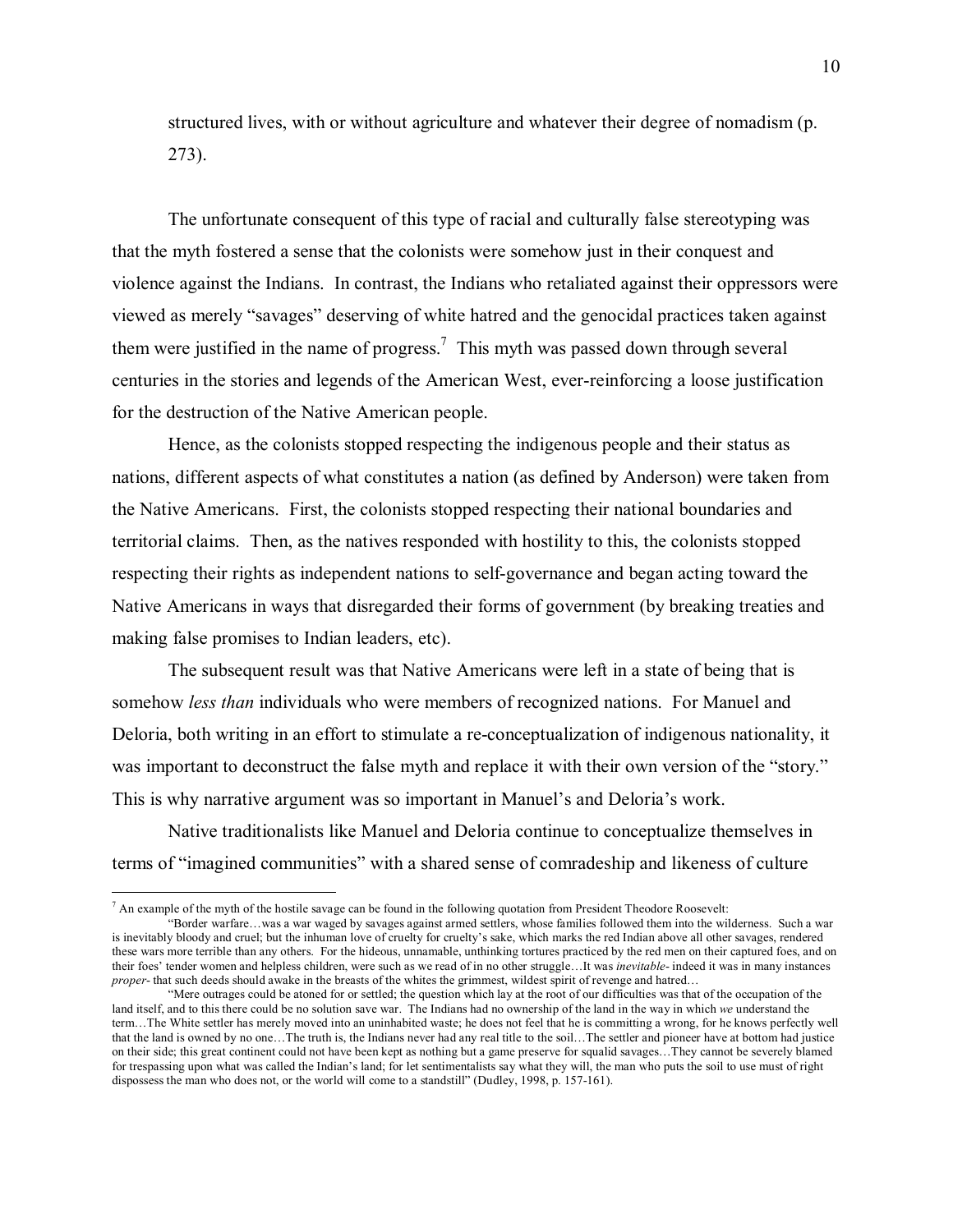like Anderson discussed. As Holm, Pearson, and Chavis (2003) have contended, indigenous people continue, in general, to think of themselves in terms of their "peoplehood." Defined as the relationship between common language, sacred history, territory, and the ceremonies of a given group of people, "peoplehood" can explain why certain groups of people who are not defined as a "state," still continue to hold their own common culture and political identity. Holm et al. (2003) explained the indigenous perspective as being that,

dependence is self-contained and self-governing. Moreover, it predates and is a prerequisite for all other forms of socio-political organization. In fact, peoplehood, rather than the band or the tribe, is the basis of nationalism and the original organization of states. Conversely, states or nations might not necessarily be considered peoples. Equally, the model of peoplehood serves to explain and define codes of conduct, civility, behavior within a given environment, and relationships between people. What we term "law," and the enforcement thereof, is unquestionably a part of peoplehood. Sovereignty, therefore, is inherent in being a distinct people (p. 17).

For Holm et al. (2003), because peoplehood is a prerequisite of nationality, it remains stronger than nationality. For example, they argued that peoplehood is a potential explanation for why the Union of Soviet Socialist Republics was so quick in breaking back into its former grouping of national entities based on assemblies of people that shared similar cultures and identity. This would suggest that laws and governments work best when they are based on a public group with a sense of common peoplehood. Therefore, those with a longstanding claim to their own independent identity may also have a legitimate claim to sovereignty (p.17).

The right to sovereignty goes hand in hand with the human need to express group identity. As Macklem (2001) wrote,

A grant of recognition of some measure of sovereignty to a particular collectivity permits that collectivity to express its collective difference. Those who possess sovereignty are thus typically reluctant to relinquish any measure of it. A conquered people that yearns to rid itself of its colonial past seek sovereignty as a vehicle for and an expression of this desire; it seeks to be free to express its collective identity. Similarly, a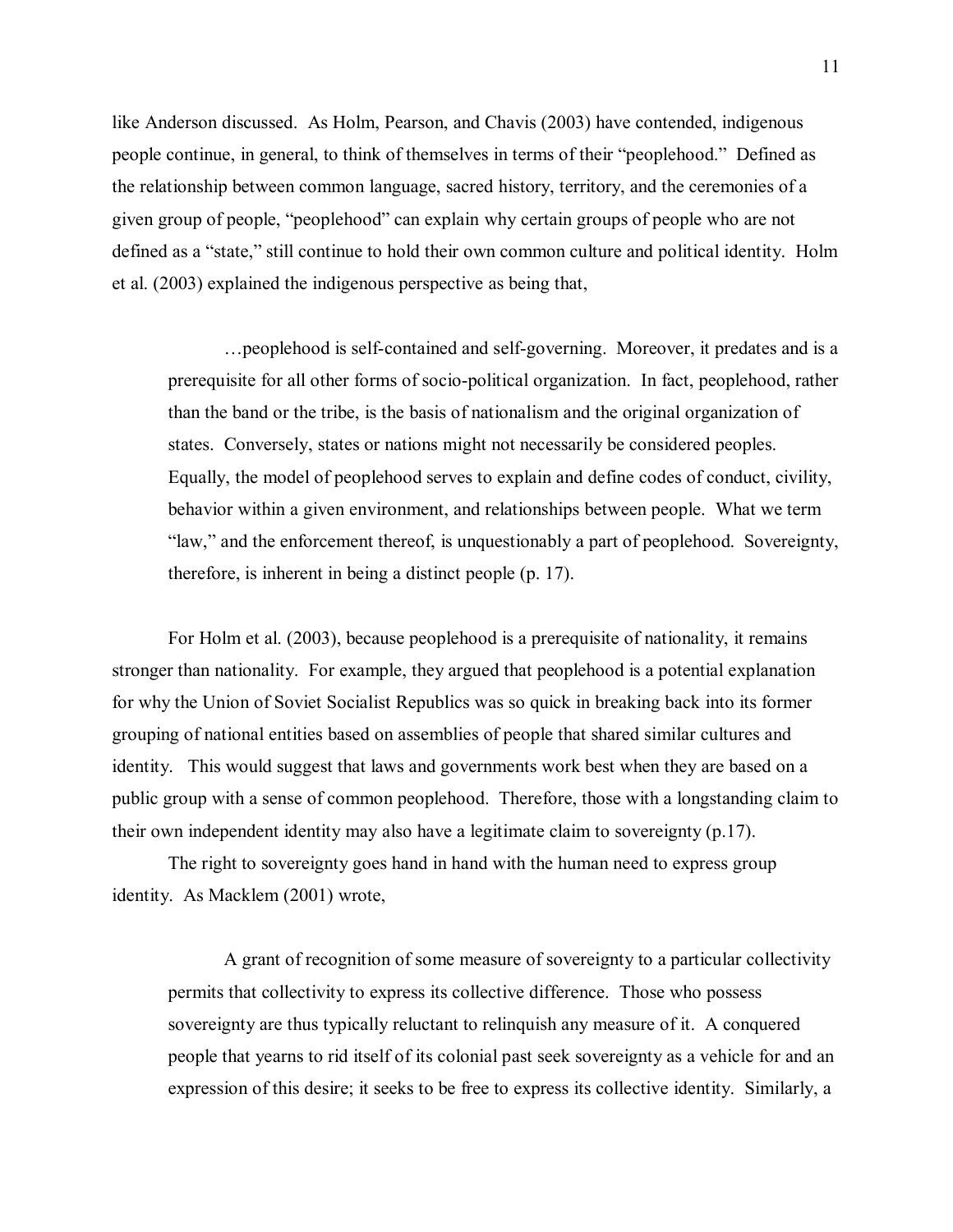conquering nation values its sovereignty because it permits the domestic and international expression of its collective identity, as well as the continued projection on and enforcement of that identity against those it has conquered (p. 110-111).

As Schouls (2003) has also argued, the struggle for Native American sovereignty and self-government is really a struggle for the rights of aboriginal people to live and express their own identity without the oppressive outside influence of their colonial conquerors. Schouls supported this by identifying several recurrent themes from testimonies that were given by Native Americans to Canada's Royal Commission on Aboriginal Peoples (1996). He found that the testimonies repeatedly reflected the feeling that Native Americans had continually been exploited or ignored by biases inherent in the federal government. Also, respondents felt that there was a cultural contradiction between their traditional culture and "white" society that made it impossible for them to fully function in "white" forms of social organization. In addition, they felt that their cultures deserved to be considered the equivalent of other "nations" and that the only form of healing for them would be a return to the level of self-government that they held prior to colonization (p.62-67).

The question that activists continue to pose is whether nations like the United States and Canada, with governments that were based on certain principles of justice, fairness, equality, and a basic respect for the equivalent institutions of other nations, can truly claim that the indigenous nations no longer have a right to sovereignty without making their own principles appear meaningless.

### *Historical Background: An Overview of Native North American History and Social Protest*

The actual process that led to the waning status of Native American sovereignty was one that involved multiple factors. The first factor in the loss of sovereignty was the actual loss of entitlement to the land (i.e. the aboriginal peoples' territory). Global policy in the sixteenth century assumed that, as long as some form of compensation was made, the European powers were allowed to "buy" land from native groups and still be considered just in terms of international law. However, Europe decided on its own what was considered fair compensation. Vast amounts of land were lost to native people during the centuries that followed (Todorov, 1984, p.149-150).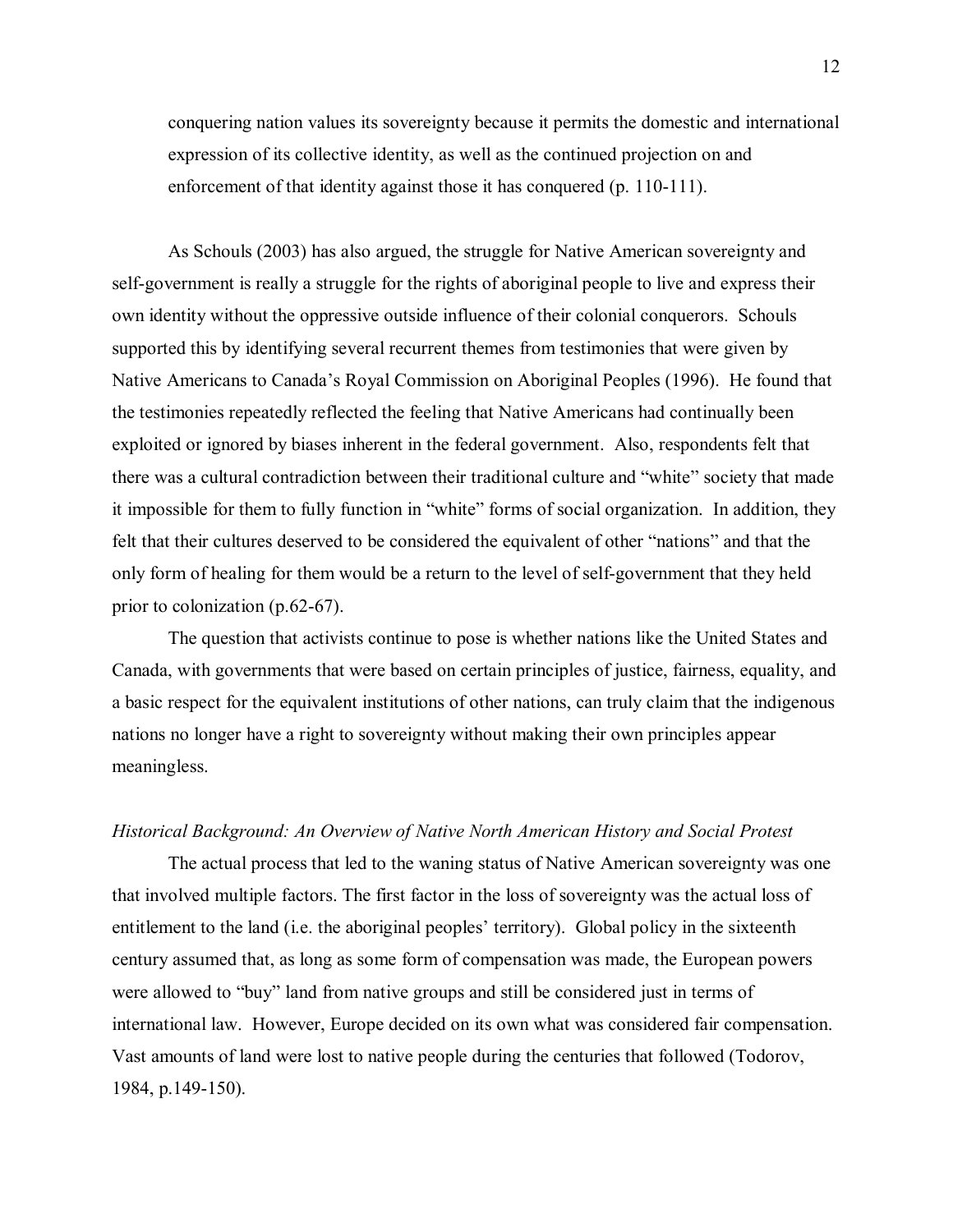Second, the populations of the nations drastically declined after the first contact between the whites and the natives. This was due to diseases that were introduced by the white settlers, wars that were waged between the natives and the settlers, and a drastic decline in the living conditions of the Indians as they were forcibly removed from their homes and lands. As the size of the native population dwindled from many millions in the sixteenth century to around 200,000 by the end of the nineteenth century, many of the once mighty indigenous nations lost their status as powerful political communities on the American continent (Stuart, 1987, p.51).

As the native communities lost their ability to assert their sovereignty to the more powerful colonial governments, the U.S. and Canadian governments created the system of reservations to both contain and protect the indigenous people from the encroachment of the settlers. Following their placement on reservations, Native Americans in Canada and the United States became the virtual "wards" of the North American governments, though not by their own volition. This led to the introduction of a more formal system of assimilation. As the United States and Canadian governments began securing their power over the Native people, many bureaucrats saw the need for political initiatives that would introduce the natives into the white Euro-American culture and society. As more powerful sovereigns, the governments saw the need for the European-American cultural identity to be imposed on the Native Americans in order for them to survive the continued encroachment of the colonial Americans (Washburn, 1971, p.145).

The late nineteenth century saw the beginnings of assimilation education. Programs were set up to teach the native adults the European methods of agriculture. The Indian boarding schools, a Federal Indian policy that called for the removal of Indian children from their native cultures in order to train them to act and function like white American citizens, were implemented throughout the countries starting in the late 1800s (Cohen, 1982, p.139-142).

In the twentieth century, the Truman presidency continued the federal government's attempt to rid itself of the problematic issues associated with the Native American tribes. It began re-delegating the burden of funding education systems for Native Americans to the states and appointed Dillon S. Meyer (the man who had formerly been responsible for relocating Japanese Americans to detention camps during WWII) to head of the Bureau of Indian Affairs. Meyer, skilled in the practice of relocation, soon began a program to clear the reservations by granting subsidies to Native Americans who moved to urban areas. However, the subsidies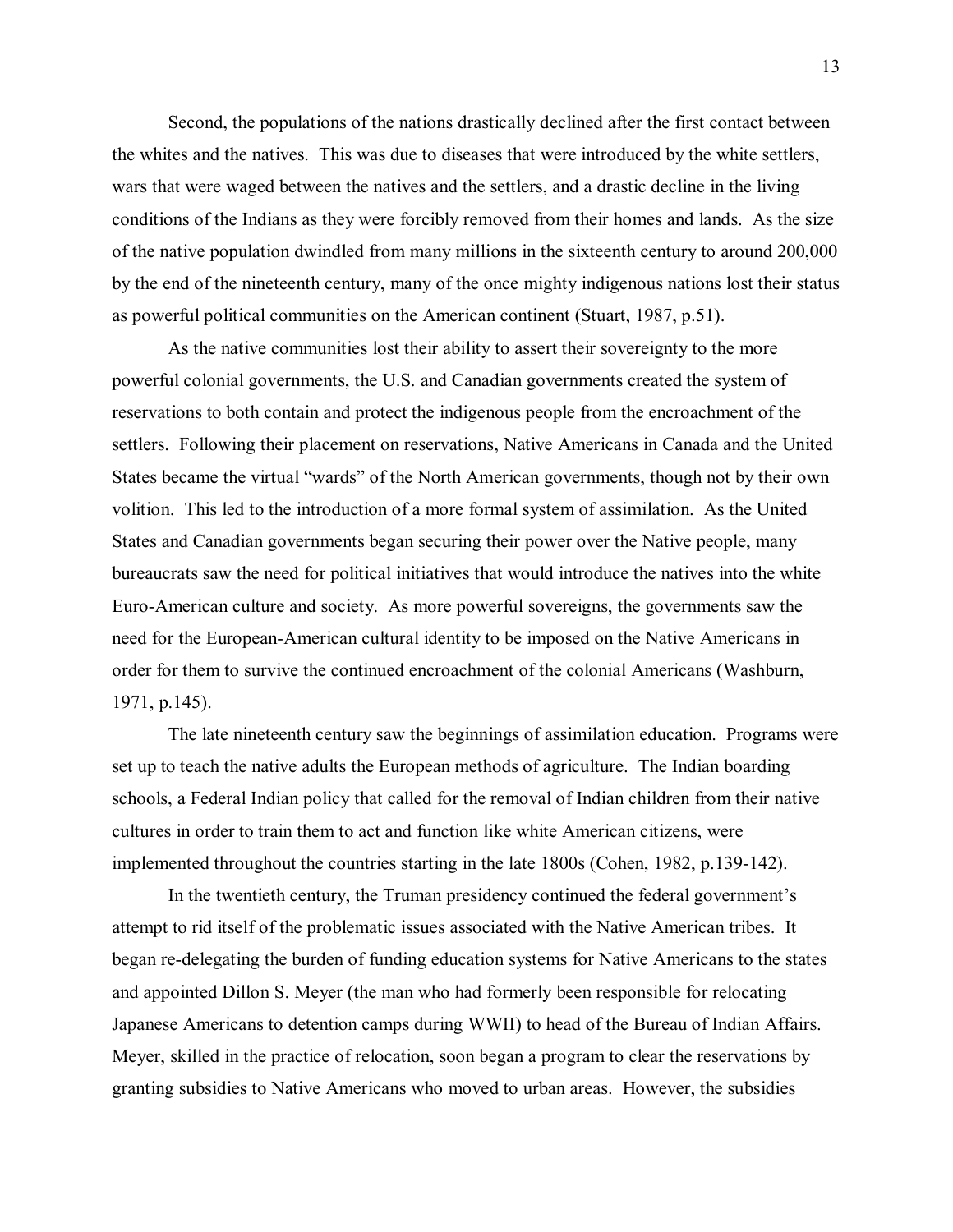failed to help the Native Americans improve their standards of living. The majority of those who chose to leave the reservation only ended up on welfare once they settled in the urban areas they were unaccustomed to (Cohen, 1982, p. 153-159).

The Eisenhower administration cut much of the budget that had previously been given to the reservations. In what has come to be called the "termination policies" of the 1950s, native nations in several states were no longer provided federal supervision. In some states, civil and criminal jurisdiction was transferred from the federal government to the state. Many indigenous nations previously exempt from state taxes were forced to begin paying. Many trustee relationships with the federal government were ended and 109 native nations disbanded as a result of the policies of the 1950s (Churchill and Morris, 1992, p. 15).

Morris (2003) wrote of this time period in American Indian history that,

 Through the operation of its termination and relocation policies of the 1940s, 1950s, and 1960s, the United States had fostered ideological, cultural, and political schisms across Indian country. Entire generations had been severed from their histories, their languages, their families, and their homelands...Incongruent identities, loyalties, experiences, and aspirations among American Indian people created complex social, political, and economic relations across Indian country that the United States was unable and unwilling to address (p. 98).

Up through this period, Native Americans in Canada had been suffering from similar problems in a more subdued manner. Canada had regularly imposed assimilationist policies for dealing with their aboriginal communities throughout the early twentieth century, but the native communities had responded with a relatively low level of protest. This changed when Canadian officials unleashed a full and direct termination policy on June 25, 1969. On that day, Canadaís Minister of Indian Affairs Jean Chretien issued a document titled, "Statement of the Government of Canada on Indian Policy." The document, often referred to as the "White Paper," expressed the Canadian government's decision (under the leadership of Prime Minister Pierre Trudeau) to dissolve the special status of *all* Native American tribes and reserves (Schouls, 2003, p.42). Thompson (1996) wrote of the White Paper, "The Indian Act was to be repealed and the Indian affairs Ministry abolished. Reserves were to be broken up and their lands given to individual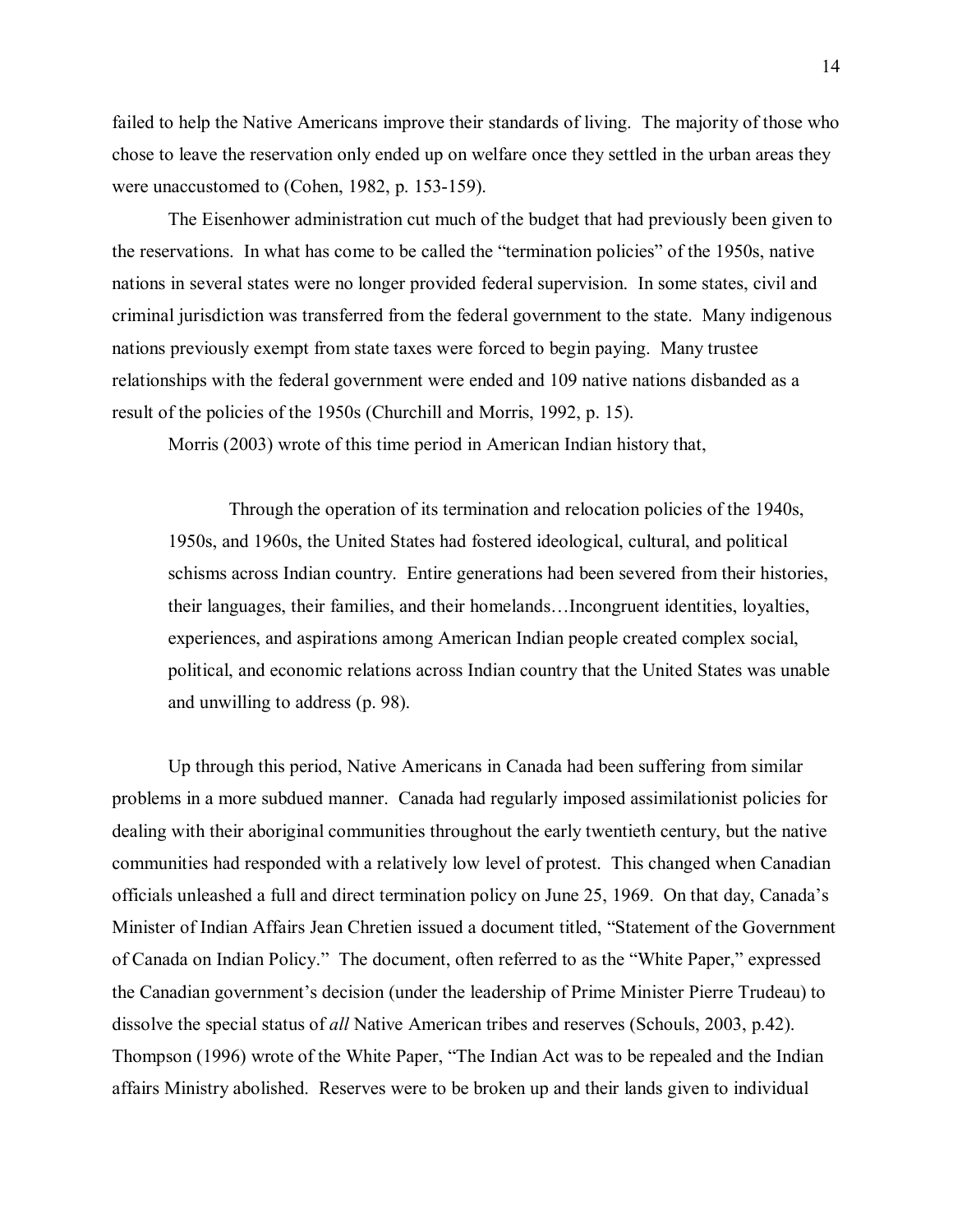Native people. The White Paper seemed to mimic- and repudiated... 'termination' policies of the Truman and Eisenhower administrations [in the United States]" (p. 71).

There are two significant outcomes of the termination and assimilation periods of Native American history. In Canada, where the termination policy of the White Paper was a very sudden attack on Native rights (and had not been a prolonged process like it was in the United States), the response was a fast mobilization by Canadian Native Americans. Reacting to Trudeau's proposed assimilation of all indigenous people, tribal activists banded together in a way that they never had before in Canadian history. The quick mobilization of its people led to early success in their struggle. Due to the immediate response of native groups, Trudeau was forced to remove the intended policies outlined by the White Paper on March 17, 1971. Moreover, once the native groups got started, they did more than just reject the White Paper. They continued their response by vocalizing their complaints on *all* the many problems present throughout Canada's indigenous community (Thompson, 1996, p.71-72).

In this way, the assimilation policies in Canada accomplished the opposite of their intended goals. The goal was to eliminate the special recognition that Native American tribes held in the government and to generally disperse the indigenous people. To the contrary, however, Canada's White Paper directly led to the various tribes banding together in their common cause against it. People from both rural and urban areas began communicating more with one another. Reacting to the White Paper's release, the National Indian Brotherhood was founded for researching the legal status of treaty and aboriginal rights and a common goal began to form among the Canadian Indians. That common goal, as Schouls (2003) remarked, was to create an ideology that could be used to support and defend the native people's claim to nationalism. This ideology (that asserted how the enduring differences and distinct cultural identity of Native American peoples was equivalent to "nationality" and should be recognized as such) became a recurring theme in the public discourse of Native Americans in Canada (Schouls, 2003, p.66-67).

This ideology became more of an issue when, in 1973, the Canadian Supreme Court handed down its decision on the controversial "Calder case" (Calder et al v. Attorney General of British Columbia). Originally filed in 1969 at the same time as the release of the White Paper, the Calder case involved a claim by the Nishga tribe that their rights as an aboriginal sovereign had never been extinguished. Though the Nishga lost the case in a three to four split among the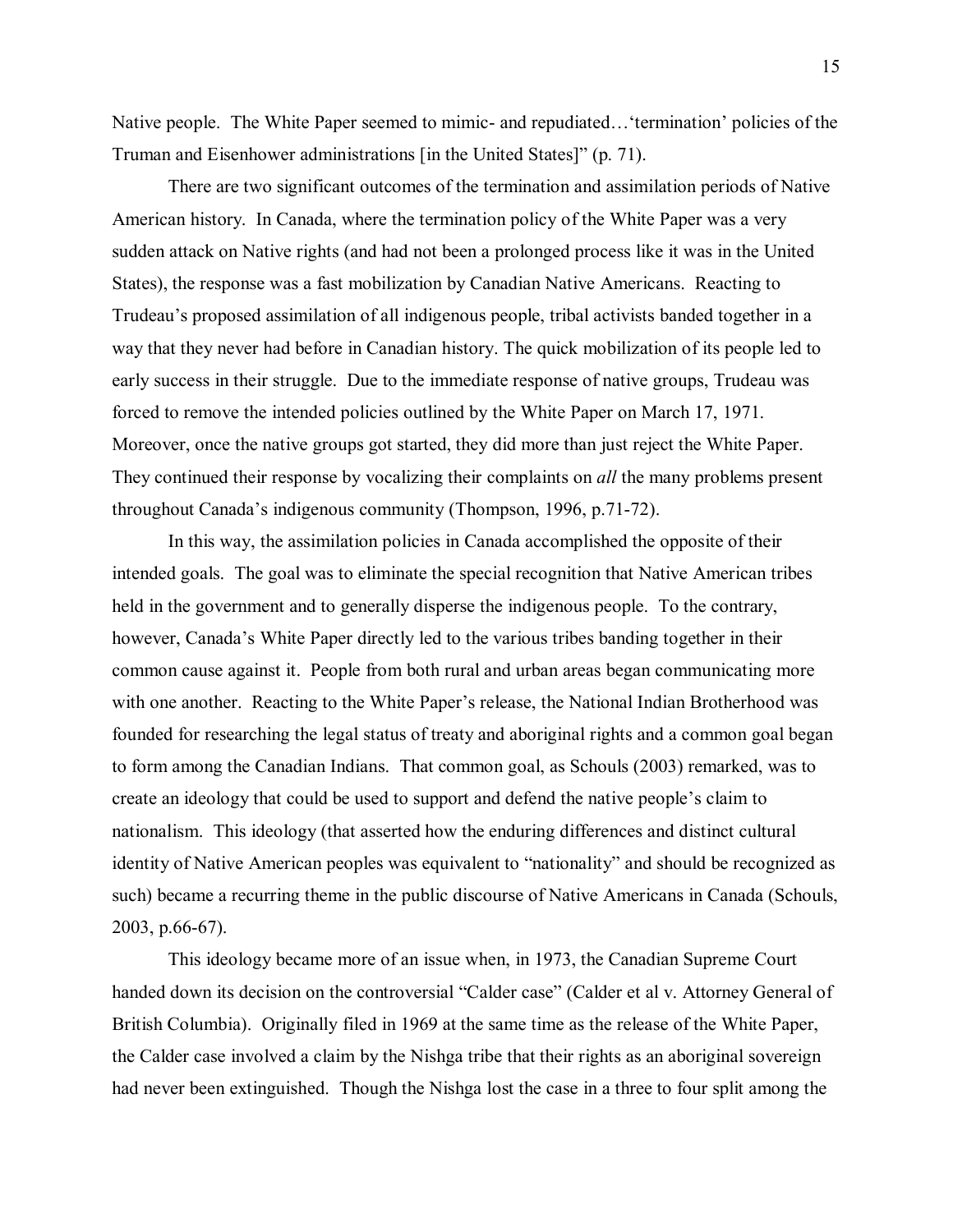justices, the case was still a partial win for Native American rights in Canada because it helped establish a precedent for the potential of fully restored sovereignty. This was because six of the seven justices still agreed that it was *possible* for aboriginal title to exist under Canadian law. In the years that followed, the Calder precedent helped to encourage more tribal governments to begin claiming aboriginal rights in court (Asch, 1984, p.64-68).

In the United States, the consequence of the relocation of Native Americans to urban areas was the catalyst for mobilizing the movement. As the result of many dispossessed people coming together, political actions groups arose in urban community centers to address issues of injustices suffered by American Indians. (Thompson, 1996, p.15). This phenomenon soon led to the modern Native American rights movement in the United States.

In contrast to Canadian activism (which was quickly mobilized to respond to one particular key event), the American Indian Movement rose more slowly out of the urban community centers of major cities in the United States during the 1960s. The late '60's saw a revival of Indian activism in urban centers that was part of the growing Native American desire to counteract the further degradation of Indian lands, resources, and culture. Stemming from a growing sense of frustration among members of the native community, a streetwise and tougher group of young leaders began forming various confrontational organizations for addressing their public grievances. First, there was the National Indian Youth Council (NIYC) founded by Clyde Warrior. Then, in 1968, Dennis Banks and George Mitchell founded the American Indian Movement, which they loosely modeled after the militant Black Panther Party (Churchill, & Vander Wall, 2002, p.119).

Though it was originally formed to address the issue of police harassment of Native Americans, AIM soon moved from a local to a more national focus, addressing the greater issues of treaty rights and preserving traditional culture. Under this new direction, AIM began staging a series of protest events, beginning in 1969 and continuing through the mid-70s, which managed to garner national media attention for their cause. The more volatile nature of these organizations made the actions that they took and the responses they received from the U.S. government much different and more radically eventful than the course that the movement had taken in Canada.

The first major event under the new American Indian Movement occurred in November of 1969. A coalition of Indian organizations calling itself Indians of All Tribes (IAT) took up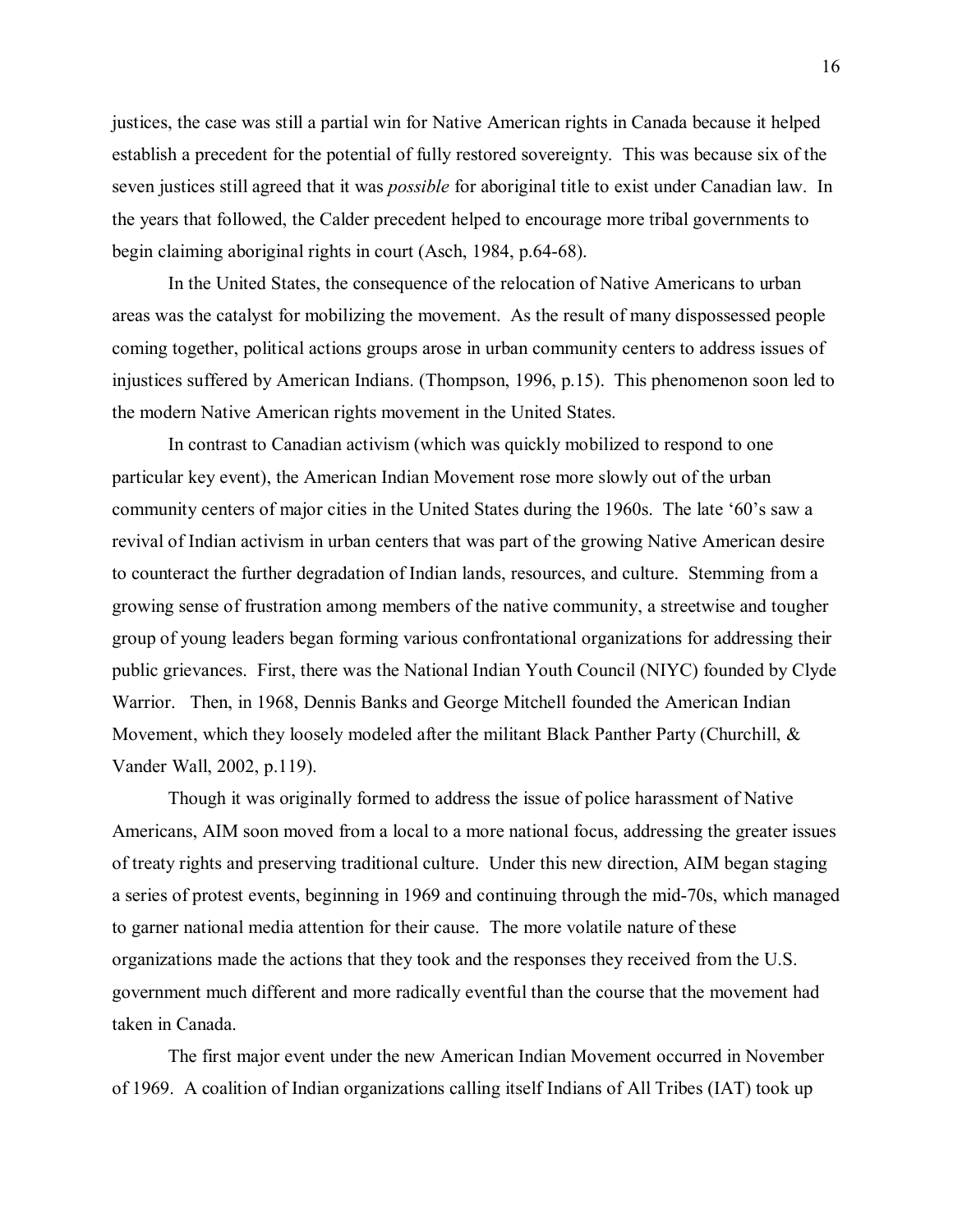residence at the abandoned prison of Alcatraz Island. Based on an 1882 federal statue that provided for the establishment of Indian schools in abandoned federal facilities, the IAT began demanding that Alcatraz be used to create a "Center for Native American Studies." The occupation of Alcatraz Island lasted for nineteen months. When it became obvious that the IAT was serious about its demands and would refuse to end the occupation without a response, the government sent in a task force of U.S. marshals to arrest the occupiers (Churchill & Vander Wall, 2002, p.119).

In the following two years, Native American groups continued to occupy other abandoned government facilities in northern California. In addition, AIM staged an occupation of the Mayflower II on Thanksgiving Day 1970 and of Mt. Rushmore on July 4, 1971. This allowed the movement to keep Indian issues in the media and in the attention of the public (Churchill & Vander Wall, 2002, p.121-122).

The second major event came in January 1972, when an elderly Native American man named Raymond Yellow Thunder was beaten, stripped from the waist down, and left for dead by five white men near Gordon, Nebraska. When the local law enforcement did not take any action against those responsible for Yellow Thunder's murder, a group of over 1,000 Native Americans took occupation of the town of Gordon. Due to the overwhelming presence of native people, the Gordon authorities were forced to charge and jail Yellow Thunder's assailants, suspend a police officer for not meeting his duties in the investigation, and take an anti-discriminatory stand on behalf of the Indians (Churchill & Vander Wall, 2002, p.122).

Though this was a big step for AIM, it was still only a superficial acknowledgment of the racial problems that the Indians were facing. Still, it marked a significant moment where a Native American Rights organization had been successful at getting the results that the established tribal leaders could not.

The next major event staged by AIM was the "Trail of Broken Treaties," which was a journey of caravans from reservations across the U.S. that began in San Francisco and ended in Washington D.C. during the fall of 1972. The event was designed to draw attention to a proposed list of federal actions that needed to be taken in order to redress past grievances to the Native American people (labeled the "Twenty Points"). Upon their arrival in Washington, the event soon unraveled and ended with the Indians forcefully taking over the national headquarters of the Bureau of Indian Affairs. The occupation ended after several days when AIM agreed to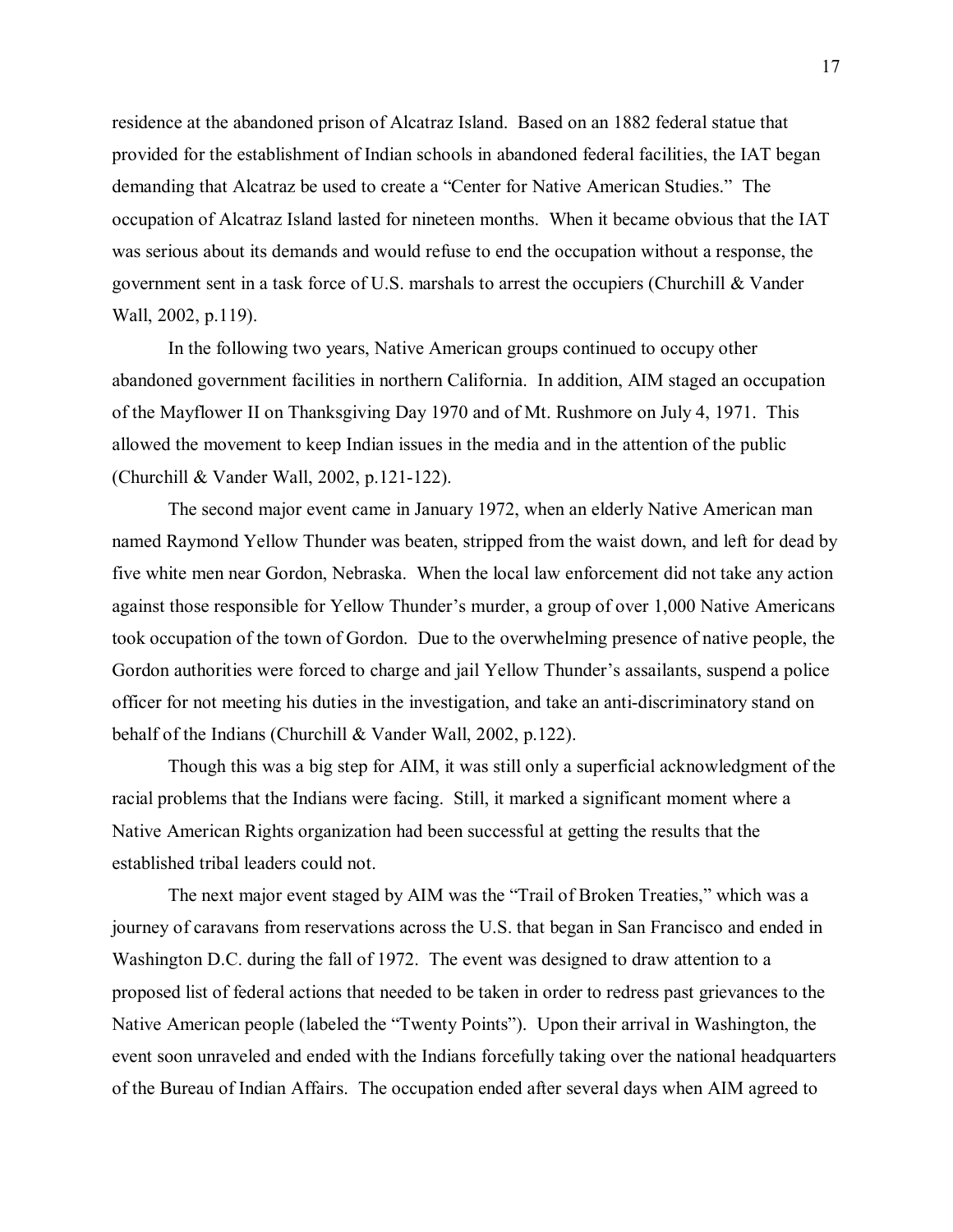leave the building if no charges were pressed against the occupiers (Churchill & Vander Wall, 2002, p.123-126).

The final culminating event came when Oglala Sioux tribal president Richard Wilson, acting in disregard of the First Amendment, secured a court order to prohibit any AIM member from attending any public meeting. This resulted in several tragic events for the movement.

Following the brutal murder of Wesley Bad Heart Bull , a 20-year-old Oglala Indian, in which the white assailant was only charged with second degree manslaughter, members of AIM were denied access to the county meeting that was to consider upgrading the charges to murder. Denied access, AIM protestors were forced to stand outside the courthouse in a blizzard, while the prosecutor refused to upgrade the sentence, because it would be "unjust" to the assailant. When the crowd of AIM members refused to leave after the meeting was concluded, police attacked them with clubs and tear gas. This started a riot that ended with the Chamber of Commerce building being set on fire and many Native Americans beaten and arrested. Among the individuals beaten was Sarah Bad Heart Bull, the victimís mother, who was later forced to serve five months in jail on charges of police assault (though her son's murderer did not serve a single day) (Churchill & Vander Wall, 2002, p.136-137).

On February 27, 1973, 200 AIM members and 2,000 Indians from the surrounding area staged another sit-in at the site of the 1890 Wounded Knee massacre. Tensions between the local authorities and the protestors soon grew to an unprecedented height until finally 300 U.S. marshals and FBI agents surrounded the town, equipped with guns and armored personnel carriers. During this time, AIM made use of the media attention to declare the independence of the Sioux nation from the United States and made several appeals to the United Nations for recognition of their status as an independent nation. The siege ended on May 8, after both sides had begun firing on one another, leaving two Indian men dead and many more wounded (Churchill & Vander Wall, 2002, p. 141-170).

In the years that followed, the second tragedy at Wounded Knee would come to mark a turning point in Native American rights. It would be the last major militant action by American Indian protestors in the United States. The enthusiastic mobilization of staged take-overs and media events that had characterized Indian activism in the late sixties and early seventies came to a close. This phase was to be replaced by a period of reflection and a perceived need to further broaden the scope of native rights by members within the movement. This search to broaden the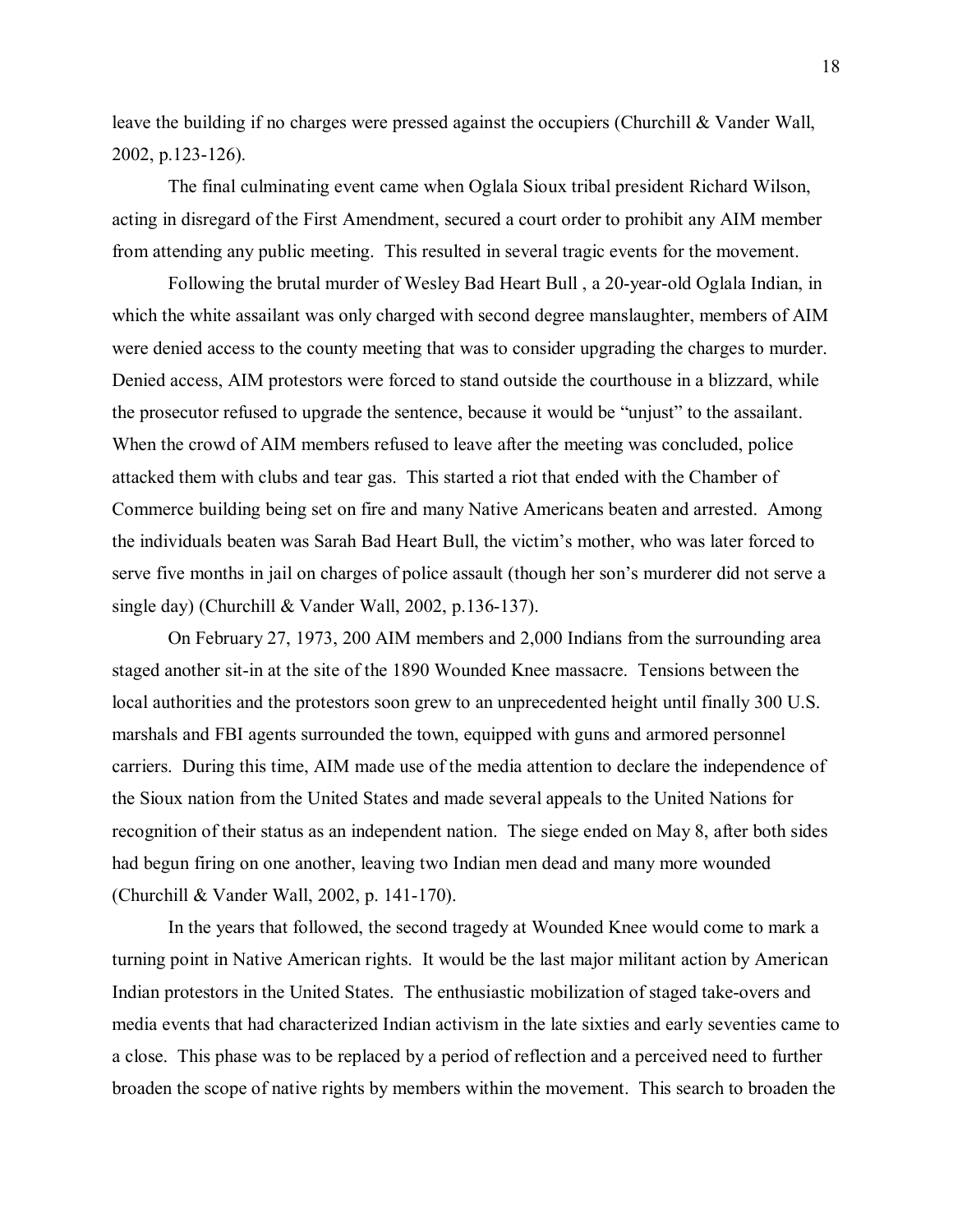movement's scope helped to foster the spread of the indigenist ideology that traditionalist Native American scholars began articulating in their rhetoric in order to continue the struggle over native sovereignty on a more global level.

#### *Key Issues in International Politics: Opportunity and Transnational Movement*

The end of 1973 was a particularly unstable time in the Native American rights movement. Following the siege at Wounded Knee, there was a relatively strong backlash against the Native Americans in the United States. In the aftermath of the Wounded Knee occupation, the FBI indicted 185 members of AIM. The main leaders were purposely tied up indefinitely. $8$ Between the years of 1973 and 1976, 342 AIM members were physically assaulted and sixtynine were killed by tribal rangers under the direction of Richard Wilson (Churchill & Vander Wall, 2002, p.181-217).

It was a time when members of the movement needed to begin taking stock of the progress that had been made since the early sixties and to assess where the movement needed to go from there. For natives in Canada, it was a time when the success of defeating Trudeauís ìWhite Paperî called for measures to insure that that the tribes became recognized by better defining themselves, their ideology, and their identity to the rest of the world in a way that would help prevent further threats of termination. The precedent from the Calder case opened new opportunities for arguing for sovereign rights in the court systems.

For natives in the United States, it was a time where members of the movement began realizing that they needed a new strategy for making their requests heard. Their hard efforts, like the "Trail of Broken Treaties," had not fully served their intended purpose. In addition, the Nixon administration, though earnest in its desire to work towards a better level of selfdetermination for the tribes, seemed unprepared to take the demands of the traditionalist movement seriously.

It was during this time that Manuel's *The Fourth World: An Indian Reality* and Deloria's *Behind the Trail of Broken Treaties: An Indian Declaration of Independence* were produced. Though written in different national political environments, both works were seminal in addressing a new transnational direction for Native American Rights. In order to understand the

1

<sup>8</sup> For example, activist Russell Means was charged with thirty-seven felonies and three misdemeanors (Churchill & Vander Wall, 2002, p.176).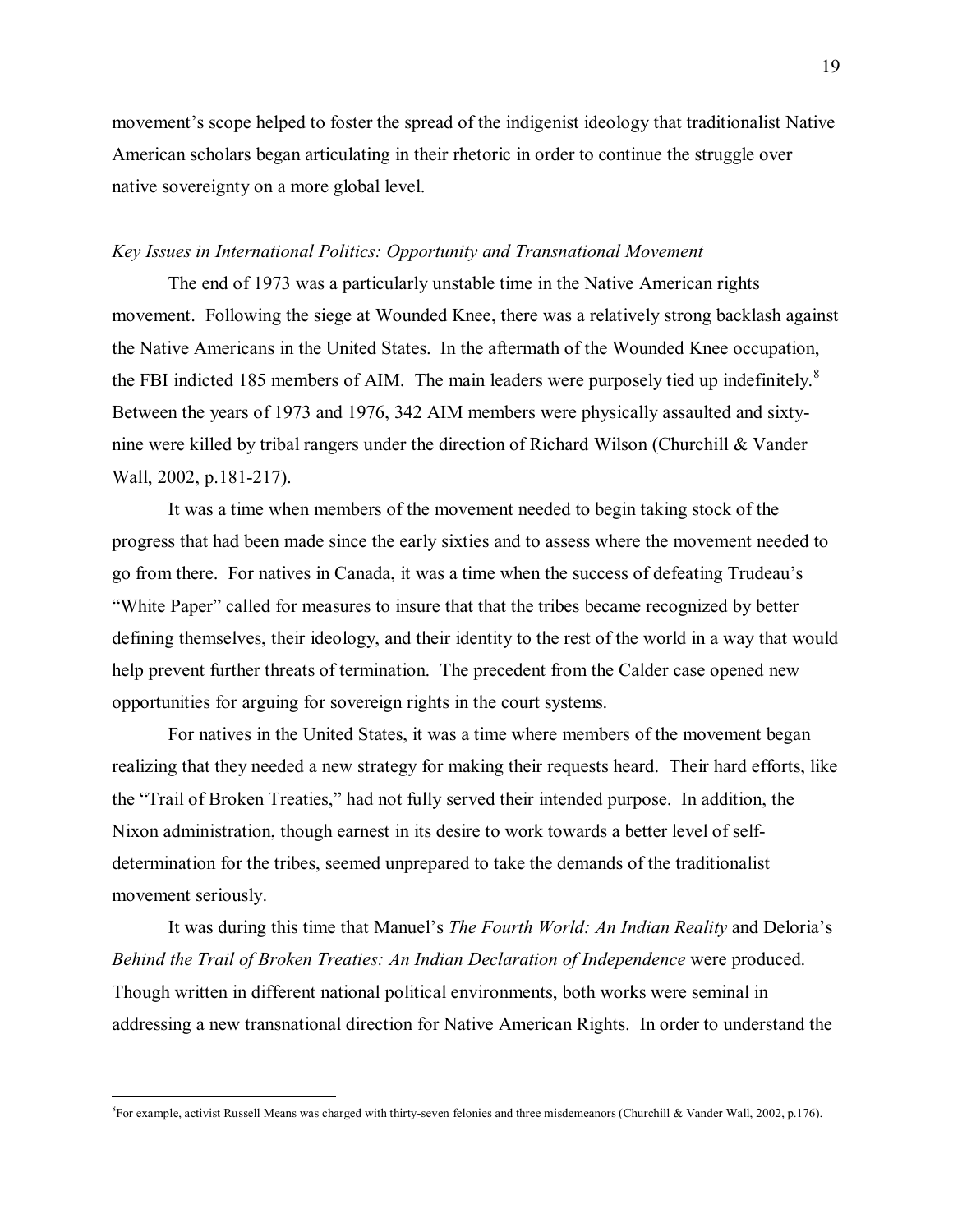significance of this period as the basis for the two books, it is important to understand why and how transnational movements come about.

As Sanchez and Stuckey (2000) have commented, the dilemma over the needed strategy that social movements must decide to take to further their interests centers on the question of whether the movement can best accomplish its goals for changing policy by working *within* the confines of the established government or by working *against* it (p.132-133).

Clearly Native Americans prior to 1974 had done both. Many unsung tribal leaders had spent their entire lives in the bureaucratic trenches trying to negotiate policies with government officials that would better suit their people. Traditionalist protest activists, like those in the American Indian Movement, had taken the more visible approach of publicly challenging the authority of the American government and often rejecting its validity.

The importance of the narratives of Manuel and Deloria, though, is that both authors extensively detailed the reasons and results of each of these approaches for their readers and concurrently instigated the use of another *third* strategy for attaining sovereignty that had not yet been fully explored by the movement: a transnational one. Concluding their reviews of the work done in their movements, both men explored aspects of international politics and its relation to the Native Americans' claim to sovereignty. The implication was that by completely bypassing the national government and going to the higher orders of world organizations, the movement could garner more outside legitimacy and influence national policy from the outside in.

Smith (1995) described the genesis of transnational movements, arguing that as power in the world is becoming more and more centralized, social movements are finding the need to become more internationally focused. Smith wrote, "The emergence of more centralized political structures significantly alters the nature of political processes...As the size of political jurisdictions increased, therefore, any challenger to this broader political unit had to grow comparably in its political resources if it was to effectively influence national politicsî (p. 188).

For Leatherman, Pagnucco, and Smith (1994), global politics has three levels. The first, a people-to-people level, involves educational campaigns and information sharing to foster transnational solidarity. The second, a national level, involves the direct strategy of seeking to bring state policies in line with international standards. The last, a transnational level, involves indirectly attempting to change state policy by influencing the international standards that states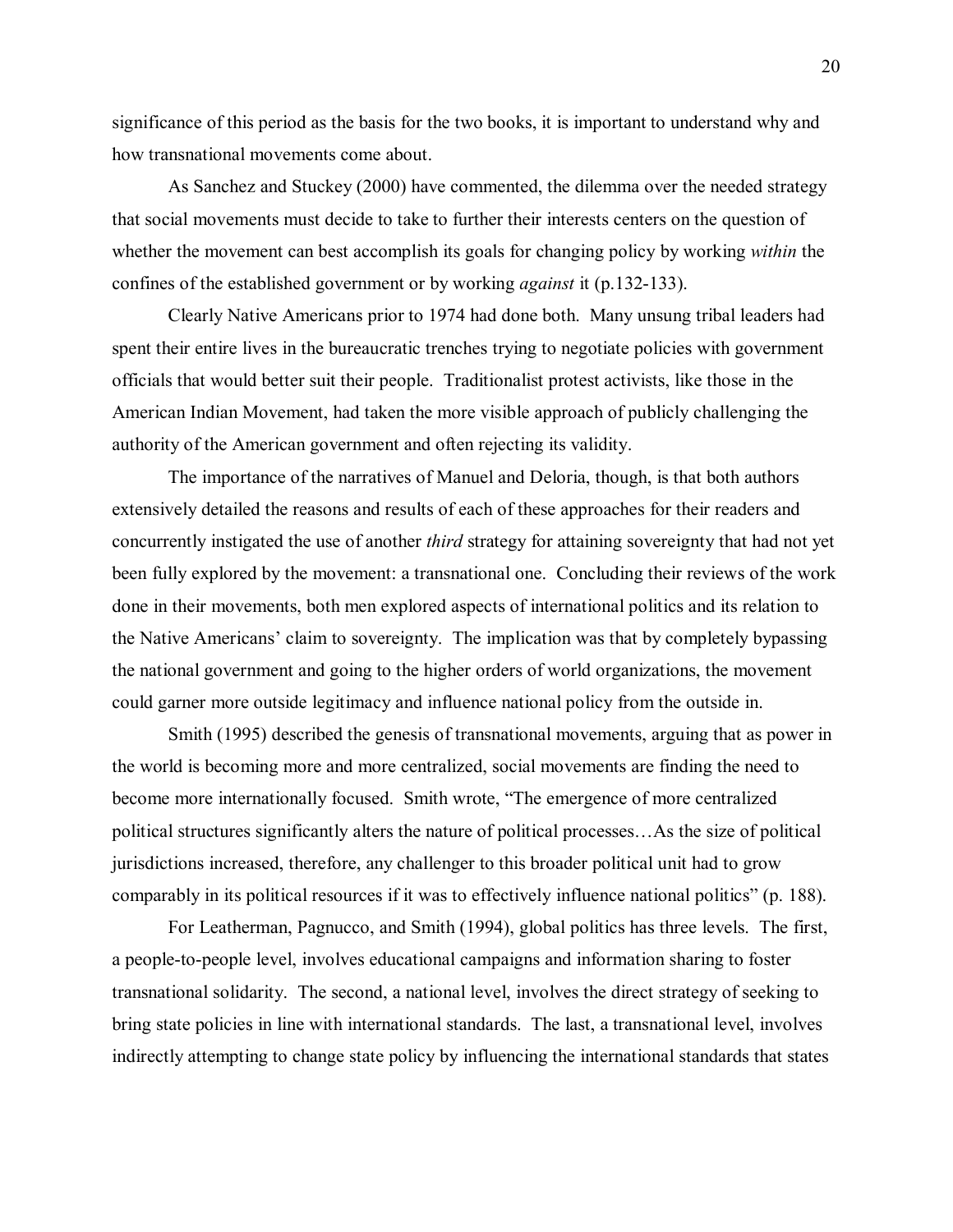are expected to follow. It will later be shown that the narratives of Manuel and Deloria address all three of these levels.

In terms of opportunity, the potential for the transnational level of politics to become more politically influential has to do with the growing global market. Smith (1995) wrote,

As states interests are increasingly dependent upon the behavior of other states, their freedom to make independent policy choices is constrained. The growth of interdependence in the modern international system means that a failure to cooperate with internationally accepted standards or norms brings greater costs to states (p. 190)

Smith (1995) identified several components that must be present in a political situation in order for a transnational movement to emerge. First, there must be what she called "political" opportunity structures." These are the international organizations that hold the power to "both" define and support international norms and standards." International organizations such as the United Nations would be an example of a political opportunity structure. One reason that organizations like these can be more favorable to the movement than national structures is that they are often more fluid and less firmly established and defended than the state structures are.

Second, there must be "mobilizing opportunities" in the social and cultural contexts for a transnational movement to emerge. Social mobilizing opportunities include the social structures that are present, the available technology, and the economic and political power of the society the movement is attempting to change. Prior to 1974, the popularity of both historical and fictional narrative depictions of native history and life (like Dee Brownís 1971 *Bury My Heart at Wounded Knee* and N. Scott Momaday's 1969 Pulitzer-Prize winning novel *House Made of Dawn*) had helped to make the general American public more receptive to native issues. Also, Deloriaís prior work (like his 1969 *Custer Died for Your Sins: An Indian Manifesto*) had established writing books as a successful outlet for him and other native scholars to analyze the social conditions of modern Native America. The success of these works had even begun prompting major media coverage of native issues.<sup>9</sup>

By 1974, the Native American rights movement had also developed several social organizations (The National Indian Youth Council, the American Indian Movement, etc) devoted

 <sup>9</sup> <sup>9</sup>See "The Angry American Indians: Starting Down the Protest Trail," *Time*, 9 February 1970, 14-20.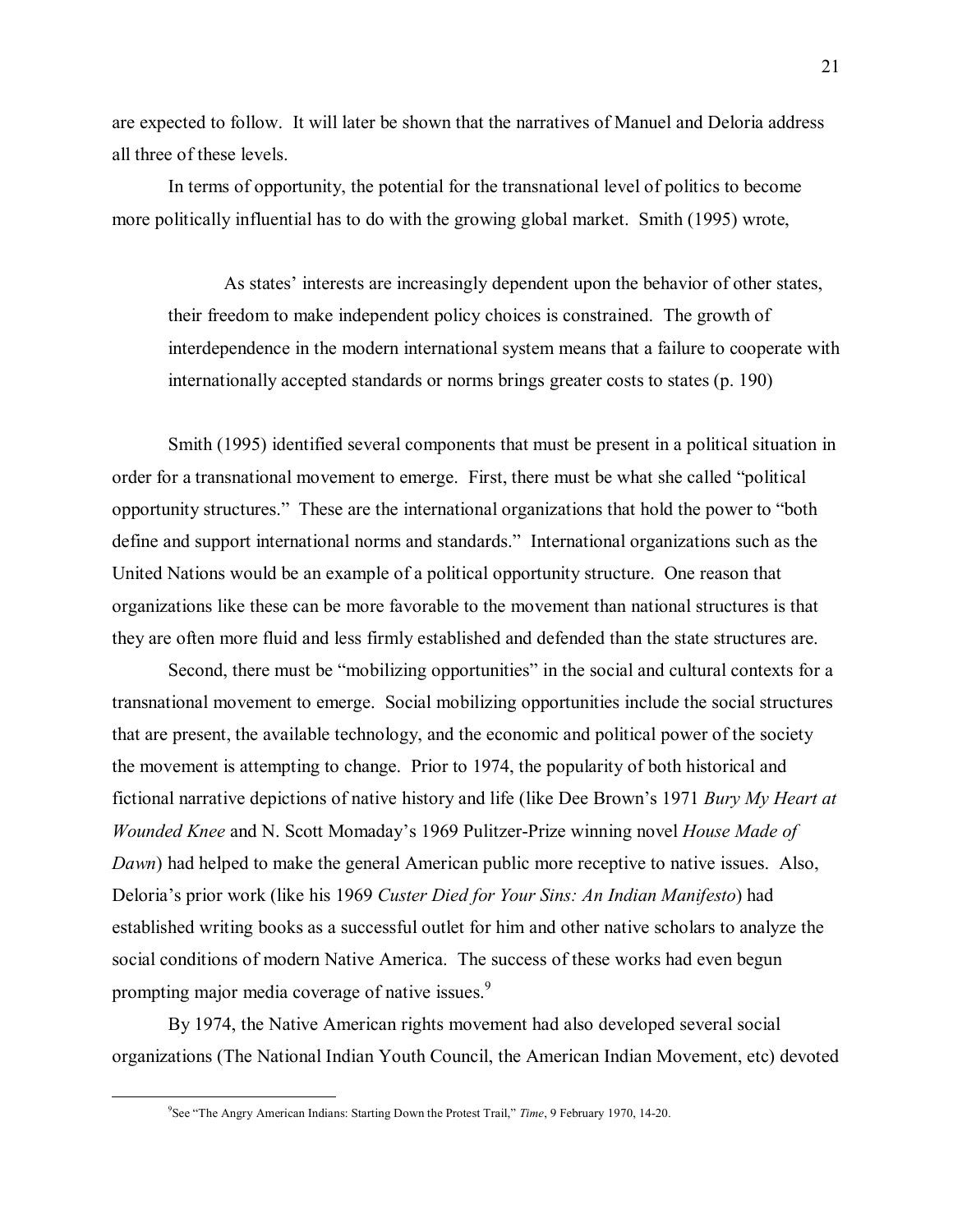to furthering its cause. The proliferation of media coverage of Indian protest events had allowed for the use of new emerging technology in international communication.

In addition to social contexts, movements are also constricted by the cultural contexts that they exist within. The creation of cultural mobilizing opportunities is necessary to further the interests of the movement. Smith (1995) wrote that, "[Movements] do this by introducing an alternative normative framework that may provide a transnational source of legitimacy  $\dots$  in other words, transnational social movement organizations can identify international frames of interpretation in order to show the appropriateness of their claims in terms of global rather than national standards" (p. 195).

A movement like Native American rights, which had been framed and defined by white society for hundreds of years, had a great difficulty in furthering its own framework within the white-dominated society of 1970s America without undermining itself. Though the staged media events of occupying historic sites and engaging in militant activist behavior did much to gain media attention for the movement, it only re-enforced the negative stereotypes of the "hostile savage" that the movement was trying to rise above. This made it necessary for someone to re-tell the perspective of the activists. Hence, Deloria wrote *Behind the Trail of Broken Treaties* to serve this purpose.

The international landscape, which was not as likely to be clouded by the mythical view of Indian savagery, provided a cultural context that was much more receptive and in line with what the activists wanted to argue. For example, (as will be discussed later) this adoption of international viewpoints is precisely what Deloria used in *Behind the Trail of Broken Treaties* when he mentioned the creation of the state of Israel as a reparation for the genocide of the Jewish people in Europe and contended that the genocide of Native Americans at the hands of colonial settlers was of equal justification for the creation of a set of Native North American "states"

The third factor affecting the potential for a transnational movement to emerge is the "strategic opportunities." Smith (1995) identified four aspects of strategic opportunity that affect the strategies a movement must make. Those are (1) access to formal policy-making processes; (2) policy implementation capacities of international institutions; (3) movement alliance structures; and (4) movement conflict structures.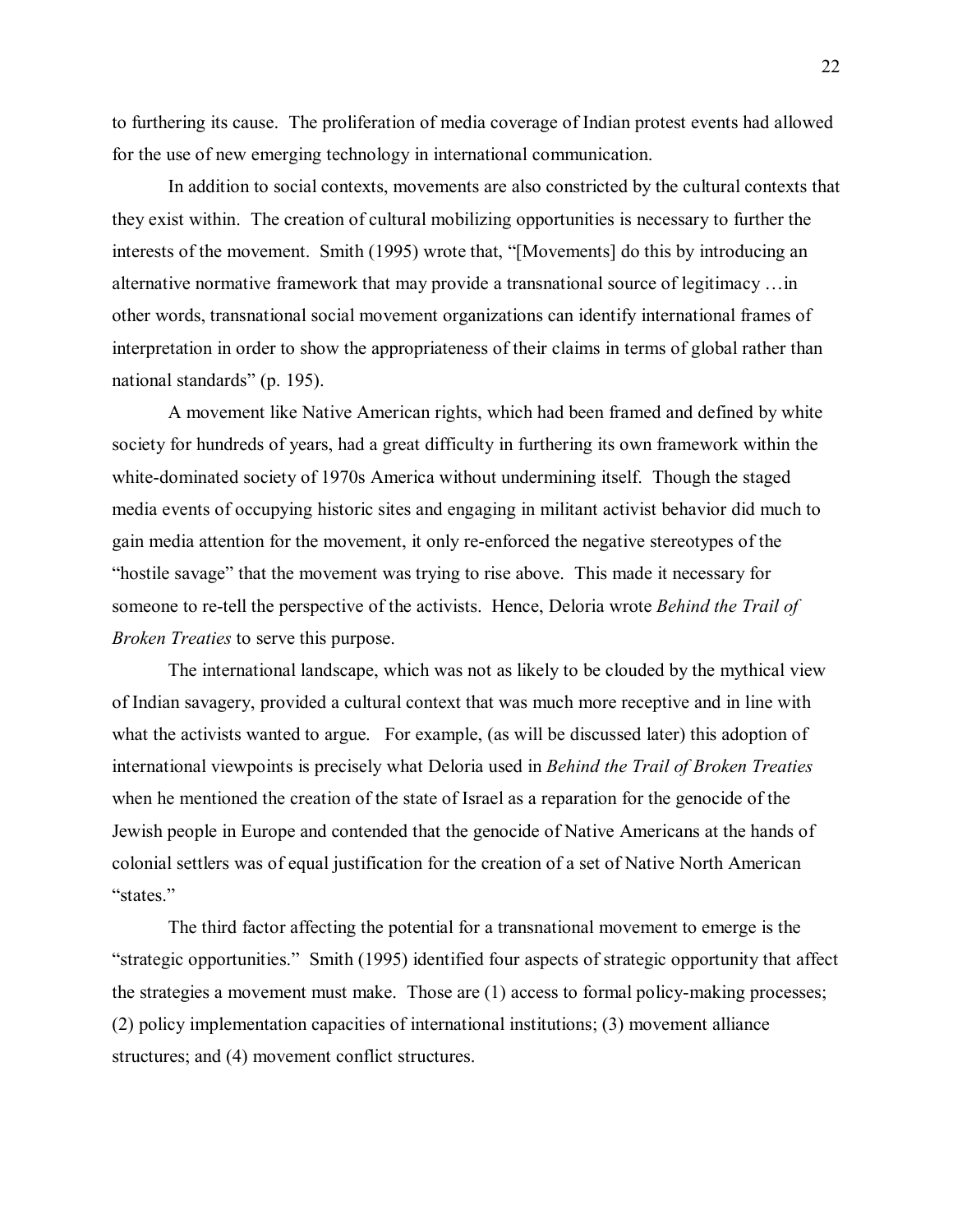One aspect that has helped in allowing social movement organizations to gain access to the United Nations, an institution with formal policy-making capabilities, was the creation of Article 71 of the U.N. Charter in 1945. This article allowed for non-governmental organizations to apply for consultative status with the U.N.'s Economic and Social council. This special status involves giving certain groups the right to submit written statements to the U.N. and to be heard by selected assemblies of members (Smith 1995). Subsequently, this article also provided the opportunity for Native American groups, as non-governmental entities, to gain consultative access to the United Nations and gave these groups a goal to aim for.

The problem in terms of how effective appealing to the United Nations is in influencing the national politics of Canada and the United States is that the U.N. lacks the resources for enforcing the standards that they set. Even if the indigenous groups are finally able to have the U.N. endorse their claim to sovereignty, it does not follow that the powerful North American governments will comply.

Still, as Smith (1995) explained, transnational movements have the added benefit of garnering outside support and creating alliance structures for a movement. This was obviously the intended goal for writers like Manuel, who made multiple outside references of similarities to the Maori tribe of New Zealand in his discussion of the indigenous issues affecting his own people. This aspect of transnational movements allows for multiple groups around the world to band together and express their similarities in a way that makes them a more convincing force to the rest of the world.

This inevitably leads to conflict structures (the last group affecting the abilities of a transnational movement to be effective). These are the groups or organizations that band together in opposition to the movement. Often this means the powerful governments that are involved in oppressing the movement (Smith, 1995, p. 207). In the case of Native American rights, Canada and the United States represent very powerful members of the United Nations with the strong potential for suppressing policies and actions that conflict with their interests.

Due to this obstacle, the international political scene had remained a relatively undeveloped but potential option for the Native American rights movement to take prior to 1974. Small attempts had been made by native groups to gain access to the United Nations in the past but had failed. Based on Smith's description of the factors affecting the ability of a transnational movement to be successful, it is possible to see why the year 1974 became an opportune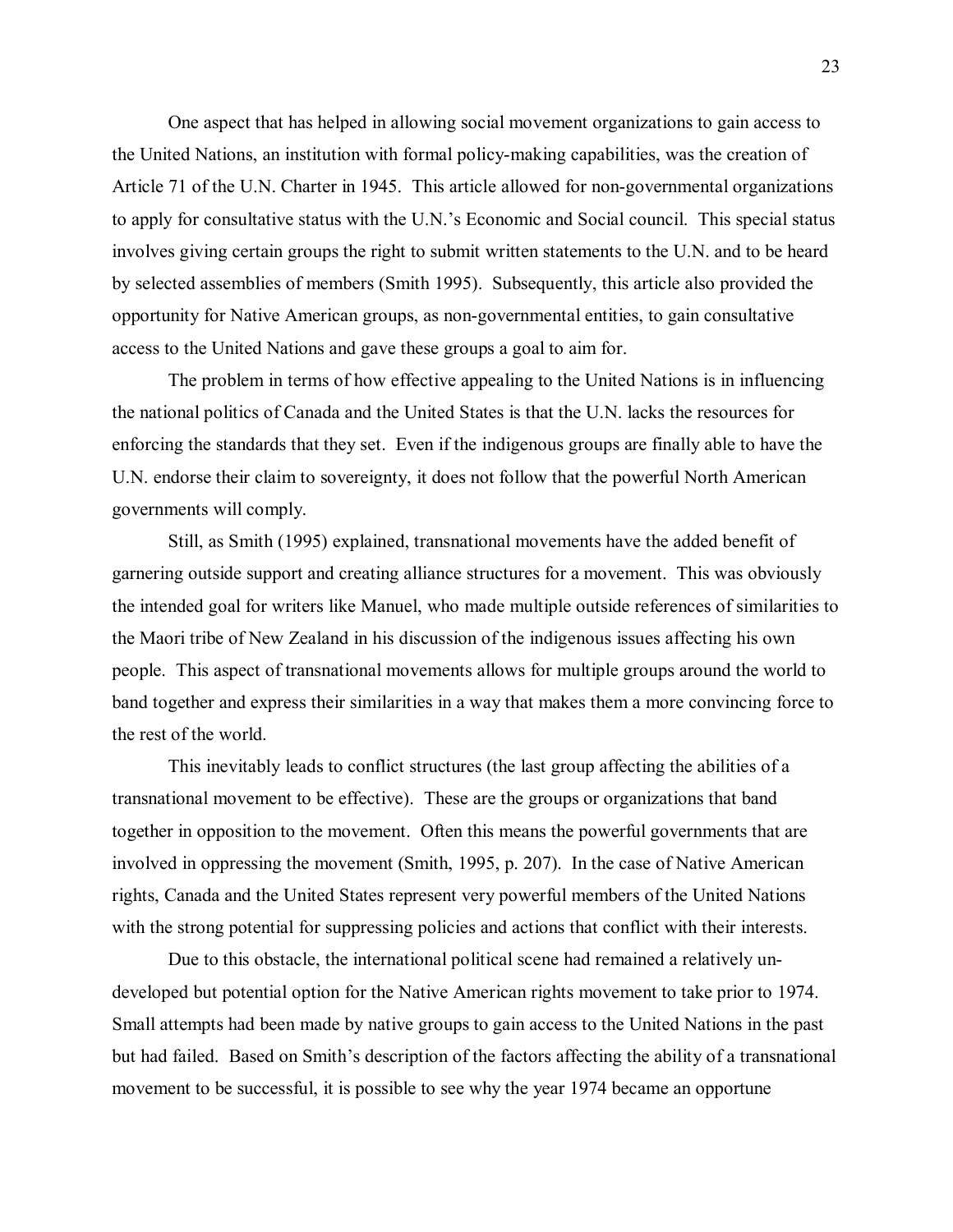situation for Native Americans to begin focusing on the world scene. The United Nations had begun allowing access to non-governmental groups, other rhetorical works had gained some success in changing public sentiment toward Native Americans, and organizations had been established within the movement for effectively promoting its agenda. All that was left to initiate this new direction for the movement was for leaders to begin presenting rhetorically descriptive visions of future progress in Native rights that included the frame of using issues in international politics to their advantage. Consequently, Manuel's and Deloria's books were published during that time to respond to this need.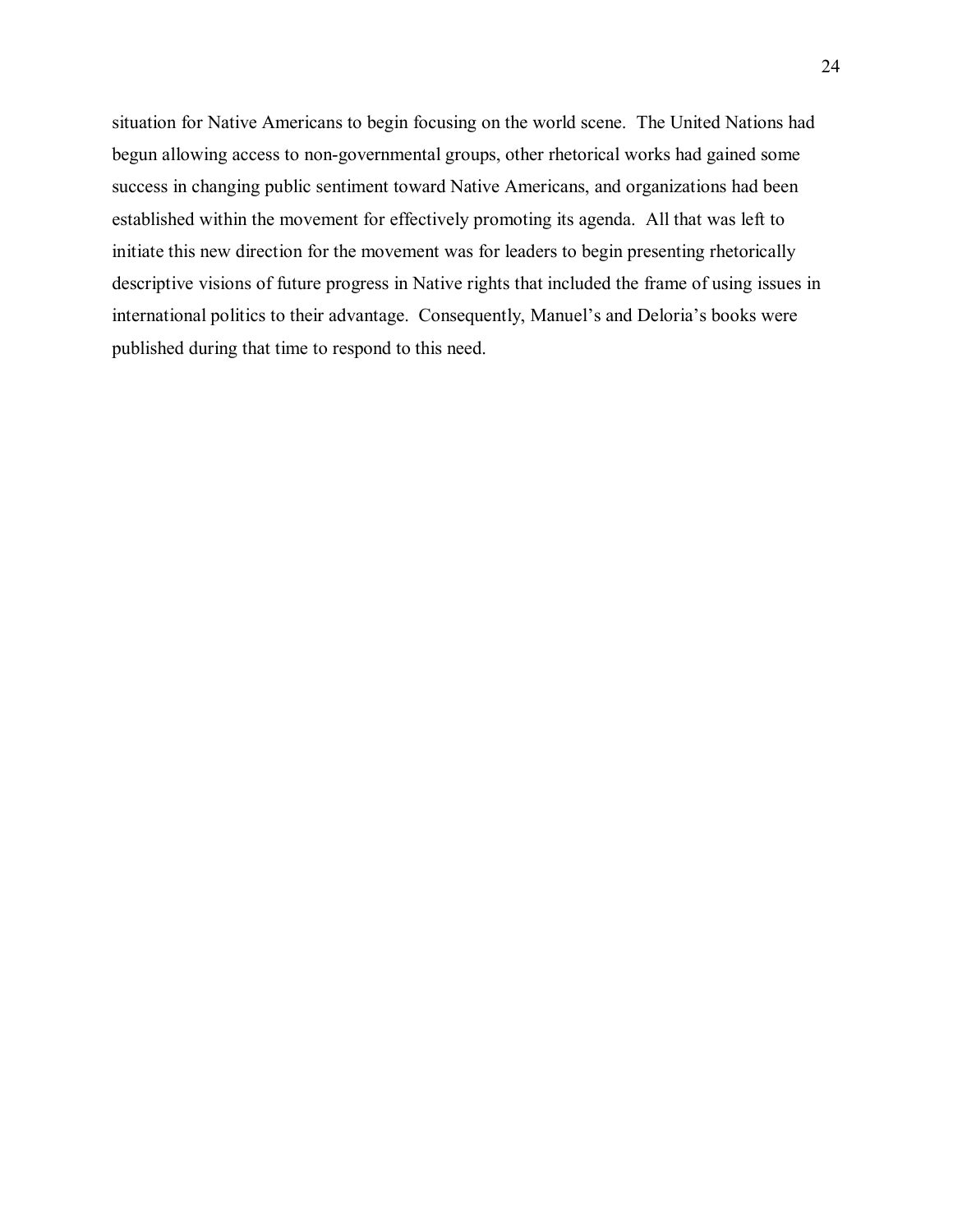### Chapter II: Narrative Theory, Six Persuasive Functions of Social Movement, and Methodology

The telling of stories has long been acknowledged as a universal phenomenon of human communication. It has also long been accepted that stories have the ability to both reflect and shape a society's culture. Walter Fisher is credited with developing a narrative-specific theory of communication that asserts the idea that all human communication represents a form of storytelling (Wood 2000). Fisher's theory of narrative is especially appropriate for studying the rhetoric of Native Americans. The cultures of indigenous peoples are often heavily reliant on oral tradition and the use of stories in defining the relationships that exist within the world. Traditionally, many of these cultures' main methods of engaging in knowledge formation and reasoning have been through narrative. According to Einhorn (2000), Native Americans in general have several basic tenets that are consistently present in much of their rhetoric. These principles are that the universe is one connected circle, everything changes, everything is interrelated, and everything is alive with its own spirit. Due to the holistic nature of Native American cultures, which tend to hold an inherent respect and value for differing worldviews, the rhetoric of Native Americans often avoids direct argument in the Western sense. Instead, Native American rhetoric often imbeds arguments and the guidance for solving problems in the context of stories and ceremony. Kamler (1983) has explained that unlike direct argument, which leaves the rhetor's reasoning open for debate, storytelling is less confrontational and more inclusive, because it tends to encourage its listeners to agree in order to participate in the story.

### *Narrative as Persuasion*

In developing his theory of narrative reasoning, Fisher (1987) began by asserting that the traditional view of human communication is that humans are rational creatures that engage in reasoning through communication and decision-making that is based on argument. This view is what he terms the "rational-world" paradigm. According to Fisher, this paradigm is based on five assumptions. First, "humans are essentially rational beings," which means that people learn about the world by reasoning, exploring and discovering the relationships that things hold to one another. Second, "the paradigmatic mode of human decision making and communications is argument." In other words, people learn those relationships through inductive and deductive reasoning. Third, "argument is ruled by the dictates of situations," meaning that different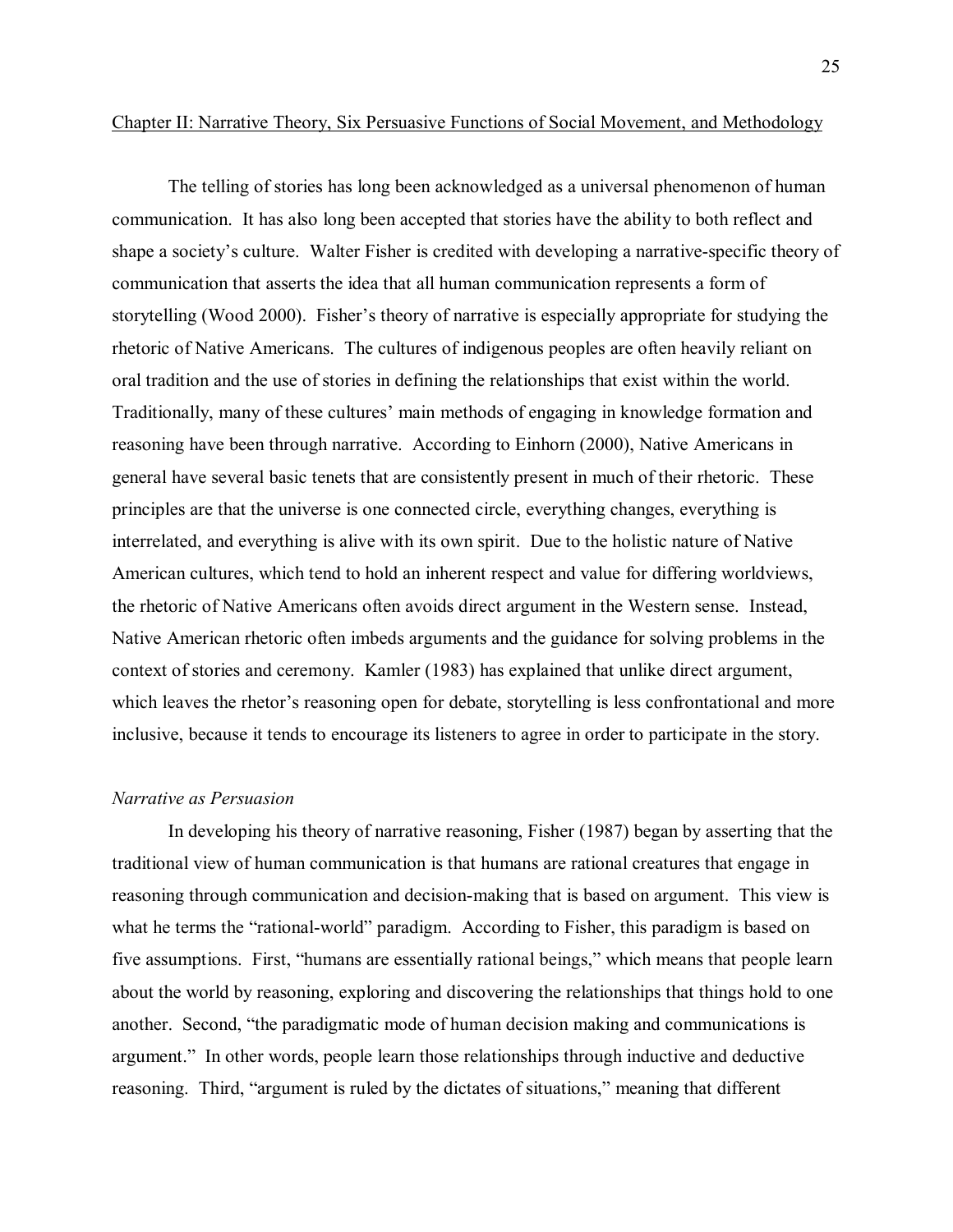situations require different methods of argument (scientific, legislative, public, etc). Fourth, the rationality of someone is determined by "subject-matter knowledge, argumentative ability, and skill in employing the rules of advocacy in a given field." From a rational-world paradigm, a person is seen as being credible if he/she exhibits an ability to reason in a way that reveals his expertise in the area of inquiry. Last, that "the world is a set of logical puzzles that can be solved through appropriate analysis and application of reason conceived as an argumentative construct" (p. 59). Everything that humans are able to know comes from argument. However, Fisher believed that this paradigm for looking at human communication ignored the importance of values in how people think. Therefore, Fisher started with the assumption that humans are creatures that engage in both valuing as well as reasoning. He wanted to create a new paradigm that combined the traditional views of rhetoric as being both argumentative (or persuasive) *and* aesthetic.

This led to the development of Fisher's "narrative paradigm," which asserts that narratives, or stories, have their own form of logic that they are judged by (in the same way that arguments have their logic). The logic of narratives consists of two basic principles: probability and fidelity. "Probability" refers to how well the story "hangs together" or coheres. Three aspects determine this: how well the story has structural/argumentative coherence and consistency, how well the material in the story coheres/compares to other stories, and by its characterological coherence or how well the story's characters engage in behavior that "makes" sense" and adheres to the values held by the audience (p. 47).

ìFidelityî refers to how truthful the story appears to be. Fisher argued that fidelity is determined when the listener applies what he called the "logic of good reasons." He defined "good reasons" as being "elements that provide warrants for accepting or adhering to the advice" fostered by any form of communication that can be considered rhetorical." Therefore, good reasons in narratives will attempt authorize, sanction, or justify beliefs, attitudes, or actions (p. 107).

According to Fisher, people analyze the reasons of a message to first determine its logic, or what he called the message's "logic of reasons." They do this by asking five questions. First, they ask whether the facts of the message are indeed "facts." People judge if the messages are true with evidence to support their truth. Second, they consider whether there are distorted or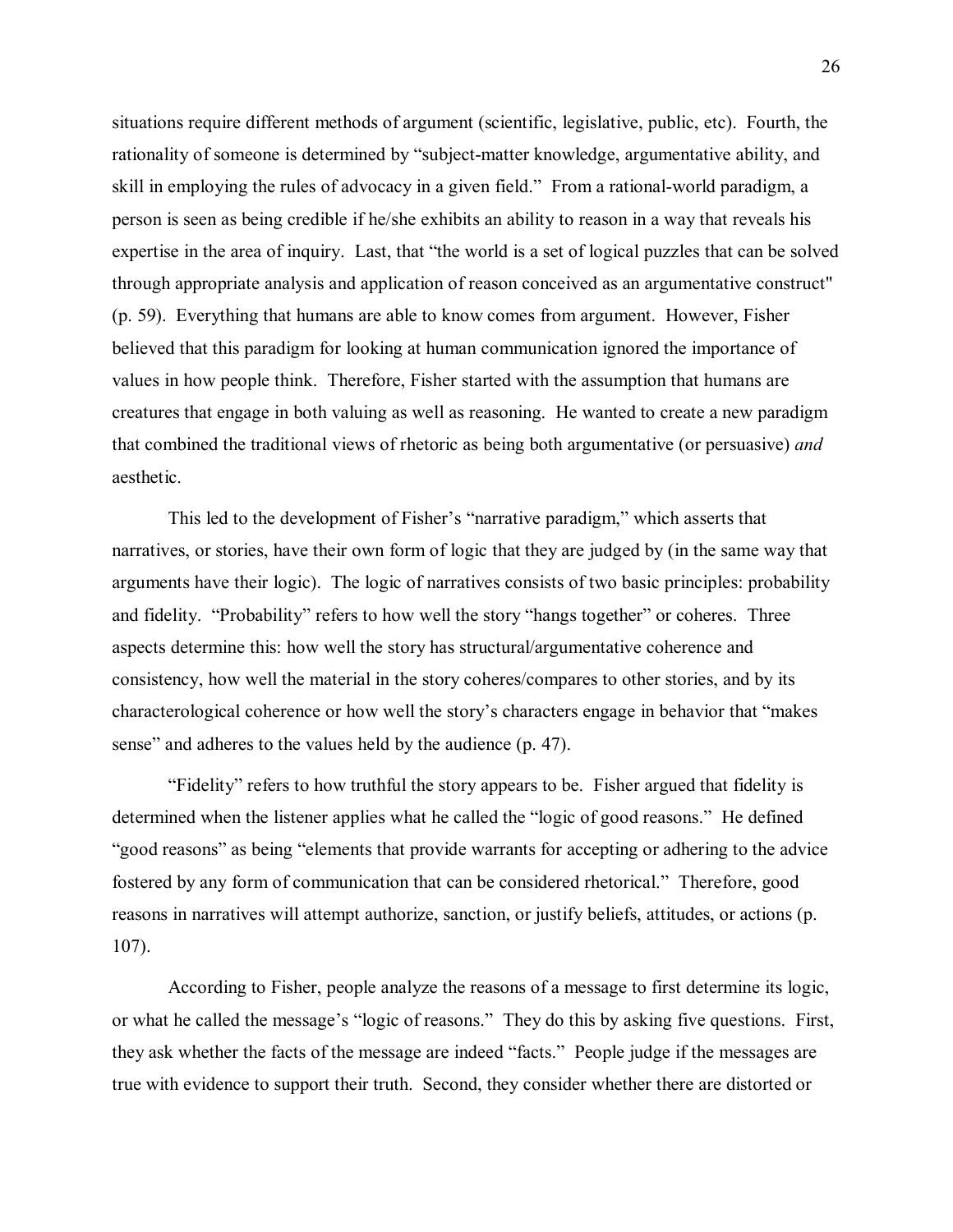omitted facts. Based on their own knowledge, people decide whether or not the message is missing anything or is making unjustified leaps in logic. Third, they ask what patterns of reasoning are used. People decide the type of argument, either inductive or deductive, that is being used. Fourth, they determine which reasons are relevant to the issue at hand. People decide if there are unrelated parts of the message that detract from the claim being made. Last, they establish whether the message deals with the "real" issues in the case. In other words, people consider whether or not the message pertains to the underlying question(s) that the matter is centered on. If the message is able to resolve each of these aspects, then the message has a " $logic$  of reasons" (p. 108).

Fisher then stated that the "logic of reasons" can be transformed into a "logic of *good*" reasons" (which reveals the values of the message) by looking at five components. First, he discussed how the notion of what is accepted as being a "fact" in the message will reveal the "implicit and explicit values imbedded in the message." For Fisher, all messages assume that certain things are true and those assumptions are based on what the rhetor privileges as being right or wrong, good or bad, etc. These assumptions can either be stated or implied by the message (p.109).

Second, Fisher stated that "relevance" deals with how appropriate the imbedded values are to the decision that the message "bears upon." The values embedded in the message can only be considered appropriate if they actually privilege the decision that the rhetor is calling for  $(p.109)$ .

Third was the component Fisher called "consequence," which deals with what the effects would be for adhering to those values. People judge the validity of a message by considering what it means to ascribe to the values embedded in the message. For example, a whitesupremacist's message might have values embedded in it that would privilege a racist perspective that many people would find incompatible with their concept of themselves and, consequently, the types of relationships they wished to maintain with others in society (p.109).

Fourth was "consistency," which deals with whether or not the values are "confirmed or validated in one's personal experience." People consider if the values in the message adhere to the standards that they already hold in life (p.109).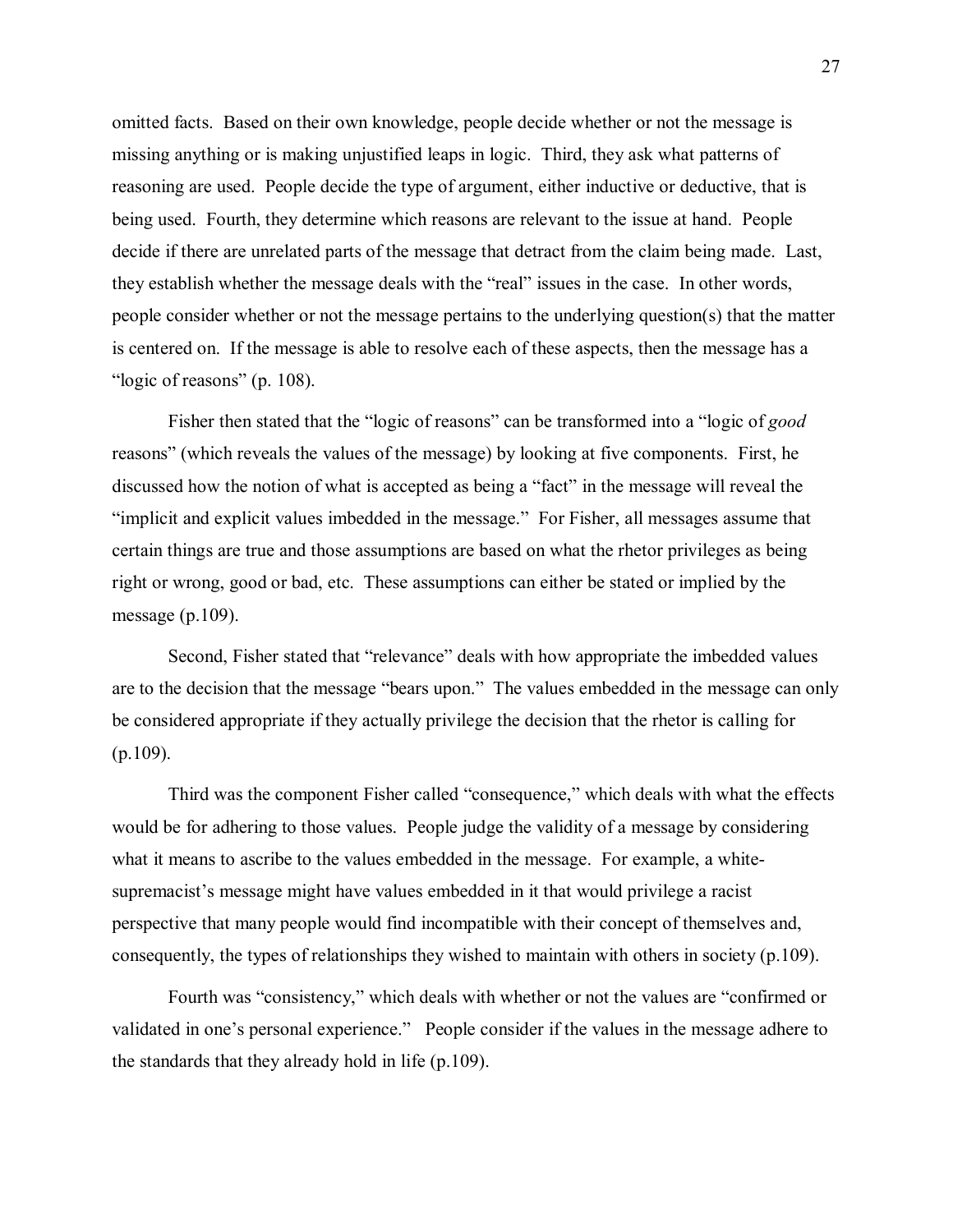Last was the component called the "transcendent issue," which deals with whether or not the values in the message comprise the "ideal basis for human conduct," as determined by the critic. In other words, people ultimately judge the values embedded in messages based on whether or not they promote decisions that will maintain the quality and standards of behavior needed for continuing human existence (p.109).

According to Fisher, we engage in the "logic of reasons" when we are using traditional forms of logic. However, we "fill the space left open by technical logic" by engaging in the ìlogic of good reasonsî to subjectively understand the value relationships in the message (p. 110).

Similar to the rational-world paradigm, Fisher included his own list of five underlying assumptions of the narrative paradigm. First, "humans are essentially storytellers." Second, "the paradigmatic mode of human decision making and communication is "good reasons," which vary in form among situations, genres, and media of communication." Third, "the production and practice of good reasons are ruled by matters of history, biography, culture, and character." Fourth, "rationality is determined by the nature of persons as narrative beings- their inherent awareness of *narrative probability*, what constitutes a coherent story, and their constant habit of testing *narrative fidelity*, whether or not the stories they experience ring true with the stories they know to be true in their lives." Last, "the world as we know it is a set of stories that must be chosen among in order for us to live life in a process of continual re-creation" (p. 64-65). In other words, Fisher was arguing that humans make reasoning and valuing judgments about the things that they hear, based on how well those things provide convincing "good reasons" that adhere to what they already know to be true.

Fisher stated that the rational-world paradigm is one that permeates our consciousness, because "we have been educated to it." However, the narrative paradigm is also an inherent part of how we think, because we have been *socialized* to use it.This is because the narrative is a basic feature of human communication that "crosses time and culture"  $(p. 65)$ . Human beings organize how they think about their own lives and the lives of others through narration. In this way, we remember the experiences and events of our lives in the form of stories. When we communicate about our lives to others, we engage in what we call telling them our story. Also, we think about other people's lives in terms of how their stories overlap and connect with our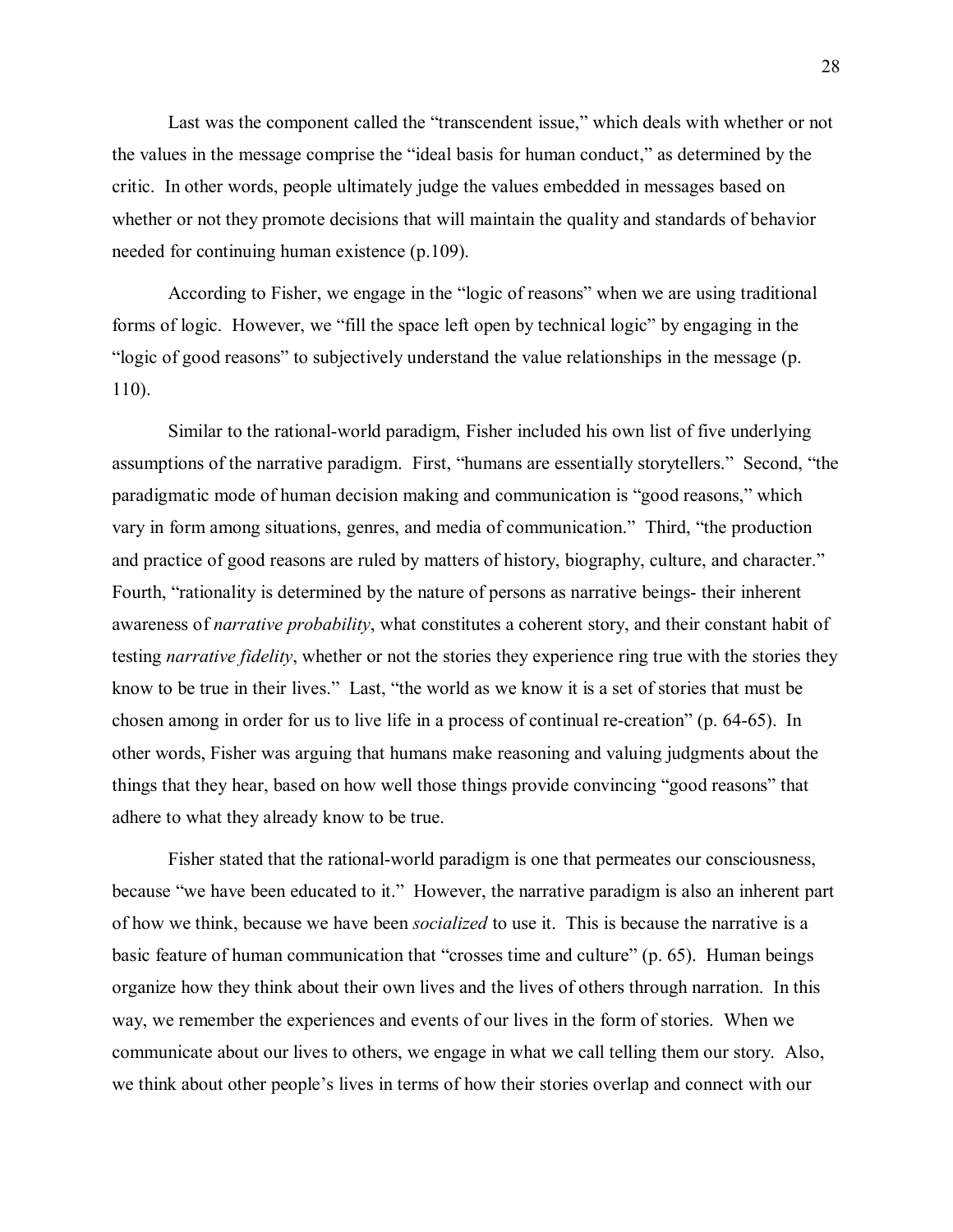own. Fisher borrowed from the ideas of Kenneth Burke, by saying that, "one's life is a story that participates in the stories of those who have lived, who live now, and who will live in the future" (p. 63).

Fisher defined narration as "symbolic actions- words and/or deeds- that have sequence and meaning for those who live, create, or interpret them<sup>?</sup> (p. 58). Using this broad definition, he was able to make the claim that all human communication can be considered a form of narration and can therefore be judged according to the standards of the narrative paradigm.

The epistemology of narrative theory is that human beings create multiple realities for themselves. The narrative paradigm assumes that there are multiple stories in the world that are competing against each other. People accept a story as long as they perceive it to have good reasoning, based on fidelity and probability. Therefore, people can, at any time, reject one story and replace it with one that seems better suited for describing their experience of the world. In communicating with one another, Fisher argued that people engage in "recounting" (or, restating their own version of a series of events) and "accounting for" (or, providing their own interpretation for why those events occurred). History, biography, and autobiography are all forms of "recounting." Theoretical explanation and argument are forms of "accounting for." Using "recounting" and "accounting for," humans engage in the process of creating their own reality. Fisher says, "Regardless of the form they are given, *recounting* and *accounting for* constitute stories we tell ourselves and each other to establish a meaningful life-world. The character of narrator(s), the conflicts, the resolutions, and the style will vary, but each mode of recounting and accounting for is but a way of relating a 'truth' about the human condition'' (p. 62-63). In the context of the Native American rights movement, Manuel and Deloria engaged in recounting various aspects of the native experience in order to encourage others to adopt their version of the "story" of what the world in 1974 was like and, more importantly, what it should become.

The ontology of narrative theory is that free will is voluntary and that human beings are actors. This aspect of the theory makes it especially useful for studying the public discourse used in social movements directed at the general public. This is because of narrative theory's assumption that everyone innately has the ability to make judgments on the rationality of a story. The rational world paradigm assumes that rationality only belongs to those who are most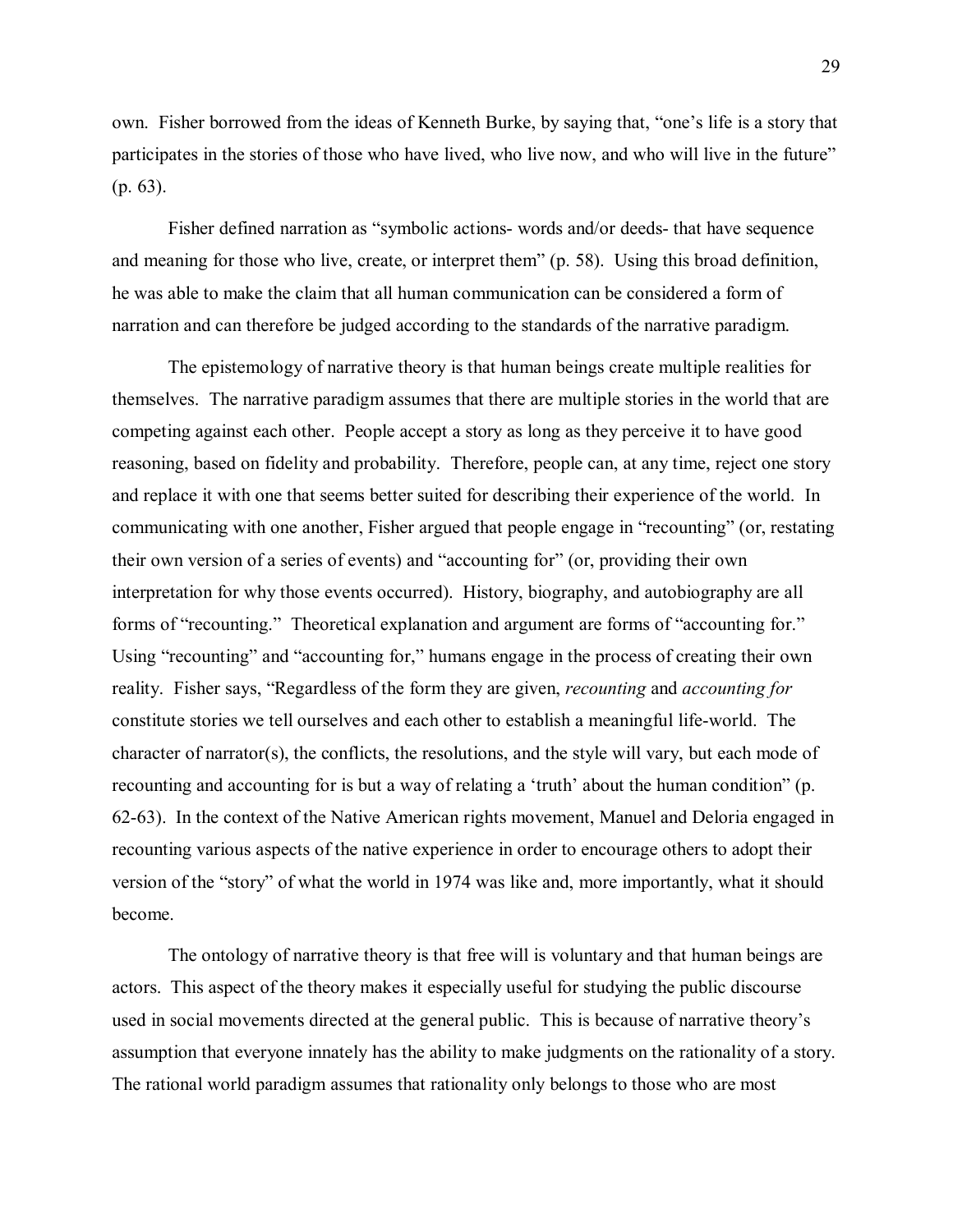knowledgeable about an issue, are aware of the forms and functions of argumentation, and are capable of deliberately weighing the strength of all arguments. In contrast, narrative theory posits the idea that everyone has the capability to be rational. Through basic common sense, which is a characteristic that everyone possesses, everyone has the ability to make judgments about a story's fidelity and probability. In this way, people can easily resist and reject the stories that do not "ring true" with them. Therefore, people do not simply react to narratives. Instead, they actively choose which ones they wish to accept as true.

The axiology of narrative theory is both value conscious and value ladened. Fisher specifically stated his belief that the rationality of a story is not just based on reasoning but also on how well that story represents our own values. Therefore, when criticizing a narrative based on this theory, a rhetorical critic will closely examine his or her own values (or the values of the culture in which the message was given) to determine how well the story represents those values. In this way, the theory can be considered emancipatory, because it provides the criteria (fidelity and probability) people use to determine whether or not a story presented to them by those who are in power is truly representative of the values they hold and the world that they live in. However, the theory only goes so far as to say that people have the *capability* to make judgments about the stories that they hear. An audience can still accept a story that is completely false and unrepresentative of reality, if it is *perceived* to have high fidelity and probability. As Fisher says, "the narrative paradigm does not deny that people can be wrong." Instead, they have the power to judge the narratives they are told, because people have the "natural tendency to prefer what they perceive as the true and the just"  $(p. 67)$ .

Recent applications of narrative theory have furthered Fisher's paradigm to develop more specialized methods for examining narratives. Foss (1996), discussing different methods of rhetorical criticism, listed several components of narrative that are essential parts in forming and structuring the worldview espoused by the narrative. Those components included setting, characters, the narrator, events, temporal relationships, causal relationships, audience, and theme $10$ 

Other recent applications of narrative theory include looking at how narratives are used to motivate members of a culture. For example, Kashima (1997) also argued that narratives serve

<sup>&</sup>lt;sup>10</sup>The relationship of the components identified by Foss (1996) to the formation of worldview in narrative will be discussed in greater detail in the *Method of Analysis* section beginning on page 36.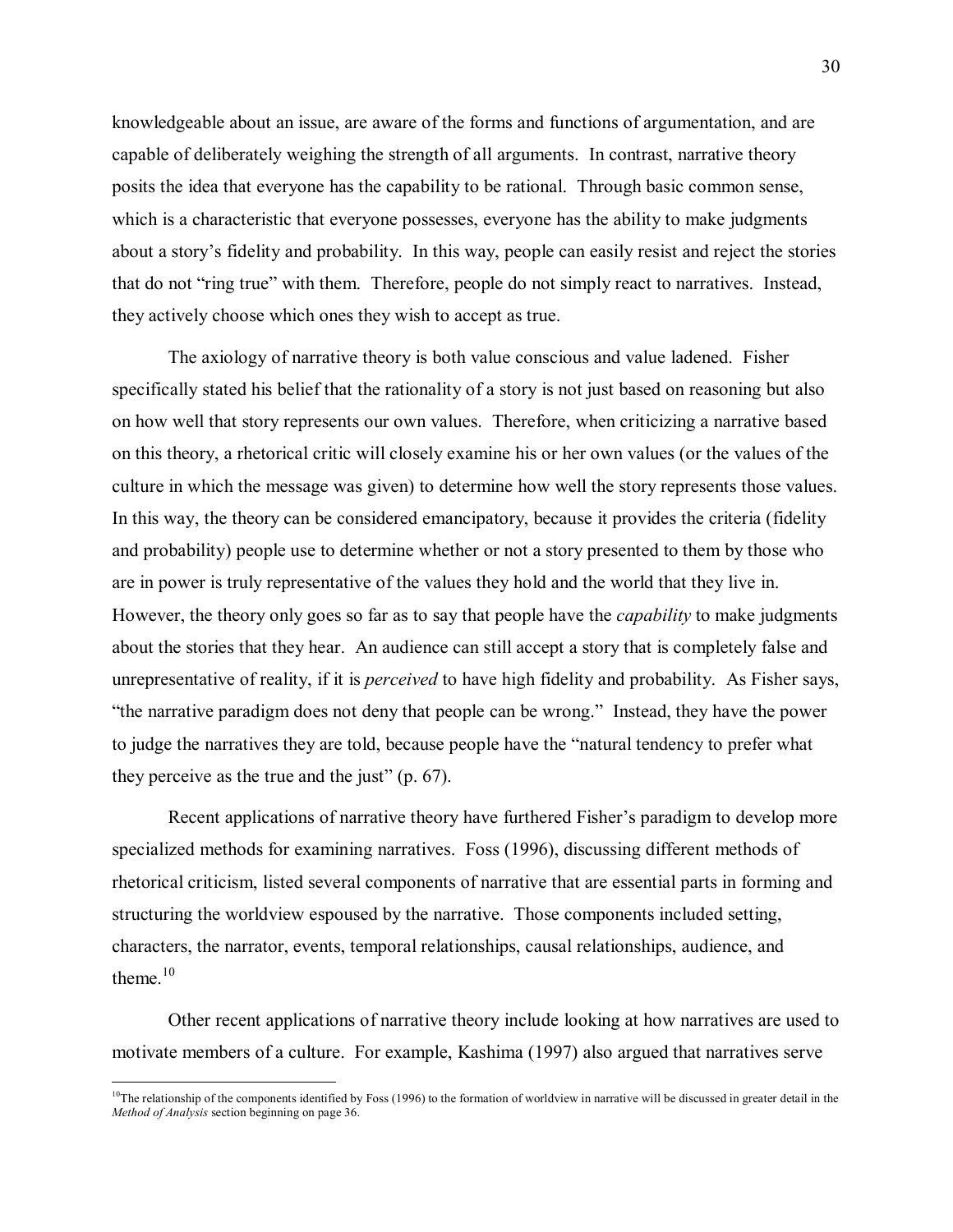to construct a meaningful world of human existence. He claimed that the telling of a story from one person to another is part of the process in which conventional meanings are conveyed and new meanings are created. He contended that narratives are designed to motivate people to behave a certain way by presenting them with either positively or negatively sanctioned goals and/or goal-directed activities. In defining the subject's (or main character's) goal, as well as the ways in which the subject attains (or fails to attain) that goal, a story presents its reader/listener with a set of information about how he/she can also achieve (or not achieve) a similar goal. Therefore, a story has the potential to influence the future behavior of its listeners, if they internalize the goals and behaviors sanctioned by the story.

Schwartz (1997) claimed that narratives also motivate people by embodying certain cultural values. Schwartz described values as being the beliefs people hold of what is good or bad, what should or should not be done, or what they hold to be desirable or undesirable. Cultural values are those ideas of what is good, right, and desirable that are shared by members of the culture.

Values serve several roles in a culture. One role that they serve is to refer to desirable goals and the modes of conduct that promote these goals. Consequently, another aspect of values is that they guide the selection or evaluation of behavior, people, and events, by providing a standard with which to judge things. In providing a culture with a shared idea of what is good or bad, values influence the behavior of the members of that culture by making alternative behaviors appear more or less attractive. In this way, values can account for both the initiation and direction of some individual's decision-making and action. Therefore, the values imbedded in narratives can also serve to influence the future behaviors and modes of thought of the listeners. Due to the fact that people determine the rationality of a story based on how it adheres to their values, then a story may have the capability of influencing how the listener judges its rationality by advocating the very values that it will be judged by (Schwartz 1997). Therefore, narratives are influenced by, but also influence, the social institutions in which they are created.

As already discussed, transnational movements have three basic levels that they work within: the people-to-people level, the national level, and the transnational level (Leatherman et al., 1994). These three levels appear to be reflected in the narratives of social movements as well. Yates and Hunter (2002) explained that movements have three general types of narratives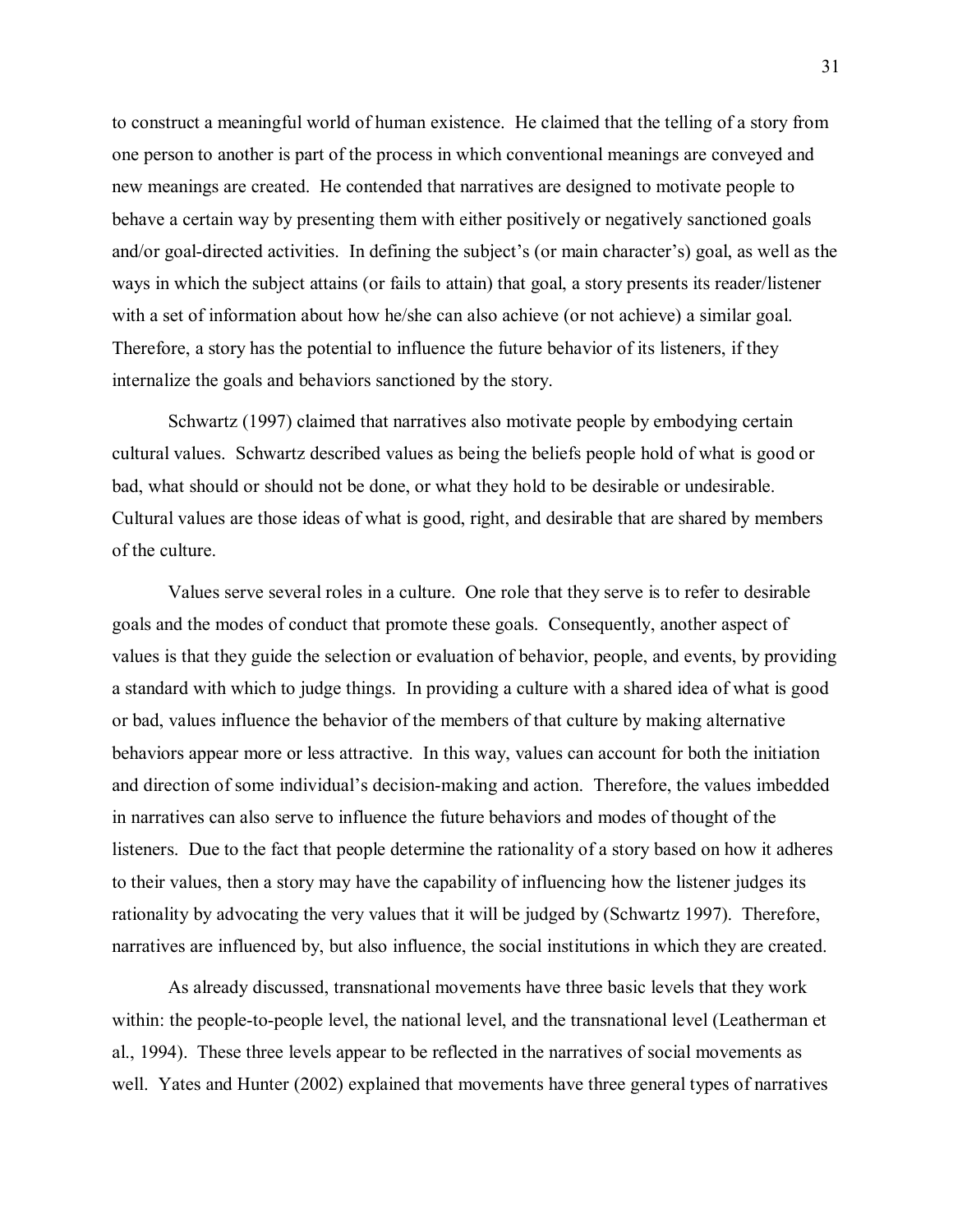that they use for mobilizing resources and recruiting potential members. One is the "participant" narrative" where members of a movement share stories with others about their participation within the movement in an attempt to inspire others to similar action. The second is the ìmovement narrativeî where members of the movement tell stories to others about the collectivity of the movement in a way that attempts to bridge the gaps of distance between different people's values. Third are the "world-historical" narratives, where members of the movement provide stories of "far reaching significance that situate movements not simply in local contexts, but in a global context as well" (p. 128).

Stone-Mediatore (2003) discussed the uses of narratives by marginalized groups in furthering their causes within global politics. She explained that narration is an inherent part of colonization. Colonizing societies, in order to justify and maintain their control over a marginalized group, consistently use dominant narratives (like the myth of the hostile savage) to rationalize social practices and perpetuate their dominant conceptual paradigms. Narratives accomplish this in several ways.

First, narratives tend to single out certain "actors" in a way that gives a limited interpretation of people's identity. The actors' identities in stories generally tend to be oversimplified in binary oppositions (like good versus bad, men versus women, or one race against another). These oversimplifications devalue and ignore underlying roots of these oppositions and devalue the complexities that are inherent in human identities and social groups (Stone-Mediatore, 2003, p.135-138).

Second, narratives identify specific "actions" taken by the specific actors in the story. These actions are usually presented as being attributed to one individual who engages in the action for one specific reason. Once again, this oversimplifies the fact that public actions often involve many people contributing in many methods. Moreover, the reasons for why people choose to take certain actions often involves multiple reasons that interact in complex ways (Stone-Mediatore, 2003, p.138-140).

Third, narratives define historical "events" in ways that often ignore the historical contributions of marginalized groups. Events in history that tend to become a part of the general consciousness are specific sets of actions, taken by recognizable actors, within a generally short period of time, and that have a recognizable outcome. The long-standing struggles of marginal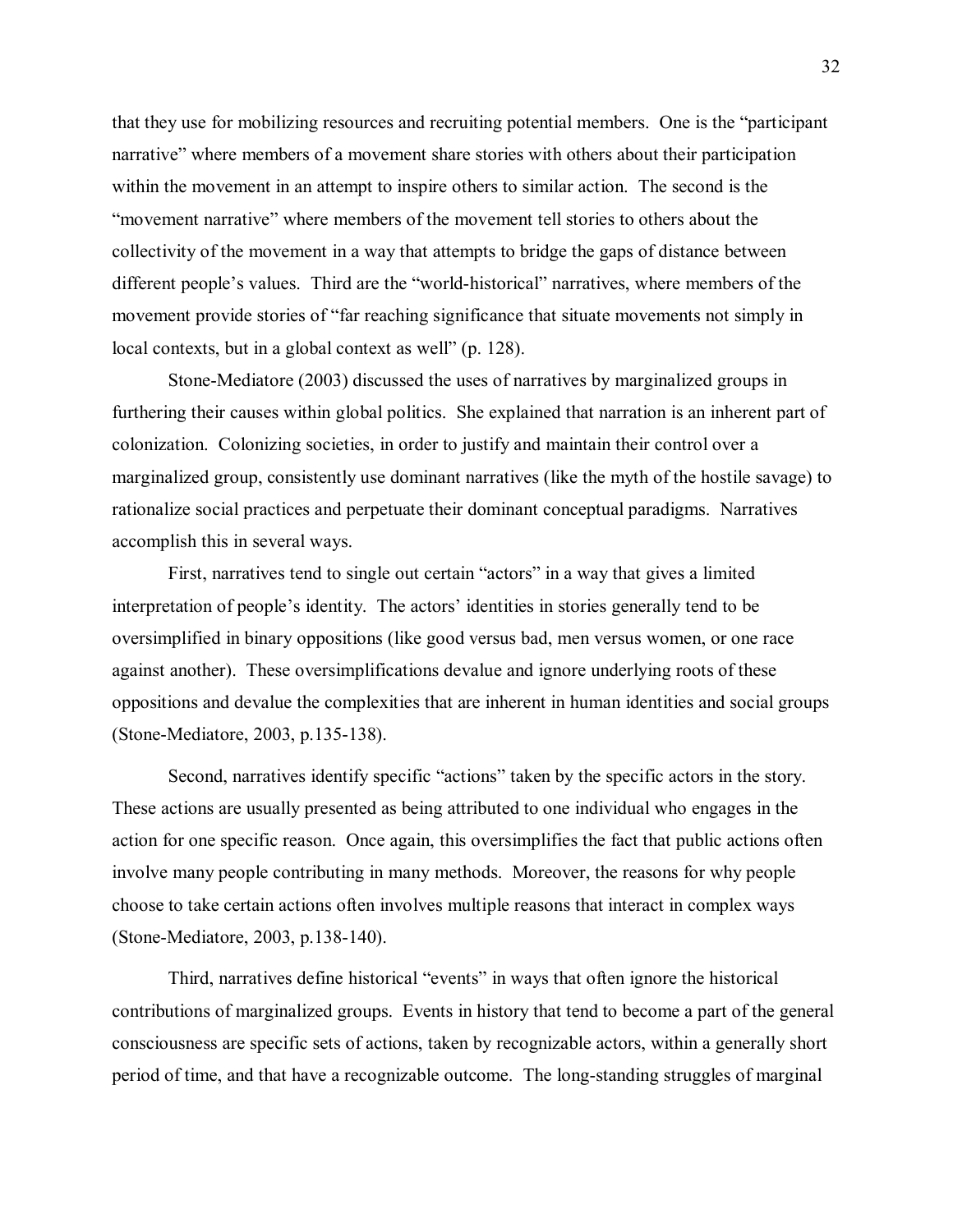groups through time are often absent from the narratives of the general public (Stone-Mediatore, 2003, p.140-142).

However, Stone-Mediatore recognized several ways that marginalized groups could reclaim the use of narratives for themselves. First, she cited examples of individuals (like Third World writers Gloria Anzaldúa and Domitila Barrios de Chungara) who had "re-narrated identityî by writing about specific experiences without affirming the dominant devaluing of their groups. She wrote,

Instead of simply asserting the value of a pre-given identity, they each use their writing to explore the forces that condition their experiences and to re-narrate their identities in ways that help them to confront those forces more effectively. In the process, they also recast 'identity' as a historically rooted yet also strategic category (p. 144).

Second, marginalized groups can use narration to "re-narrate agency." Stone-Mediatore explained that narration has the ability to empower storytellers by allowing them to, "claim" epistemic authority as well as to counter the objectified, dehumanized representations of them circulated by others." Also, narration has the ability to reveal that struggle itself and the preconditions that went into creating the struggle of the marginalized groups. This further helps to empower the movement by showing the collective action taken by members as a unified group (p. 150).

Third, strategic narrations by marginalized groups can also engage in "re-narrating" action." In doing this, their narratives continue to empower and affirm the resistant activities of marginalized groups by showing their importance in an understandable way. In other words, the narratives can show the ability of these groups to accomplish things and this counters the dominant assumption that such groups are powerless. Also, the new narrative can provide the underlying reasons for why the action was taken (Stone-Mediatore, 2003, p. 152-155).

Last, narratives can "re-narrate events." In this way, the narratives of marginalized groups can relate the events of the public world to the private and daily life that people exist within and that necessarily underlies those events. Due to the fact that narrative recounts and accounts for certain events (as Fisher explained), it is possible for marginalized groups to recount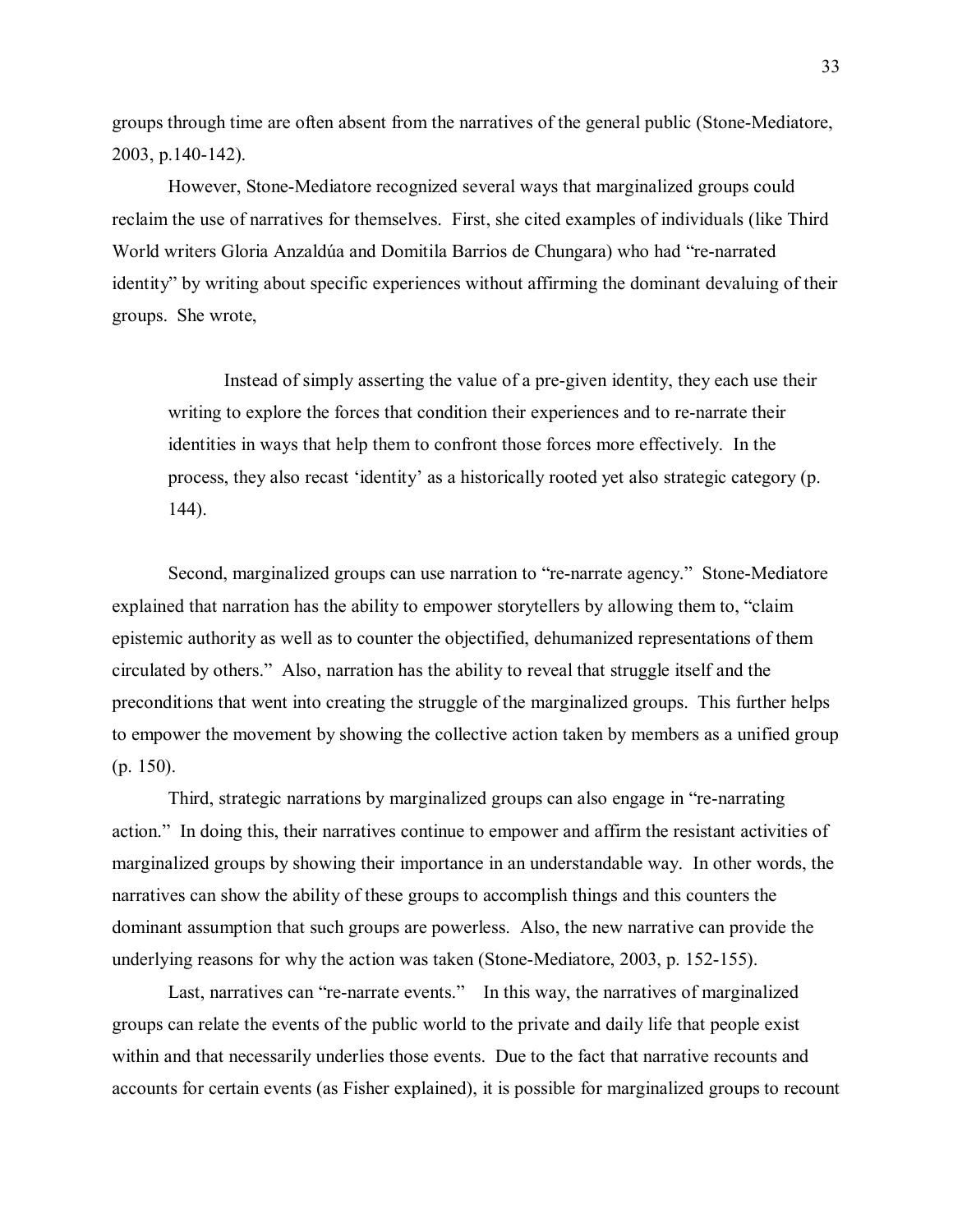and account for events in their own counter-narrative that describes the event in a way that joins it with the lives of the individuals involved in it. This, of course, does not replace political analysis with personal stories but relates the two to one another (Stone-Mediatore, 2003, p.155- 158).

The end result, as Stone-Mediatore (2003) explained, is that

When storytellers use writing creatively to grapple with obscure or contradictory experiences and when they situate these experiences historically, they bring into public view the social pressures and social alternatives that have shaped many people's daily lives but that have been systematically omitted from ruling narratives. Moreover, when marginal experience narratives bring into our language and historical memory the muted tensions and ambiguities of daily experience, they initiate new ways of constructing the categories by which we interpret historical life...Narration of historical experience is, in fact, crucial to a meaningful rethinking of these categories, for only close attention to the nuances and contradictions of historical life can recast such categories in a way that resonates in our daily lives, moves us to engage in political projects, and enables us to do so with attention to the complex contours of our world... Finally, when writers use narration strategically to publicize obscured experiences, they enrich not only language practices but experience itself, for they provide a new lens through which we can organize our everyday experience and historical world...Beyond this, however, narratives that probe ways to articulate and situate unspoken tensions in everyday life can transform experience, helping those of us who have been reduced to 'victim' or 'cheap labor' to claim agency and helping all of us to identify with cross-border, cross-culture democratic struggle (p. 158-159).

The use of narratives serves multiple functions in society that make it useful for looking at the rhetoric of social movement. It provides a description of the world from the rhetor's perspective and encourages the audience to accept that perspective. It provides protagonists and antagonists that the audience is expected to favor and identify with or to consider illegitimate. It can sanction certain goals and behaviors while discounting others. Also, it advocates certain values that its audience should hold. Most importantly, though, narratives used by marginalized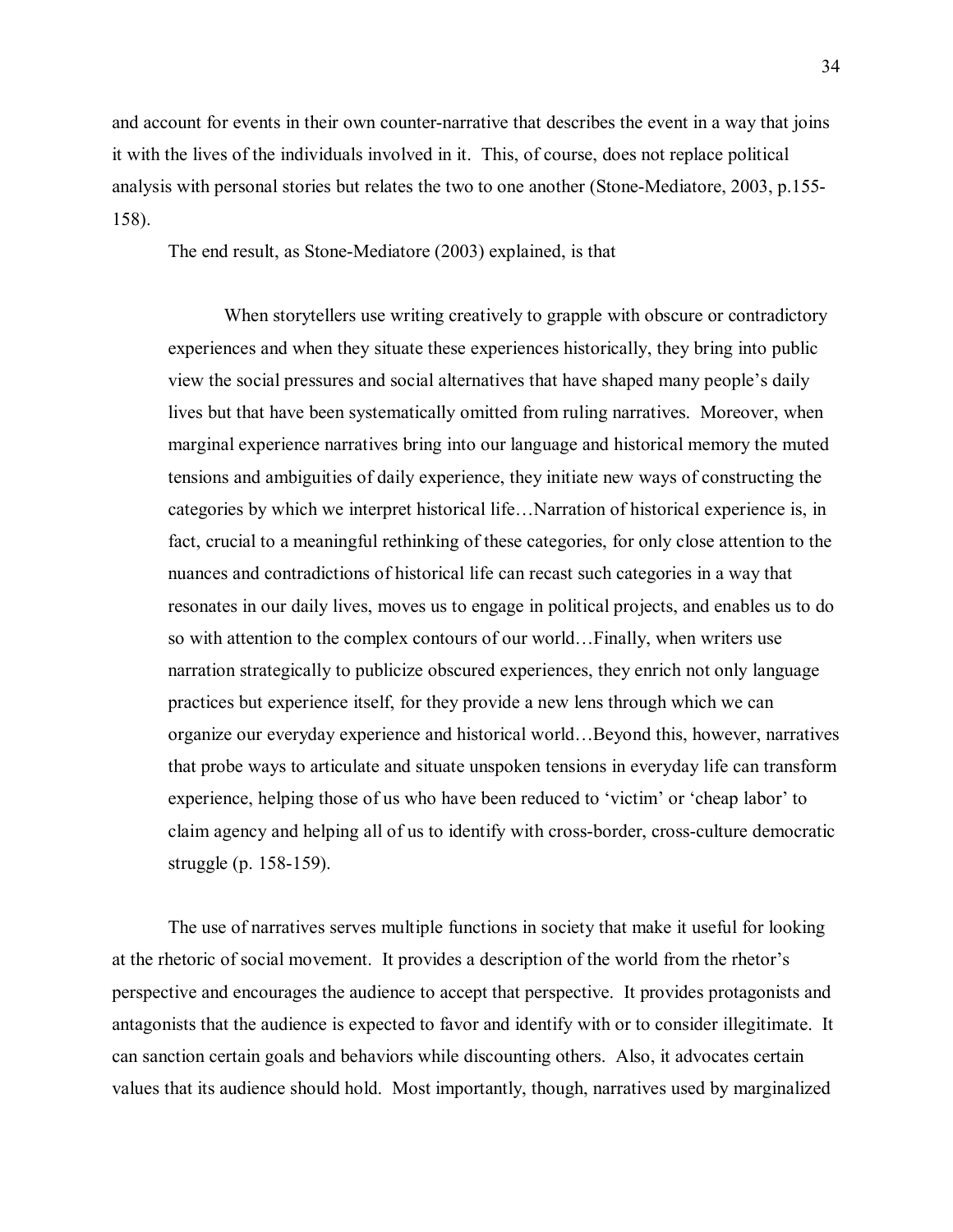groups can combat and attempt to change the dominant conceptual framework that symbolically helps hold them in their oppressed position.

#### *Six Persuasive Functions of a Social Movement*

Though the narratives used by Manuel and Deloria in their two books are the focus of this paper and the analysis provided is not what would be considered a movement study, the intent of this analysis is to judge aspects of the rhetorical effectiveness of the works in accomplishing their intended goals. Consequently, the fact that the two works were written within the context of a social movement cannot be ignored. In an effort to create an analytical approach that would address both the narratives and their basic persuasive goals within the movement, the methodology of this analysis was designed to combine narrative theory with a perspective of social movement. The following section will briefly outline the perspective of social movement that was chosen for this purpose.

Stewart, Smith, and Denton (2001) outlined six persuasive functions that social movements perform to enable them "to come into existence, to satisfy requirements, to meet oppositions, and, perhaps, to succeed in bringing about or resisting change." Those six functions are (1) transforming perceptions of reality, (2) altering self-perceptions of protestors, (3) legitimizing the social movement, (4) prescribing courses of action, (5) mobilizing for action, and (6) sustaining the social movement (p. 51-79).

As Gamson (1992) has pointed out, rhetoric in social movement is essentially intended to propose a definition and construction of reality. Stewart et al. (2001) made the assertion that, ìEvery social movement must make a significant number of people aware that the generally accepted view of reality fostered by political, social, religious, educational, legal, literary, and mass media institutions is false and that something must be done about it"  $(p. 52)$ . Stewart et al. continued by explaining that even if people of aware of a situation existing in reality, they may not be aware that it is a problem. It is the rhetor's challenge to change people's perspectives of reality, in the past, present, and future, in order to make the exigence (or unjust situation) apparent to the audience.

Also, rhetoric within a social movement must alter the self-perceptions of those who are involved in the movement. Stewart et al. remarked that, "protestors must have strong, healthy egos when they take on powerful institutions and entrenched cultural norms and values. They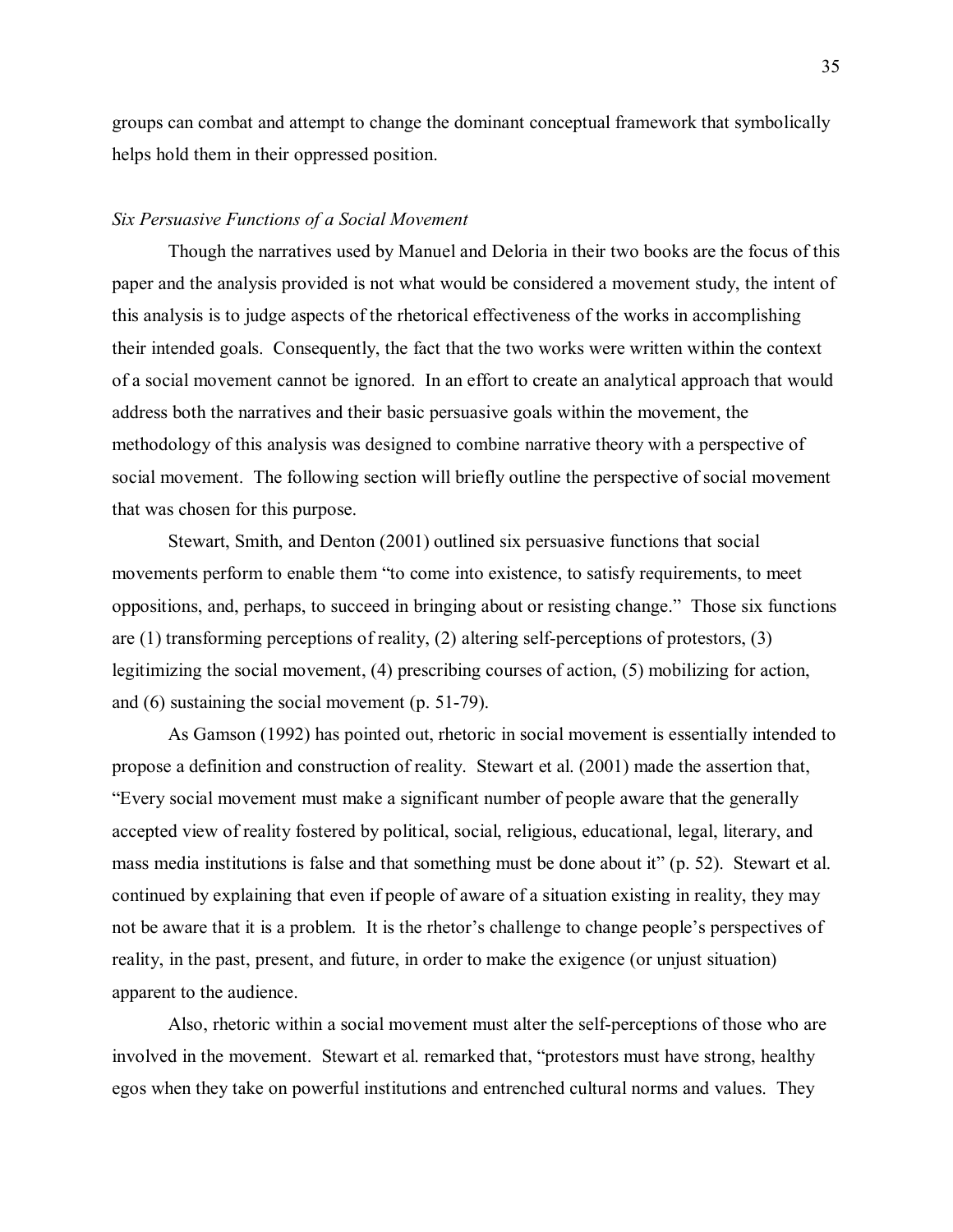must see themselves as substantive human beings with the power to change the world"  $(p.59)$ . When the movement is self-directed (or, led by members of the disenfranchised group), the ego function is generally used to identify the members of the movement as "innocent, blameless victims of oppression," addresses issues of "self esteem and self worth," and attempts to provide members of the movement with "new self identities and self definitions" (p. 59-60).

Stewart et al. also explained that one of the principal goals of a movement is to create a sense of legitimacy<sup>11</sup> in the eyes of the establishment, the public, and its own members. Stewart et al. also pointed out that there are multiple ways that *establishments* retain legitimacy with the general public. "The power to reward" is the legitimizing characteristic of establishments that hold the power to reward individuals who obey them and to punish those who do not. *The* power of control" is the characteristic of establishments that have the ability to manage and direct the transfer of information to members in the general public. "The power of identification" is the characteristic that makes people perceive establishments to be the "keepers" of sacred symbols and values of the society. "The power of terministic control" is the characteristic that "allows institutions to control language" and the meanings or symbolic representations of things through language. "The power of moral suasion" is conferred to an institution when people "come to see obedience or deference to legitimate authority as a moral obligation. Thus, institutions persuade people that they have a duty to honor institutional decisions even when those decisions have unpleasant consequences" (p. 63).

One way that a movement can create its own legitimacy is by showing how the actions of the movement are representative of values and norms that are culturally held by the society of the establishment (these strategies are called *coactive* or *common ground* strategies). Stewart et al. explained that one of these strategies is for the movement to "alter perceptions of social reality" and show the social movement is more legitimate than institutions because it alone is telling it like it really is" (p. 64-65). Using this strategy, the movement is able to imply that it deserves the powers that accompany and maintain legitimacy listed above. When a rhetorical act in a social movement challenges societal values or the right of the establishment to expect obedience from the general public, the rhetorical strategy is a *confrontational* one.

Another function of rhetoric is for it to "prescribe courses of action." In other words, a rhetor fulfilling this function attempts to "sell" the movement's ideology by providing the

 $\overline{a}$ 

<sup>&</sup>lt;sup>11</sup>Defined by Simons (1976) as "the right to exercise authoritative influence in a given area" (p.234).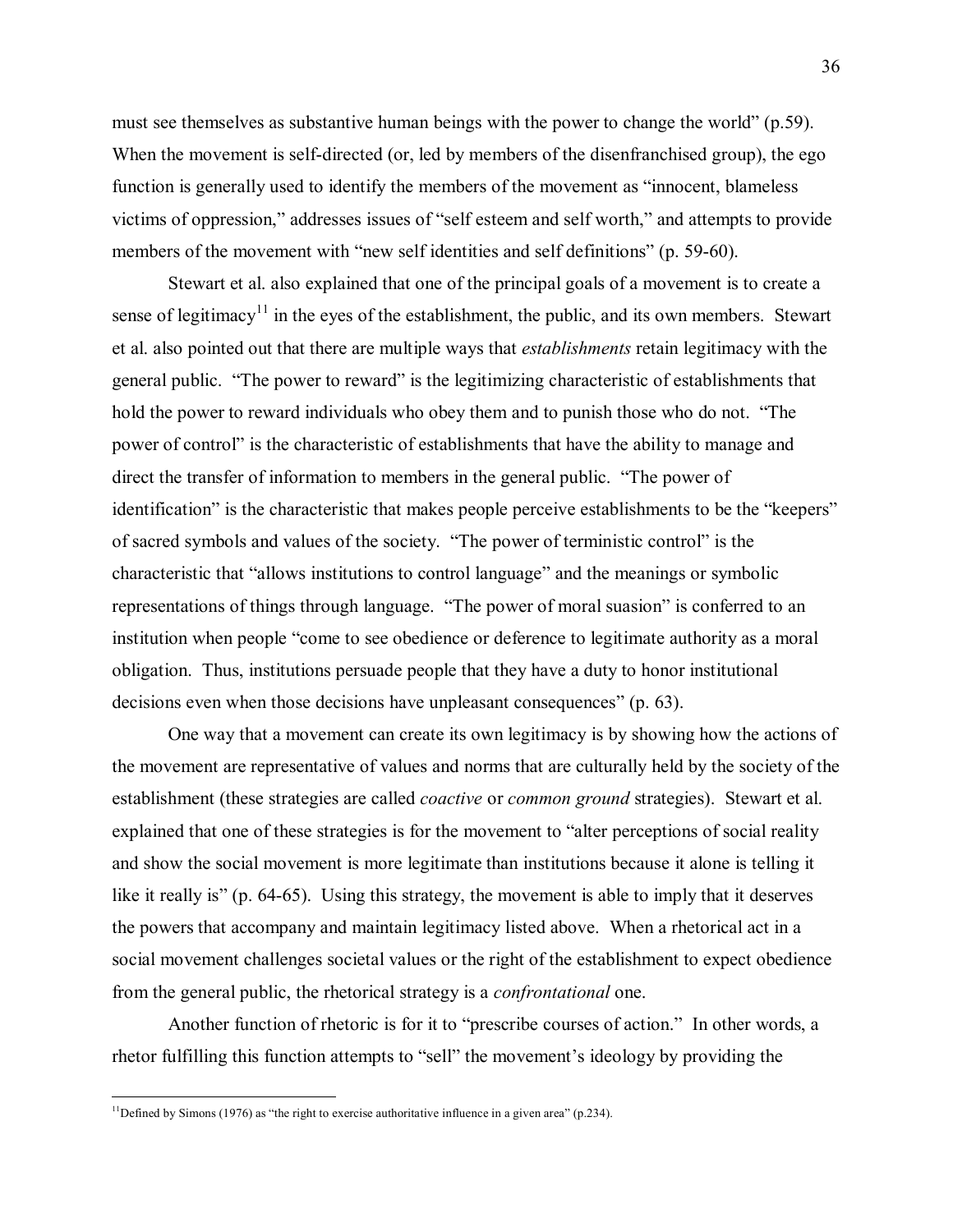movement's opinion on what must be done about the exigence, who should do it, and how it must be done.

For a movement to be effective, it must also fill the function of "mobilizing for action." As Smith and Windes (1976) stated, "The rhetorical situation of a movement requires discourse to organize support for united action to reach a shared goal of social change" (p. 73). Under this function, rhetoric may attempt to "organize and unite the discontented" people the movement is fighting for, it may "pressure the opposition" in a way that engages the opposition in "symbolic combat," or it may attempt to "gain sympathy and support of legitimizers" (or individuals outside of the movement that hold a high level of credibility with the general public).

The last function that an act of rhetoric in a social movement may attempt to accomplish is to "sustain the movement." In order to keep the members of the movement dedicated to their cause, leaders often need to "justify setbacks and delays" by explaining why the movement has been unable to accomplish all that it set out to do. It may also need to "maintain viability of the movement" by assuring the members that the movement is increasingly growing stronger. Finally, it may need to "maintain visibility of the movement" by keeping it in the eye of the general public and media in order to prevent it from becoming obscure. Any rhetorical act in a social movement must engage in one (or multiple) of these functions in order to be rhetorically effective in serving the movement that generated it.

#### *Method of Analysis*

The primary objective for analyzing the narratives in *The Fourth World* and *Behind the Trail of Broken Treaties* was to determine how the stories of Manuel and Deloria were capable of addressing these functions that must be met in order for a social movement to remain successful. Namely, the narratives were analyzed to explore the described perceptions of reality, the attempts to alter the self-perceptions of members of the movement, the attempts to legitimize the movement, the prescribed courses of action created by the sanctioning of character actions, the goals reinforced by the story that attempted to motivate further action in the audience, and the use of the story in sustaining the momentum of the movement (all through the practical reasoning that Fisher and his contemporaries described as being characteristic of narratives).

The definition of narrative used as the basis for the methodology applied to Manuel and Deloria's books was any presentation or ordering of a sequence of events or states of being that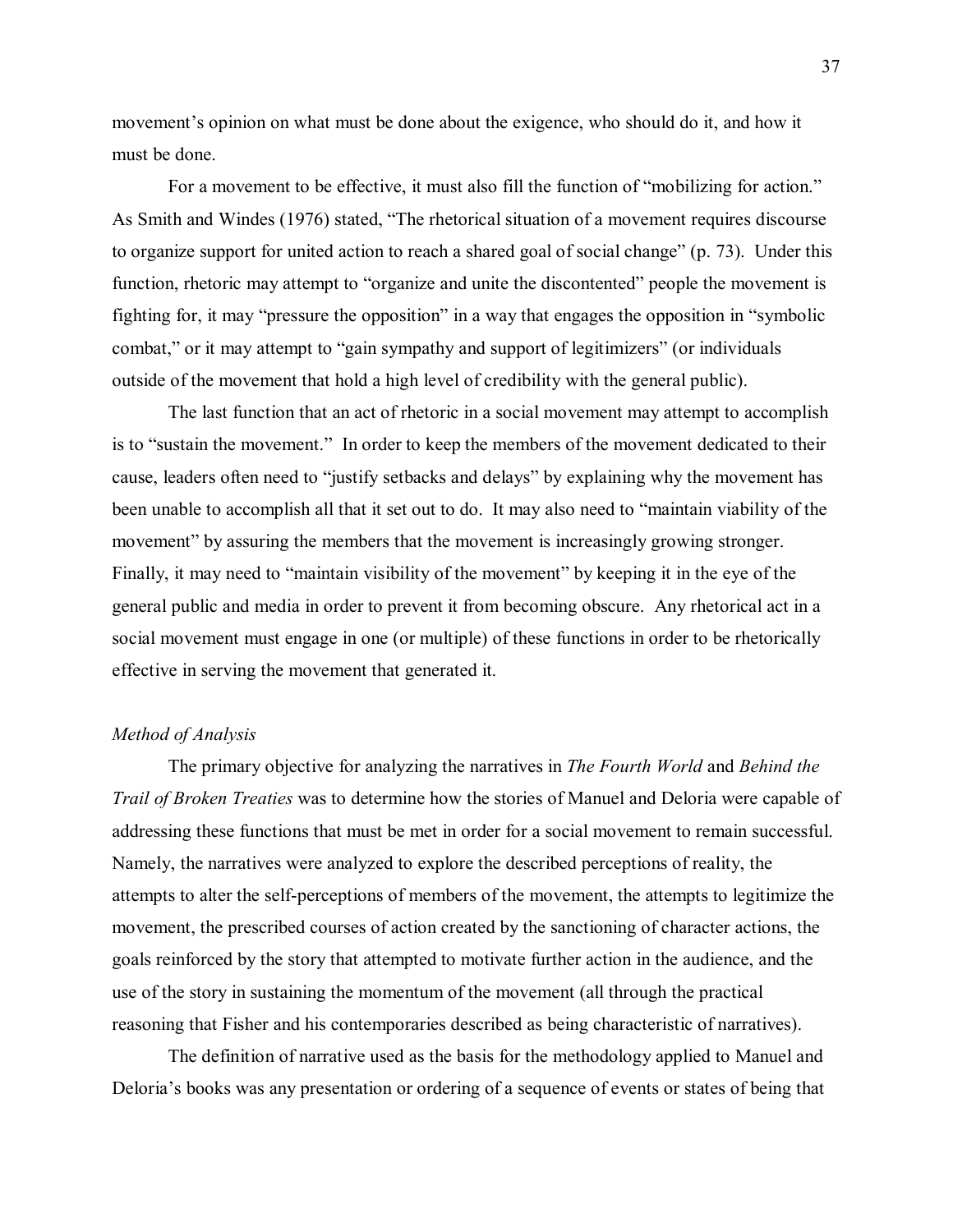created a particular view of the world "through the description of a situation involving characters, actions, and setting." This definition was taken from Foss (1996, p.400), who designed a general method of rhetorical criticism for studying narratives that was based on Fisher's original theory.

Drawing from the suggested list of analytical elements compiled by Foss, a basic narrative approach was created in order to relate the theories and ideas of Fisher, Kashima, Schwartz, and Stone-Mediatore to the narratives discovered from applying the definition to Manuel's and Deloria's work. Designed to reveal information about the symbolic nature of each story, this approach looked at six of Foss's narrative components: the events, characters, settings, temporal relationships, causal relationships, and main points.

Once it was determined which portions of the two books would be considered narratives by meeting this definition, an overview of the major events of each narrative was constructed. The overview was then examined to see if the events were characterized by a particular quality and if they expressed an *action* taken by a character or a *condition* of the character/society. For example, stories that only described a set of actions taken by an individual and the effects that resulted from those actions were considered as expressing *action*. However, stories that contained events where the actions taken by the characters described a characteristic of that character (in other words, the reason for describing the action was more to tell something about the personality or nature of the person/organization engaging in the action) were considered as expressing a *condition*. This is similar to what Prince (1982) called *active* and *stative* events (p. 62-63).

Second, the characters in the narratives were explored. Characters were looked at to see who/what were the main characters, who/what was a supporting or secondary character, and whether the characters engaged in the action were individuals or collective groups acting as one. They were then examined to see what traits they possessed and if they were flat (had only one or a few dominating traits) or round (possessing a variety of traits) (Foss, 1996, p. 402). If they had multiple traits, it was determined if any of their traits seemed conflicting and if the characters changed any through the course of the story. Most important, the goals of the characters (and whether or not the characters reached their goal) were identified. If the character reached his/her/its goal, then that character's behavior was assumed to have been sanctioned by the rhetor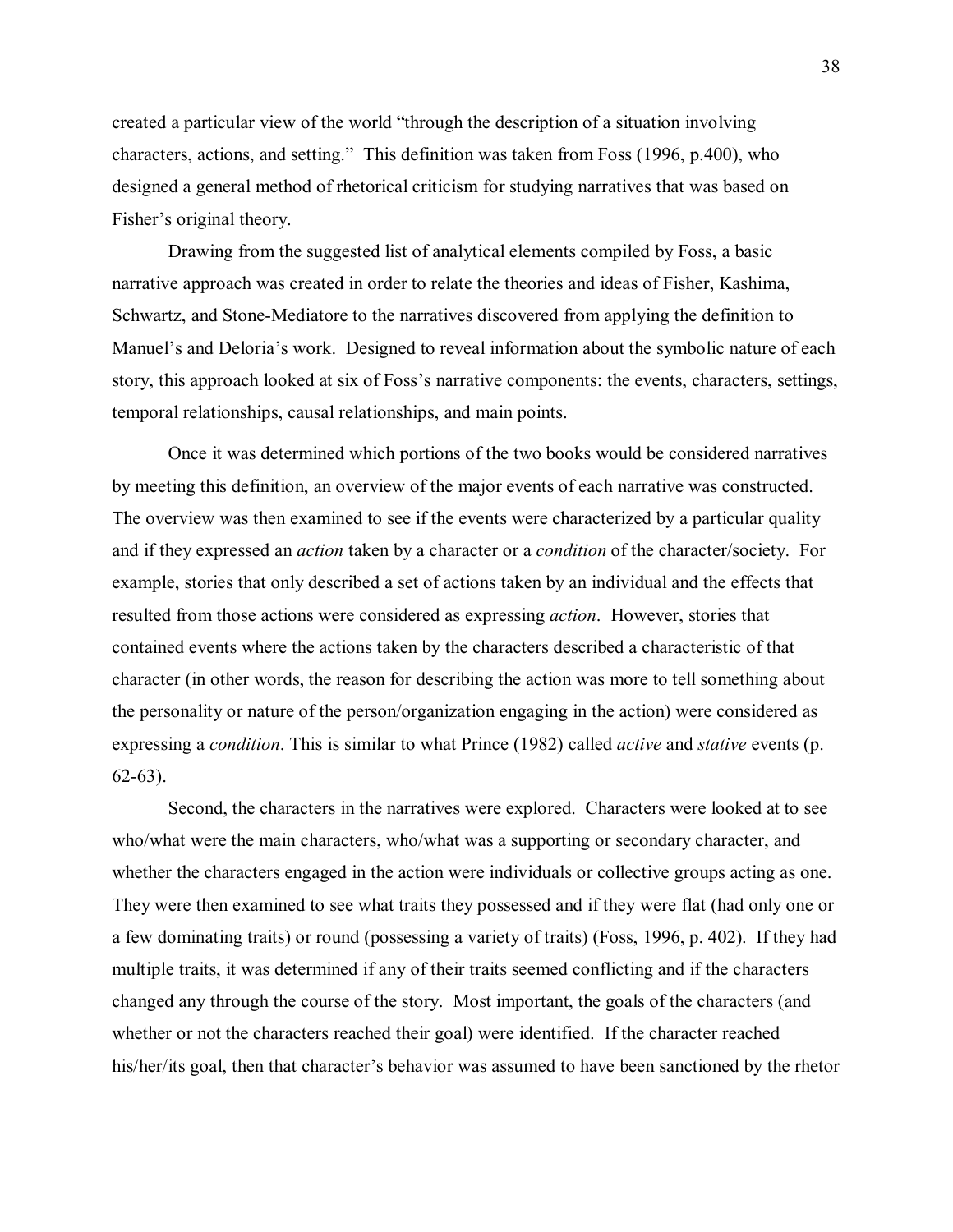(and vice versa). If there was a main character in the story, it was noted if the other characters acted as supporters or opponents in the main character's efforts to reach his/her goal.

Third, the setting of each narrative was investigated. Here the narratives were studied to see if their setting was prominent or negligible. If setting was prominent in the story, how it contributed to the plot and/or mood of the story was then determined.

Fourth, the analysis inspected the temporal relationships of each narrative, or how the events in the story fit together in time. Specifically, the temporal relationships were checked to see if the events were told in natural order, what tense the story was told in, and if there was a special relationship between when the story took ( or might take) place and when it was told. The order of the story (either natural or as a series of flashbacks/projections of the future) and the tense the story was told in was considered to indicate how involved or removed the narrator, and consequently the audience, was from the story. Reordering the story was considered a way that the narrator controlled how the story was presented to the audience. Also, the relationship between when the story was told and when the story took (or *will* take) place was considered significant because it clued the audience into whether the story should be considered representative of a situation or state of being in the past, present, or future.

Fifth, it was determined if any cause and effect relationships were established (or implied) by the narrative. This then identified what received the most emphasis in the story, the cause or the effect. Also, the relationships were looked at to see what kinds of causes (i.e. an intentional and controlled human action or an uncontrollable accident) were dominant in the narratives.

Last, an interpretation of the main point (i.e. the general idea, moral, or goal) of the narrative was determined. Due to the nature of these two books, as rhetorical artifacts meant to strategically persuade an audience on behalf of a particular perspective within a social movement, it was assumed that the main point of each of the stories would be to serve the purposes of the movement in terms of the six persuasive functions of social movement. Therefore, the analysis looked at the main theme of each story in terms of how it met, promoted, or fostered any of those six functions. From there, the theme was looked at to explore whether or not it was expressed through the events described or through the commentary Manuel or Deloria provided.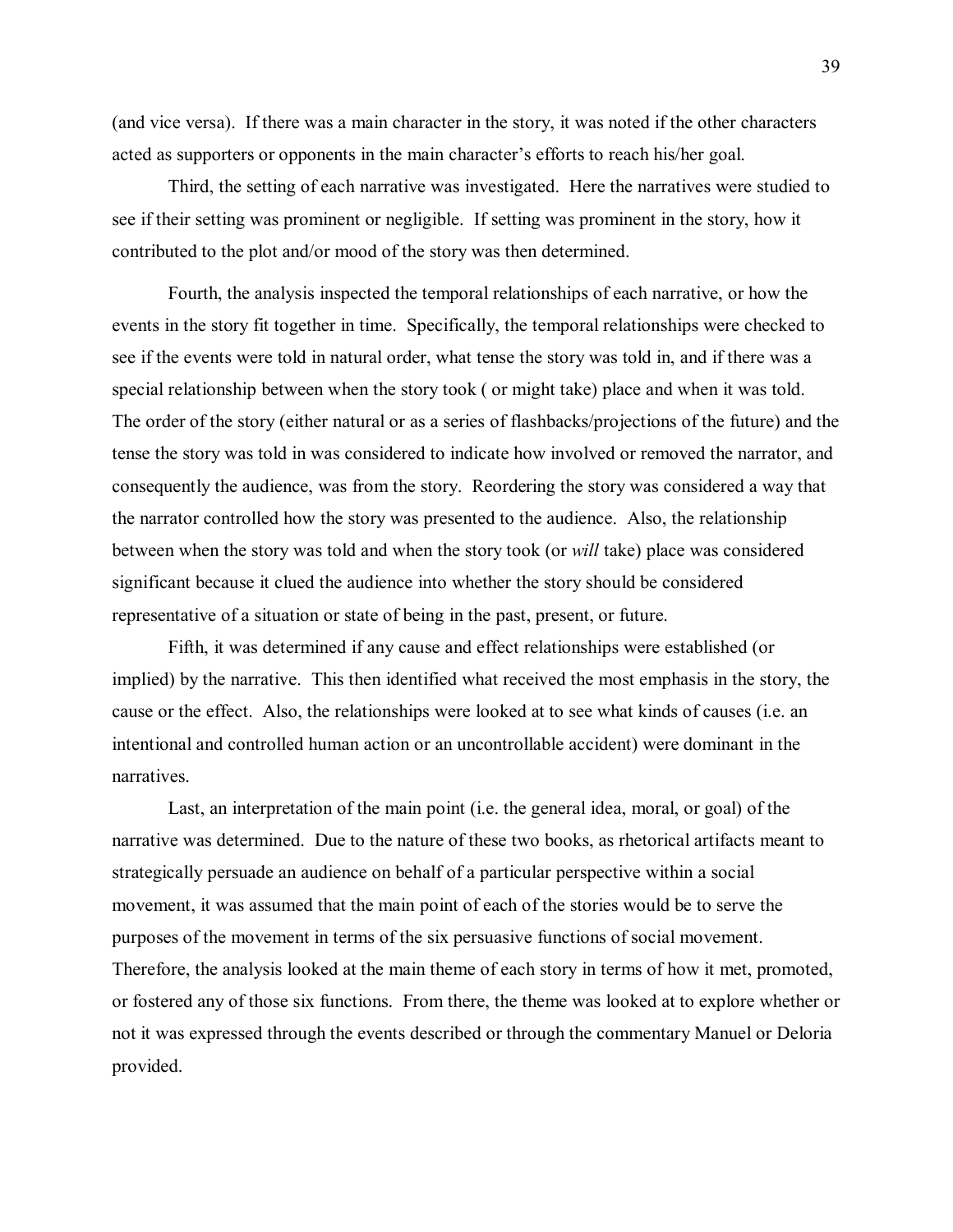For the following analysis portion of this thesis, based on what was found through the narrative approach described, a summary of each of the major narratives in Manuel's and Deloria's books will be composed to describe their symbolic aspects of the narrative components placing special emphasis on the themes and six persuasive functions of social movement exhibited in the main points of the stories. Based on the summaries, the ultimate goal of this analysis is to reveal the aspects of Manuel and Deloria as narrators that allowed their works to become seminal in changing the direction of the Native American rights movement and to help create the opportunity for the movement to become transnational. The findings of this analysis are meant to add to the knowledge of how narratives can be effectively used by marginalized groups in transnational struggles of interest by providing the work of Manuel and Deloria as a case study. The conclusions will demonstrate how Manuel and Deloria were able to fit Fisher's original conception of a good narrative by meeting the criteria of narrative probability and fidelity, how they developed the components identified by Foss to structure their worldview, how they addressed and met the six persuasive functions of a social movement while fostering political action on Leatherman et al.'s three levels of global politics (people-to-people, national, and transnational).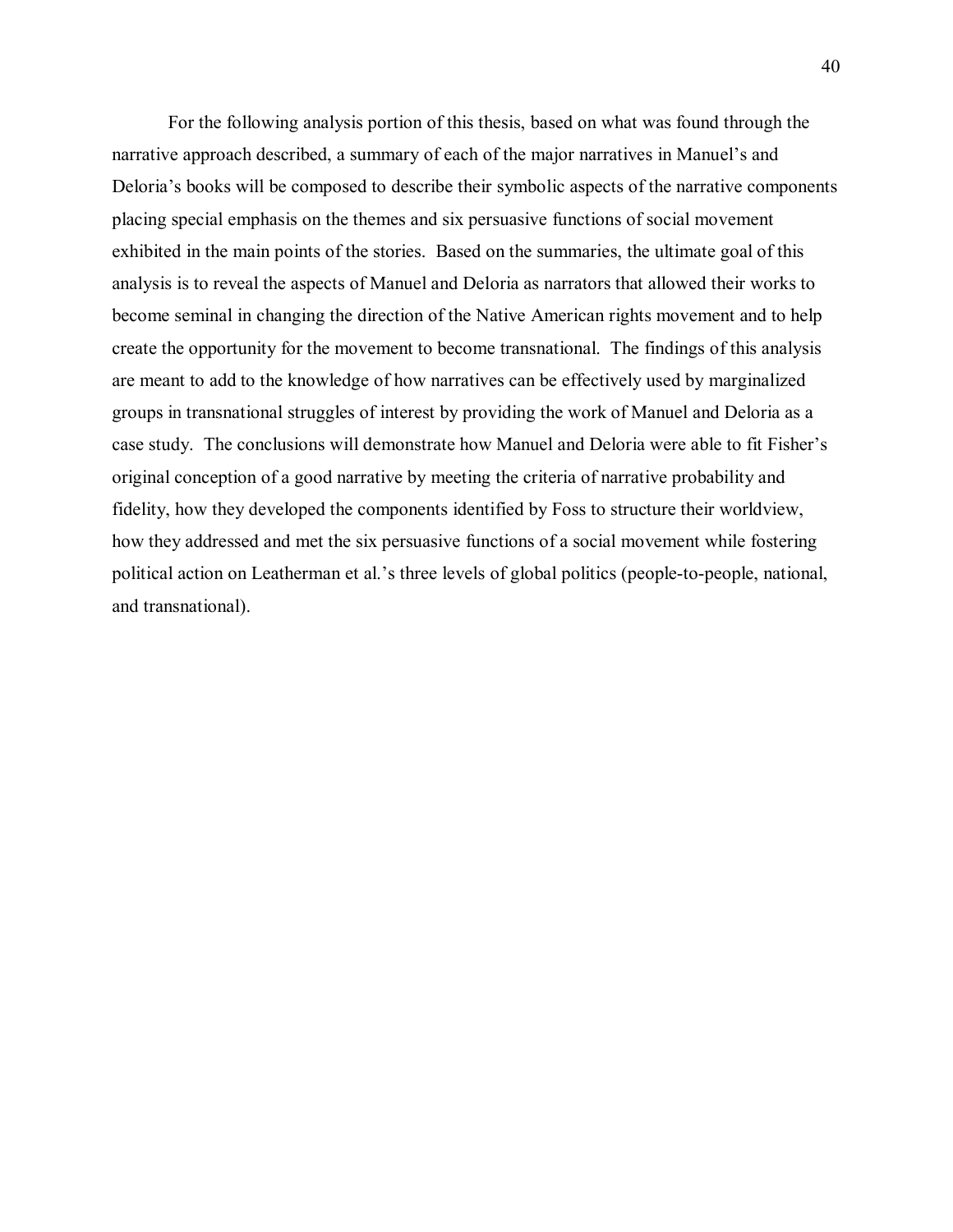# *Background on Author and Artifact*

 $\overline{a}$ 

George Manuel's belief in the reality of a "Fourth World"  $^{12}$  as a collection of the indigenous nations that still existed in the modern world was the product of his many years in working for the sovereignty of his people. Responding to Canadian Prime Minister Pierre Trudeau's "White Paper," Manuel ran for and won the Presidency of Canada's National Indian Brotherhood. After participating in the campaign that defeated the policies planned by the White Paper, Manuel was appointed to a delegation sent by the Canadian Government to Tanzania, where he met President Nyerere (Ryser, 2003).

Manuel assumed that Nyerere, who had helped lead the nation of Tanzania to its own independence in 1964, would be willing to aid him in his own political struggles for the sovereignty of the native people of Canada. However, Manuel was surprised to find that Nyerere, a man who was both a tribal leader and the President of a Third World state, was not willing to assist the natives of Canada (Ryser, 2003).

Following his trip to Tanzania, in another delegation expedition, Manuel received a very different response from the native Maori people of New Zealand. The experiences of the Maori were so analogous to his own that it was logical that both the Maori and the Indians of Canada could support each other in their common struggles (Ryser, 2003).

Rising from his experiences with the Canadian government and his discussions with Nyerere, Manuel concluded that the governments of the First World and the Third World would not help his people in their quest for sovereignty rights. For that reason, he sought to conceptualize an assembly of cultures that did not fall in the First, Second, and Third Worlds, in order to give them a unified identity that encompassed their commonalities and provided a unified voice in the international political scene.

Manuel (in collaboration with Michael Posluns) wrote *The Fourth World: An Indian Reality* following those trips. An autobiographical account of his life, related in a series of

 $12$ Mao Zedung was the first to remark that after World War II, the world divided itself into two main factions of power made up of nations that shared common interests. The Euro-American bloc of industrialized capitalist nations (that later included Japan) comprised what was to be called the First World. The communist-socialist states of the former USSR, China, North Korea, North Vietnam, etc. were what became known as the Second World. Those nations that were not completely sided with either of the two main factions of power were termed the "Third World" (which continues to predominantly be comprised of areas that were recently de-colonized, are in the process of industrializing, and are still economically dependent on the First and Second Worlds). The overlooked group of nations in human existence that generally do not fit any of these three divisions are the indigenous nations (Churchill, 2003, New Face).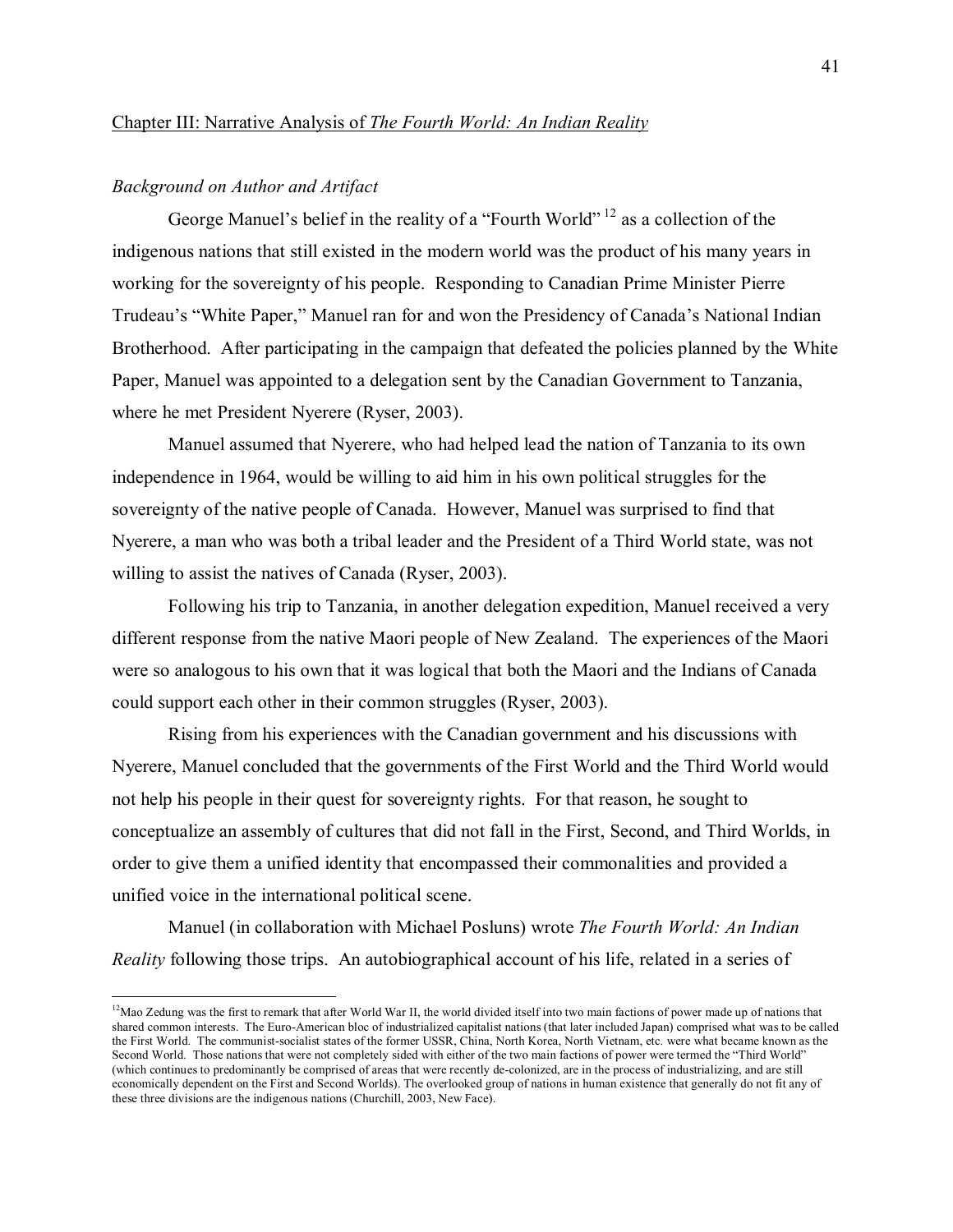narratives about various experiences he had lived through (either as a Native American or as a member of the movement for native rights), it was indirectly meant to outline the problems of Canada's Indian policy and his concept of the existence of a "Fourth World" made up of the original indigenous nations (Ryser, 2003).

As Marcus and Fischer (1986) showed, ethnographic study and personal descriptions of experiences in the postmodern world are capable of providing a cultural criticism that reveals the overall feeling, for some members in society, of the existence of a crisis. *The Fourth World*, as an ethnographic report of Manuel's life experiences rooted in Native American history, attempted to do just that. He provided descriptions of the past and related them to the overall narrative of his life and the experiences of his affiliated tribes in order to provide examples that are the foundation of his claims on the socio-political results of the colonization of native peoples. This is what Silverstein and Urban (1996) called "entextualization" or the use of texts to "create a seemingly shareable, transmittable culture"  $(p, 2)$ .

The ultimate goal of this analysis is to reveal the characteristics of Manuel as a narrator in the context of the Native American rights movement, which allowed for his work to become seminal in changing the direction of the movement and to foster the motivation for the members in the movement to begin focusing on transnational efforts. For the sake of simplicity and the desire to remain true to the organization of the original work, the sections of this analysis are organized in accordance with the titles of the chapters in Manuel's book.

### *<sup><i>i*</sup>Does Indians have feelings?*<sup><i>'*</sup></sup>

Manuel's first objective in his text was to provide the setting (as the characteristic of narratives that expresses their relationship with time and place) for the narrative of the events of his life. The setting of his story was important for him to describe, because it included the social and political environment that he ultimately desired to change. In a debate, it is necessary to describe and explain the main issue at hand before one can begin to deconstruct it. In many ways, the same can be said for narrative argument.

As was already stated, the first major function of rhetoric in social movements is to change perceptions of reality. For Native Americans, one of the greatest hurdles in general society's ability to understand the issues affecting them has centered on the need for changing society's perceptions of the past. Due to centuries of biased and uninformed literary, historical,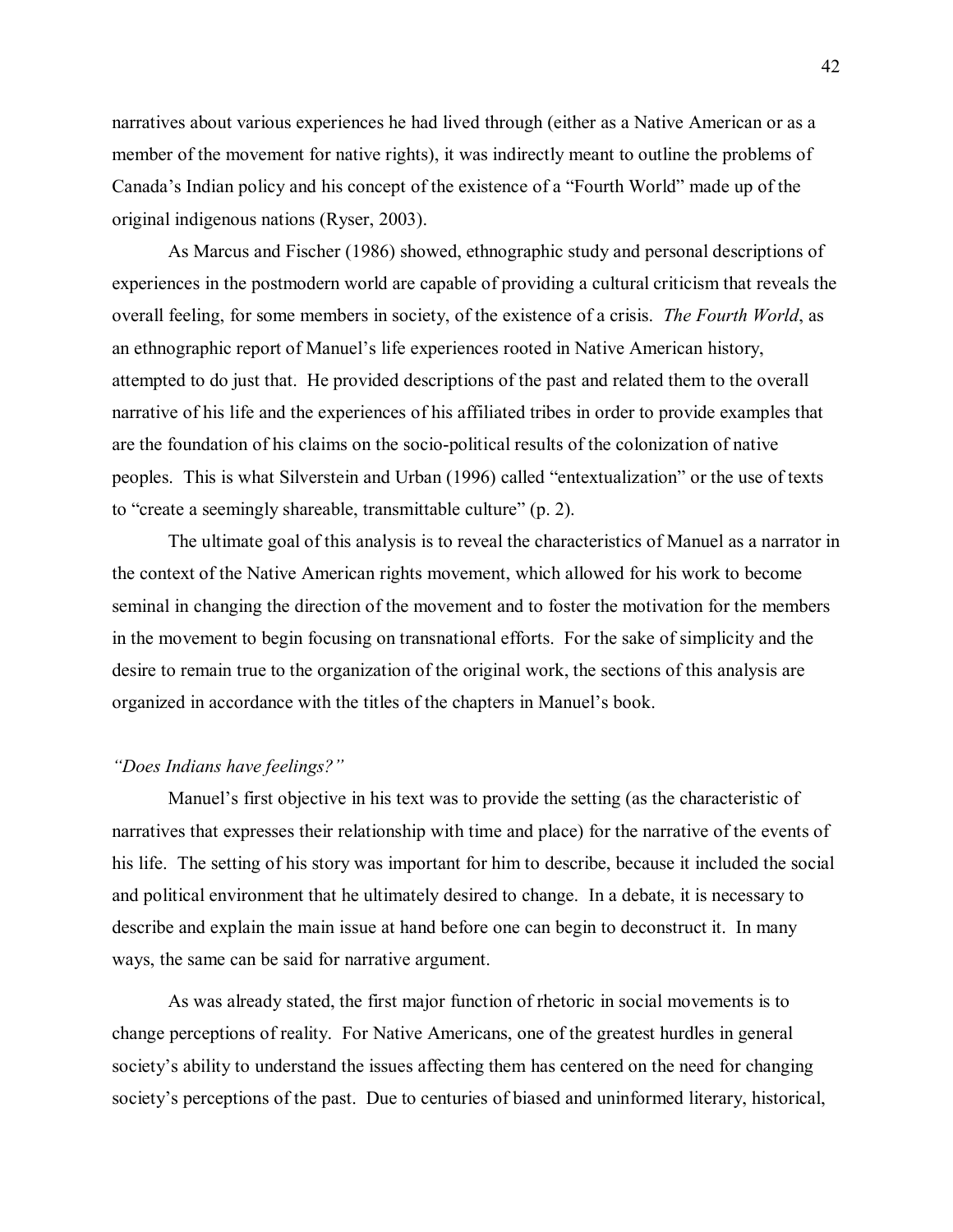and media representations of natives, the majority of white society in North America in the 1970s continued to have stereotypical and false perceptions of Native Americans. To change this, the "setting" of Manuel's narrative had to be constructed in such a way as to reveal the falsehoods of the stereotypes.

Attempting to meet this function and addressing the political setting of his life, Manuel began by approaching the issue of the constructed myth that had come to be associated with Native Americans. Through a discussion of his experiences in life as a native and how those experiences differed from the general conception held by most white North Americans, Manuel was attempting to reveal the unfounded nature of the myth of Native Americans by imparting the story of his own life. In other words, he endeavored to dispel one story by presenting the example of an alternative. He wrote,

The gap between the myth of the Indian world as it has been generally represented to European North Americans and the reality I have known has not really closed very much in my lifetime...a cornerstone of the mythical structure that has stood in the way of the Indian reality has been a belief that the Indian way of life meant something barbaric and savage, frozen in time and incapable of meeting the test of changing social conditions brought about by new technology. This myth was created by confusing the particular forms in use at one time with the values and beliefs they helped to realize (p. 2).

As a traditionalist member in the Native American rights movement (or, an individual who remained loyal to his native culture instead of the government and culture of Canada), Manuel wanted to emphasize that the traditional values of Native Americans were as important in the modern era as they had been in the past. Moreover, he was concerned with showing why those values were not the same thing as the actions that they had translated into at any period of the past. He asserted (and used his own story to reinforce this assertion) that holding the traditional Indian values did not require a person to live exactly like Indians had in "1850" or any other earlier period. In other words, the "setting" of his narrative in modern times was not the same as that of his narratives of the past. His ability to establish this as a characteristic of setting also served the persuasive function of enhancing the self-perceptions of the members of the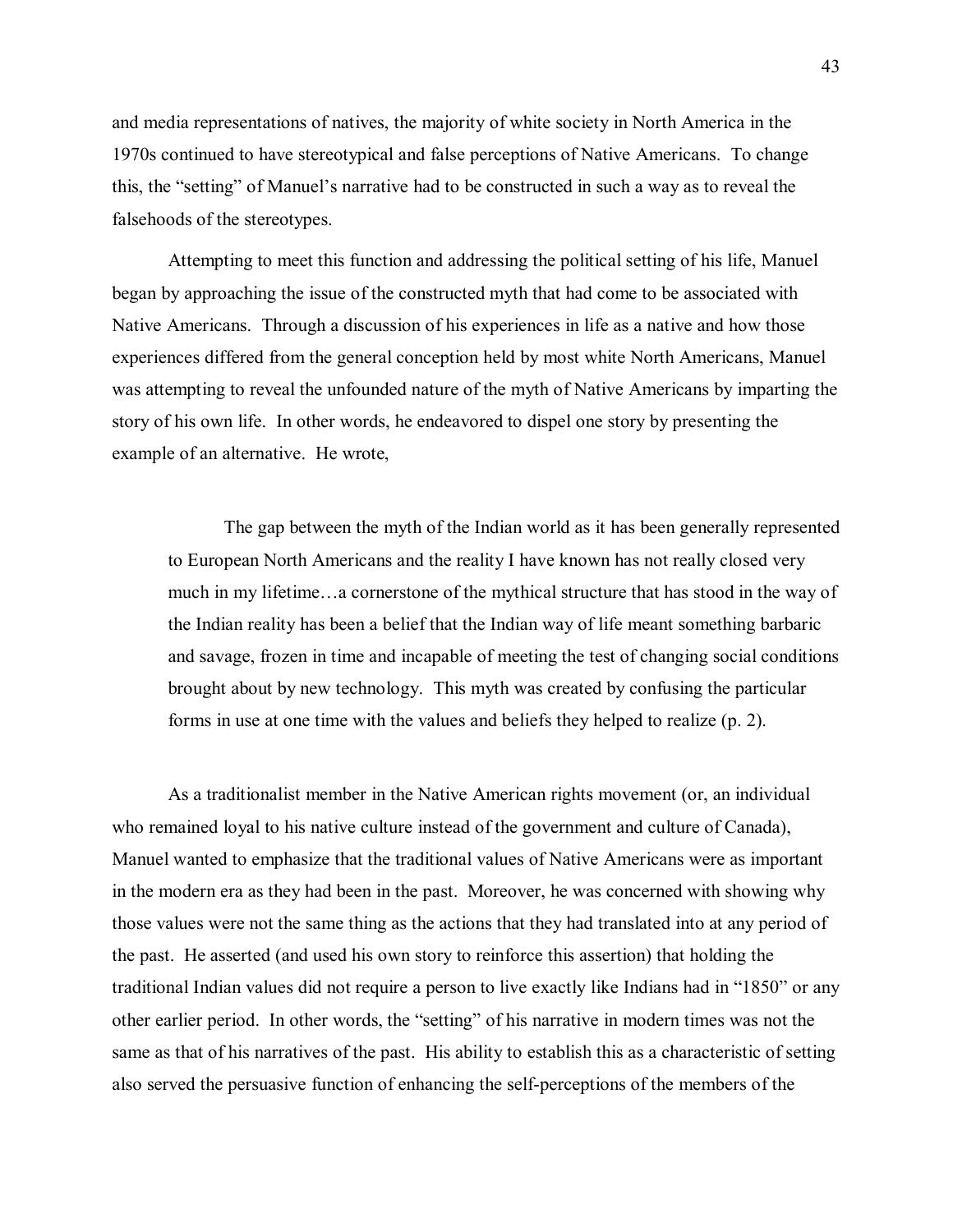movement. It contributed to the mood of the narrative by affirming that although the traditional values of Native Americans had not changed, they remained able to adapt to changing environments.

As Manuel extensively described in his book, the Europeans and the settler-state governments that formed following their arrival in North America presupposed that the situations were the same and Indians who held to traditional values in the present were placing themselves in the primitive past. The assumption of the United States and Canadian governments had always been that the natives could not advance into the modern world without being indoctrinated into the European value system and forgetting the past. Manuel showed early on in *The Fourth World* that his intention was to attack this false assumption of reality. For him, native people could survive if left to choose their own lifestyles. By telling the story of his own life, Manuel intended to present an argument by example that firmly rejected this ethnocentric mythic assumption. He wrote,

At this point in our struggle for survival, the Indian peoples of North America are entitled to declare a victory. We have survived. If others have also prospered on our land, let it stand as a sign between us that the Mother Earth can be good to all her children without confusing one with another. It is a myth of European warfare that one man's victory requires another's defeat (p. 4).

In his first story, Manuel gave a personal account of a co-worker that he had once known while working in a lumber mill in Cananda. The man had sat down beside him on a coffee break and blatantly asked him if native people were capable of having emotions. After being assured by Manuel that Indians certainly *did* have feelings, the man disclosed that he had always thought that Indians were like "dogs," with no feelings at all for others  $(p, 3)$ .

A movement must not only transform perceptions of the past but also of the present in order to place its audience in a particular frame of reference where they will be able to "see" the claims being made by the movement (Stewart et al., 2001). The point of the story was to provide insight into a condition that was characteristic of society at that time. In this case, the man's question showed the underlying proliferation of the myth of the "savage" natives and how it had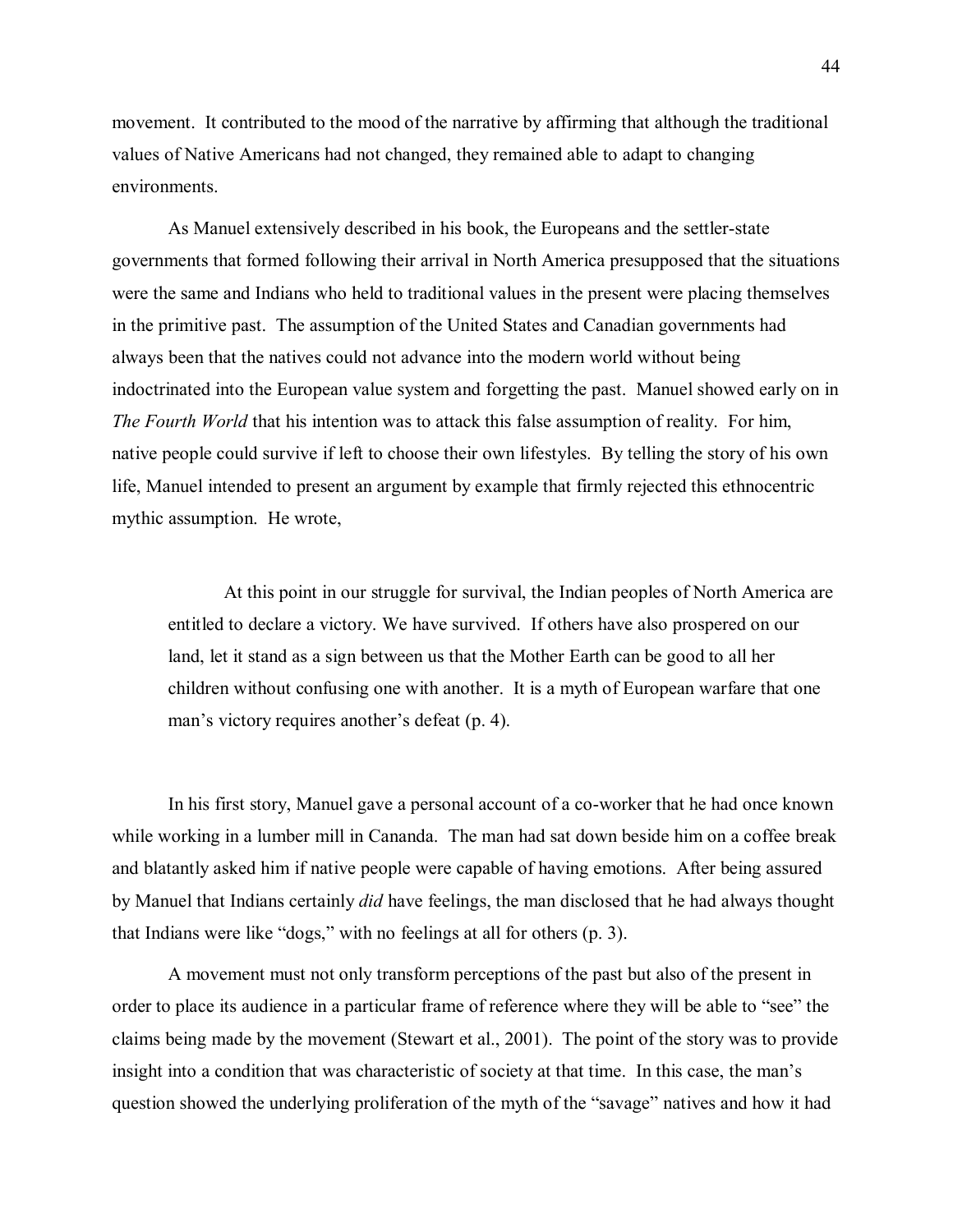clouded the views that some white people held of the Native Americans well into the modern era. The co-worker in the story was so socialized to believe in the myth that he was incapable of thinking about Indians in humanistic terms and thought of them as being more like animals. The situation was meant to shock the reader into wondering how anyone could still hold such views of others.

However, the character in the story did exhibit one point of complexity, which was his acknowledgement that he considered Manuel a "friend" and, therefore, he felt safe in asking the question. This symbolized an element of possibility in the story that the open acknowledgment of the myth by a white person to a native person in the form of a question was a chance for open dialogue that could bring about change.

Fundamentally, the story served the purpose of asserting the simple fact that Native Americans as human beings possess the same human emotions and personal sense of self that is characteristic of all people. The higher message that the story proposed was how illogical and ridiculous it was for white society to view Native Americans as objects of speculation or wonder, instead of the human beings they really were. This is a theme that was to return later on in Manuel's book when he discussed the work of anthropologists studying Native America. Rhetorically, the narrative was effective at creating the mood for the rest of Manuel's book, saying that although there was an underlying opposition between white society and Indian culture, there was still hope of it being solved if white Canadians were willing to begin thinking of the Native Americans in more humanistic terms.

Manuel followed this story with a second narrative in which he described an incident where his co-workers at the same lumber mill began laughing at a group of Indians who were going to church one Monday. The white men found it absurd that the Native Americans would go to church on a working day, despite the fact that it was one of only three days a month that the priest could come to the country church. Manuel was angered by this and confronted his coworkers by proclaiming that it was their fault that the Indians felt compelled to go to church, because their white ancestors had been the ones to coerce the Indians into adopting the Christian faith.

Manuel's point with this story was to continue changing perceptions of present reality by revealing the prevailing hypocrisy of white society. Though devotion to the Christian faith is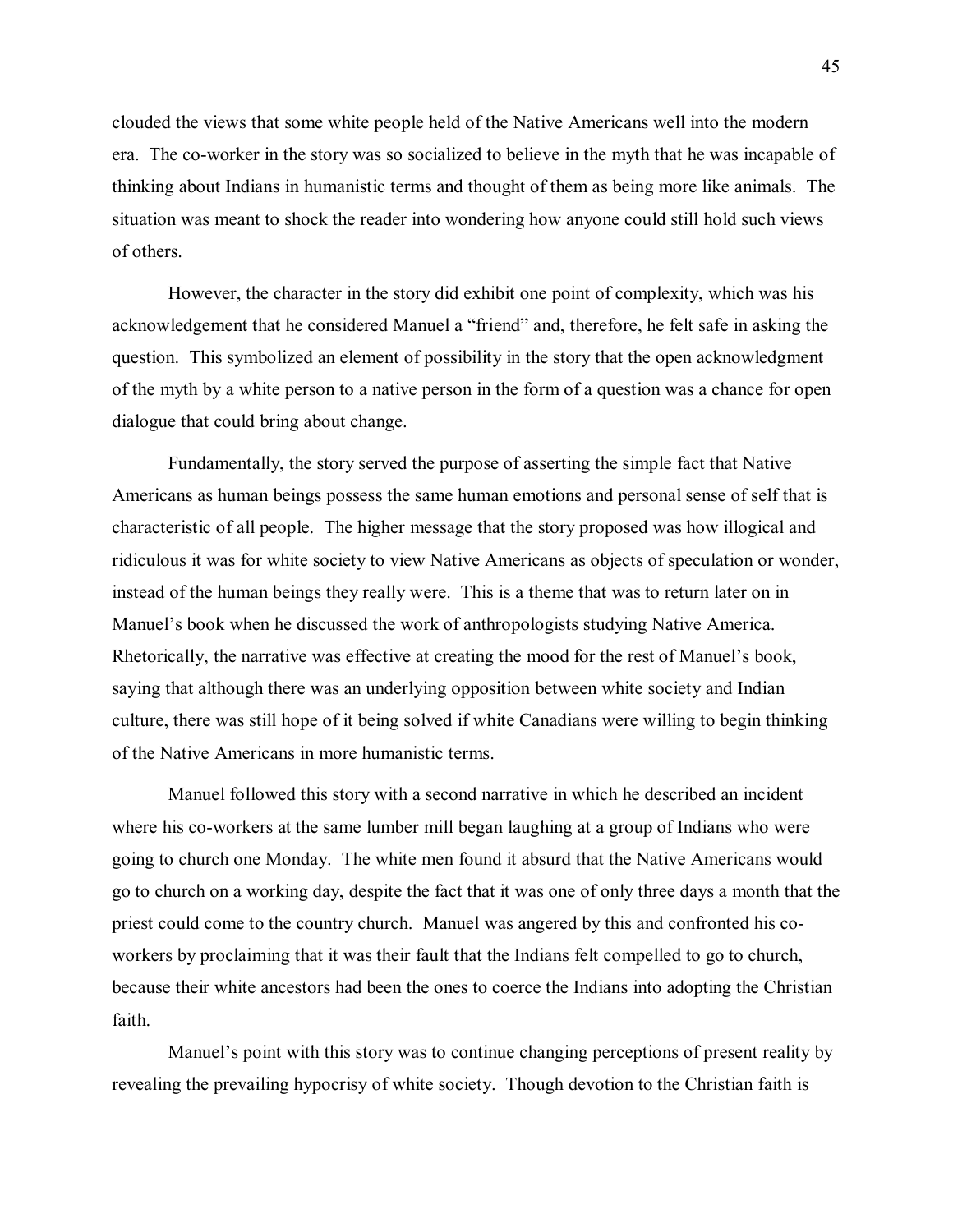traditionally a highly respected value in North America, the traditional protestant work ethic that sprang from Christian ideals places greater value on individuals who work hard during the week. In essence, the workers in the story were condemning the Indians for being *too* Christian by judging them on Christian ideals of hard work. In this way, the narrative exposed a conflicting set of traits in the white characters. The workers held inconsistent social values and lacked the ability to comprehend the clash of their own competing values. As a result, the narrative implied a causal relationship between white society's insistence on instilling their inconsistent values into the Native American community and the resulting confusion experienced by the Native Americans. Through this causal relationship, Manuel argued that white members of society are ethically responsible for the problematic outcomes of the social actions taken by their ancestors.

The setting of the situation, as a common and everyday ritual of people going to church, further revealed the underlying dilemma faced by Native Americans in everyday white society. They were taught to do one thing by the church and then expected to do another by everyone else. When they did what they thought was the moral and correct thing according to white society, they were only laughed at by that same white society. Manuel's presentation of the situation was able to make the men's laughter appear shallow in relation to the devotion shown by the Indians. Manuel's angered response was then justified by the inherent double standards portrayed by the white groups' behaviors.

This story also introduced another main theme of Manuel's book: white Canadians lacked the proper insight to understand the basic needs of the Native Americans. Rhetorically, Manuel would later use this theme to combat the power of government bureaucracy. According to Stewart et al.  $(2001)$ , the main characteristic of narratives that allows for them to "argue" a certain point of view is their ability to provide "frameworks for interpreting reality" in order to help people "see the world" as the movement does. Also, every narrative "structures the past, projects a future, and prescribes a preferred course of conduct from a particular vantage point" (p. 249-250). Kamler (1983) argued that stories allow us to contextualize events that are ambiguous by allowing us to define the aspects of the event that are relevant. In turn, this allows us to protect our claims from counter-argument, because the audience feels compelled to agree in order to participate in the telling of the story. This is unlike a straight argument, which invites debate.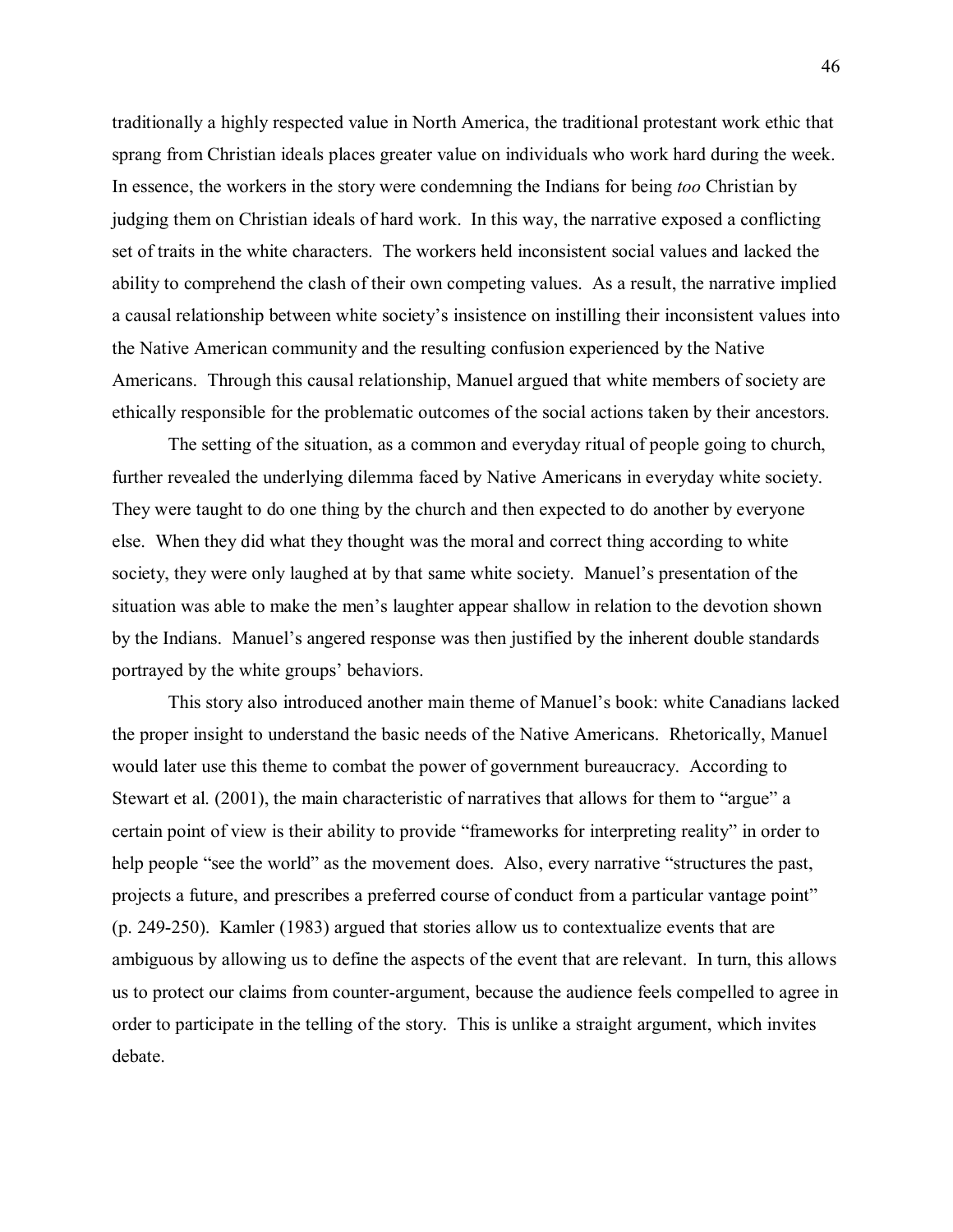Concluding his first chapter, Manuel provided the third and predominant theme for his book by telling his readers a narrative of the "Two Row Wampum Belt." This was a belt that was woven by the Iroquois tribe after they had signed the first recorded treaty between the English and the Native Americans. The purpose of the belt (woven with two rows like the course of two boats "traveling on parallel paths but neither interfering with the other") was to show a "mutual acknowledgement" between two cultures  $(p, 8)$ .

Manuel uses the metaphor of the "Two Row Wampum Belt" as a rhetorical visualization for what the relationship between Native American and white American society ought to have been and ought to become. Manuel wrote, "It is only through mutual acknowledgement of the other's reality that it is possible to travel on parallel courses and avoid collision" (p. 8). Manuel used the Wampum Belt metaphor to explain his own difficult role as an activist trying to work between the two systems of the native traditions and the bureaucracy of white Canada. He wrote, "There is another secondary but important interpretation of the Two Row Wampum. What is the fate of the man who stands with one foot on the box plate of each of the two vessels when those boats hit rough water?"  $(p, 8)$ .

Manuel's use of narrative structure to define his argument of the need for the Canadian government to respect the Indian nations as equals was meant to encourage his readers to think in terms of the native perspective. The metaphor served to encourage his audience to imagine themselves in his position and to see it as an unfavorable one. As the metaphor implied, two ships necessarily must travel at parallel paths and not interfere with one another in order to avoid a potential catastrophe. When one imposes itself on the other, the bigger of the two will prevail and the smaller will go under.

#### *<sup><i>'*</sup>Mutual Dependence</sub>''

Stewart et al. (2001) claimed that an innovative movement must transform perceptions of the past if it is to succeed in moving beyond the "status quo" that is often perpetuated by the belief that past experiences were just. One strategy that the rhetoric of a movement can take (as Stone-Mediatore also explained) is to re-analyze past social interactions and history (p. 52-53). Manuel's second chapter, "Mutual Dependence," began by outlining a re-narration of North American history by providing a description for the development of two societies: European and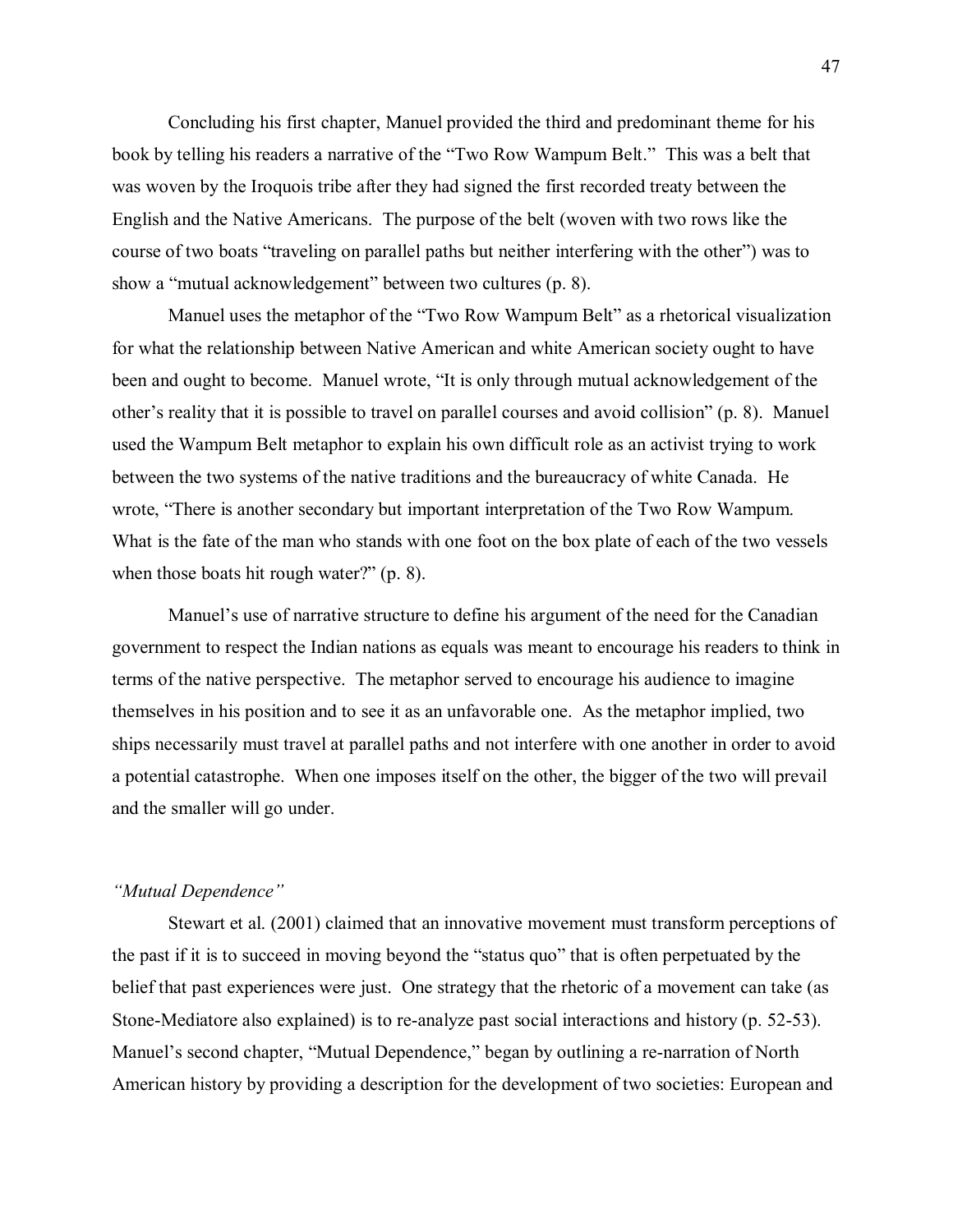Native American. Once again creating a setting for the present by depicting the past in narrative terms, the two differing societies became the "main characters" of the chapter. Manuel characterizes them as two separate forces of human life that developed out of diverse conditions.

Establishing a causal relationship in the development of the two societies through the idea that necessity instigates invention, Manuel put forth the position that these two societies developed in reaction to different conditions of need. For Manuel, Europeans had the need to overcome poverty, while Native Americans had the need to survive in a climate of wilderness. Therefore, Native Americans developed methods of living that helped to insure a sustained survival of human, animal, and plant life (such as techniques of natural agriculture and land preservation, highly developed social structures involving the common sharing of goods, and a vast body of knowledge on the medicinal properties of herbs and other natural substances).

Conjointly, Europeans living in a heavily populated area of the world with a limited amount of resources strove to develop methods for obtaining material goods from others. Manuel wrote, "Europe's most important contributions that are still of value today seem either to be means of transport or instruments of war: ships, wagons, steel-ware, certain breeds of horses, guns. Most of the other things that were brought to North America by Europeans came from other parts of the world: paper, print, gunpowder, glass, mathematics, and Christianity" (p. 15).

As a result of the two types of needs that each society had developed under and the subsequent types of inventions that were created to meet those needs, Manuel stressed that, ìwhat matters is that two different paths were taken and two different bodies of knowledge and life-ways developed" (p. 15). These are the two paths of Manuel's metaphorical Wampum Belt.

For Manuel, when the two societies first met in North America, it was a relationship of "mutual dependence," where the trading of goods and ideas was mutually beneficial to both cultures. The original European colonies on the East Coast of North America would not have survived the winters without the help of the Indian nations living there. In addition, Manuel emphasized that hostilities would not have been avoided for as long as they were if the Indians did not also benefit from the sharing of ideas (p. 16-18). At that time, the two paths on the Wampum Belt ran parallel to one another and were mutually beneficial.

As Manuel recounted, this situation lasted for approximately five generations of people, until the introduction of diseases like small pox and the unavoidable wars between the European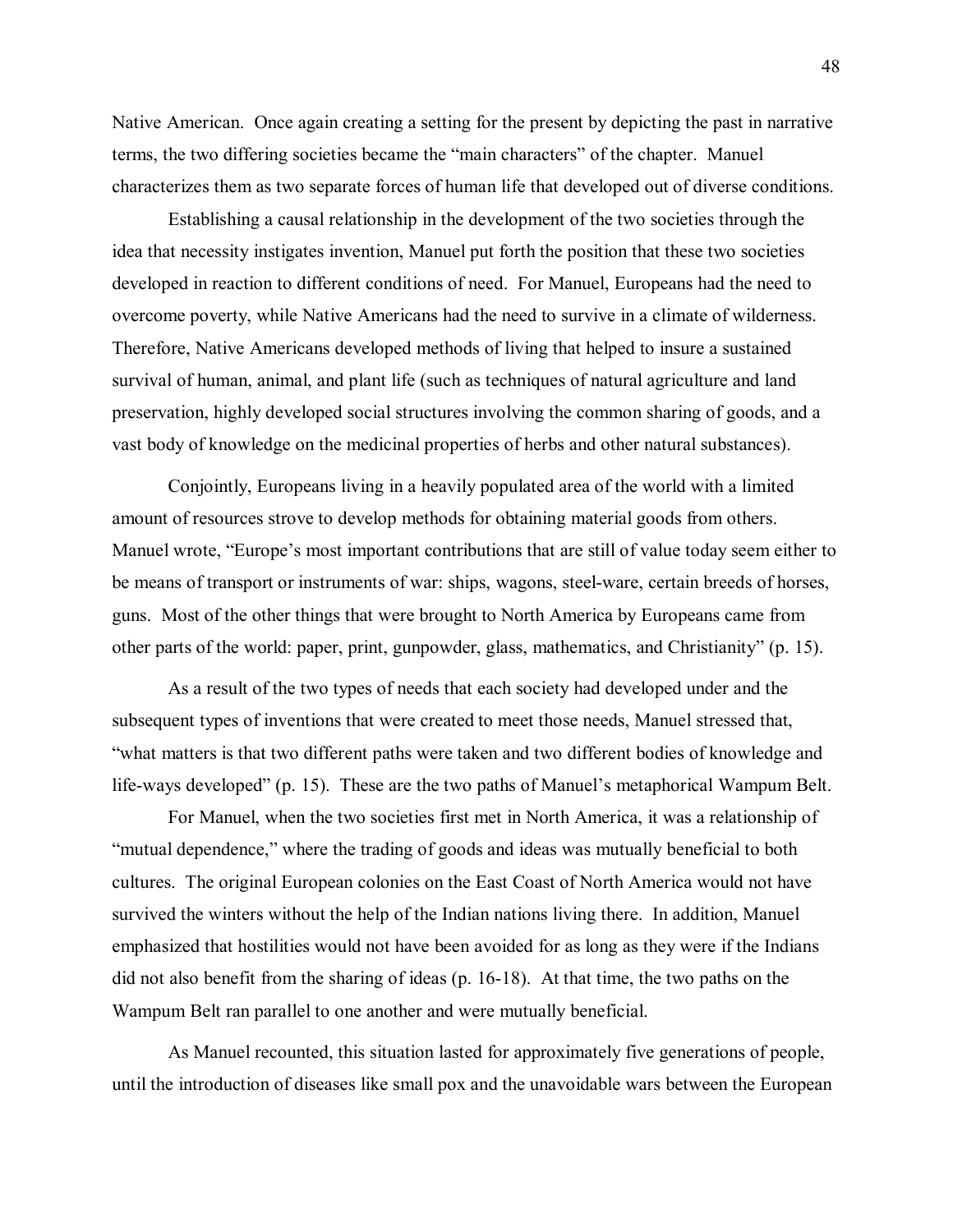powers and the later Revolutionary War began to break down the power and size of the eastern Indian nations. Once the nations were no longer useful to the colonial people, the alliances were no longer respected. Manuel stated, "Concepts of honor, tradition, law, and order could not prevail against the more purely economic motives of an acquisitive society religiously committed to possessive individualismî (p. 18). By the time that Manifest Destiny became a widespread belief among the colonists who were moving westward, the custom of deliberately facilitating Indian extermination had been incorporated into the system of white relations with the Indians.<sup>13</sup>

According to Manuel's narration, as time passed the colonial governments progressed to outright lying. In Canada, the first Prime Minister of Indian Affairs James Mackenzie signed many treaties with the Indians at the same time that he was advising Queen Victoria to make Canada a "dominion" of the throne. This political maneuver using negotiated and abstract language allowed for Mackenzie's treaties to become unenforceable. Canada had no courts of law at that time with the power or desire to force the government to adhere to its Indian treaties. Instead, any later decisions made by Mackenzie, as a representative of the throne, stood as law. Mackenzie could simply choose to ignore the treaties that he previously had made (p. 31).

Stewart et al. (2001) articulated that one of the ways that establishments (in this case, the North American governments) retain legitimacy with people is through the "power of moral suasion" (p.  $63$ ). This is legitimacy that is conferred to an institution when its people feel they are bound by a sense of duty and a moral obligation to defer to its authority. Of course, this sense of loyalty to the institution of government was something that Manuel needed to attack early on in order to make his audience more receptive to the seemingly unpatriotic arguments he would later make. Therefore, in a confrontational strategy to undermine the power of the establishment, Manuel's main point in re-narrating colonial history was to use this concept of institutional legitimacy being based in moral character to actually *question* the legitimacy of the United States and Canadian governments.

Within the narrative context, the main characters of the two societies had traits that made them incompatible for mixing together. They had chosen two different paths in life and pursued

<u>.</u>

<sup>13</sup>Quoting Dee Brownís (1970) *Bury My Heart at Wounded Knee*, Manuel provided evidence that U.S. General Phillip H. Sheridan advised the army to help hunters kill as many buffalo as possible in an effort to starve out the plains Indians and deplete their numbers to such an extent that their land could be taken by cowboys and new settlers.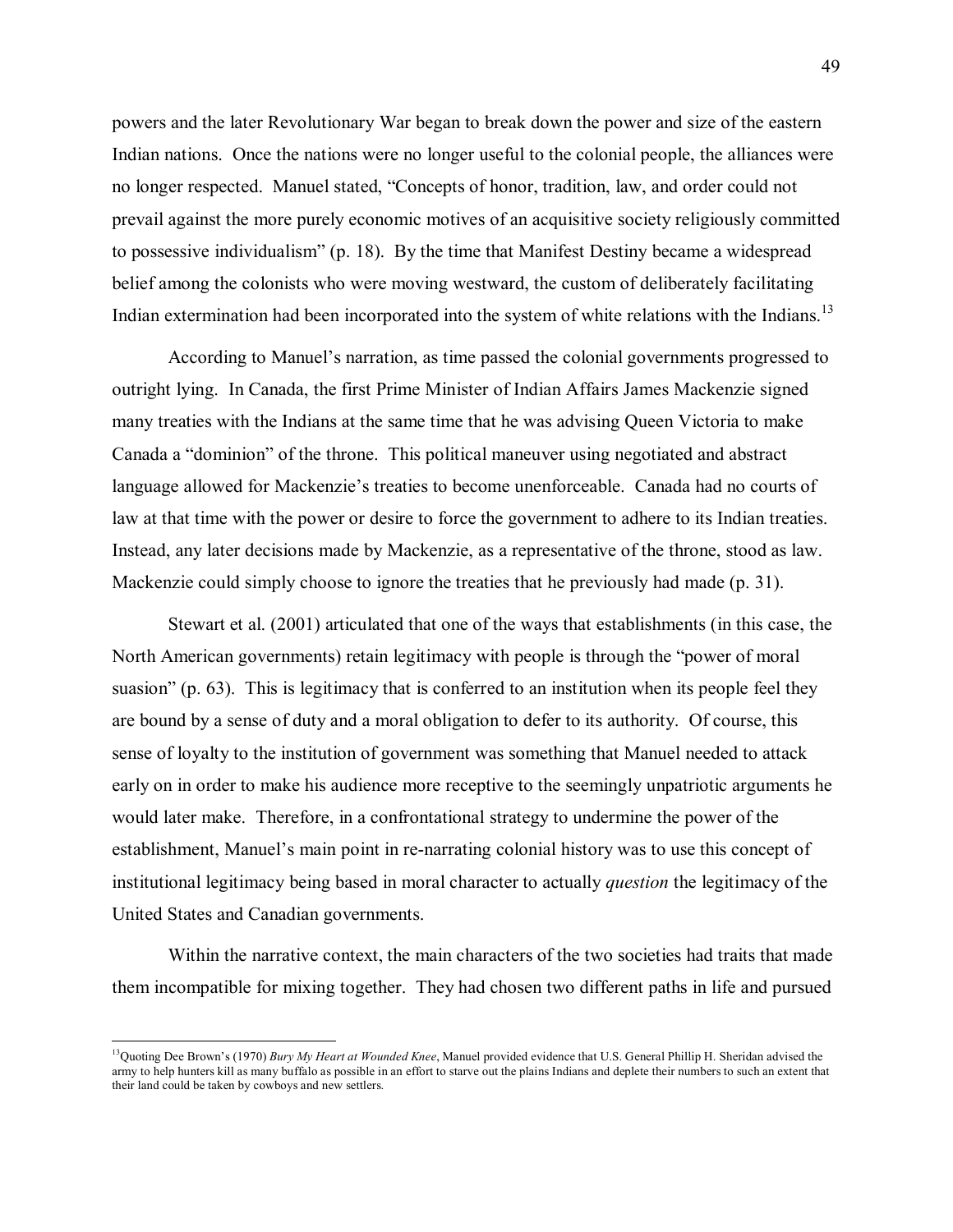different goals in maintaining their existence. However, the story showed that they were capable of existing beside one another as long as they were mutually respectful to each other. After the European society changed its approach to the New World and lost its original respect for the Native Americans, the ideal balance of the two cultures was lost and destruction followed. In this way, Manuel's story sanctioned the original relationship of mutual respect between the two cultures while condemning the loss of that respect.

Manuel's story went on to make reference to the intentionally genocidal practices of the United States Army in a way that juxtaposed their actions with the values of "law" and "honor" that they claimed to uphold. The implied conclusion was that, if they did not represent the values they ascribed to, they carried no claim to legitimacy as an institution. Additionally, due to that fact that James Mackenzie refused to keep his promises as the Prime Minister of Indian Affairs, Manuel was able to show how the Canadian government of the past had also become illegitimate by not honoring its own contracts. Thus, in the context of the story, the government became the antagonist or "villain."

The marking of this characteristic of the past was an important claim for Manuel to make in terms of institutional legitimacy. Manuel displayed to his readers that the governments in the United States and Canada had, at a given point in time, begun and continued to act in ways that were contrary to the values and promises they espoused. Accordingly, Manuel was able to claim that both the American and Canadian governments and their promises could be meaningless. Thus, Manuel worked to legitimize the Native Americans and their present movement by delegitimizing the North American governments of the past.

This also set the stage for Manuel to address the issues that followed in Indian policy. Manuel concluded this chapter by making the statement,

There is no single Trail of Tears that can be drawn on Canadian maps as it must be drawn for the Cherokee Nation. We were not banished from our land. It is as though the land was moved from under us. The struggle that was to come was for the mind and soul of the Indian people. We had lost our land. Now they would try to convince us it was for our own good (p. 32).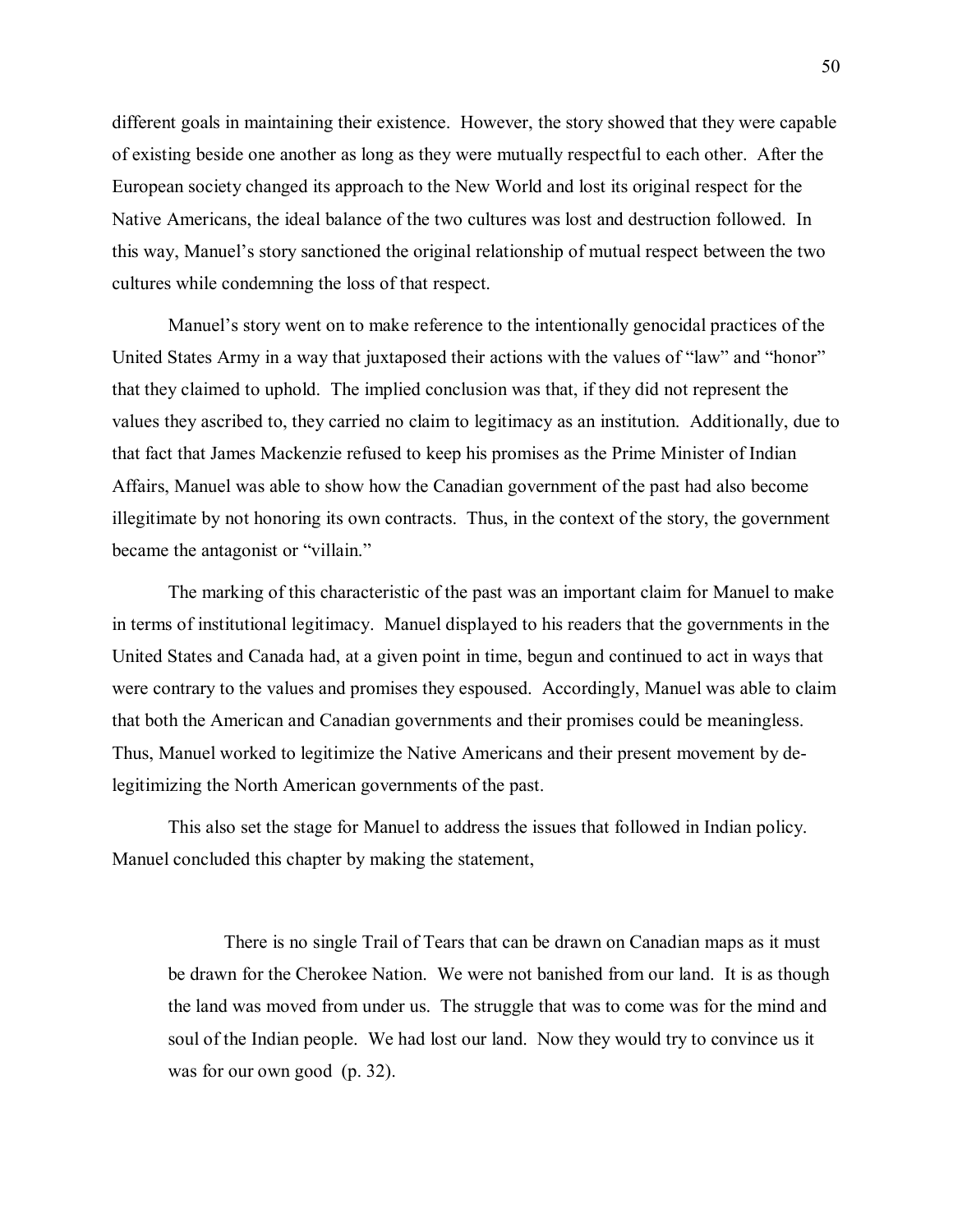Manuel was referring to the period of assimilation engaged in by both the Canadian state and the Christian church following the creation of the reservations. Manuel's narrative assumed the same characteristic of society that was described by Foucault (1975), by discussing how institutions often maintain their power by normalizing the methods of thinking and behaving that are engaged in by members of society.

Following the incarceration of natives on reservations, the Euro-American white society saw the need to normalize the behavior of the North American natives to fit their own social practices in order to control them. To show his readers what was to be lost by the governmental policies of assimilation and termination, Manuel continued his next section with narratives championing the traditional values of his people.

#### *<sup><i><u>Strong Medicine*</u><sup>*</sup>*</sup></sup>

The social memory, or collected narratives of the past that are shared by members of a group, is an important aspect of maintaining a movement. Members must be reminded of where they came from in order to continually focus on where they are going (Benford, 2002). According to Bellah et al. (1985), "In order not to forget that past, a community is involved in retelling its story, its constitutive narrative, and in doing so, it offers examples of men and women who have embodied and exemplified the meaning of the community" (p. 153).

In the next chapter of his book, Manuel commenced in reminiscing of his grandfather, who was a Shuswap spiritual leader. For Manuel, his grandfather exemplified the ideal qualities of a Native American leader. He was someone who lived by the traditional values of the people and who attempted to travel in a path that was parallel but separate to the white society of Canada. Manuel explained that his grandfather was a teacher whose basis of teaching rested in the use of stories to illustrate practical, theoretical, or even political instruction (p. 36). Following his grandfather's example, Manuel continued his use of narrative communication to instruct his readers.

The next portion of his narrative continued with descriptions of the past by illustrating how the economy of his people had been better when he was younger (during the time his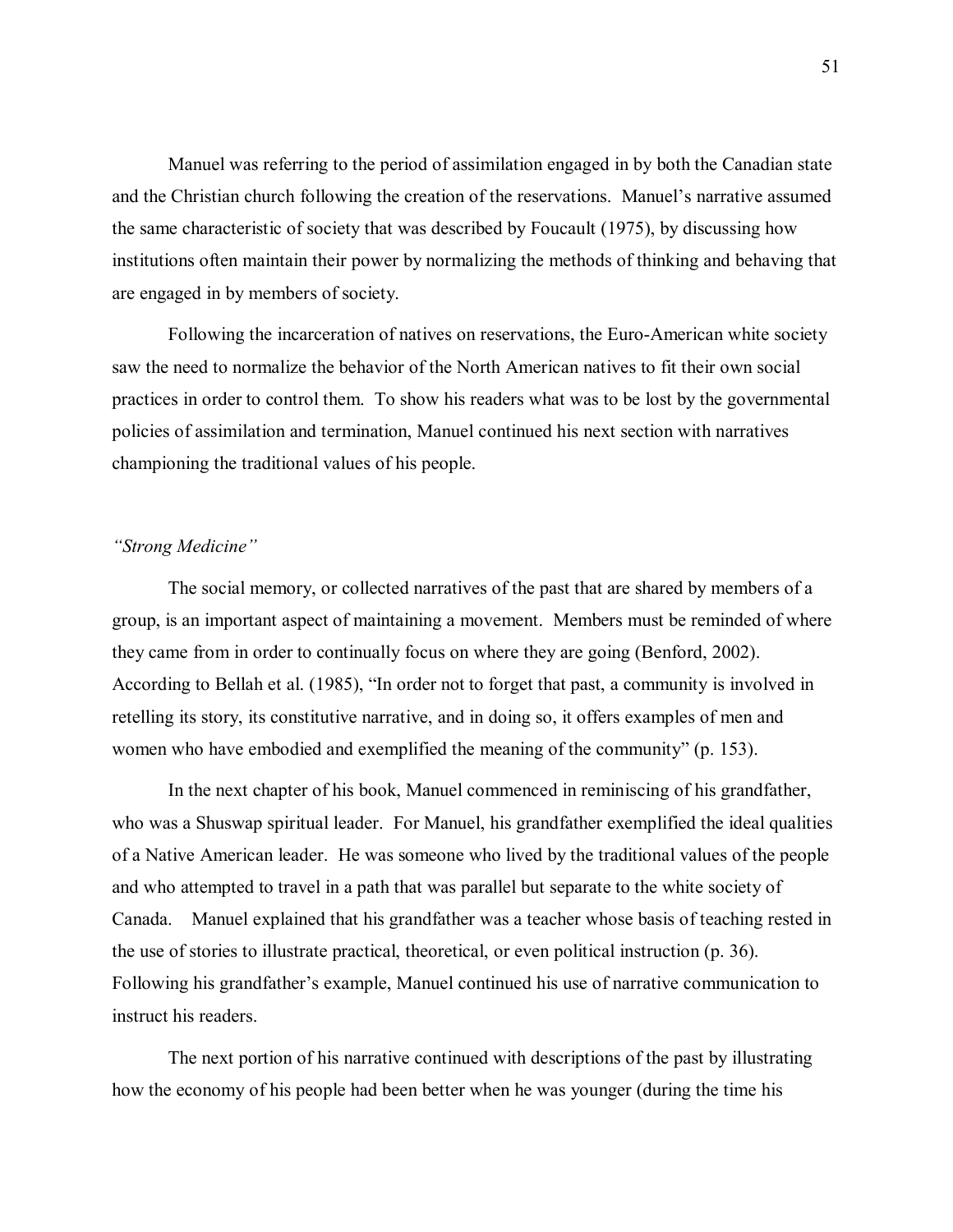grandfather was alive). Though the people had been put on reservations, they were still able to hunt and farm in methods that coincided with the traditional methods of living that they had developed before the formation of the reservations. At that time, they were still free to make use of the land in the ways that best suited their traditional ways and in-grained abilities for supporting themselves.

Manuel explained that the Canadian Indians often engaged in a cultural tradition of holding ceremonies and feasts of giving that were commonly termed "potlatch." According to Manuel's story, through the practice of potlach, members of his tribe were never left in poverty. Together, they shared in an equal distribution of resources so that no one person in the tribe ever went hungry. Culturally, socially, and economically, this was the system that worked best for them, because it fit their values and beliefs. Manuel stated, "There is only economic organization when those raw materials are brought together on the loom of social values toward which people choose to work. The foundation of our society- not just for the Shuswap, but for Indian societies generally- is summed up in one word: *giving*î (p. 41).

Manuel specified that this system did not assume that there was no hierarchy of status or power among tribal cultures. He explained that the Native American concept of economic wealth was determined not by what an individual had saved, but in what the individual had been able to give away to others. Those who were considered wealthy among their tribesmen did not own more material wealth than other people but had given more to their fellows in the past (p. 44).

However, at the encouragement of Christian missionaries in Canada, the government outlawed the practice of potlatch ceremonies during the mid-twentieth century. Manuel commented, "When the potlatch was outlawed and made a criminal offense, it was this way of life that the Parliament of Canada declared intolerable to the Christian conscience"  $(p. 46)$ .

In concluding this chapter, Manuel contextualized the outlawing of the potlatch by relating it to the story of his grandfather's life. He wrote of his grandfather,

His lifetime on the plateau had spanned the years from the first European settlement until the final collapse of our traditional economy. He had seen the trading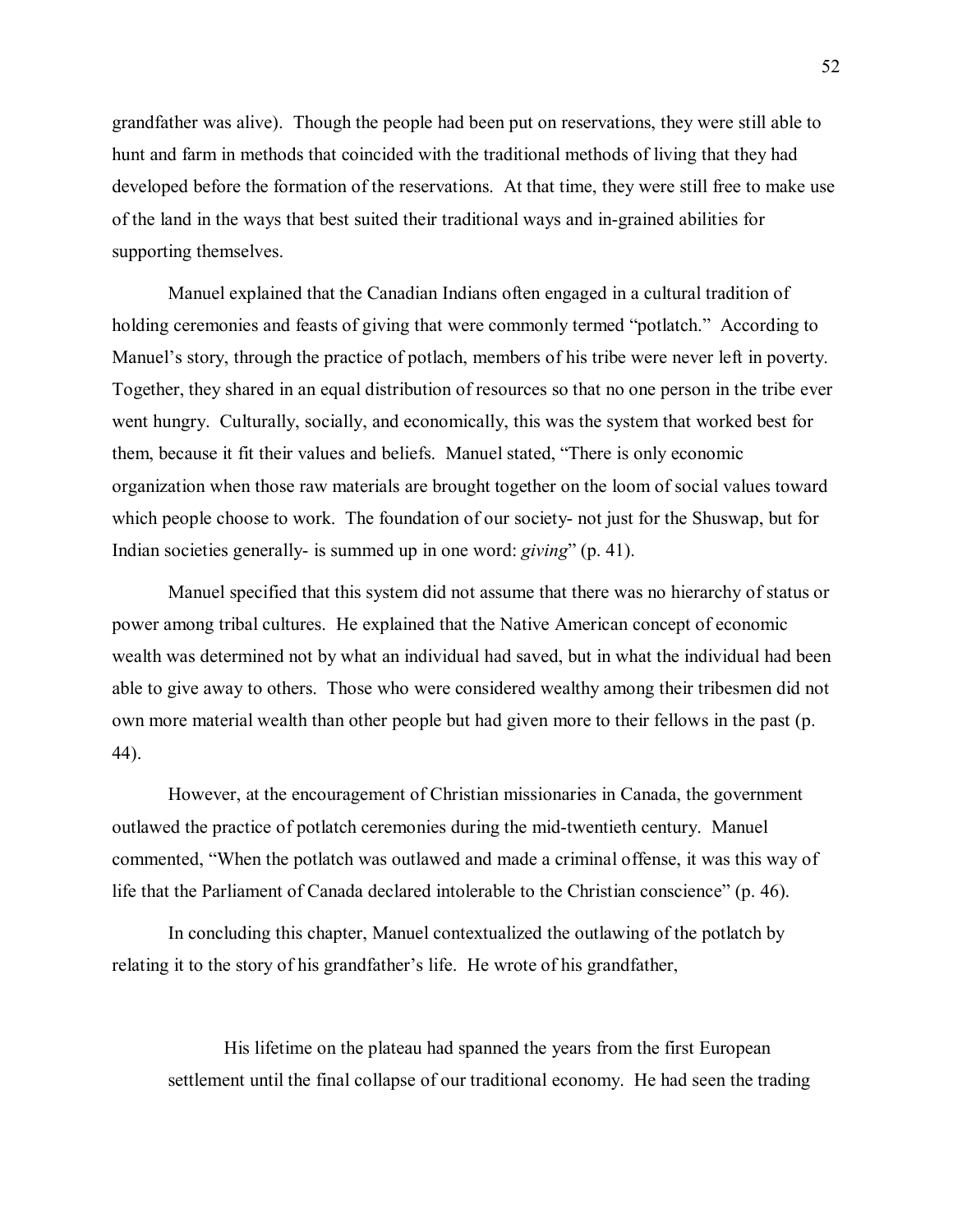years when the settlers needed our manufactures at least as much as we needed theirs. The generations of Indian people who had tried to adapt European technology to traditional values had been his own and his children's generations. He saw those values and institutions undermined by the missionaries and the agents. He saw his people ravaged by disease like the children of Job. He challenged his Creator's will for permitting such plagues, but he did not surrender the way that the Creator had taught him to live.

So long as there is a single thread that links us to the ways of our grandfathers, our lives are strong. However thin and delicate that thread may be, it will support the weight of a stronger cord that will tie us securely to the land"  $(p. 47)$ .

The main point of the story, presented through both the traditions of the Native American community and Manuel's commentary on them, was that the church and the state were illegitimate in their outlawing the ceremony of potlatch. In connecting the story of his grandfather and the outlawing of a native ceremony in Canada, Manuel presented his characterization of the movement as a group of people who were striving to maintain and continue the ways of their ancestors despite outside influence. The main trait exhibited by both the Native American community and his grandfather was the value of altruism (a value often also associated with the institutions of the church and the government). Repeating his theme of the prevalence of hypocrisy that existed in white society, Manuel's narrative of the potlatch law was designed to convey a contradictory condition of white society. He meant to instill a sense of guilt in white society by showing how it had broken from its own values.

His framing of the events of the story in terms of his grandfather's defiance to them added a dual purpose of encouraging the Native American readers of the book to continue holding to the traditional ways of their ancestors in defiance to the white society's illegitimate interference. This creatively added rhetorical power and emphasis to the final point of the story that maintaining tradition was a crucial goal for survival.

#### *<sup><i>ªThe Earth and My Grandmother*  $\overline{a}$ </sup>

In establishing the legitimacy of a movement, rhetors engage in either coactive strategies (where they ascribe to values of the general public and try to show how they meet those values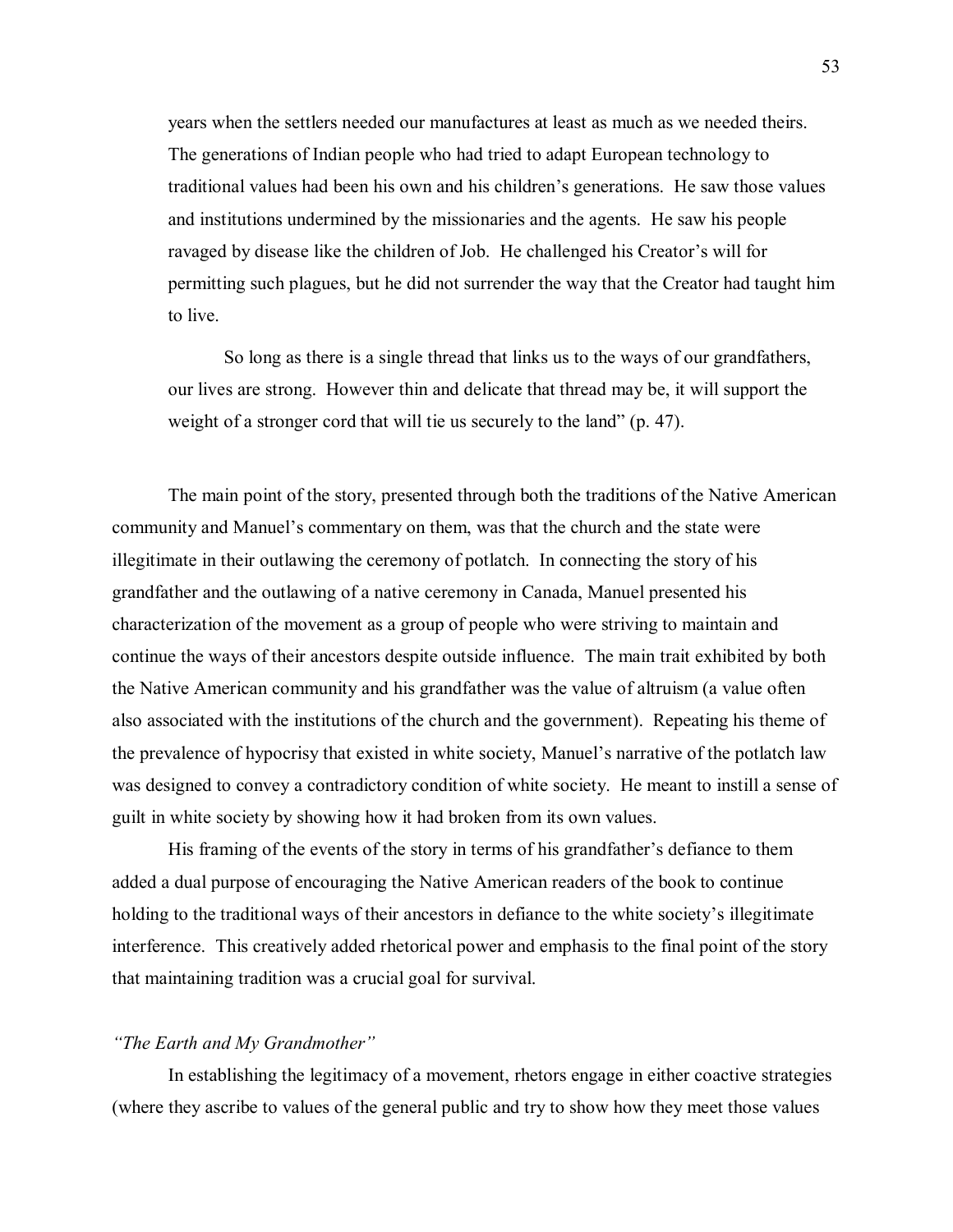better than the establishment does) or they employ confrontational strategies (where they attack the values held by the general public and the establishment by showing that they are either illogical, immoral, or both). Manuel's strategy for establishing legitimacy was decidedly confrontational. Like the example in the last chapter showed, he attempted to prove that the values of the establishment (at least in the methods that white North Americans expressed them)were detrimental to Native American people.

In this chapter, Manuel began by telling a story about the earliest time he could remember when white society began to infringe on the lifestyle of his people. For him, this was a time when he and his grandparents were on their annual trip to pick berries in the mountains but were suddenly obstructed by a fence built by a white property owner. In his narrative, Manuel detailed the emotional distress that the sudden appearance of the fence had caused his grandparents, who had always thought that the land had been provided by the Creator for the use of their people. The idea that another human could take the land from them was a foreign concept to their values. Once again, Manuel used the story in an emotional appeal that encouraged his audience to assume the perspective of the Indians (who were suddenly obstructed from a tradition that they had lived with their entire lives). However, this was an example of a superficial form of outside infringement compared to the more detrimental loss of cultural norms that Manuel then illustrated in his next story.

The second story in this chapter was of the first man in Manuel's tribe who dared to break their social norms of giving (the potlatch) by not sharing the meat from a deer he had hunted and killed. Of the incident, Manuel remarked,

What that man had done was worse than thieving; it was as if he had beaten an old woman or molested an infant girl. Even that comparison is uncertain, for those offenses were as unknown to our village as a refusal to share. But the power of the elders and the chief were declining. He could not be banished...That same man was the first person to own a car on our reserve. He had been disgraced and ridiculed throughout the Shuswap. But he was a pioneer in introducing European progress (p. 51).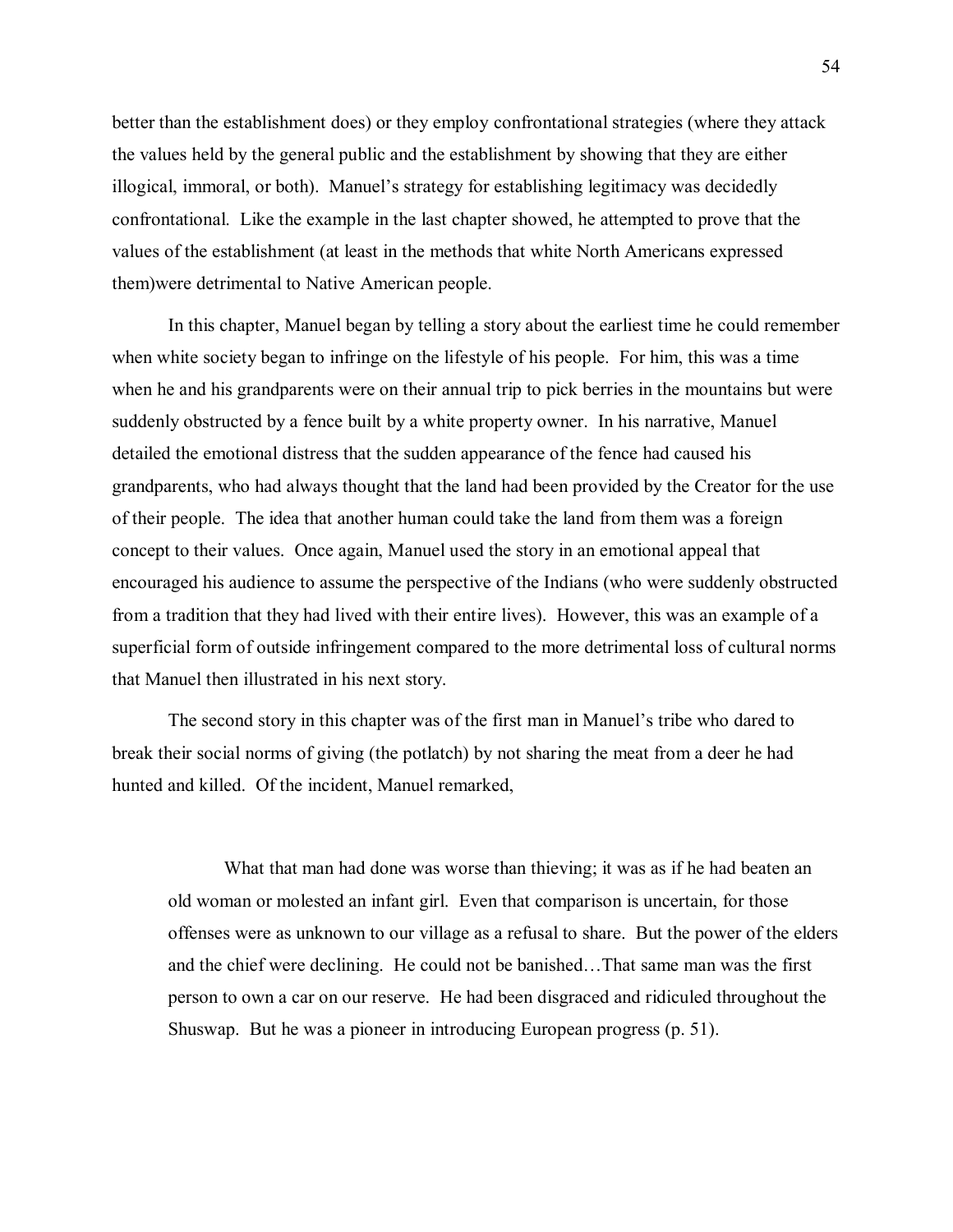His two stories, taken as a coherent narrative argument, had the common main point of confronting and disavowing the European notion of progress with an assumed reality of the regression and decadence that it caused for Native American society. Together, they were meant to provide a context in which the reader might judge the Indian polices Manuel would later discuss. For Manuel, the Indian policy in Canada (both with manipulative intentions and with the best of intentions) was the driving force that caused many Indians to "develop" into a culture of poverty. Using his own tribe as an example, Manuel insisted that state-directed programs and methods for developing the tribes into modern practices (which had consistently ignored the wisdom and traditional practices of the natives), eventually led the tribal people to a lower standard of living than the one they had held prior to the implementation of those programs.<sup>14</sup>

The connecting link in both stories was the issue of the discontent that was felt by his people after having food, a resource needed to live, withheld from them by some intervening aspect of white society. In this way, he meant to link the poverty and starvation of his people with the breakdown of their economic system of sharing. As more people began to assimilate with white society and think in terms of personal property instead of sharing, many other people who adhered to the traditional ways were forced into having to do without.

He continued the chapter by telling a story of how he and his grandfather had been traveling on an open road one day when their wagon was stopped and checked by authorities to see if they were breaking any of the hunting laws. His grandfather had been infuriated by the intrusion and had remarked, "When the new sicknesses were killing us they gave us blankets of death to warm ourselves [i.e. blankets infected with small pox], but at least they let us eat. Now they only want us to eat what we buy in their stores or grow with their tools"  $(p.52)$ .

For Manuel, the establishment of Euro-American governments in North America and the implementation of their values of "progress" was not just a matter of cultural assimilation and domination, but also an indoctrination of forced development in a way that was meant to benefit capitalism and foster a native dependency on the government. He wrote,

The agents were armed with three laws that made them, for the moment, the stronger party in the contest for power. The new enforcement of provincial game laws

 $\overline{a}$ 

 $14$ This was the same argument that other writers like Escobar (1995) and Scott (1998) would later develop for describing the dire existence of the Third World nations.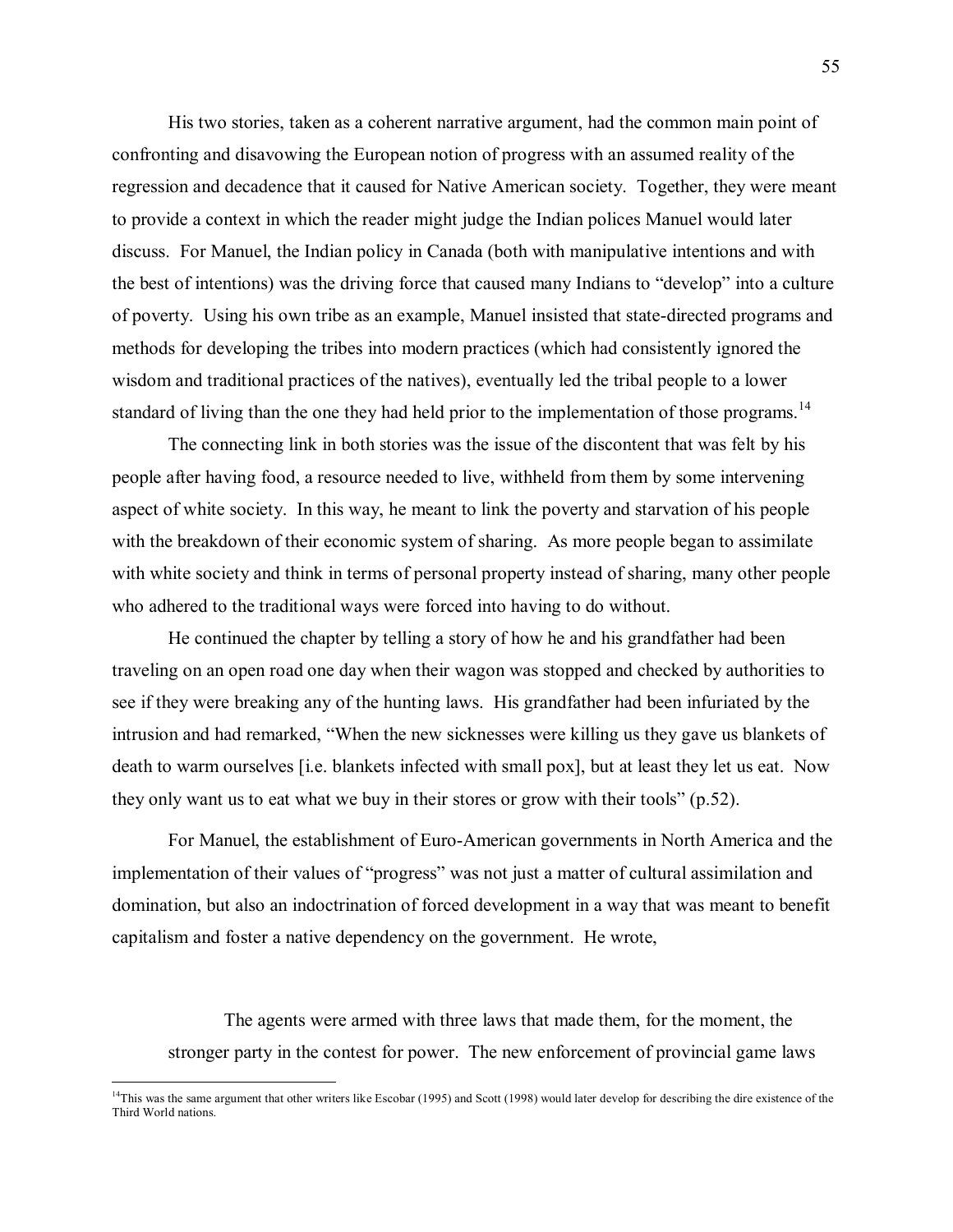was used to destroy the base of our traditional economy. We would no longer be permitted to use the skills we had developed in gathering the fruit of nature. If you were seen with a freshly killed animal- or even sometimes just carrying a rifle in the forestyou were liable to imprisonment.

You were not much freer in farming than in hunting. The agent had the authority to regulate all sales of farm produce by Indian people.

But what really made the agent more powerful than the chiefs was that he was now empowered to dispense welfare to anyone who could not make a living while their neck was within this noose woven by foreign laws (p. 54).

As Manuel explained, the regulation of hunting and fishing rights made it so that the Native Americans had to buy more of their food from stores. Farming regulation and welfare laws put the Indian people under a dependency. This gave government institutions power to further manipulate the lifestyles of the native people.

Manuel accounted how the old method of living off the land was one that had been sufficient for the Native Americans for many generations. His people had developed many skilled means of finding the food and necessities they needed for survival. Moreover, they had done this with a well-developed understanding of their natural environment and how it could best be utilized to meet their needs. Early in the twentieth century, his people had been capable of taking care of themselves.

However, after the Second World War, the Canadian government began enforcing a series of laws that regulated how his people could grow their crops, when they were allowed to hunt and fish, and how they were able to sell and obtain goods. In turn, Manuel causally linked the laws with the growing impossibility for his people to continue sustaining themselves by traditional methods. Accordingly, the Native Americans became more and more dependent on the government and its self-supporting methods of controlling capital and resources for the materials Indians needed to survive. Institutions like the church were used to make this creation of a scarcity of food and goods appear legitimate. However, Manuelís narrative account of the development of the supposed "progressive" policies toward Native Americans attempted to reverse the perception of legitimacy by linking the programs that claimed to promote higher standards of living with the much more selfish motivation of promoting white self-interests.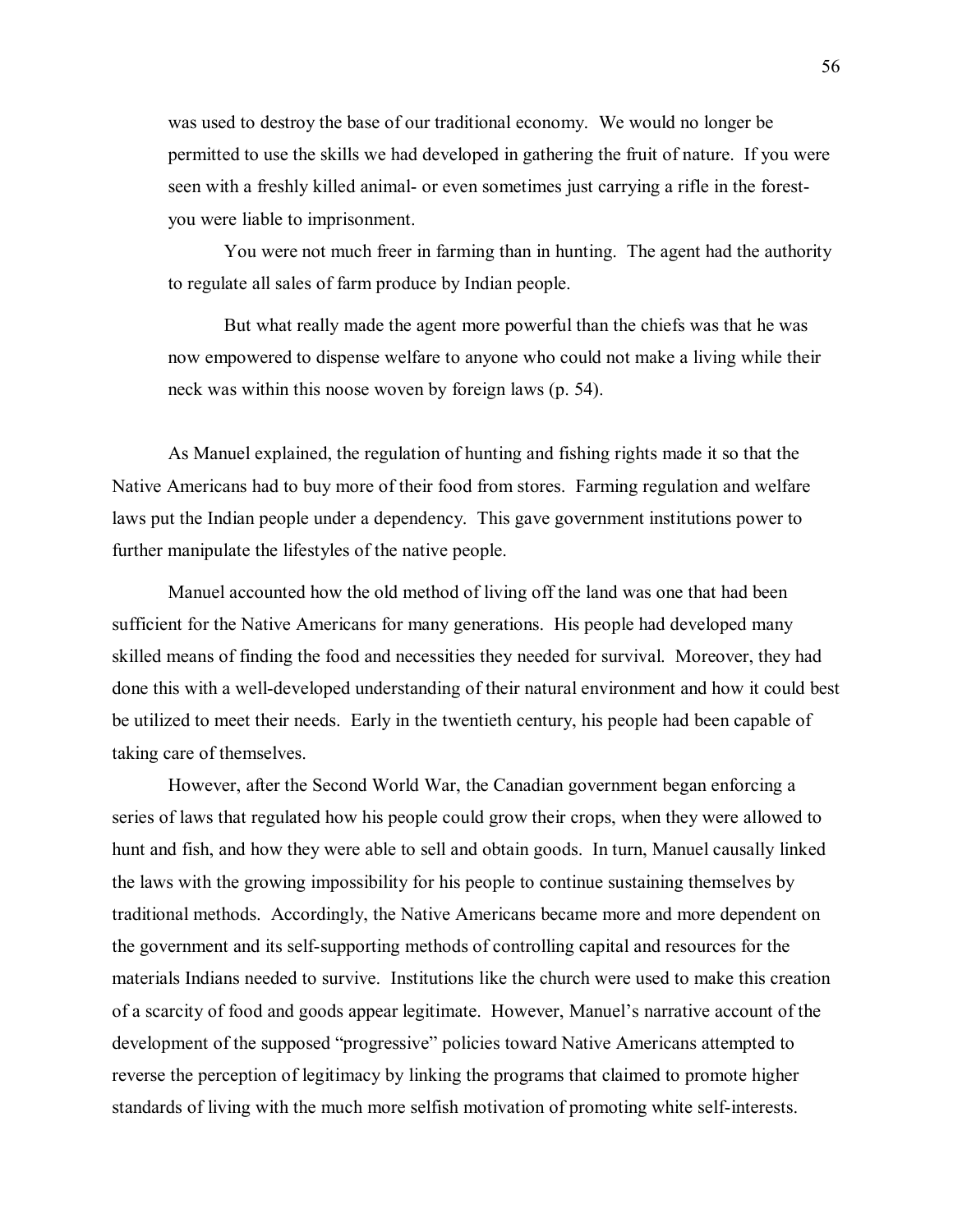Manuel's narrative in this first part of the chapter was extensive and effective at chronicling the fact that the intrusion of the Canadian government had greatly affected the nature of the indigenous people's economy. However, his assertion of a conspiratorial plan by the government to take food sources away from the natives is not fully developed enough by the narrative to make it apparent to the audience. His account omits addressing whether or not there were potential explanations or justifications for the policies that were provided by the government (whereby he could have criticized the government's reasoning of policies to strengthen his own argument). Instead, he assumed that the reader would just accept that the policies were intentional attacks on Indian culture simply by his saying that it was so. Perhaps this made his argument stronger among native groups who would readily understand the assumptions he made without needing justification. However, white audiences may have dismissed his account of the development of Indian policy as mere speculation.

Still, this portion of Manuel's narrative was coherent with his previous narratives because it was able to continue his theme of mutual dependence. He claimed that the forced development of Indians into using European methods of farming had been detrimental to both Indian and white North Americans, not because the European methods were bad but because the denial of Indian methods had prevented a potentially positive mixing of the best of the two.

Burke and Griffin (1969) postulated that, "all social movements are essentially moral strivings for salvation, perfection, the good"  $(p. 456)$ . As a result, social movements must establish their legitimacy in a way that shows how their beliefs represent the "good." However, they must also explain why the establishment is the "bad." Another way in which narratives used within movements can undermine the legitimacy of the establishment is to identify a conspiracy. According to Stewart et al. (2001), the identification of a conspiracy relies on several components. The rhetor will attempt to show "a coherent pattern," "proof," "motivation," and "evilness" (p. 308-313). This is the strategy that Manuel took in the previous narrative of the gaming laws and which he continued in the next portion of his book by providing a further description of the creation of the myth of the hostile savage. He wrote,

The land is ours, by every natural right and every principle of international law recognized in relations among European powers. The land that is ours by every natural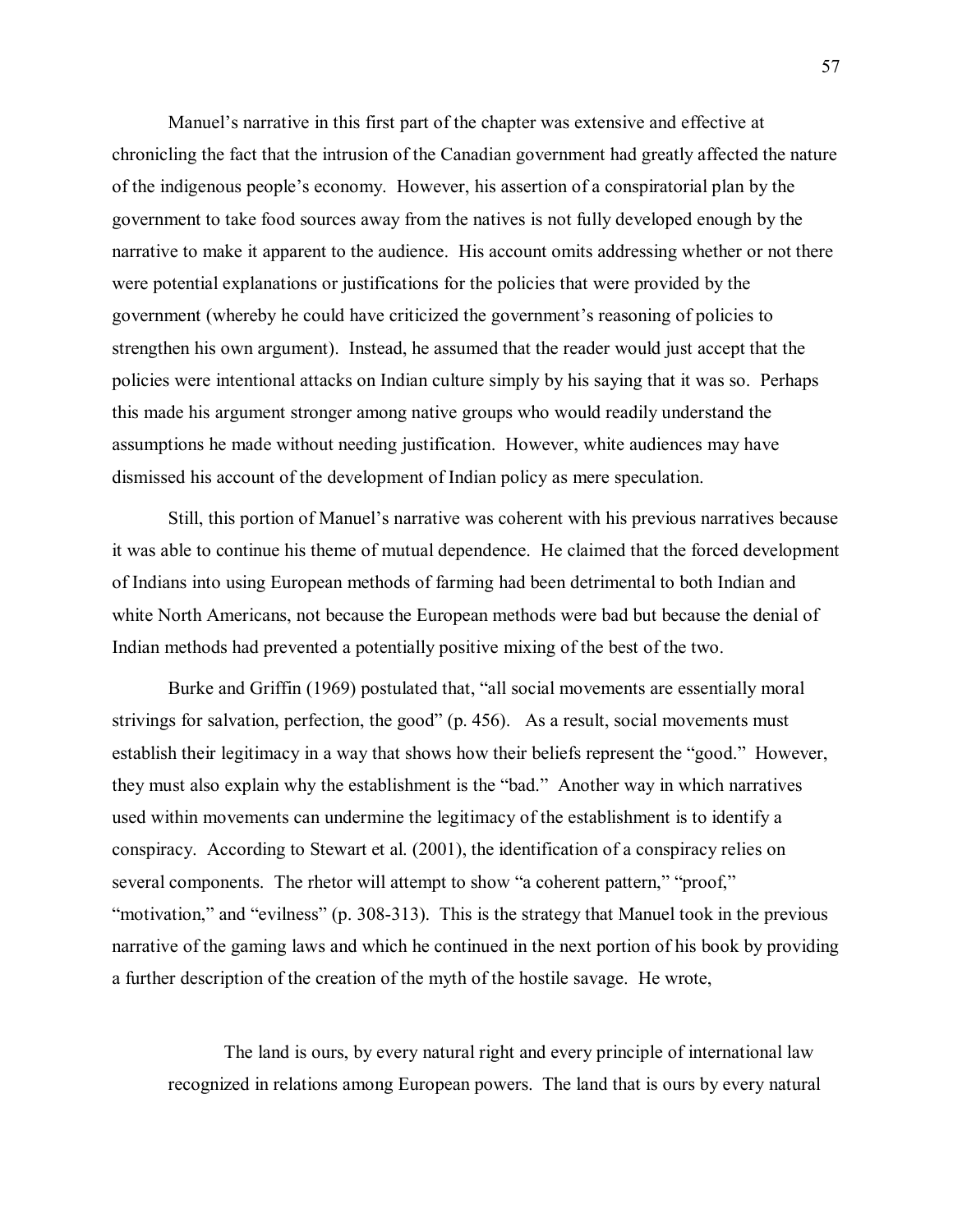right was coveted by European powers. Seizure of our land for the use of their own people could not be justified by the law of nations or the principles of international law that regulate relations among European powers. So it became necessary to concoct a theory that would justify the theft of the land.

It was not easy to design such a theory. At one time or another the best minds of Europe and European America were summoned to contribute to the idea that crime had its proper place. The result of the collected work of these many minds was a series of racial and cultural myths: that we were savage and uncivilized; that we were war-like and had no respect for human life; that we are, therefore, unworthy of respect; that our lives are not European lives, and our property is not to be valued in the way that Europeans value property until it is firmly held in European hands" (p. 55-56).

For Manuel, the myth of the hostile savage was a conspiracy because it was a pattern applied as a coherent and indiscriminate account of all Indian tribes (including those that were highly developed and civilized societies) in a given set of collected works. Also, it was motivated by the desire to obtain land, which made its adoption useful to the Europeans. Last, it was evil because there was no real moral or legal justification for the taking of Indian lands.

Manuel explained how the Indians of North America were civilized in many of their methods of living. Also, he pointed out that most Indians engaged in very little war (in the sense that Europeans had come to engage in war) and rarely ever attempted to cause the complete destruction of an enemy when engaging in war-fare (the way that the Europeans appeared to do).

Adopting the same stance that would later be held by Said (1978) on the treatment of the Orient by the European nations through the conspiratorial creation of a myth, Manuel wrote:

 It was the intent of the founding fathers of both great European American Empires, the United States and Canada, to make us guilty of something or other that would give them excuse to do what they desired to do. So whatever we might do that was different from their customs would be considered savage, evil, primitive, or otherwise unacceptable...Such an understanding of the world has been a far greater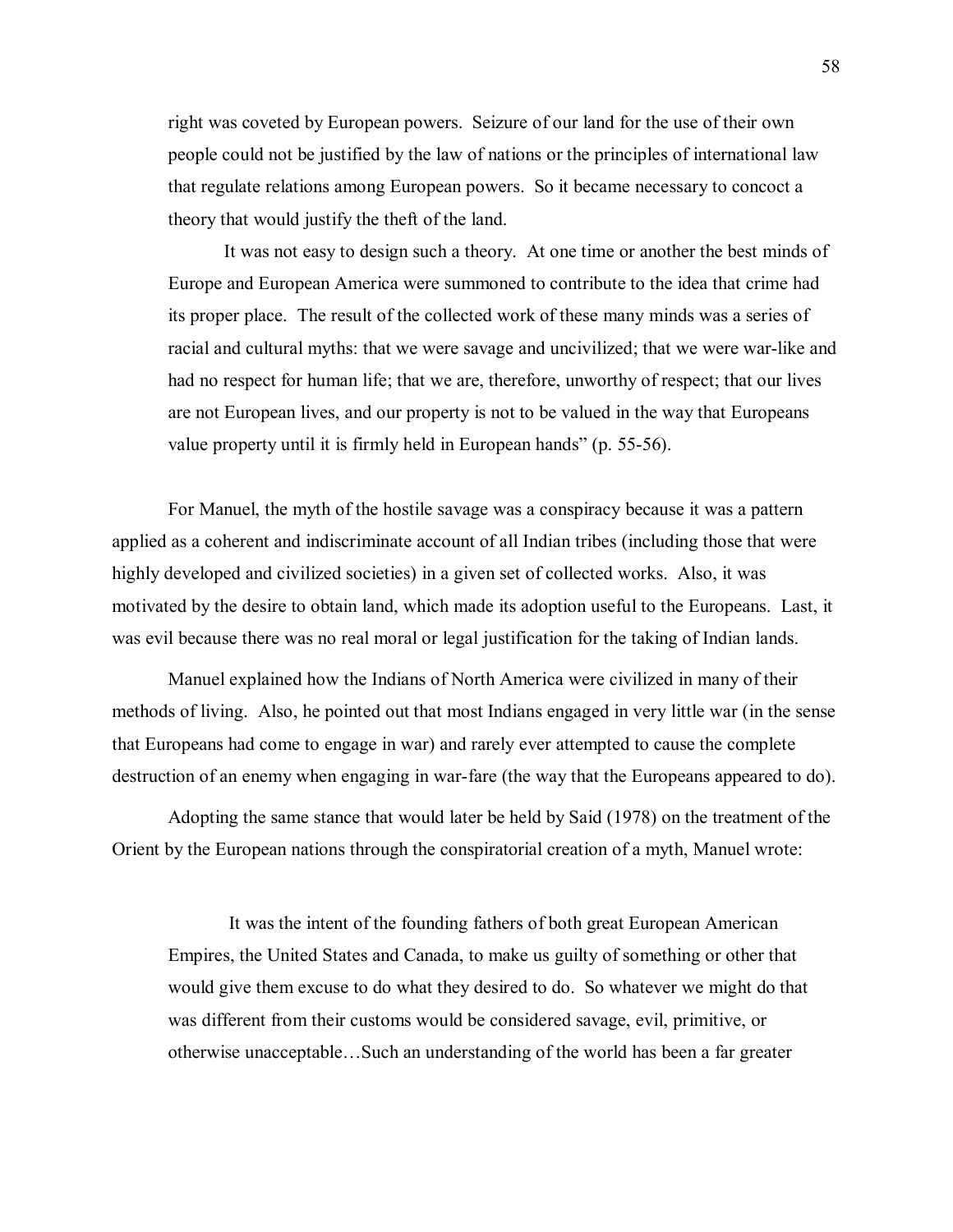plague upon our houses than all the diseases that have visited us. They have caused the diseases to be spread in the name of God, Christ, love, civilization, and humanity (p. 59).

Here Manuel was engaging in another strategy identified by Stewart et al. (2001) for polarizing the movement from the establishment. In the context of providing villains in his story, he was identifying the "devils" behind the conspiracy. Specifically, Manuel identified the founding fathers of the North American democracies as acting evilly in their dissemination of the idea that the natives were uncivilized. More importantly, however, the purpose of this statement was to turn the idea of one society possessing a savage and evil nature in the opposite direction. In making Indians out to be evil, the Euro-American governments made *themselves* the evil ones. They willfully spread "disease" in the name of good.

To illustrate this idea, Manuel recounted the story of a priest who had once gone to the people of his tribe and warned them not be medically treated by his grandfather (the spiritual and medicinal leader of the tribe). The priest told them that if they went to Manuel's grandfather, then they would burn in hell. As a result, the priest inspired many people to stop going to his grandfather and deny themselves the treatment his grandfather was capable of providing. His grandfather, in reaction to the priest, refused to fight him or speak against him and simply remained available for those who still desired his services (p. 62-63).

The point of the story was literally to illustrate his accusation that the European Americans (namely the church) were involved in a conspiracy to spread disease in the name of good. Therefore, like most of Manuel's characters, the priest in the story was flatly developed and only represented a general condition of bigotry in white society by embodying the narrow mentality of the Christian faith. Manuel's grandfather, as a character, represented the holistic view of the Native Americans that all views are of equal importance in his refusal to question or criticize the priests feelings toward him.

The story was effective in illustrating the destructive nature of the European worldview by contrasting the reactions of the two characters to one another. The priest, like European-American society, assumed the superiority of his faith and expected the Native Americans to adhere to his methods of living by losing their own. Manuel's grandfather, on the contrary, engaged in behavior that showed mutual respect of all worldviews and allowed for the possibility of "mutual dependence."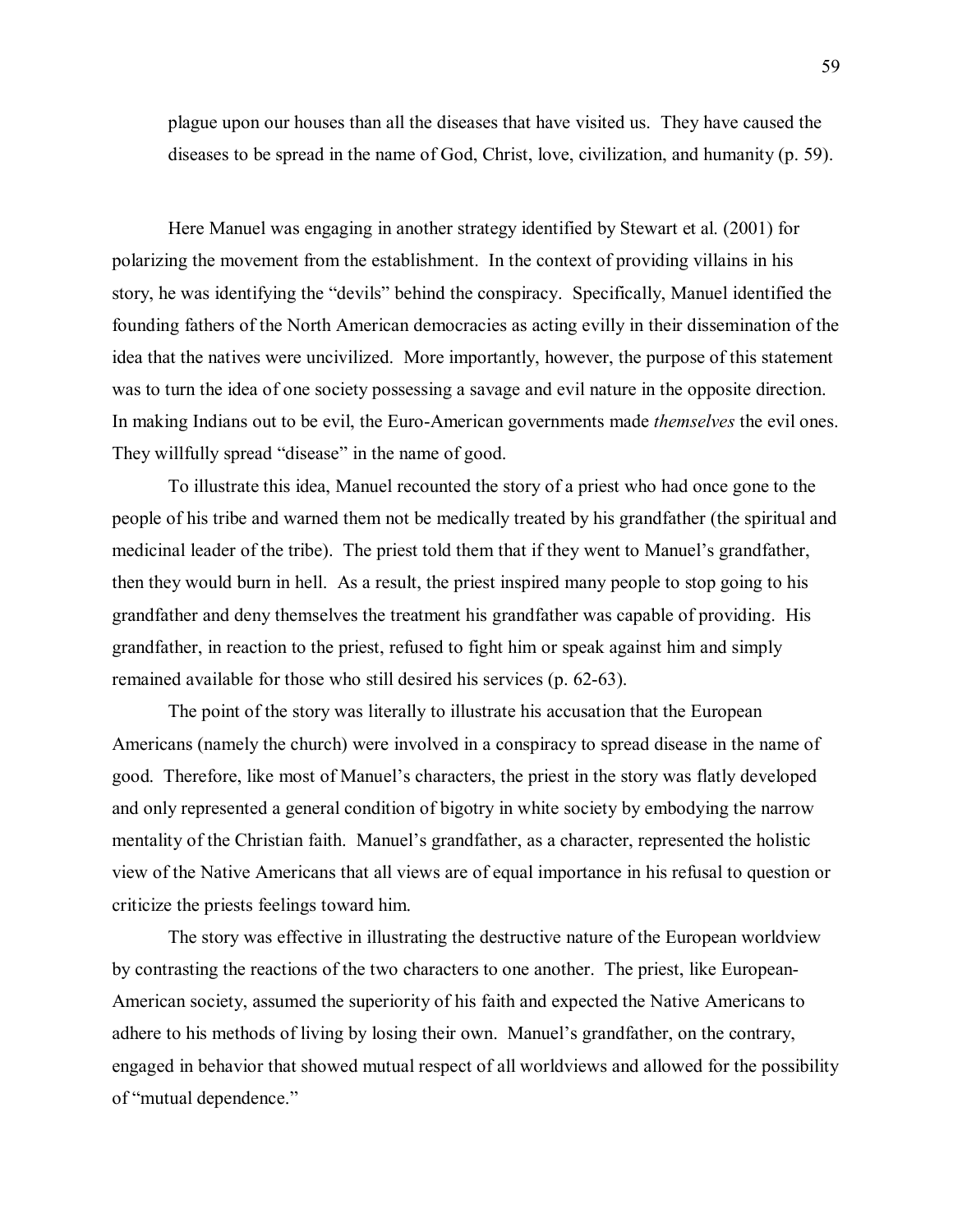However, as an example of a cultural "conspiracy," this story falls somewhat short. It would be unfair to assume that the priest willfully intended for the Indians to suffer the spread of diseases by denying the ceremonial treatments of the medicine man. Instead, the man was probably just acting ignorantly in his assumption that the Indian forms of treatment would not have any real benefit. Also, his fear for the salvation of their souls may well have been genuine and not motivated by a conspiratorial interest in destroying their culture. There is, after all, a difference between the intentional destruction of the culture of a race of people and the blind actions of a callous and ethnocentric clergyman who assumed that Christianity was the only possible method of achieving salvation.

Manuel's conceptualization of a European conspiracy was one that not only involved the proliferation of a racist idea among European Americans, but it also involved the indoctrination of self-doubt among the native people. He wrote,

For colonialism to be fully effective it is necessary that the leaders who propagate the myths about those whom they have conquered must not only convince themselves of what they say...they must also convince the conquered...Colonialism may deprive and oppress the people it colonizes through looting and pillage of their homes, starvation of their children, the spread of disease. It may go to the extremes of generosity in the promises it makes in return for what is taken. It may even fulfill some considerable part of those promises. However personally we may experience one course or another- and the particular course may indeed change our lives for generations to come-it is still a matter of detail within a common pattern. The colonial system is always a way of gaining control over another people for the sake of what the colonial power has determined to be 'the common good.' People can only become convinced of the common good when their own capacity to imagine ways in which they can govern themselves has been destroyed (p. 59-60).

Native Americans were led to this self-doubt through the Christian-based education system. Detailing this process, Manuel then used his personal experience to illustrate how the Indian Boarding Schools' main purpose was to convince the *Native Americans* that they were savages. He explained,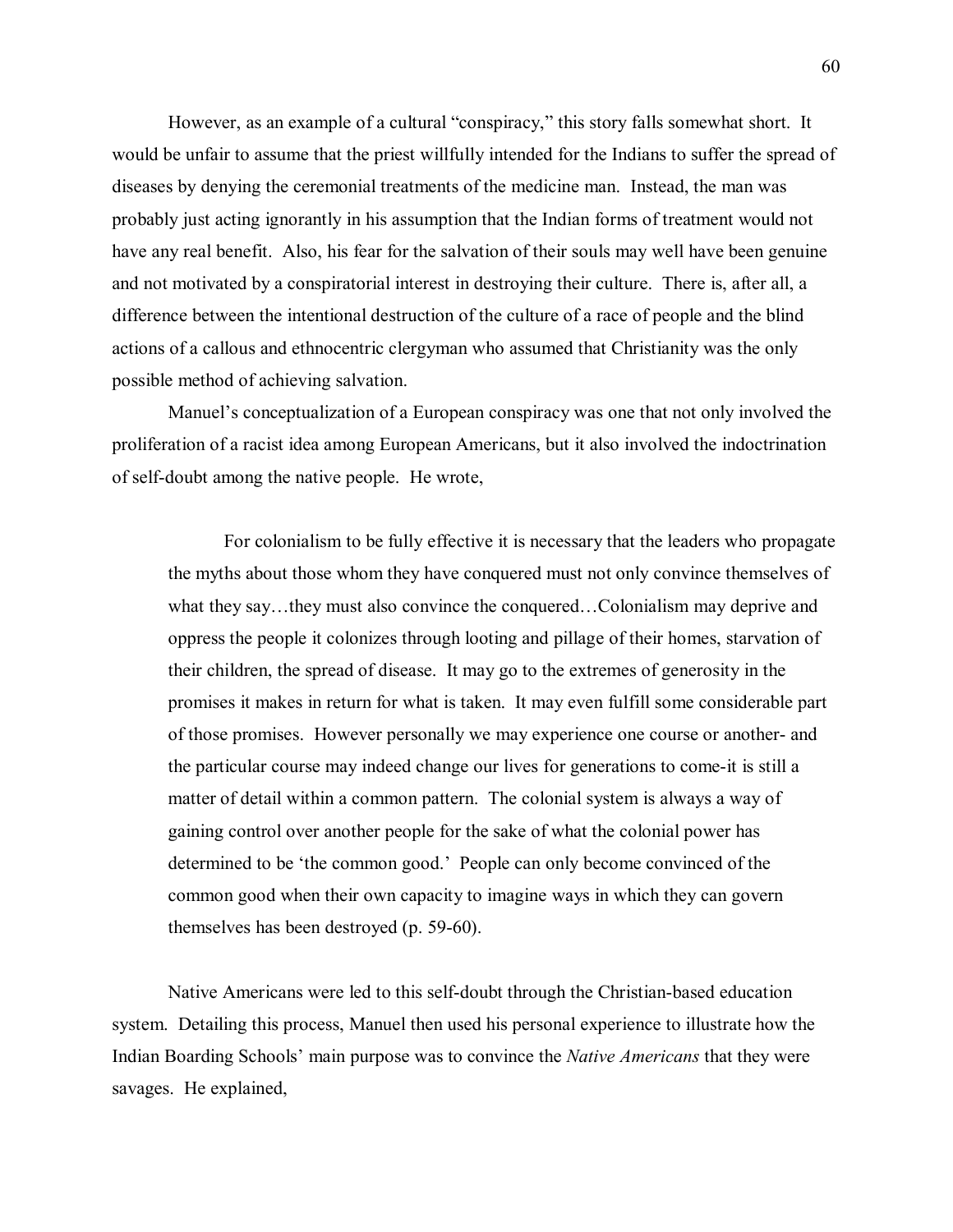Three things stand out in my mind from my years at school: hunger; speaking English; and being called a heathen because of my grandfather...Boys who came from families who were known to practice Indian religion were a special subject of ridicule by the brothers [priests]. They would teach the other boys that we were heathens and devils and instruct them in ways to belittle us (p. 64).

Manuel recounted another narrative from his childhood that involved a new boy who had just entered his boarding school. When the priests asked him his name, he answered that it was ìMosquito.î The priest then led the class in ridiculing the boy for not having a Christian name. The point of the story was to show that members of the Christian church had a sustained agenda of belittling even the smallest aspects of Native American culture (including the names given to their children). The character of the priest in this story is representative of another condition in society, which was that the goal of assimilation was not just a matter of making Indians capable of fitting into white society for their own good, but it was also meant to in-grain a belief in Native Americans that their traditional culture was inferior.

The "assimilation" approach of the Indian boarding schools, as they were described by Manuel, are an example of what Freire (1970) called the "banking" concept of education.<sup>15</sup> This is an educational institution that is designed in such a way as to only perpetuate a marginalized group's oppression. In using this example, Manuel was able to show that the assimilation approaches only perpetuated the problem by undermining the Native Americans ability to feel comfortable in either Indian or European culture. This continued to show the lack of legitimate solutions provided by the government for fostering a situation where Native Americans could succeed in life. Manuel continued by explaining the destructive result of the boarding Schools. He wrote,

<sup>15</sup>Friere wrote,

1

In the banking concept of education, knowledge is a gift bestowed by those who consider themselves knowledgeable upon those whom they consider to know nothing. Projecting an absolute ignorance onto others, a characteristic of the ideology of oppression, negates education and knowledge as processes of inquiry. The teacher presents himself to his students as their necessary opposite; by considering their ignorance absolute, he justifies his own existence...the banking concept of education regards men as adaptable, manageable beings. The more students work at storing the deposits entrusted to them, the less they develop the critical consciousness which would result from their intervention in the world as transformers of that world. The more completely they accept the passive roles imposed on them, the more they tend simply to adapt to the world as it is and to the fragmented view of reality deposited in them (p. 72-74).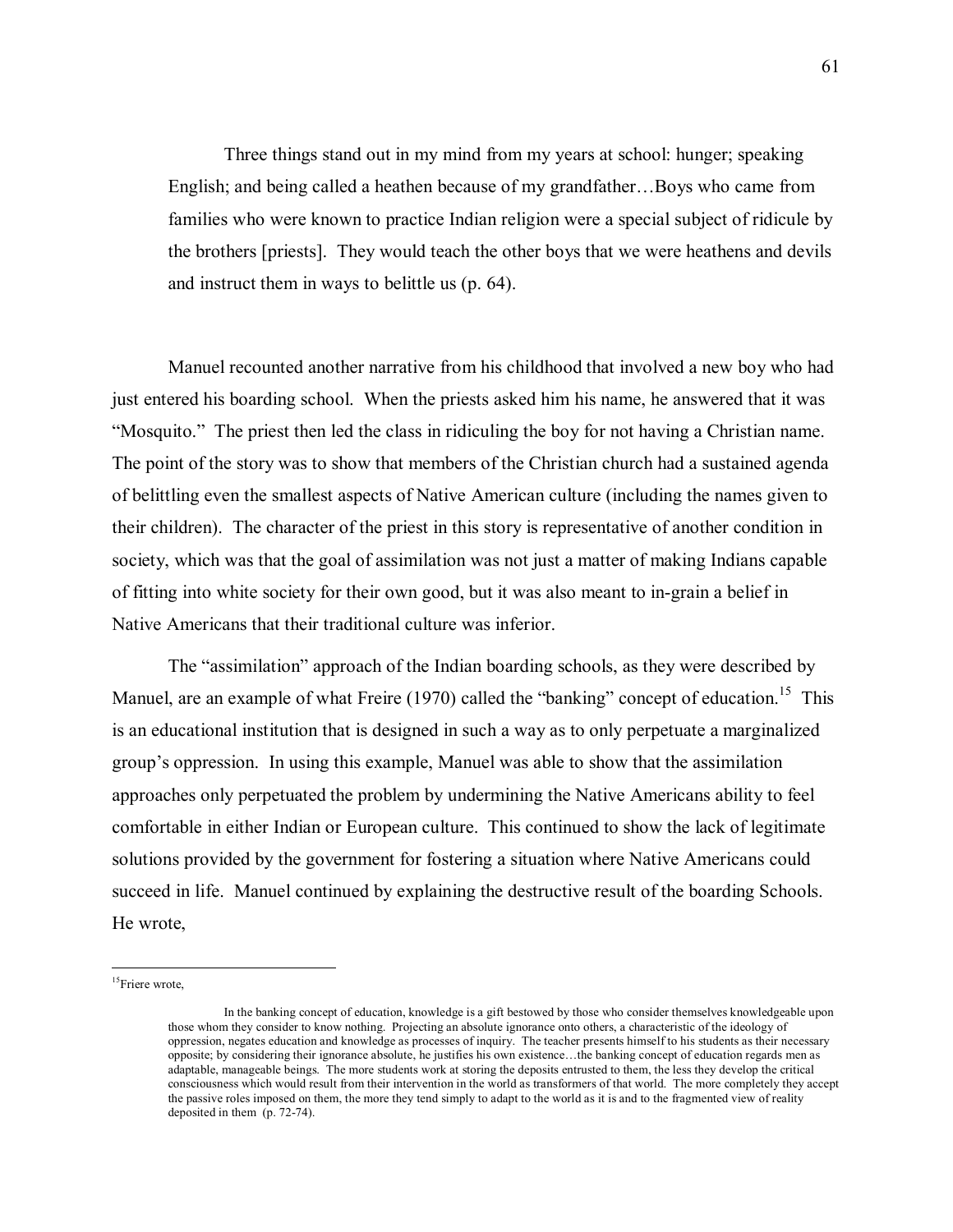Nothing else contributed so much to the destruction of the Indian people as a nation as the school system run by the churches and supported by the government. It was the perfect instrument for undermining both our values and our economic base. The residential school was the perfect system for instilling a strong sense of inferiority.

When we came back home for summer holidays, or when we simply left school, we were equally unfit to live in an Indian world or a European world. We had lost time learning our own skills. The agricultural skills we were being taught were already obsolete (p. 66-67).

For Manuel, like the person stuck between the two vessels on the Wampum Belt, those who were forced into Indian boarding education were left without the ability to fully function, because they lived an existence influenced by both cultures (metaphorically with their feet in both "boats"). In terms of supporting his concept of a European conspiracy, the story of the boy named Mosquito was much more effective in achieving its intended goal. The priest in that story acted in an unquestionably cruel light without having the possible justification of wanting to ensure the safety of the student's soul. For, after all, a name has no bearing on one's eternal salvation. Instead, the priest's motivation for ridiculing the boy could only have been characterized as a desire to suppress the Native American identity and culture of his students.

#### *"We Honour Our Grandfathers Who Kept Us Alive"*

As already discussed, a community involved in retelling its story, its constitutive narrative, offers examples of men and women who have embodied the meaning of the community (Bellah et al., 1985). Manuel initiated his next chapter with the story of a man from his tribe that exemplified his desire for leaders who were capable of reversing the dominant ideology that had been created by the European myth. He wrote,

Alex Thomas was not a latter-day Sitting Bull filled with prophecies and the magic to communicate them. He was not a man of many words. He was an honest man whose beliefs were embedded in his bones and were just as strong.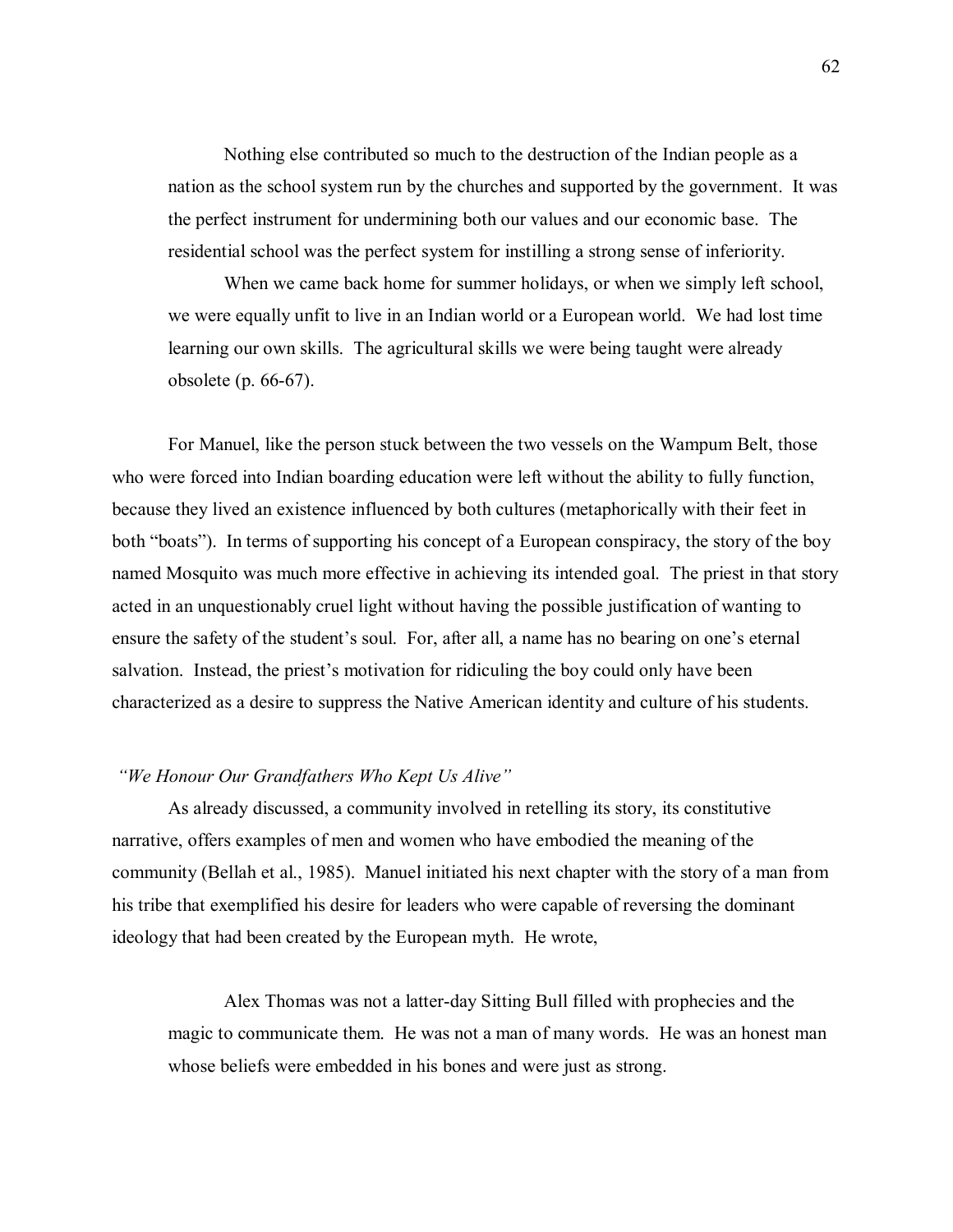One day, in the fall of my third and last year at school, we were packing wood up from the river where it had been floated down in a log boom, a mile and a half up to the school buildings. Alex Thomas came riding along on his horse.

Old Alex sat there in his saddle watching us nine-year-old kids carrying the big stacks of wood. He saw the school's horses grazing in the pasture having a fine feed while we worked. He saw the school disciplinarians standing along the trail with their rods to administer encouragement to us in our labor.

He got off his horse and walked down to the teacher supervising us. He never laid a finger on the teacher, but by the time he had finished telling that man how the scene looked to him, when horses played and children sweated, I think that man must have felt pretty small. A short time after his meeting with Alex Thomas, the students saw that teacher for the last time, walking across the field with his suitcase in his hand."

 $\ldots$  Up to the time of Alex Thomas there had never been any sign of outward resistance...Now the student's confidence began to grow. A teacher would raise his yardstick to strike a student. The student would grab the stick from the teacher's hand and the rest of the class was instantly on top of the man. It was a crude and juvenile way of returning the violence to its source. But it was not submission.

 $\ldots$  Alex Thomas did not plan to incite a series of rebellions. I am sure that he did not even plan the verbal attack he made on the teacher. He was a simple, honest man capable of an honest and direct gut-level reaction. He did not need profound thoughts and an elaborate plan of many words to distinguish workhorses from children. He participated in the human situation as he found it, and brought to the situation what it most lacked; call it what you will- honesty, directness, industrial training, human relations. We honor our grandfather Alex Thomas who brought us in touch with the silver thread to reality. With a single act, with words most of us had never heard, he reversed the cycle of colonialism that was being played out on that farm school.

You say I am making too much of a small thing? This is the way that the cycle so often works in the large as well as the small. Look beyond the Shuswap. Look beyond the Americas. The pattern is the same everywhere I have traveled among people whose souls have been in the shadow of colonialism (p. 70-71).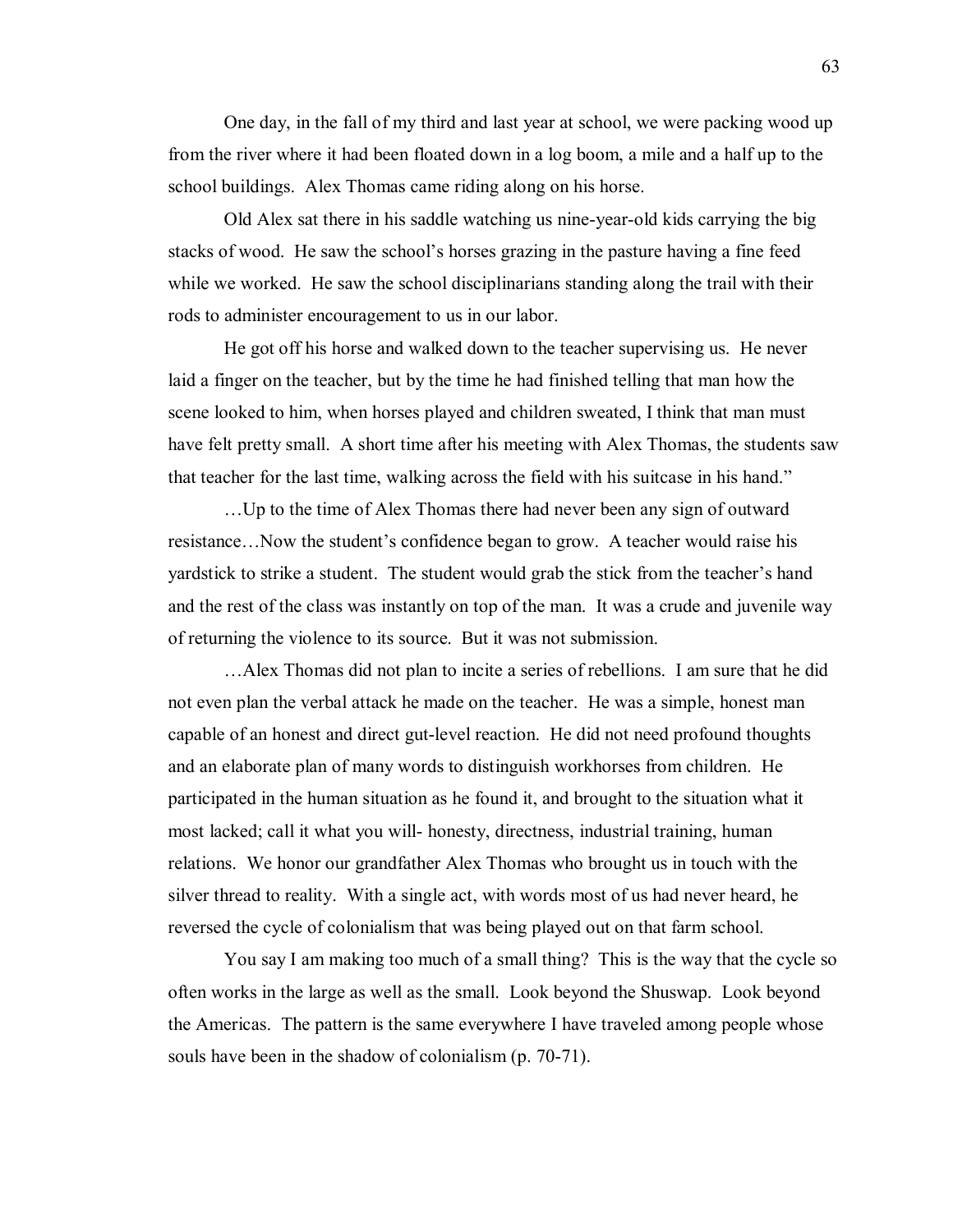As already stated, Stewart et al. (2001) identified that the fourth persuasive function of a social movement is for the rhetor to prescribe courses of action. The story of Alex Thomas was another metaphor of Manuel's plan for both his own work and the work of others in the movement. Schwartz (1996) claimed that stories in social movements not only reflect the defining characteristics of the movement but also attempt to enlighten members of potential methods for behaving in the movement's best interests. Like Thomas in the schoolyard, Manuel wished to provide the world with insight into a method for reversing the cycle of colonialism. He believed that more individuals needed to take an active role in acknowledging and identifying the problems in Native American existence. Repeating the theme from his first story (of the coworker who questioned him about Indians' ability to feel emotion), Manuel's tale illustrated a belief that positive change could only come through the open acknowledgement of conditions in society and the open dialogue between the two cultures (i.e. "mutual dependence").

On a very basic and simple level, his prescribed course of action is appropriate. Barthes (1972) stated that myths are created when they are simply stated and talked about in a way that assumes their truth. This prevents them from having to be justified. However, when people outside the establishment begin to provide new perspectives on reality and contradict the myth, then those who ascribe to the myth must find ways to justify that myth. If the myth has no logical justification, then people must begin to reject the myth and change their perspectives or risk being perceived as illogical and/or immoral.

In Manuel's story, this is exactly what happened to the teacher. He was unable to provide a just reason for why he was making the children do hard physical labor when there were work horses readily available who could be used to do the work for them. Consequently, he could not align his personal values of morality with his actions; he began to see his actions as immoral; and he became compelled to leave the school out of a sense of guilt and disgust of himself.

Elaborating upon this proposed method for reversing the process of colonization and continuing his previous themes of the importance of the giving ceremony and the hypocrisy of European values in the practice of law, Manuel described the response of the tribes at the passing of the law forbidding the potlatch ceremony. In petitioning members of the Canadian government and clergy to repeal the law, multiple tribal members had argued that ceremonial giving was also a Christian practice. Therefore, it was illogical for the government to outlaw it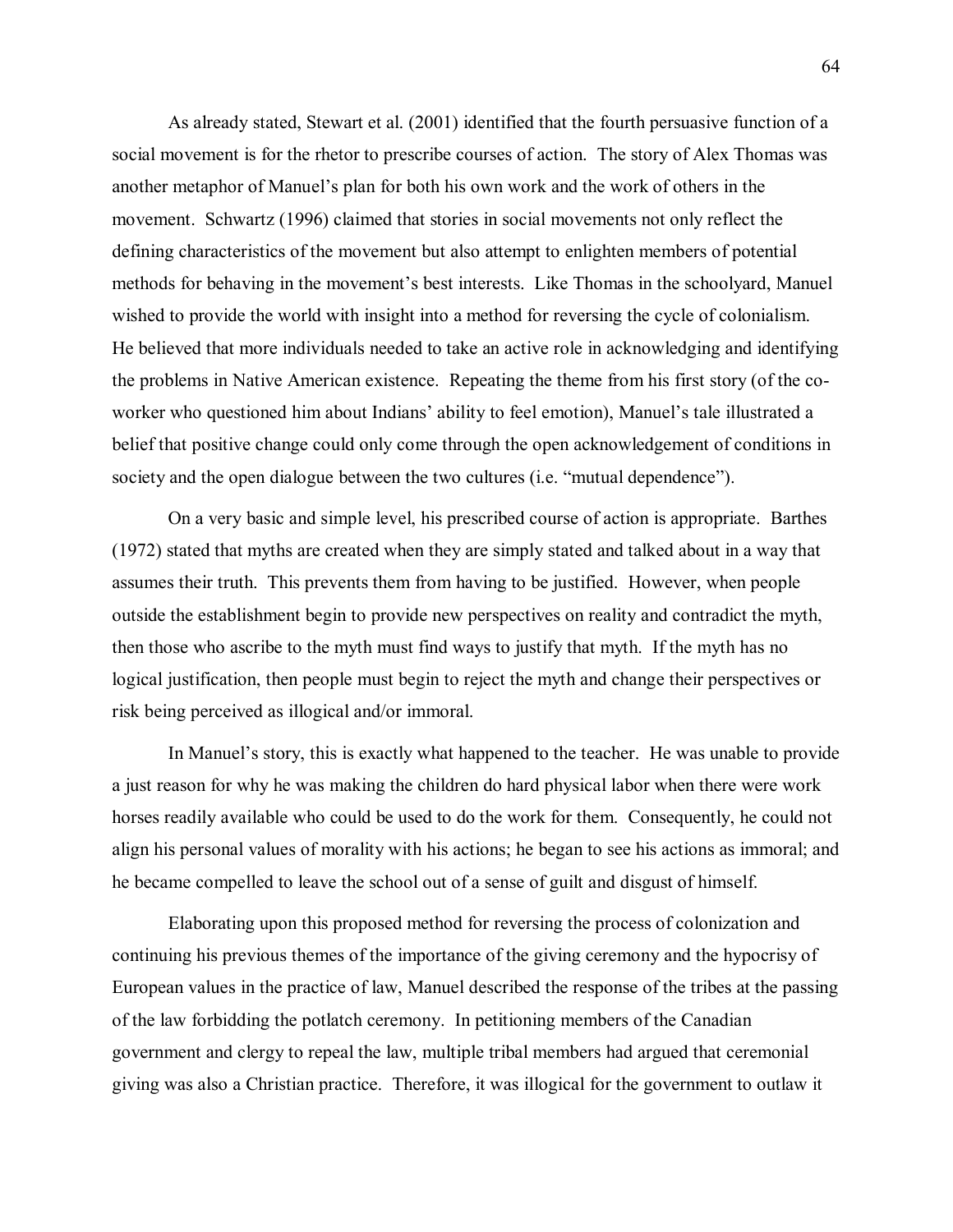as a heathen custom simply because it did not fit with European concepts of personal property. Though this was not successful at getting the law immediately repealed, it was the beginning of a mobilization against the law.

Continuing his story of the dispute against the potlatch law, Manuel described the work of a man named Andy Paull. Paull had been an intelligent man in the native community who had the ability to learn and understand Canadian law despite his lack of formal education. Making use of his talent during the 1930s and 1940s, he had devoted himself to traveling throughout Canada to help various tribal groups in their efforts to bring different cases before the courts. Manuel explained that it was the tradition of potlatch that allowed him to do this, because people were willing to share any money they could to help Paull travel and continue his work for the tribes.

In Manuel's recounting of that time, Paull became a main character in the fight to preserve Native rights. Though he and those who worked with him lost the most important land claim case they brought before Parliament, Paull's testimony still helped to produce a major victory in 1951 by leading to a repeal of the Act that had outlawed potlatch.

The main point of Manuel's discussion of Andy Paull and the potlatch law was to present an example of an individual who had dedicated his life to a cause and had eventually seen his work accomplish something great. This type of narrative is often used in social movement to encourage or inspire others to continue (or to begin) working for the cause of the movement in order to maintain the momentum of the movement. As Stewart et al. (2001) articulated, members of a movement will inevitably grow impatient and tired. Stories like this one, designed to show how a sustained and unconventional dedication can eventually lead to results, help to quell the dissatisfaction members of the movement feel when their efforts do not produce immediate results. The events in the story were not meant to represent a characteristic of society but a characteristic of the actions themselves. In essence, the story argued that though working against oppression was long and tedious, it still had the potential for great worth in the end.

Also, Manuel's commentary on how Paull's work would not have been possible without the potlatch tradition (which funded his need to travel while doing his work), allowed Manuel to connect the story to the entire Native American community. In this way, Paull's work became a symbol of the movement as a community supported effort. This moral of the story was reenforced by the ending because it was only when the people began to ignore the potlatch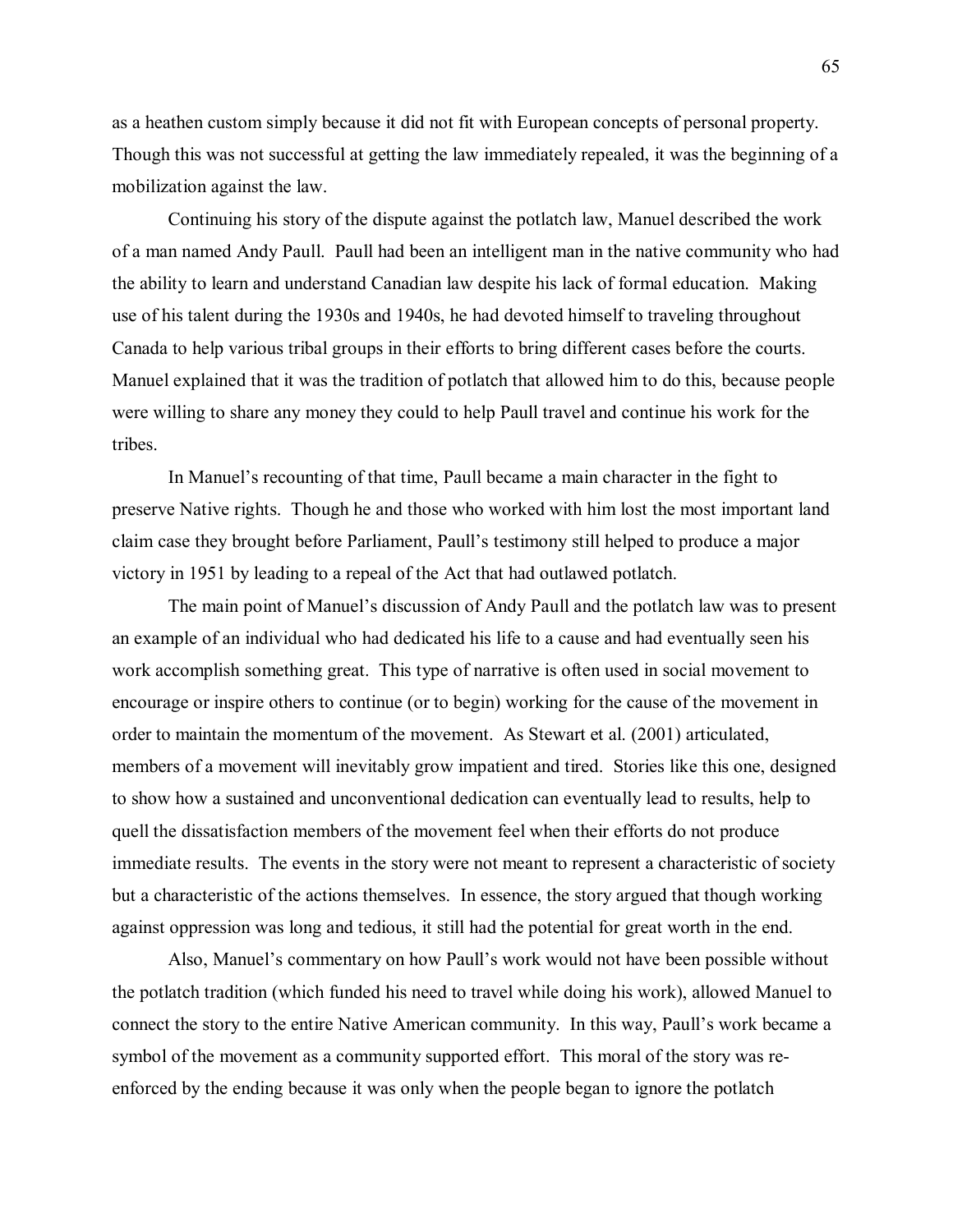tradition and stopped wanting to give to Paull to further his work that Paull lost his power as a crusader and was forced to stop.

Though this narrative was long and had several minor but complex plot developments (not necessary to mention for this brief analysis), the story still maintained narrative probability through the sustained coherence of its main theme. The description of Paull as a charismatic advocate against colonial oppression, along with the inherent message of the value of mutual dependence and the need for sharing resources, carried across the length of the chapter and made the story very effective at proving its point.

# *<sup><i>ªScratching for a Start <sup><i>***</sup>**</sup>

In the introduction to this chapter, Manuel told the story of why (in his opinion) he had developed into a leader. In his third year of boarding school, he had developed an infection in his hip, which left him partially crippled. The result of the infection was that he had to be sent away from school to a hospital. In the hospital, the nurses continued his education by bringing him the types of games and books that had been unavailable to him at the boarding school. However, unlike the priests, they spent time teaching him to read properly and did not treat him as an inferior or attempt to indoctrinate him with ideas that his culture was savage.

Once again, this was meant to illustrate Manuel's ideal notion of mutual dependence. Instead of attempting to keep him dependent upon them, the nurses helped him to learn and to walk again. More importantly, though, they encouraged him to think and act on his own. Of these nurses, he wrote, "The hundreds of simple acts of care and kindness which a nurse might do for any number of patients every day can be 'just a job to be done.' These same acts can also become the foundations on which two people learn to understand and to touch each other deeply" (p.  $100$ ).

The setting in this narrative is of prominent importance. For Manuel, the change in the setting of his childhood from the boarding school to the hospital is causally linked with his success in life. Unlike his peers in the Native American community, Manuel had escaped the harsh realities of the schools and their system of "banking" education. Instead of becoming a victim of the system, he learned in an environment that did not foster his dependence on that system and did not encourage him to think of himself as an inferior part of society.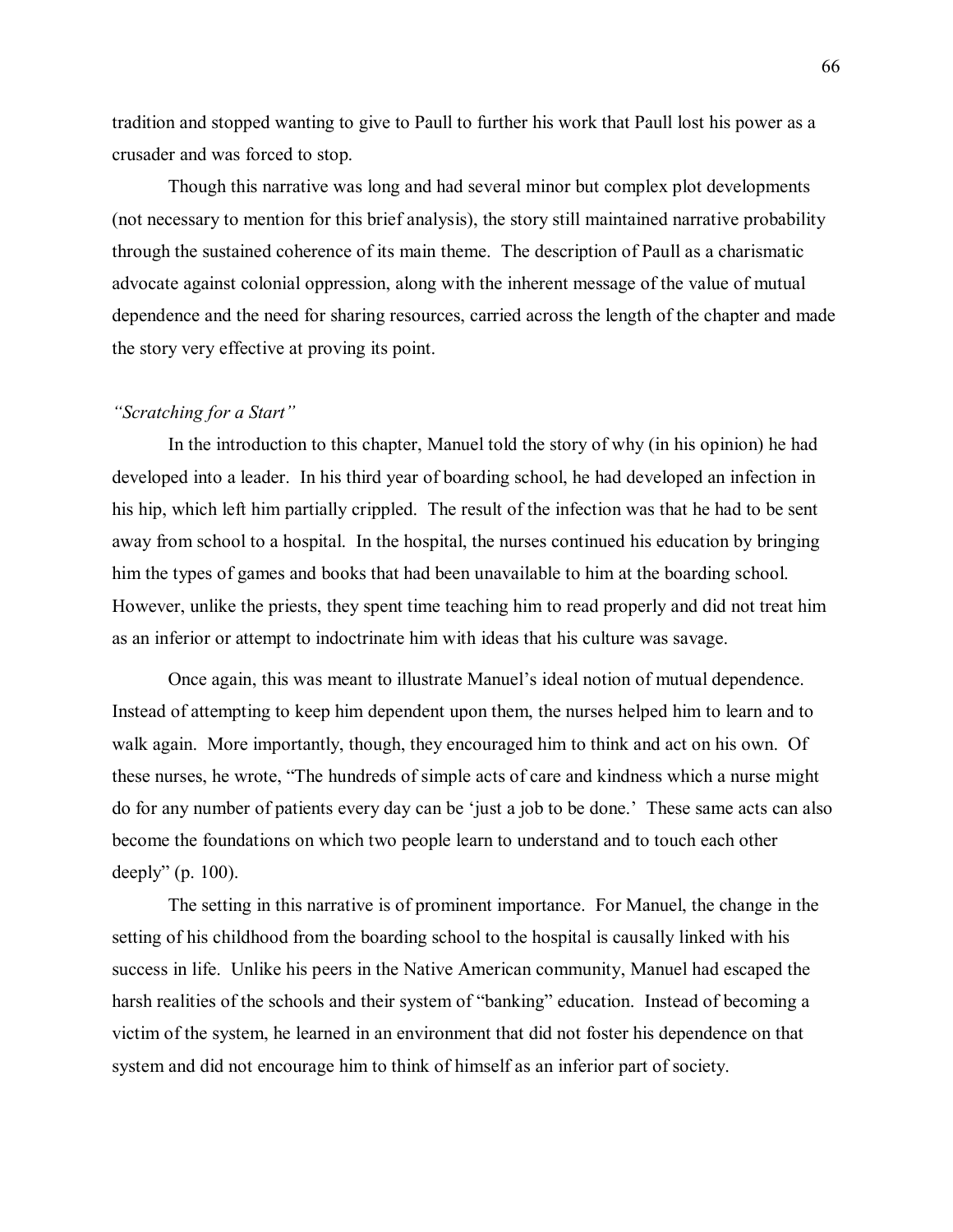Manuel's autobiographical self-narrative strategically attempted to dismiss the notion that Native Americans were unsuccessful due to some inherent characteristic of their race. Manuel's story stressed the fact that he had escaped the stifling environment of the boarding schools and had grown up to become a successful leader. The implied reasoning promoted by the story was that the true cause of the Native Americans' lack of success was due to the boarding school experience and similar suppressing institutions in Canadian society.

Once again, the narrative was effective as an illustration of Manuel's ideal of mutual dependence. However, as a specific example of one person's experience in life, it was less convincing at establishing that Manuel's success was due to his escape from the boarding school or that his peers' lack of success was due to their inability to escape that environment. Instead, it only provided one example. Still, as a continuation of the overall pattern established by Manuel's narratives, it did support the view that the boarding school experience was a great detriment to the welfare of the Native Americans and one potential cause of their problems.

Continuing his life narrative, Manuel told of how, when he grew up and his son needed his tonsils removed, Canada's Department of Indian Affairs began a new policy that required all Indians with a job to pay their own medical bills. Previously, the Indians had not been required to do so.

Manuel had every intention of paying the bill, because he knew he could afford to, until his doctor urged him not to. The doctor understood what Manuel had not. Once some of the Indians began paying their medical bills, the others who could not afford to would be compelled by the government to do so as well. Manuel listened to the doctor and decided to initiate a campaign for resisting the new policy, thus beginning his political career. He soon began traveling to community meetings throughout his area to speak out, which led him to develop his own theory on how to create a unified social movement among the Canadian Native Americans. He wrote,

As the resistance to the new regulations requiring us to pay for our own medical care spread throughout the reserves in the Kamloops district, I began to travel further and further through the interior  $\lceil$  of Canada $\rceil$ ... Out of these travels came the idea of bringing together representatives from all the tribes of the interior...Indian affairs had consulted with each group separately for all these years, and succeeded in keeping our people weak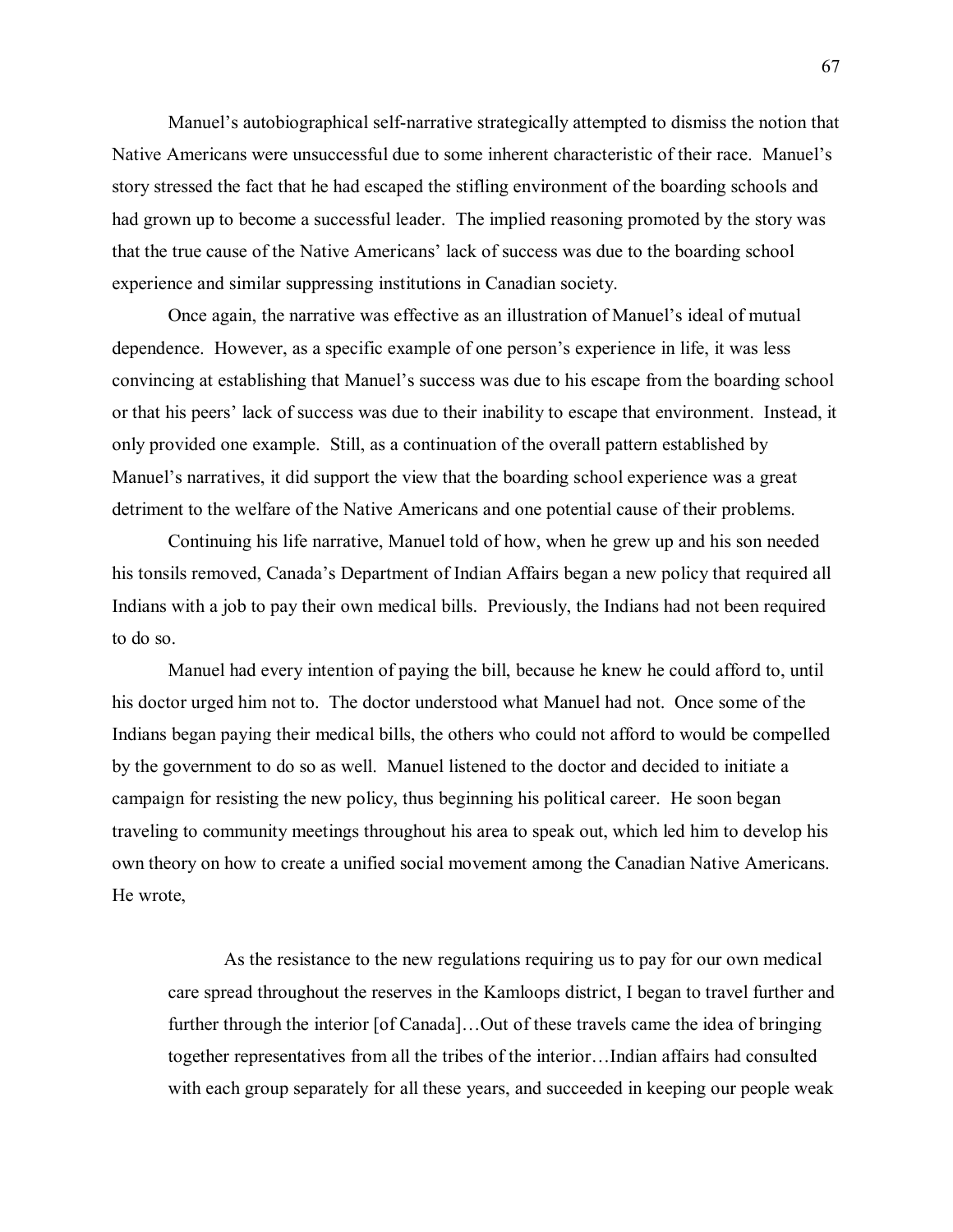and divided. If people were ever to gain control of their own affairs it would only be through coming together and making a common cause (p. 113).

Rhetoric in social movements attempt to organize and unify the discontented (Stewart et al., 2001, p. 73). Accordingly, the main point of this story was to represent how Manuelís traveling to various tribal groups helped to increase his wisdom of issues in a way that symbolized the importance of people banding together in order to learn more from one another and to create a unified front.

Following this conceptualization, Manuel continued describing his struggles with various issues and the resulting problems he had faced as a participating member of the movement. At the end of the chapter, Manuel described the events of 1969 and the creation of the Trudeauís White Paper by stating,

The government had brought down a statement on Indian policy that had all the markings of the U.S. policy of termination, dressed up with all the right talk of equality. Treaties were described as an 'anomaly.' The idea of aboriginal rights was rejected as too vague a concept on which to base government policy. 'Prove to me,' Mr. Trudeau was heard to say, 'that such a thing as aboriginal rights exists.' The whole history of British colonial rule, however great its faults, demands a recognition of such rights. And children starve or swarm into ghettoes while he demands proof that we are human beings entitled to the same protection under law for our property and communities as anyone else (p. 126).

This passage is an example of the use of vilification as a polarizing strategy. Vilification, according to Vanderford (1989), is when the rhetoric "formulates a specific adversarial force" by presenting a "clear target for movement action" and placing that target in "an exclusively negative light" (p. 166).

In his narrative account of the White Paper, Manuel's main point was to set up the Prime Minister Pierre Trudeau as a villain by accusing him of heartlessness and ludicrousness in his need for Native Americans to prove themselves as a distinct group of people with their own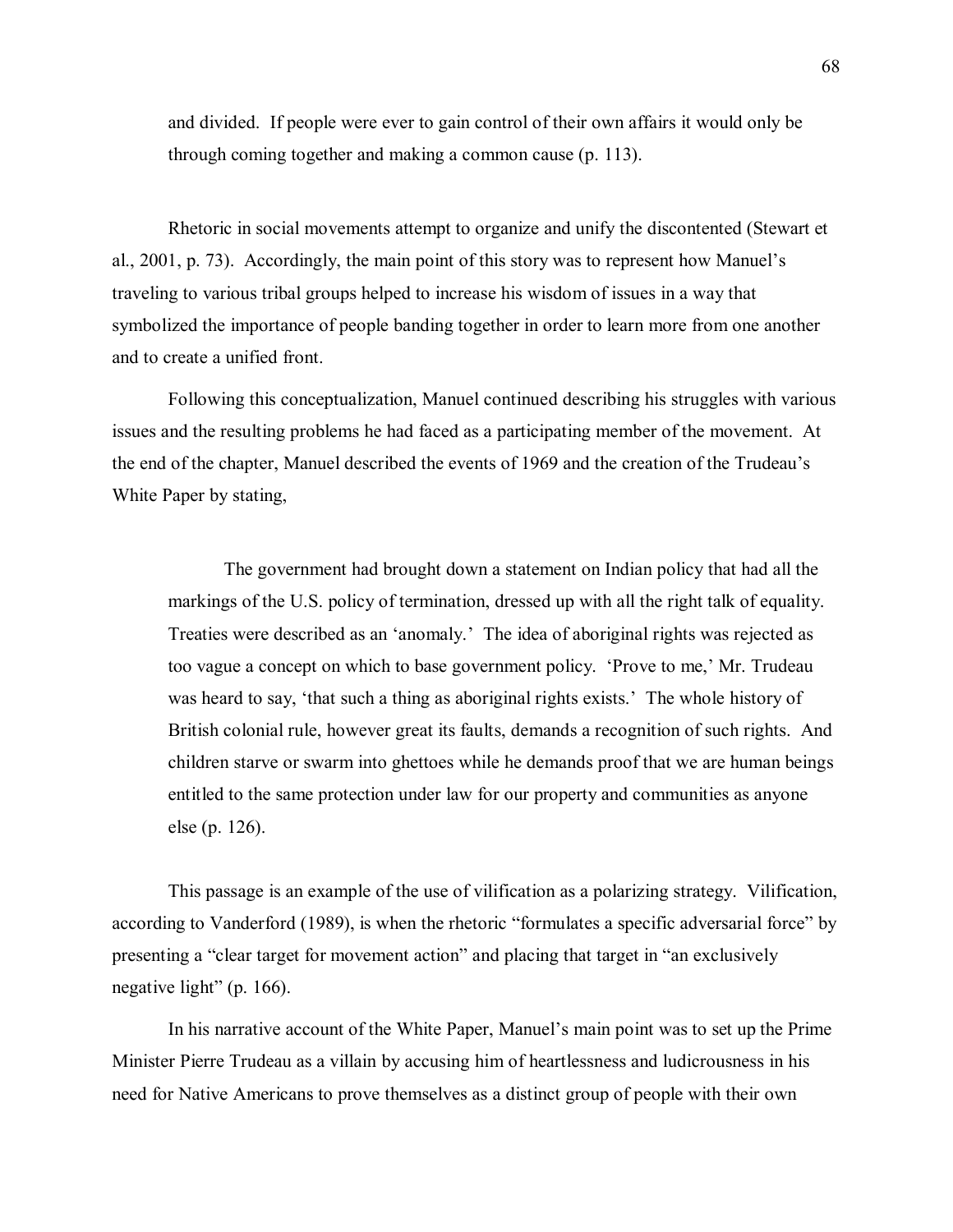individualized rights and needs. In creating a villain, and a specific target that people could choose to act against in directing their emotions and contentions, Manuel also began the persuasive function of mobilizing members of the movement for action. As Stewart et al wrote, rhetors in social movements often "pressure the opposition" in order to compel people to take action (p. 74). By casting Trudeau in a negative light and presenting him as an opponent and target of criticism, Manuel was compelling people to take action against both Trudeau and the political ideology of termination and assimilation that he had come to represent.

Providing a name and a face to symbolize an enemy force is strategically very effective at mobilizing people to action and was a useful tactic in serving Manuel's overall purpose. In his attempt to spread his own ideology by demoralizing the ideology of one of his opponents, Manuel's approach was effective in reinforcing the mobilized efforts of members of the movement. However, this may not have been quite as effective at recruiting sympathizers from outside the movement. It is hard to attack the leader of a nation's government, especially if he/she is popular, without risking a backlash from his supporters.

Still, it was worthwhile for Manuel to condemn the administration because it clearly drew the line of battle (so to speak) for the movement. Also, mobilization against Trudeau's administration had already been proven as a successful strategy in the past, as evidenced by the fact that the White Paper had been recalled.

# *ìBecoming a Fisher of Menî*

In this chapter, Manuel opened by telling the narrative of his training as a reservation field worker. He told a narrative of how the teacher of his class, Farrel Toombs, refused to teach in the traditional sense of lecturing. Instead, he forced the various different members of the class, all administrators, academics, and Indians, to interact with one another in order to decide their own boundaries for what they wanted to get out of the class. In the story, Manuel claimed that Toombs saw his purpose in teaching as simply being a facilitator who made the resources available to the students. In contrast to the traditional view of a learning environment, Toombs wanted the students to decide on their own what they wanted to learn with the time they were given.

This kind of teaching style is diametrically opposite to the style of marginalizing education that Freire (1970) claimed was most common in colonial institutions, which is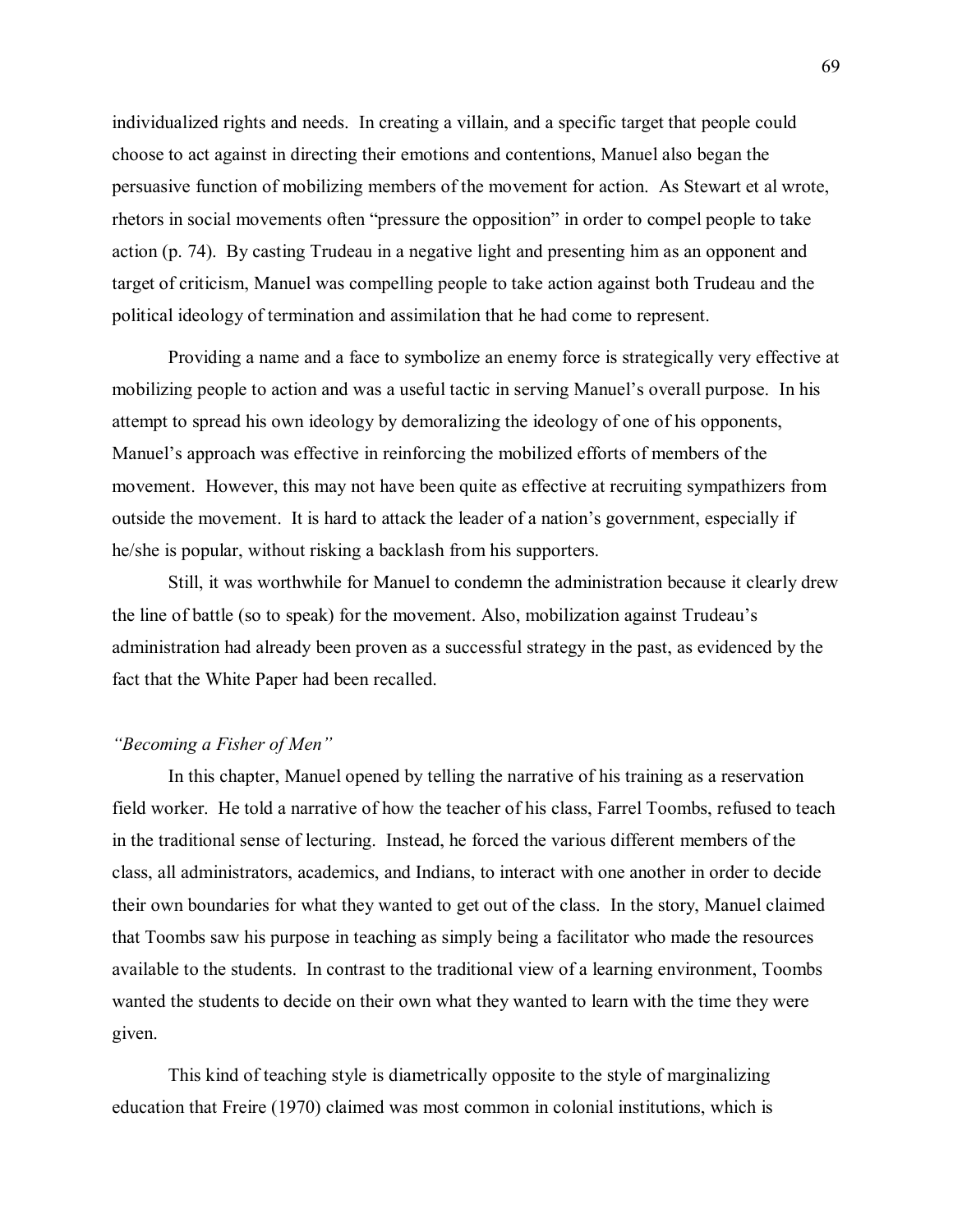probably why Manuel used it as an example. The story of Toombs's teaching style continued Manuel's coherent theme of the need to recognize a "mutual dependence." Only through depending on each other and recognizing each other as equals, each with his own individual contributions to make, did the class begin to accomplish something. Following Toombs's example, according to the narrative, Manuel learned to resist the temptation to give leadership when he became a field worker. Instead, he looked to find someone in the community that he could teach to lead in his place and who would continue to lead after he was gone.

Manuel illustrated this theme by relating how he used his field assignment working with the Cowichan tribe to single out a community member named Abraham Joe. Cultivating the leadership qualities inherent in Joe's personality, Manuel encouraged him to start a protest for better housing. As Manuel's story detailed, the fight for the housing program faced an extreme amount of opposition and was only successful when the entire community became willing to get involved in the protests. However, in the end the housing program became a great success for that community, not simply for providing people with slightly better houses but by teaching them the labor and building skills that they could then use to their benefit in the future. Manuel wrote,

It is this ability to act on your own problems that is the goal of community development. It is also a dictionary definition of power. The measure of success was not in the number of houses that came to be built...The measure of success was the extent of human development that took place- the development of skills of every sort from excavation and carpentry to management. The most important goal could not be measured. Throughout the housing fight people had crossed and re-crossed social and religious barriers that they had not crossed in generations. The community as a whole had come together and experienced its wholeness in life as it had so often done in death. The Cowichan people had found the strength of which they were capable (p. 148).

In many ways, this was an example of the type of mobilization that Manuel wished to accomplish with his rhetoric. Manuel's vision of the Native American rights movement (and the global Indigenist movement beyond) was for a grassroots campaign to begin at the level of individuals and communities, then working its way up to a national and international level (the three levels of international movement identified by Leatherman et al.). As Stewart et al. (2001)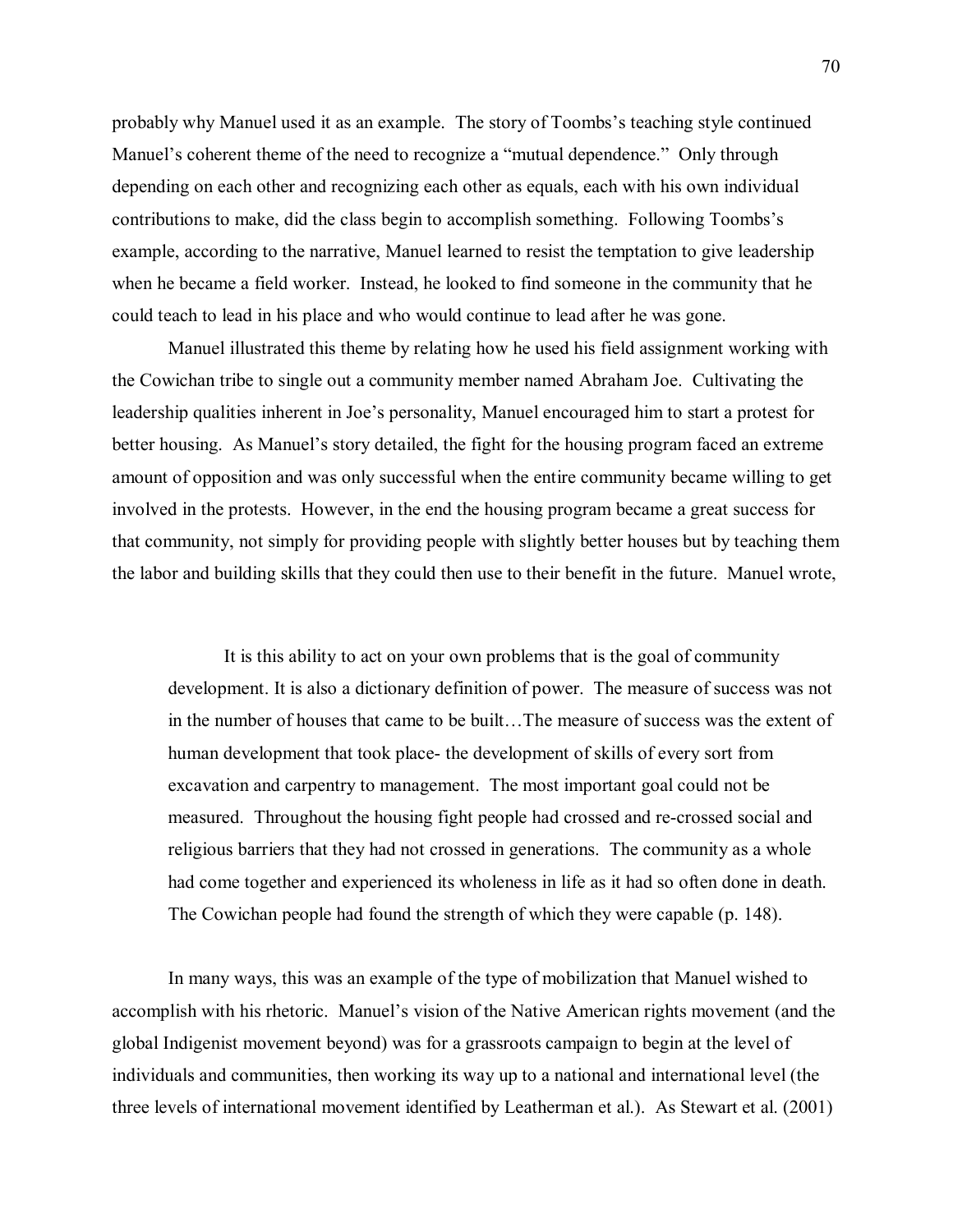explained, "Social movements expend great persuasive effort trying to educate audiences about the cause and to convince them of the urgency to join together to bring about or to resist change"  $(p. 73)$ . In this chapter, Manuel's main point was to provide an example to his readers of the reasons for why they should join together, struggle together, and learn together. For Manuel, the significance of native rights was not just for the immediate goals of the movement but for the implications of what could be accomplished in the future. This story also represented a narrative's ability to effectively convey empowerment to a marginalized group. This is the essence of mobilization in social movements.

## *<sup><i>ªThe Decade of Consultation*</sup>

At the beginning of this chapter, Manuel told the story of three groups of "explorers" that visited the Indian world during the 1960s, who became secondary characters in his narrative. First were the youth, who were looking for answers to the problems of society and were seeking to find them in native spirituality. Manuel characterized them as disillusioned in a way that reflected the loss of faith that many young white Americans had felt in the 1960s. However, in his story, these explorers never attained their goal of finding answers in the Indian world, because their problems were caused by issues that had sprung form their own culture and consequently could only be addressed in their own culture. Though he saw their entrance as interfering in Native American life, Manuel still sanctioned their continued search as a positive goal because he believed that their generation's search for answers was important in preventing the problems for future generations.

The second group he related in his story of the 1960s were the anthropologists. These he characterized as "vultures-pecking away at our minds, our clothes, our houses, and our graves" (p. 158). For Manuel, they represented the condition of a high level of greed in white society. They symbolized the tendency of whites to take things without giving anything in return. For Manuel, the anthropologists meant to take anything from the Indian world that they found useful, interesting, or profitable without sharing any of their gains with the people whose lives and existence provided those gains.

The last group of people discussed in Manuel's narrative were the government consultants. In the context of his narrative, Manuel constructed them as being the greatest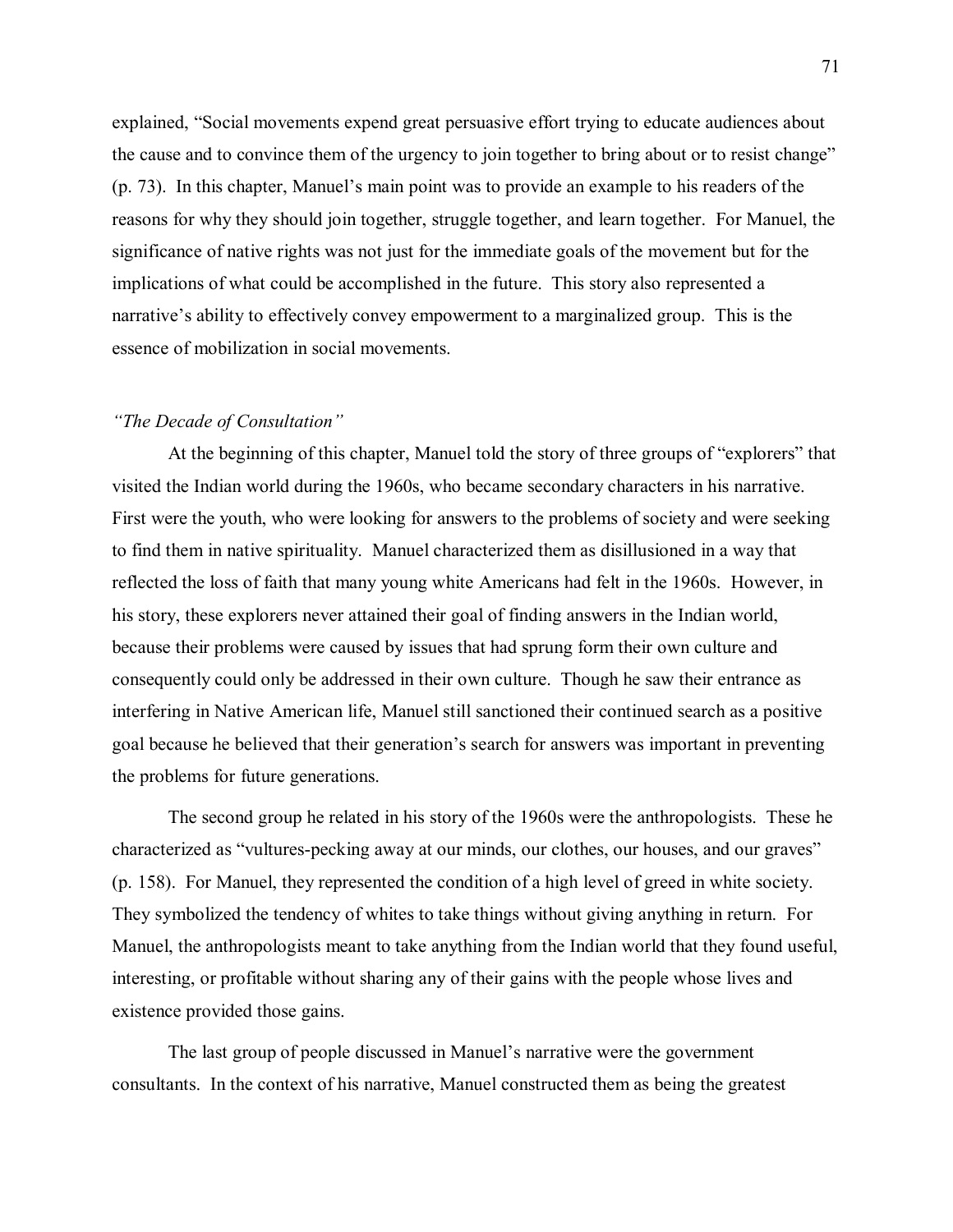villains in the Indian community who were "without equal" in terms of "taking without sharing" (p. 161). These were people who had been paid well by the government for gathering information about Native Americans but who did nothing to solve any of the problems they faced. Also according to Manuel, despite the overwhelming evidence from the United States that termination policies were extremely detrimental to the welfare of the Indian people, the incompetence of the government consultants of the 1960s had been instrumental in the decision by the administration to draft the White Paper policy.

For Manuel, the Indians became the guinea pigs of the government during this period. In relating the government's stance in the 1969 White Paper, he wrote,

Aboriginal rights' was too vague a term to be used as a basis for discussion. 'Treaties' should be respected but were also regarded as an anomaly. Equality of opportunity was defined so that it was indistinguishable from assimilation. Multiculturalism for European immigrants. Bilingualism for French-English relations. And assimilation for Indian peoples. If the government would not adapt a policy for the needs of every people in this vast and diverse land, it would at least find a people on which every conceivable policy could be tried (p. 169).

Manuel made it clear to the reader that this was a time in Canadian history when the government neither wished to hear an Indianís perspective on the problems and issues that Native Americans faced nor even believed that an "Indian perspective" existed beyond what they deemed important or worthy of attention.

He related how he was chosen to be a part of an advisory committee for selecting the design that would be used to build the aboriginal people's pavilion for Canada's Expo '67.<sup>16</sup> It was an opportunity for the Indians to create something of their own to be representative of them to the rest of the world. In preparation for the selection, native artists throughout Canada were asked to present their designs to the committee for selection. However, when the meeting finally came for the committee to select its design, the Department of Indian Affairs disclosed the fact

 $\overline{a}$ 

<sup>&</sup>lt;sup>16</sup> Expo '67 was an international exposition intended to showcase Canada to the rest of the world in celebration of its  $100<sup>th</sup>$  Anniversary of Confederation (Stanton, 1997).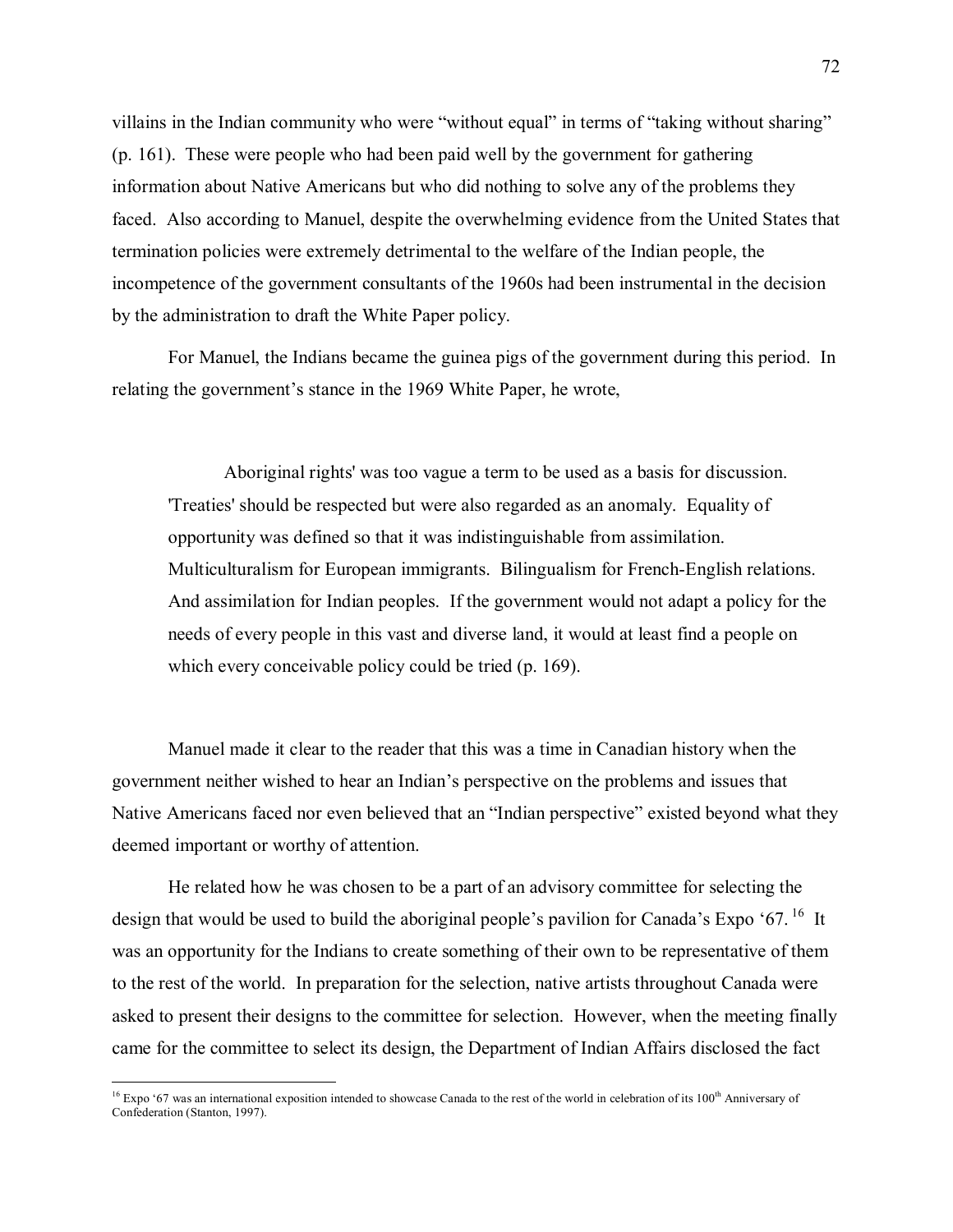that they had also commissioned their own design for the pavilion. In addition, they had had a model built of the design, which had already cost a quarter of a million dollars. The Department then presented their scale model for the pavilion to the committee at the same meeting as the designs of the Native Americans had been presented. As a result, when compared to the artists' drawings of their simpler designs, the model appeared far superior and it was impossible for the committee to choose anything other than the department's design after so much money had already been spent on it. Beside that fact, the native artists were already too insulted to still want their designs to be considered.

Then, the Department attempted to select a carver for a totem-pole to go with the pavilion without consulting the Native Americans leaders at all. In this case, Manuel was able to head off the decision and forced the department to allow time for carvers throughout Canada to be notified and for the decision to be made on who was able to offer the best bid for the project. As a result, someone other than who the government had originally wanted got the job.

The point of this narrative was to show the insulting level of manipulation that the Canadian government was willing to employ in order to control every aspect of the decisions made by tribal leaders, including an issue as superfluous to government policy as the design of a fair pavilion and the commission of a totem-pole. The creation of a selection committee made up of Indians had merely been a superficial attempt to make the decision seem like it had been in the hands of native people. However, in Manuel's account, the government appeared to have no real intention of sharing their control and only did for the minute decision of the selection of a totem-pole carver when they were forced to by Manuel.

For Manuel, this assumption that Native Americans were incapable of thinking for themselves was not only true of the government, but also of Canadian society in general. He continued, saying,

The belief that Indians do not really exist except as an appendage to the Department of Indian Affairs carries over from government circles into all aspects of non-Indian life in Canada. Most non-Indians rarely have the occasion to give the matter much thought. The lack of thought helps to perpetuate the stereotype the government communicates...About the time I began to do this book, I agreed to do an article for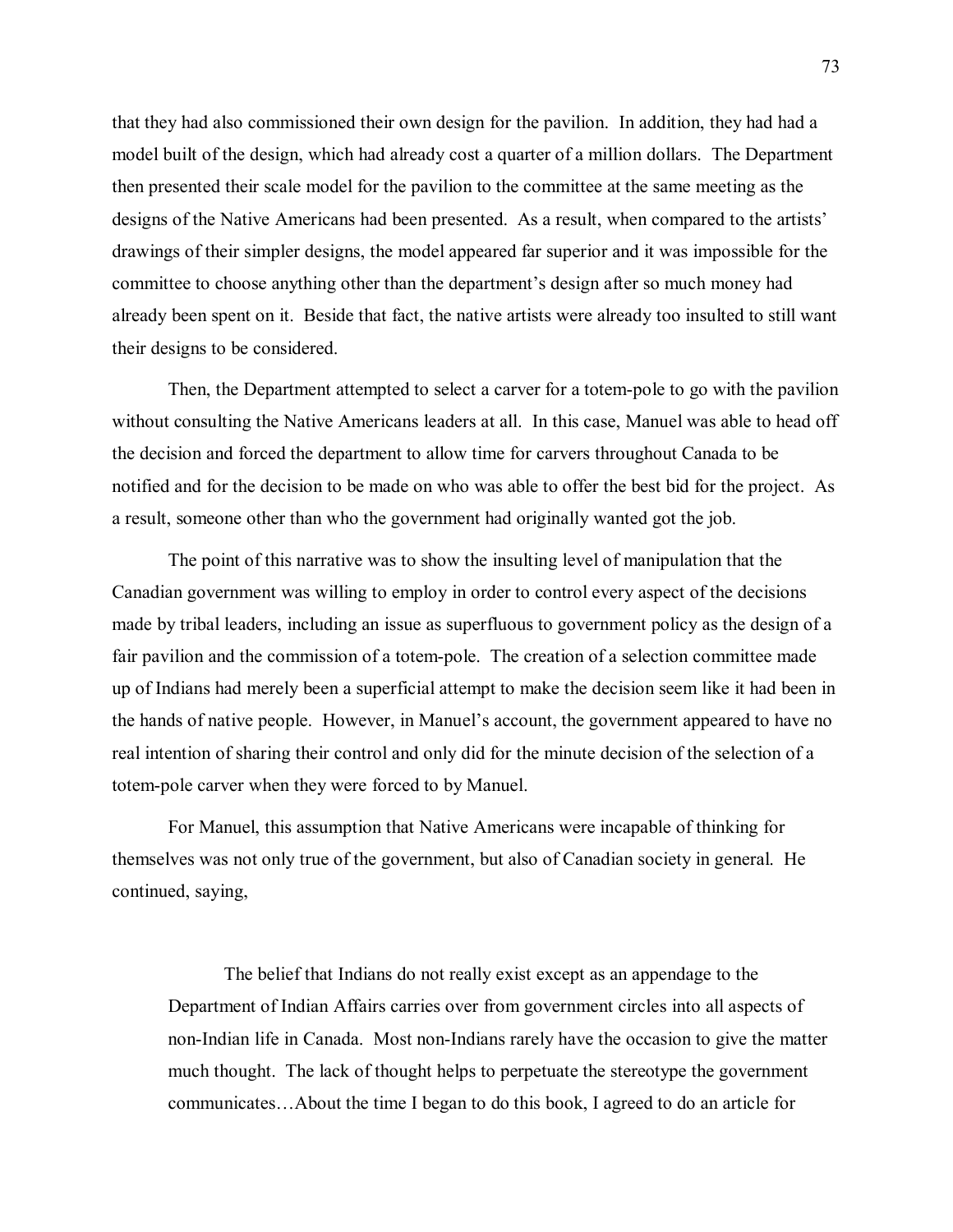*Maclean's* magazine about the goals and aspirations of the Indian people. The editors asked the Department to verify the facts as I had tried to describe them (p. 178).

Once again, Manuel was using a confrontational strategy to address the issue of who ought to hold legitimacy in society. It would be illogical for anyone to assume that a government agency was a greater authority on Native American issues than an actual Native American leader. However, in this example, Manuel showed that this truly *was* the reality of the 1960s. The Department of Indian Affairs had successfully (and illegitimately) silenced Native Americans from addressing their own issues and the general public assumed this was acceptable. However, by expressing this condition in narrative form (showing a direct example of how the reality of the Indian situation in the 1960s was something other than what it ought to be) Manuel once again revealed the absurdity of Canadian society in its views toward Native Americans.

#### *<sup><i>ªThe Daily Struggle Now*</sup>

Following his many previous descriptions of the false perceptions that people presumed of Indian reality, Manuel provided his own description of the true present state of being that was being lived by Native Americans in his next chapter. Characterizing the detrimental force of the state and its intervention in native society, Manuel wrote:

There are other experts, few though they may be, who have taken the time to listen. Their studies have shown that the worst symptoms of the culture of poverty are in those Indian communities that are in the midst of having our own culture undermined. It is the Indian societies that have been forced into a transition through token consultation that have the highest rates of alcoholism, prostitution, welfarism, and suicide.

Indian people who continue to lead a traditional life in a community that clearly defines itself in traditional terms are not caught up in the culture of poverty. The cash they see in a year may be so small that they are poor in the most narrow and meaningless sense...

Indian people who for all intents and purposes have assimilated into the mainstream of urban European North American society also do not reflect the conflict of loyalties and values and the resulting crisis of identity that produce the symptoms of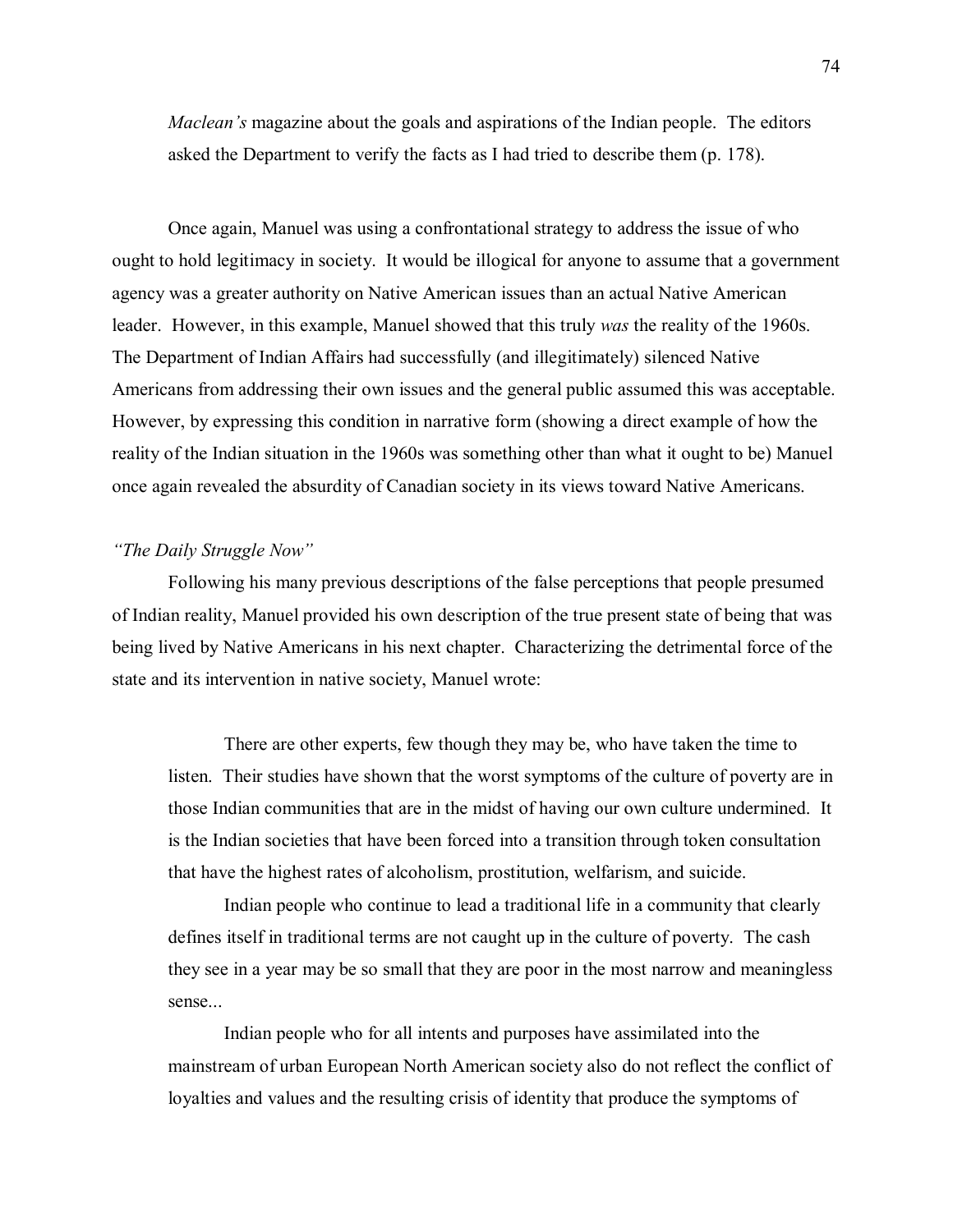poverty. They have made their choice. They know who they are. They set about fulfilling that identity in their daily lives (p. 183).

Manuel wished to make it clear in this passage that it was the Native Americans who were caught between the two cultures (i.e. those with both feet on the two separate vessels) who suffered the most due to their inability to reconcile their conflicting roles. This group consisted of the reservations that had experienced the implementation and consequences of the government intervention programs. These were the people who wished to retain their traditional culture but were forced into adopting certain Euro-American values and methods of lifestyle by those interventions.

Those who had fully retained the traditional ways of living and had somehow managed to avoid government intervention, continued to be capable of providing for themselves through traditional means. Though they did not have much by monetary economic standards, they were not poor because they did not need money to hunt, fish, and prosper living in the traditional way. On the opposite end, those who had completely assimilated into white culture were also capable of prospering but only by completely severing their ties to their native culture and making the decision to discard their traditional identity (a decision that worked for some but was not an option for everyone). As Manuel explained, this was a situation that only worked for the select few who were capable of abandoning their Native American heritage. He wrote,

The urban ghettoes of North America are not filled with people whose choice was freely made. Many of our people have tried to become white Christian ladies and gentlemen. A few have made it, and though I would give my blessing, they do not need it. The thousands who have returned home or remained in the city slums are the ones for whom it has not worked.

It has not worked because few people of any race or nation can long endure to stand with one foot in one boat, and the other in a different boat. When there is a parting of the ways, it is the person who has one foot in either boat who suffers. The helmsmen, in either boat, is the one who is safe and can endure.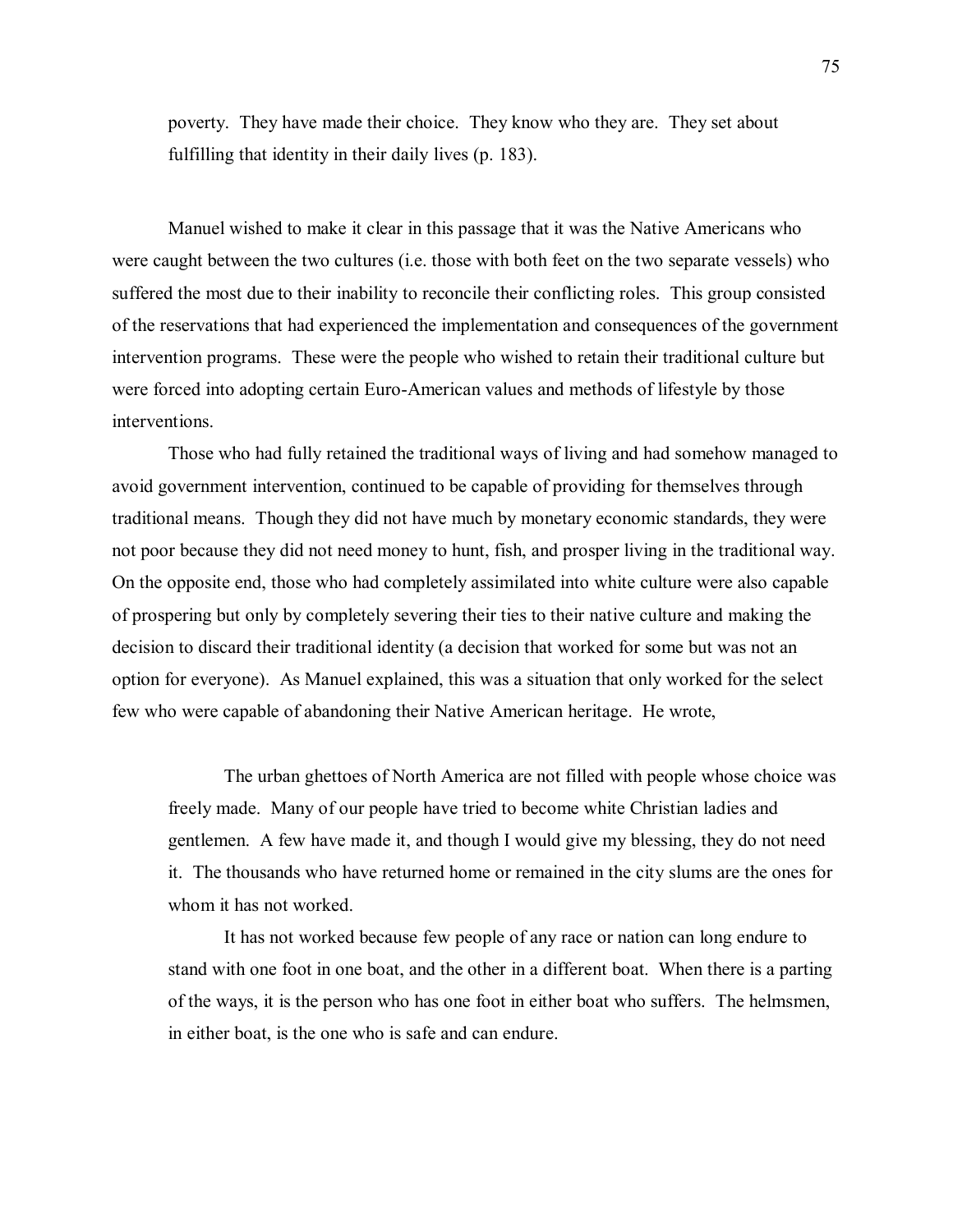It has not worked because urban North America has not yet decided that it desires to build a bridge of lasting strength between communities of different cultural perspectives" (p. 184).

From this perspective, Manuel argued that the only solution to the dire situation of Native America is for the government to accept his model of mutual dependence. Therefore, he prescribed a course of action, directed at the government, for the development of "Home Rule" within the framework of a partnership with our neighbors that encourages cooperation but does not foster the domination of the weak over the strong, and that allows each people to control its own resources within that partnership"  $(p. 203)$ .

This re-telling of the present reality was useful in bringing Manuel's narrative full circle. He had begun with the metaphor of the Two-row Wampum to explain the ideal situation for the European and native cultures to both exist under. However, his presentation of how reality stood in 1974 needed to represent how reality had become the opposite of his ideal. This was effective at providing coherence and closure to his narrative of his own life and the state of the Native American way of life in the twentieth century.

## *<sup>"The Fourth World"*</sup>

As the title of the book suggests, *The Fourth World: An Indian Reality* was ultimately designed to present a way a viewing the world (i.e. a native view of reality) that allowed for social change to take place. If the reader accepts Manuel's view of reality as correct, then s/he must also accept that his solution to the problem (being the two-way model of mutual benefit that he called "mutual dependence") is the only answer. Manuel wrote, "There will be no significant change in the conditions of unilateral dependence that has characterized our history through the past century and more until Indian peoples are allowed to develop our own forms of responsible government" (p. 217).

As described in this paper, Manuel defined his "Fourth World" as both a physical reality that encompassed the existence of many indigenous nations worldwide. However, he also defined the Fourth World as a worldview that included the indigenous values of sharing and mutual dependence in order to insure the survival of all peoples. In this way, Manuel's creation of a Fourth World perspective attempted to transform perceptions of reality, alter self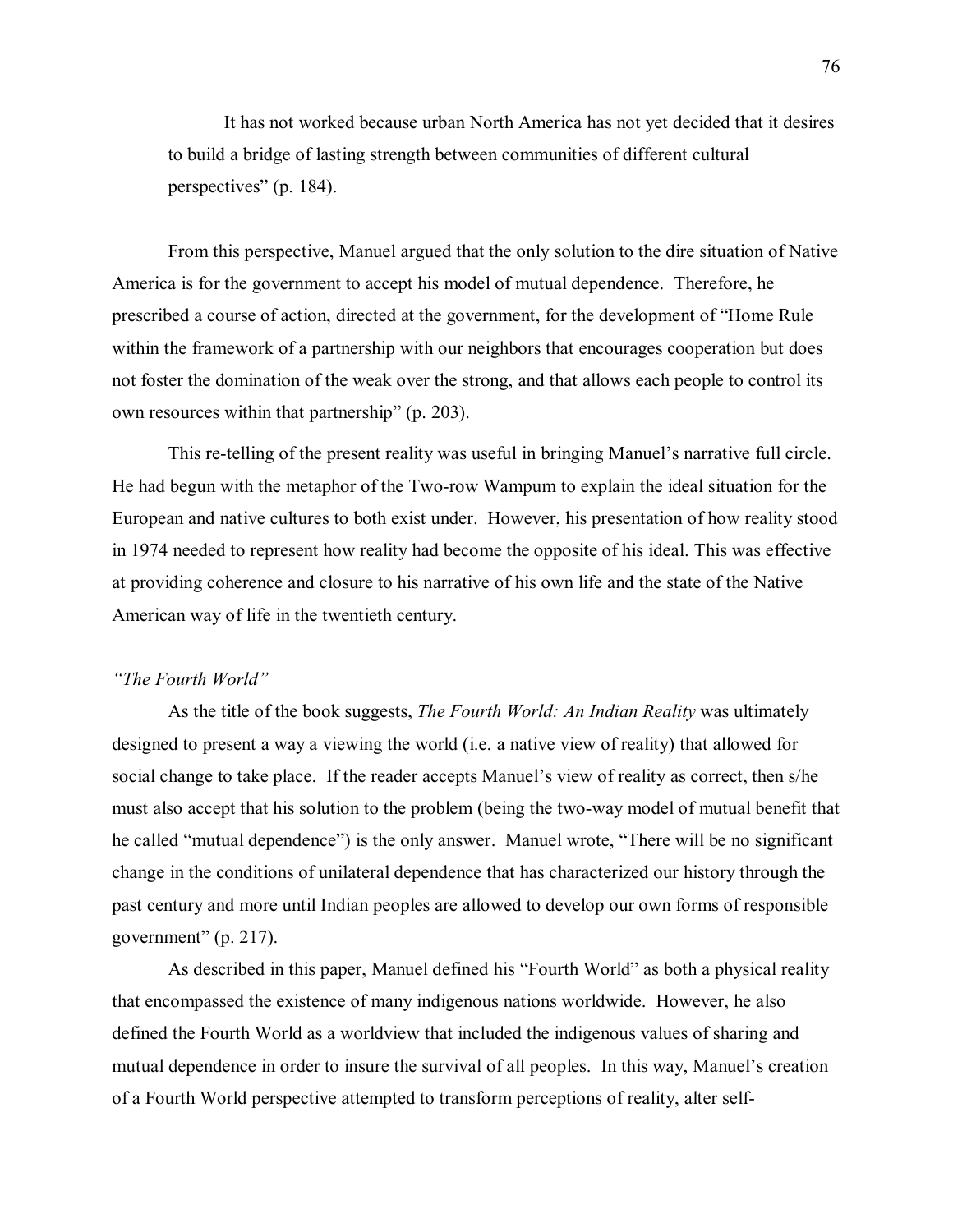perceptions of members of his movement, legitimize the movement, and prescribe courses of action.

Manuel's last narrative in his book was of how in 1972 the prime minister of Japan, on his first visit to China since World War II, said "We are sorry" as his first words to the Chinese official who greeted him. Manuel sanctioned the Japanese prime minister's words by remarking that they allowed the two countries to once again accept one another on a common ground. For him, this shows that people who are at great odds with one another can still learn to develop a mutually beneficial relationship if they are willing to "change the present reality and to make a new beginning" (p. 263).

By privileging a Fourth World "native" perspective, Manuel attempted to create a path of movement for the future. His call for accepting the Fourth World reality was meant to encourage the reader to accept mutual dependence as the answer to North America's problems. Manuel wrote,

The Indian peoples have a tradition and a culture to offer to the world. We have tried to take on other people's ways and found that they just did not work for us. Today, more and more European people in North America are finding that their own culture cannot meet all their own needs while they live on this land. It is not only young people who are trying to retribalize European society by building communes and developing other forms of extended family. They are trying to re-create a situation in which everyone says, for better or for worse, "These are my people" (p. 265).

In the end, the importance in the sharing of mutually beneficial resources from each culture for the common good of all people was the lasting message that Manuel wished to leave with his audience. He saw the Western World as being at risk of destroying itself through its mismanagement of technology and lack of respect for the land. In an effort to transform perceptions of the future, Manuel advocated that Western society learn to share the plentiful resources that technology had afforded it by adopting a Fourth World perspective of cooperation and mutual dependence.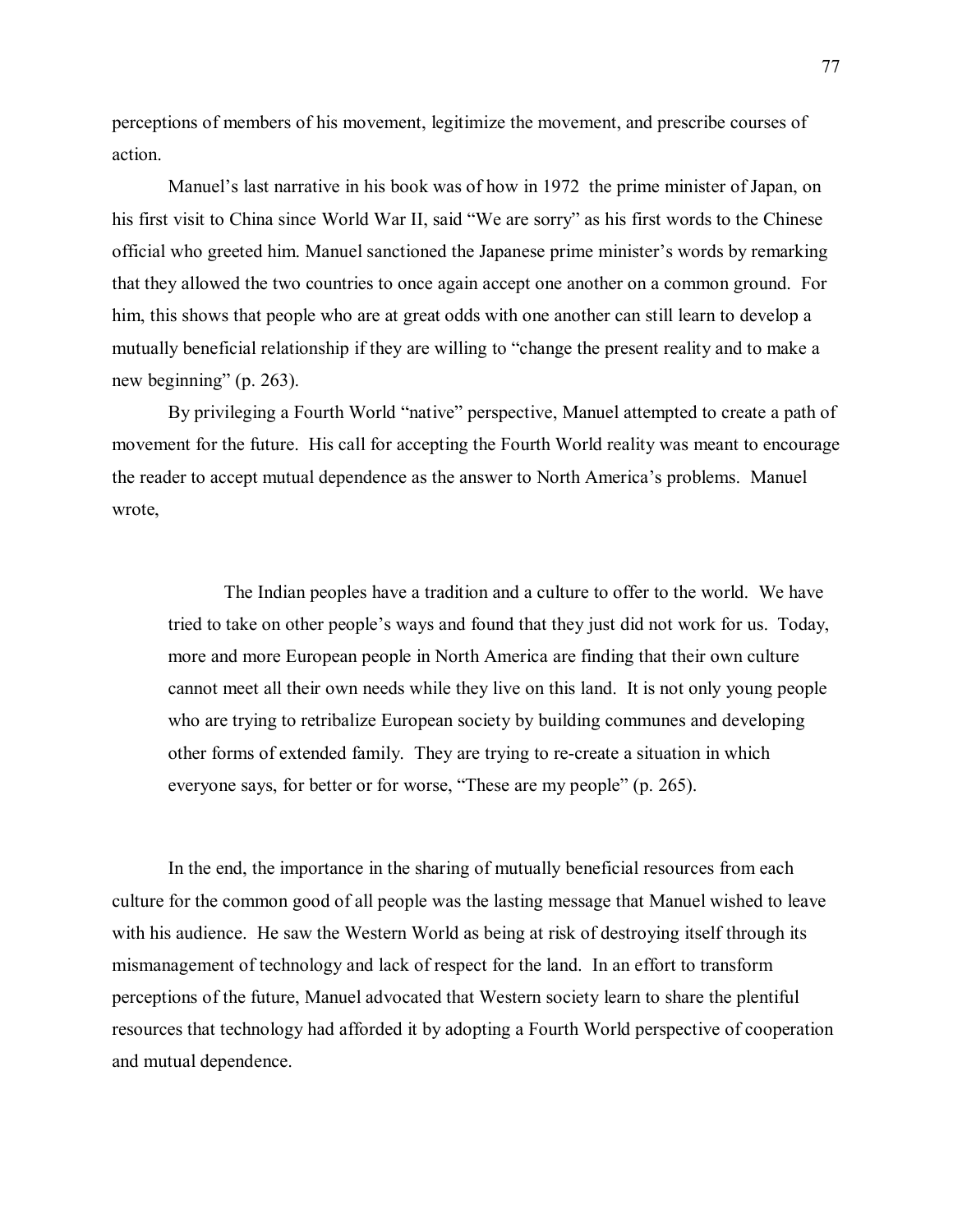Though Manuel never specifically called for a transnational political agenda, his ideas of the existence of a Fourth World were seminal in the creation of the transnational indigenous movement because they supplied indigenous peoples worldwide with an inspirational vision of an ideal and universal human existence based on tribal values.

As the formal declaration of intent at the beginning of his book stated,

The National Indian Brotherhood will celebrate the victory of Indian peoples by bringing together aboriginal peoples from every corner of the globe...Our celebration honors the emergence of the Fourth World: the utilization of technology and its lifeenhancing potential within the framework of the values of the peoples of the Aboriginal World - a single messianic moment after which there will never be another raging storm, but the free use of power by natural human groupings, immediate communities, people who are in direct contact with one another, to harness the strength of the torrent for the growth of their own community. Neither apartheid nor assimilation can be allowed to discolour the community of man in the Fourth World. An integration of free communities and the free exchange of people between those communities according to their talents and temperaments is the only kind of confederation that is not an imperial domination (p. 11-12).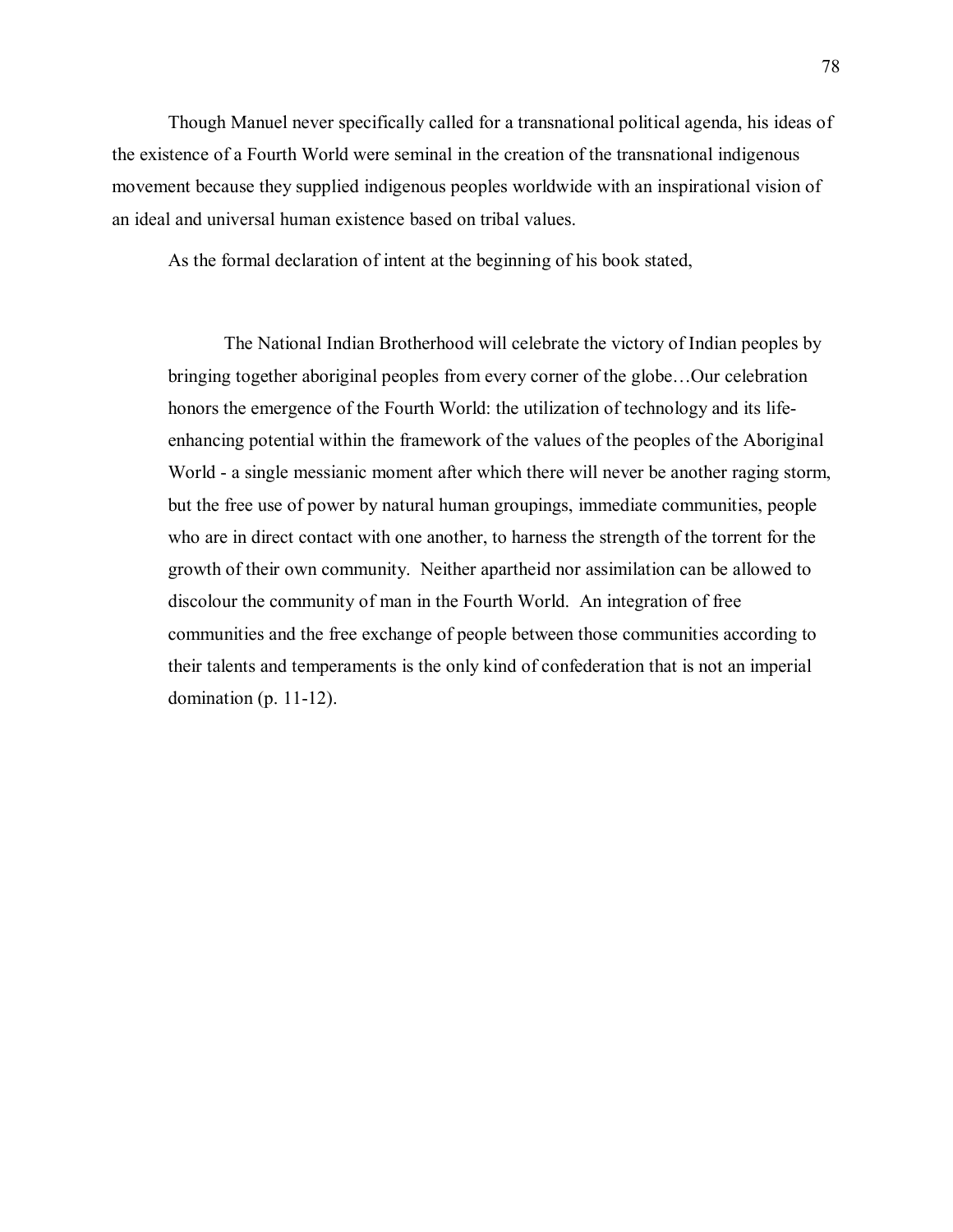# Chapter IV: Narrative Analysis of *Behind the Trail of Broken Treaties: An Indian Declaration of Independence*

## *Background on Author and Artifact*

Prior to 1974, Vine Deloria, Jr. had already made a name for himself as a scholar of Native American history, law, and life. His 1969 work, *Custer Died for Your Sins: An Indian Manifesto*, had made extensive use of narrative form in discussing Native American issues. Much like Manuel's later book (*The Fourth World* that was assessed in Chapter III), *Custer Died for Your Sins* described what it meant to live as an Indian in the American society of the twentieth century. Drawing from his time as the Executive Director of the National Congress of American Indians, Deloria used personal experience to detail the major issues and problems faced by the American Indians. In doing this, he laid the ground work for the ideological basis that his later writings would build upon. In his own words, the goal of his writing was "to raise" an entire group to a new conception of themselves" (Deloria, 1969, p. 270).

His 1974 book, *Behind the Trail of Broken Treaties: An Indian Declaration of Independence*, specifically attempted to provide future indigenous activists and scholars with a new conception of the semiotics of colonial discourse in order to reframe the situation of indigenous people in a way that was removed from the Euro-American view that had originally been prescribed to Native Americans (Morris, 2003). In 1974, the Native American community had found itself in a vastly complex and uncertain existence. The American government had promised them many things in the past that were never provided. Their status as Americans was still somewhat undefined. Their tribal government and the relationships they held with the state and federal governments were unclear to many of them (even those involved in the government). Last, the movement created to address and fix these problems had just faced a setback with the violent end of the 1973 occupation at Wounded Knee.

As both a Native American and a scholar who understood many things that others did not, Deloria sought to clarify those complexities for Native Americans and to rectify what he saw as the false assumptions of white members of American society. His method for organizing and explicating this vast amount of information was through the development of a historical narrative that provided a "recounting" and "accounting for" (as Fisher defined these terms) of the Native American rights movement and United States Indian policy.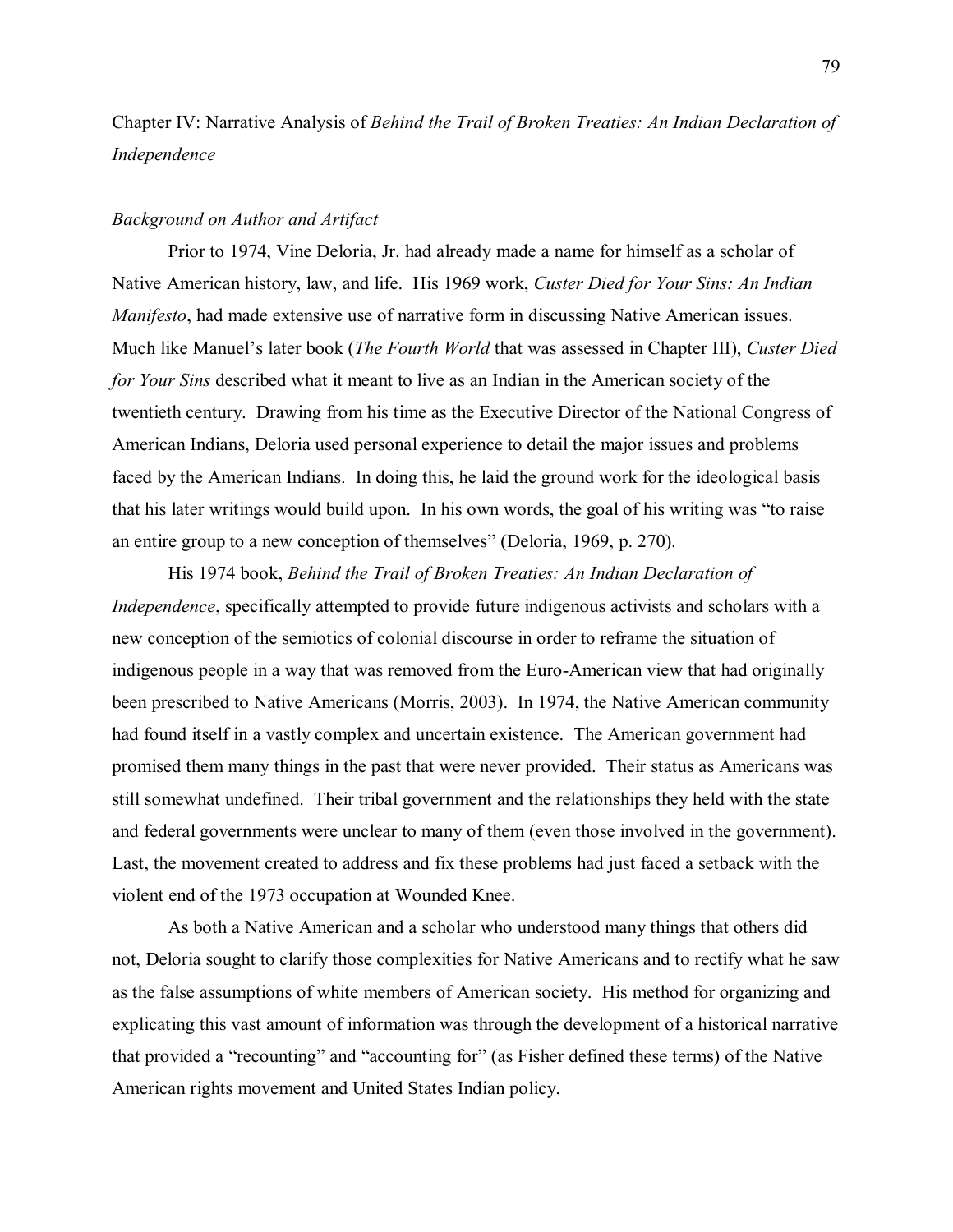As the title suggests, the central focal point of Deloria's narrative was the "Trail of Broken Treaties." As a campaign, the demonstration had been a near disaster for the Native American rights movement. The hostile takeover of the Bureau of Indian Affairs office had only reflected negatively on the Native Americans in a way that supported the "hostile savage" myth and stereotype that the movement was trying to rise above. Moreover, the dramatic nature of its conclusion seemed to overwhelm the real issues that had prompted it and may have even caused a postponement of the progressive proposals for pro-self-determination policy that the Nixon administration had been attempting to put forth (Cook, 1998). Therefore, Deloria saw a need to describe the state of affairs in Indian policy that had led to the frustration behind the drama, in order to show the legitimate mind-set that was behind the campaign. Also, Deloria wanted to refocus people's attention back to the "Twenty Points" petition that had been the original goal of the Trail of Broken Treaties.

As already discussed in Chapter II on narrative theory, narrative allows for information of events and states of being to be contextualized and interpreted. By retelling the history of Native Americans in the United States in his own way, actively choosing what to address and how to address it, Deloria was able to simplify the complex situation of Native America in way that his readers could easily understand. He could also strategically assign his own meaning to the different policies and issues. The strategy of creating an historical narrative had the added benefit of carrying the illusion that it represented reality as it actually existed. Barthes (1989) argued that narrative representations of real events often have the appearance of being free of rhetoric. This is because they enable the rhetor to avoid what Barthes called "shifters" or indications of the author, the audience, and the biases that the author has in his/her method of collecting and presenting historical information to that audience (p. 127-140). As a consequence, this characteristic of historical narrative helped to give Deloria's account the quality of being a scholarly document, despite the fact that it was also a strategically designed act of rhetoric.

Once again, the ultimate goal of this analysis is to reveal the aspects Deloria holds as narrator in the context of the Native American rights movement which allowed for his work to become seminal in changing the direction of the movement and to foster the opportunity for the movement to become transnational. For the sake of simplicity and the desire to remain true to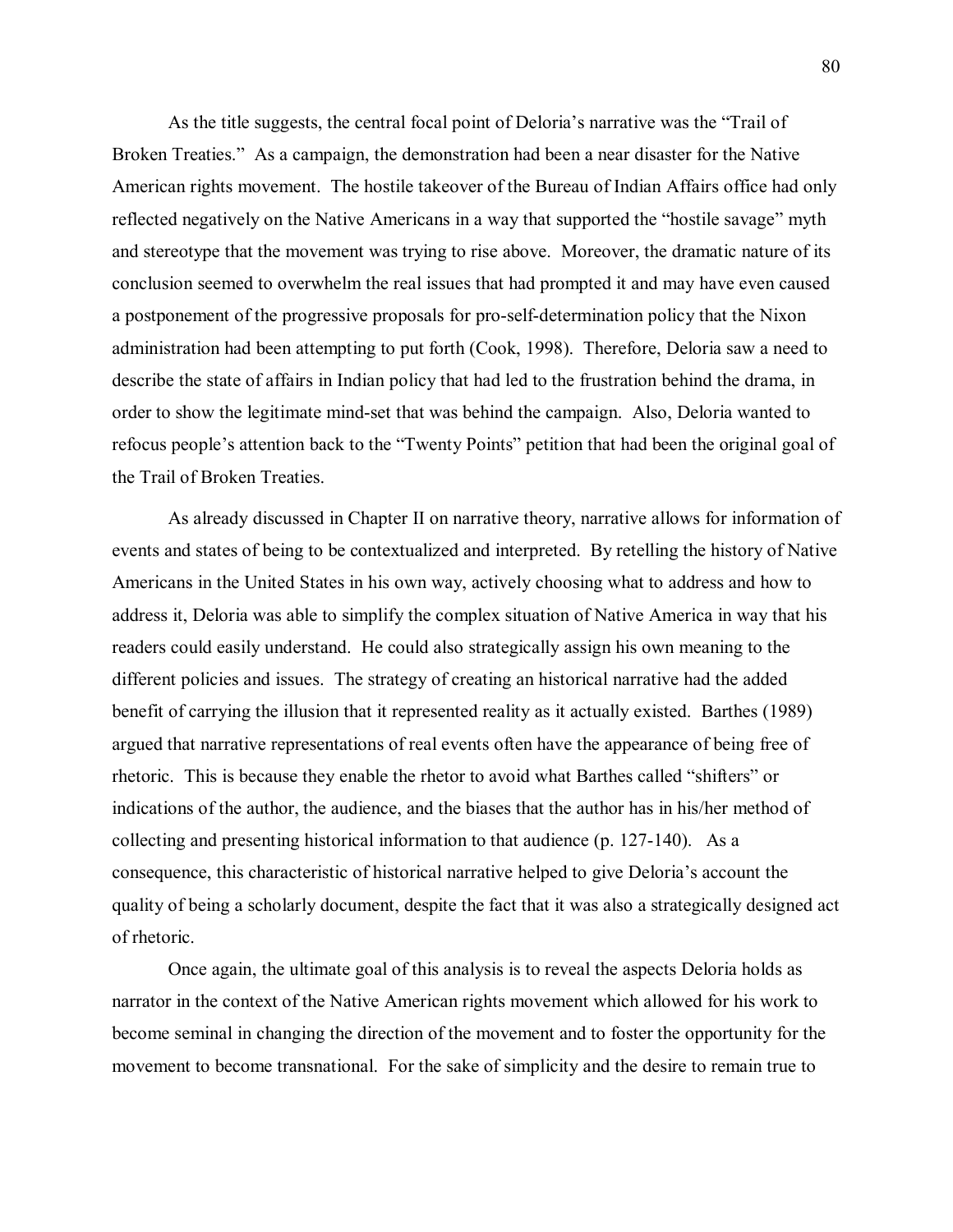the organization of the original work, the sections of this analysis are also organized in accordance with the chapters of Deloria's book.

#### *<sup><i>'*</sup>Preamble to the Present''

In opening his book, Deloria intended to polarize, or rhetorically separate, the Native Americans from the rest of the American public. He began by telling the story of an instance where the National Congress of American Indians (NCAI) wanted to give out an award. On the form that the members needed to sign, it requested the signature of the President. However, there was some confusion in the meeting over which "President" the form was referring to: the President of the NCAI or the President of the United States. As the discussion went on, the members began referring to the different presidents as "ours" and "theirs."

The main point of the narrative is revealed by the language used by the characters. As Holloway (1993) wrote, "The words people choose to express their perceptions betray and display their particular worldviews. They state what for them is reality and act on the basis of that reality" (p. 31). For Deloria, this use of language was an indication of the nature of Indian reality. The members not only did not know who had what authority, but it was also obvious that they were unable to consider the President of the United States as being "their" President. For Deloria, this is an indication that the "myth" of America being a "sanitized merging of diverse peoples to form a homogenous union" was a false belief  $(p, 2)$ . As an example, this recounting of events illustrates the mindset of the Native Americans. The events are stative, thereby expressing a social condition that would become Deloria's main theme. This theme was that, regardless of how the rest of America viewed them, the Native Americans still had a hard time seeing *themselves* as Americans.

Next, Deloria continued polarizing Native Americans from other Americans by underlining the major difference between American Indian groups and the New Left. He explained that Indians were not interested in reforming the problems of American government, as the new protestors of the 1960s had been, but they were continuing a struggle that had gone on for hundreds of years in fighting the American government and its steady progression of forcing its power over native tribes. In Deloria's retelling of history, the 1960s did not represent a *new* movement for Native Americans but rather, the continuation of the colonial resistance by natives to remove the American government from its assumed sphere of power.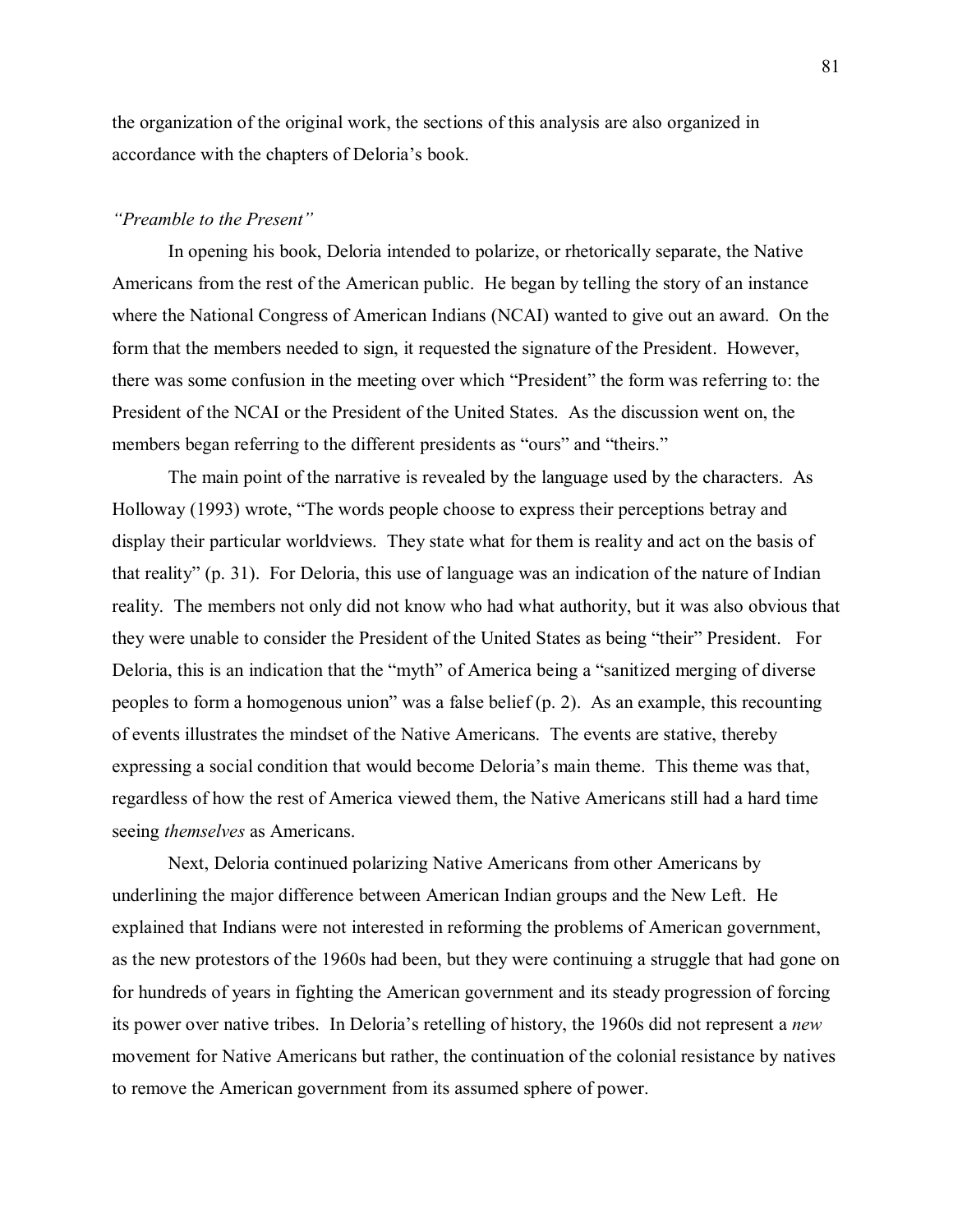From there, Deloria made it a point to try to transform the perceptions his readers might have had of the past. For Deloria, the entire history of America was an instance where the original nations of people, with their own version of civilized societies that had already been established on the North American continent, were simply buried underneath the Europeans and all those who came later. It is a basic and easily understood point that Deloria is making but one that has been consistently downplayed and ignored in Euro-American versions of history. Deloria wrote, "most non-Indian readers had been led to believe that, following the Plains Wars, the Indians meekly marched off to their reservations and lived in peace. The whole implication of the traditional Indian stereotype was that the Indians had become the best of American citizens within a decade of  $[$ the first instance at $]$  Wounded Knee<sup> $\degree$ </sup> (p. 3-4). He continued by stating, "The tragic climax of formal fighting between the United States and the Indians...did not mark the end of the Indian struggle to preserve national identity. Although virtually unnoticed, the fighting continued through the twentieth century as surely as it had during the previous century of contact"  $(p, 4)$ .

This first description of past history was meant to set the tone for the rest of Deloria's book. Generally speaking, Native Americans and the Native American rights movement (as a collectivity of individuals) would become the main "character" in Deloria's re-narration of history. As the main character in Deloria's narrative, the Native Americans were characterized as being consistent in holding the traits of determination and resistance. The temporal relationship of events is important in this chapter of Deloria's book, because his description of the Native Americans was meant to narrate their sustained cultural character throughout time.

Deloria's writing constituted the "movement narrative" approach identified by Yates and Hunter (2002), where members of the movement tell stories to others about the collectivity of the movement in a way that attempts to bridge the gaps of distance between different people's values. Yet, before he could begin to bridge the gap that existed between Indian and white society, Deloria needed to fully define what that "gap" was. Hence, he began by providing a narrative description to openly polarize the groups and reveal their differences.

For that reason, the rest of Deloria's first chapter continued by documenting Native Americans' continued struggle to hold their sovereignty from the 1860's to the present. This assertion that the fighting never stopped was important in setting up Deloria's further argument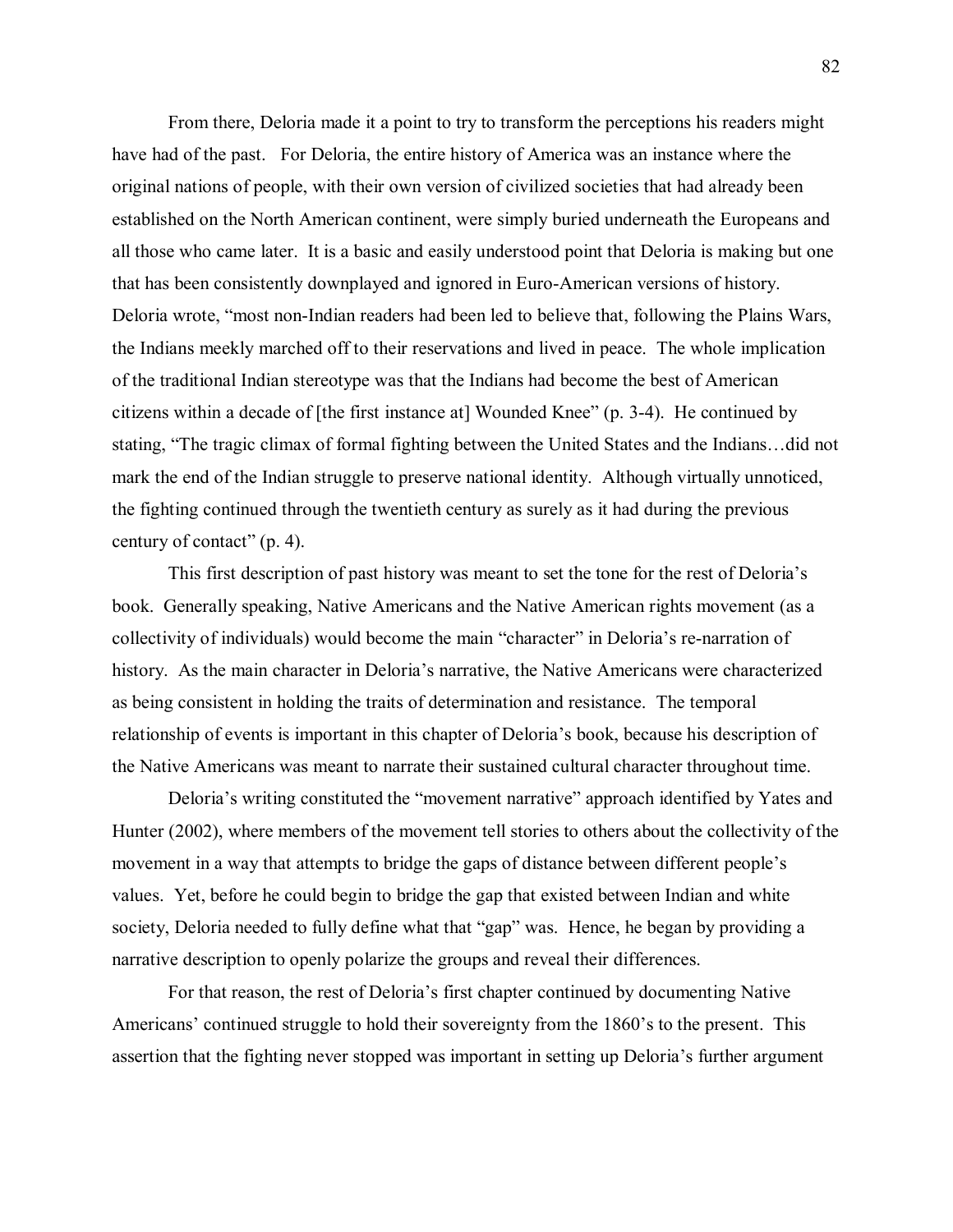that sovereignty was not something that American Indians had ever willingly given up, but it was lost only because the American government illegitimately took it from them.

His narration of the history of Native America prior to 1974 held a basic message for the American public. In its simplest form, the message was that Indian sovereignty and nationhood were *not* abstract political concepts that may or may not have the potential to become a reality. Instead, for Deloria, they were things that *were* and *continued to be* a reality, despite the denial of them by the American government. His narrative asserted the fact that native sovereignty and the gradual losses it had suffered were a part of the history that was actually *lived* through by the Native Americans, which made it an undeniable part of the "reality" of the American past.

In this way, his re-narration of the history of Native America was effective in its goal. Simply by describing and historically supporting the continued existence of a native struggle against colonization from the first contact with whites to the present, Deloria presented the Native Americans as a distinct group of people who were separate from the rest of the America, thereby combating the "myth" (as Barthes defined the term) of a unified American society.

## *ìThe Emergence of Indian Activismî*

Continuing his narrative of the progression of the Native American rights movement, Deloria used his next chapter to address the issue of transforming his readers' perceptions of the present. As already stated, for Deloria, the seeming "emergence" of a Native American rights movement in the sixties was an illusion. In reality, Natives had struggled for their rights since the beginning of colonialism. However, they had mostly worked under treaties and through bureaucratic institutions. According to Deloria, the influence of the social movements of the sixties on the native struggle was that it taught the Indians new avenues to try and get their issues heard. The American Indians began following the example set forth by the civil rights movement, not just because it seemed to be accomplishing something, but also because it showed that the social atmosphere had become safer for protestors. As Deloria stated, "The basic fact of American political life- that without money or force there is no change- impressed itself upon Indians as they watched the civil-rights movement, and the old fear of reprisal, which had plagued previous Indian efforts to change conditions, was partially dissipated" (p. 23).

However, for Deloria, it was important that the Native American rights movement not be seen as related to any of the other social movements of that time. This is mainly due to the fact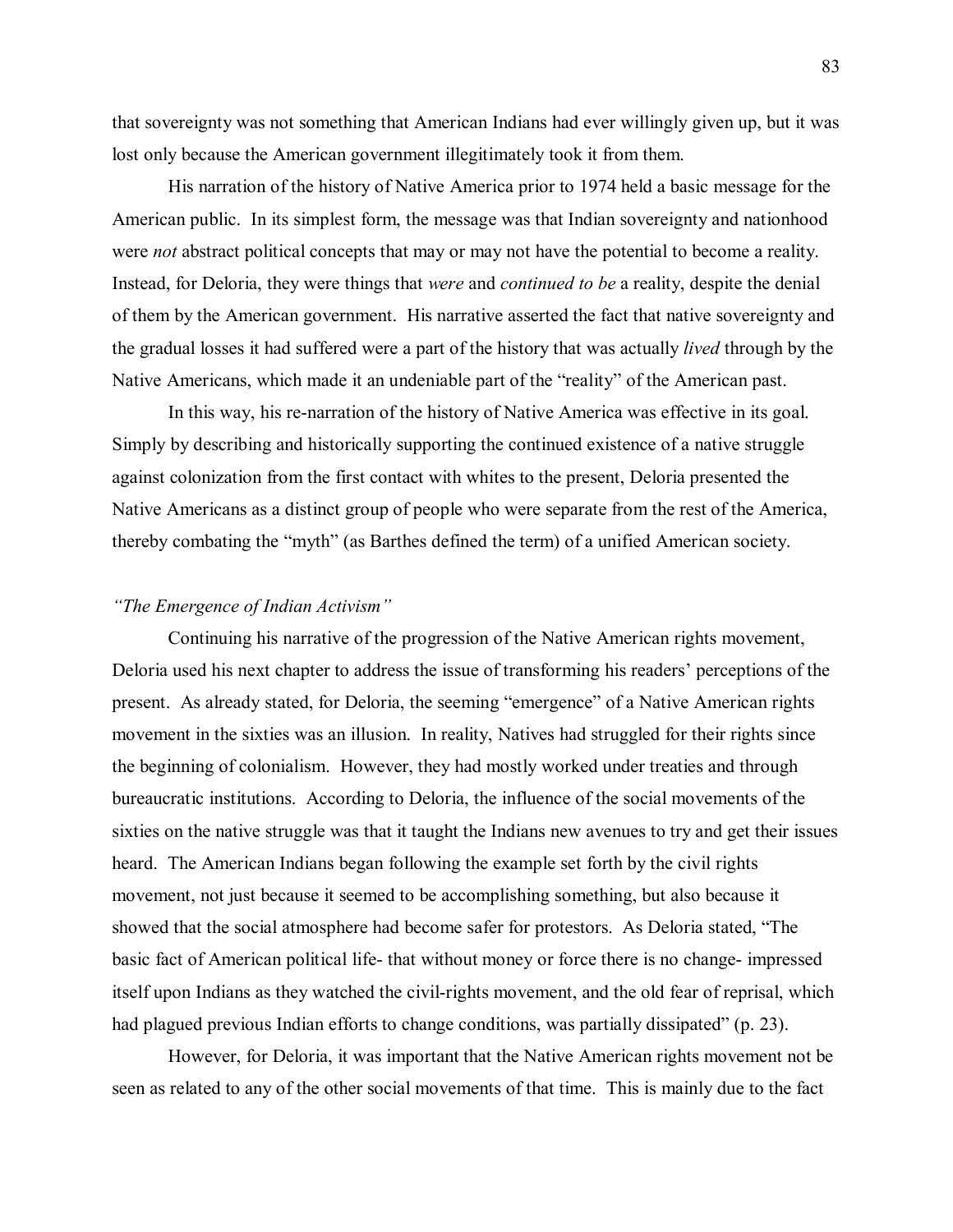that the Indians were not fighting to become a part of the mainstream like the other movements were. They did not want "equality" under the government and were even suspicious of the idea. This was because, for them, "equality" had always equated to "assimilation." Traditionalist Native Americans did not want to be just like everyone else. In direct contrast to the equality movements, they wanted the right to be distinctly separate.

The use of polarization in social movement rhetoric is generally a strategy for gaining legitimacy by showing the illegitimacy of the group that the movement is polarizing itself away from. However, this particular strategy of polarization taken by Deloria in his narrative description of the diversity of movements in the 1960s was not really meant to help gain legitimacy for the Native Americans. If that were the case, then Deloria would have attempted to *identify*, instead of *diversify*, with the other well-established social movements of that time. Also, Deloria never stated that the other movements were illegitimate. Instead, Deloria's description of the differences between the Native American rights movement and the other movements was meant to bolster the Indians' movement by stressing its markedly unique status. Unlike members of the civil rights movement, Native Americans had many longstanding and recorded legal claims (through treaty agreements) and an undeniable aboriginal status on the North American continent that differed from any other racial or ethnic group in America.

 In this way, his re-telling of the development of the movements of the sixties was meant to present a counter-narrative to the one dominantly held by society. The dominant narrative metaphor assumed by members of the media and the general public was that the Native American rights movement was the child of the civil rights movement (in other words, that civil rights spawned native rights). In contrast, Deloria's narrative characterized the Native American rights movement as being much older and unrelated to civil rights, thereby dispelling the myth that native rights was an off-shoot of civil rights. Instead of creating a causal relationship through the context of the story, Deloria meant to reject one. In Deloriaís counter-narrative, the civil rights movement thus acted as a "supporting" character (as opposed to the main character that it had been in the dominant narrative of the 1960s). For him, civil rights was merely a supporter of native rights that helped to foster an environment for the Native American rights movement to gain greater access in public discourse.

This re-characterization of civil rights was a necessary move for Deloria to make because the ideological stand that the Natives had developed (due, in part, to previous work by Deloria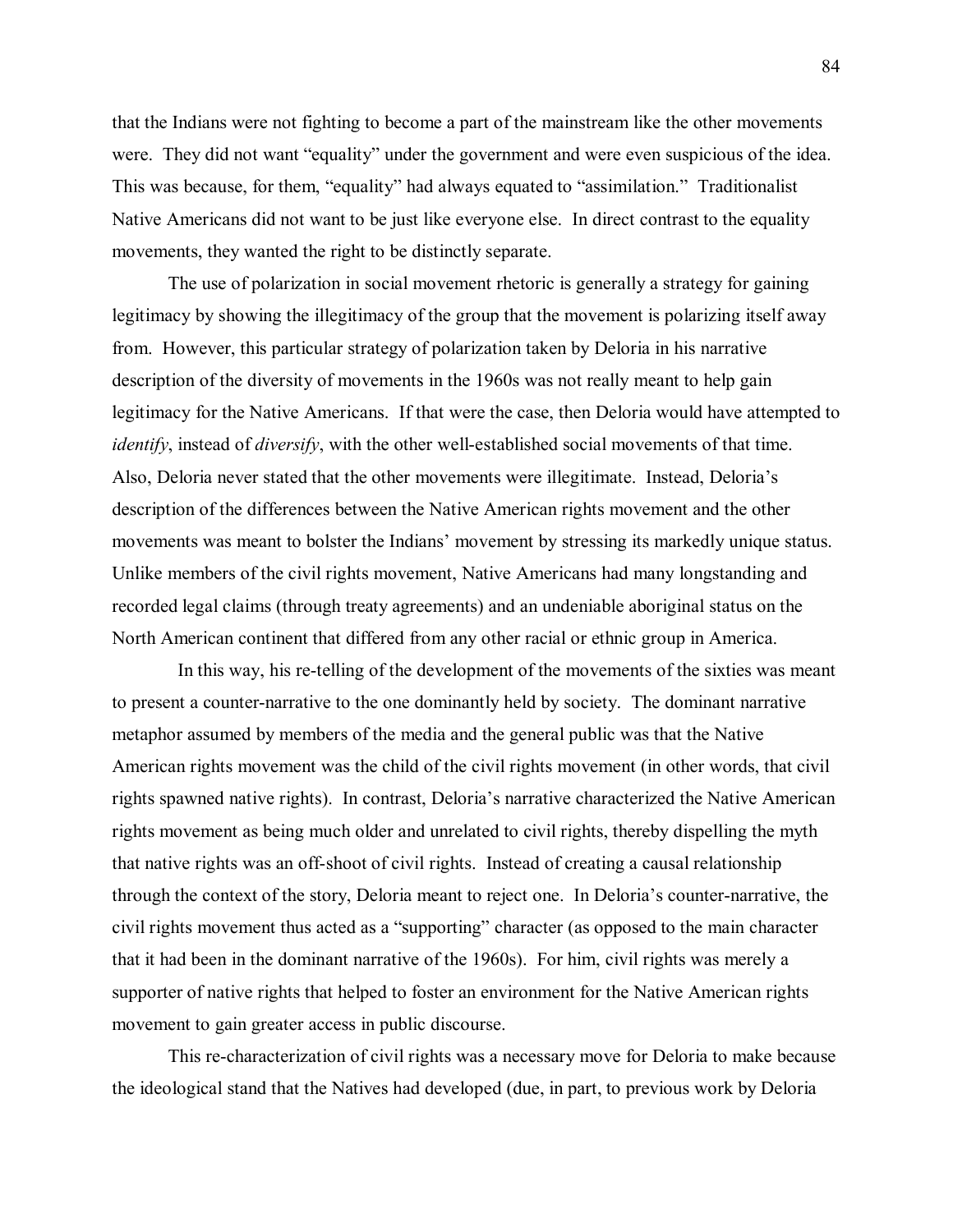himself) was that the Indians held an aboriginal right to sovereignty that was inherent and existed regardless of the claims of the colonial "settler" government that had assumed control over the pre-existing indigenous nations. In calling for independence from the United States government, the Native Americans could not afford to be associated with civil rights (a movement designed to work *within* the established legal avenues of the United States for gaining equality), for this would re-enforce the assumption made by the government that Native Americans were necessarily under United States law. Therefore, this aspect of Deloria's re-telling of history was also useful and effective at providing a basis for the rhetorical moves he intended to make in his following accounts.

Unfortunately, this aspect of Deloria's re-narration of history did nothing to fulfill the ultimate goal of all movement rhetoric, which is to enlist the support of others and to bridge the gap in values between groups in order to bring about change. As a result, Deloria needed to frame his narrative in a way that helped to promote white Americaís acceptance of it.

To this end, Deloria openly acknowledged the fact that the Native American rights movement was, in many senses, "anti-American." However, he re-termed the movement as being "pre-American" instead of Anti-American in an attempt to help connect his narrative to people's values of tradition and thereby lessening his offensiveness to their values of patriotism. He wrote,

The Indian position was often seen by the supporters of civil rights as anti-American, and in many respects it was. The tribes were concerned about their separate existence as dependent nations for whom the United States had a responsibility. The Indian attitude might be called pre-American rather than anti-American, since it demanded that the original status of Indians be respected (p. 24).

As a revivalistic social movement, designed to "replace existing social norms with ones from a venerable, idealized past" (Stewart et al., 2001, p. 12), the Native American Rights movement in America was revolutionary in its desire to replace the federal government and fully restore its members to their former status as independent nations. Therefore, Deloria needed to show his audience why the movement was legitimate in rejecting American values. Presenting the movement, not as a purposeful rejection of Euro-American values, but as the desire to re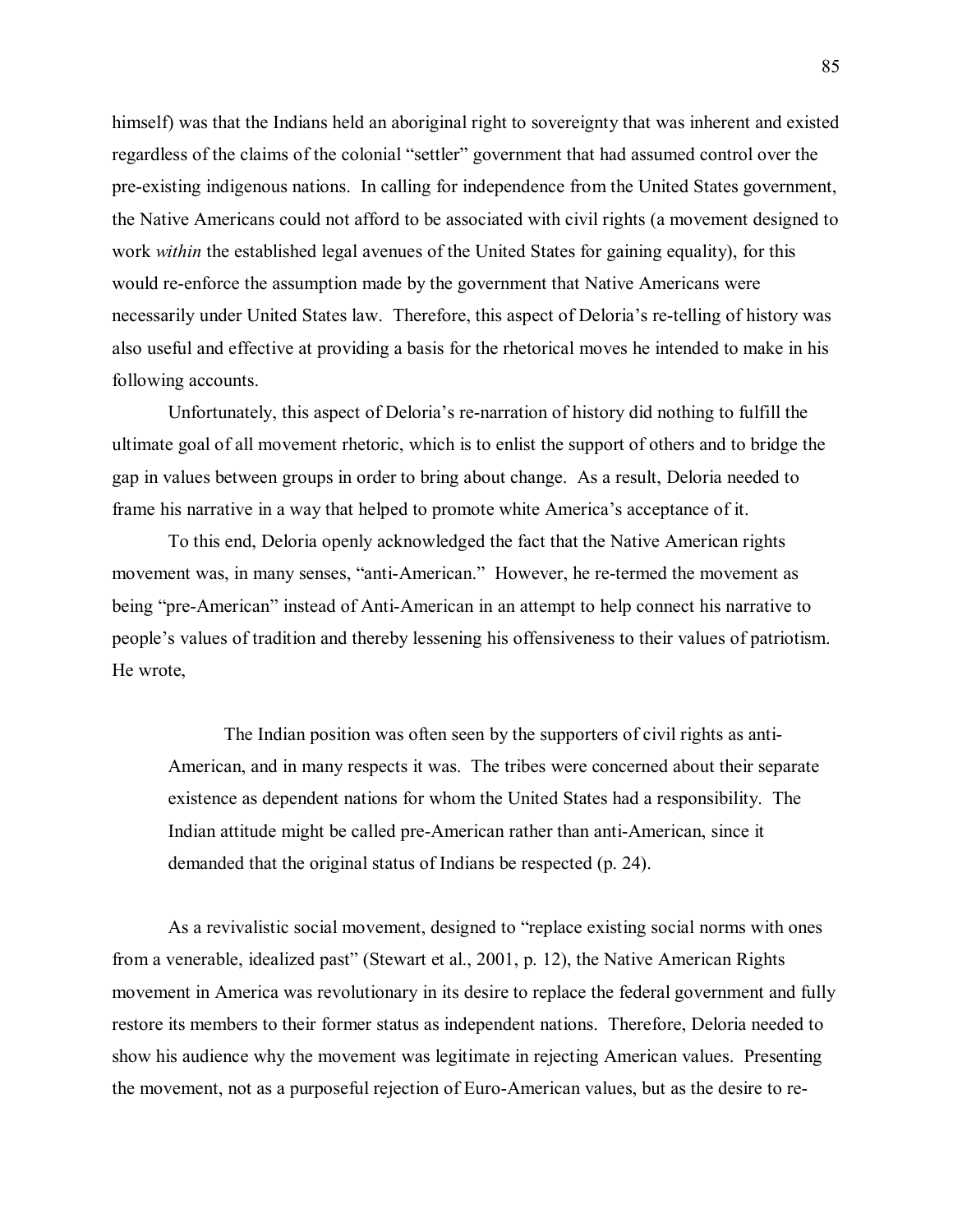establish a higher set of values that pre-dated America, Deloria was able to foster a better connection with his audience. However, his attempt at smoothing the implications of his narrative to white America was not sustained throughout the course of the book and, perhaps, thereby lost much of its intended effect.

Like Manuel, Deloria described the catalyst in sparking the protest expressions of Indian discontent in the mid-twentieth century as centering on a case of white society withholding a traditional food source from the native people. In Canada, the issue had been the outlawing of the ceremonial sharing that was an important part of the natives' economy. In the case of the United States, the issue was over the natural resource of fish. Disregarding former treaty agreements, states in the Pacific Northwest by the 1960s had begun an attempt to greatly limit and regulate Indian fishing rights.

The first group to stage protests (that came to be known as "fish-ins") was the National Indian Youth Council. The protests gained attention but also gained a backlash of anti-Indian sentiment from the whites. Though the initial protests were unsuccessful, according to Deloria, they did lead to several important results for Native Americans. First, the idea of protesting soon caught on with other groups of young Native Americans across the country who had their own grievances to express. Second, the formation of protest groups gave the tribal governments more influence than they had carried in the past. Formerly, they had been forced to deal with the United States government on a singular basis and had lacked any real power to voice their will. However, the U.S. government was suddenly faced with new protest organizations that were making higher demands than the tribal governments had ever made. The government knew that if they did not start making some concessions with the tribal governments, then they would soon have to start answering to the protest groups who would be much more forceful with larger demands. As a result, the government began working more closely with the tribal governments. Deloria wrote,

Tribal governments had to deal with the federal government on a one-to-one basis. Indians could not develop the necessary leverage on the government to make changes, since the tribal governments were the only formally organized groups in existence. With the development of protest groups, the tribal leaders had a chance to play off the government against the expanding activist organizations. The government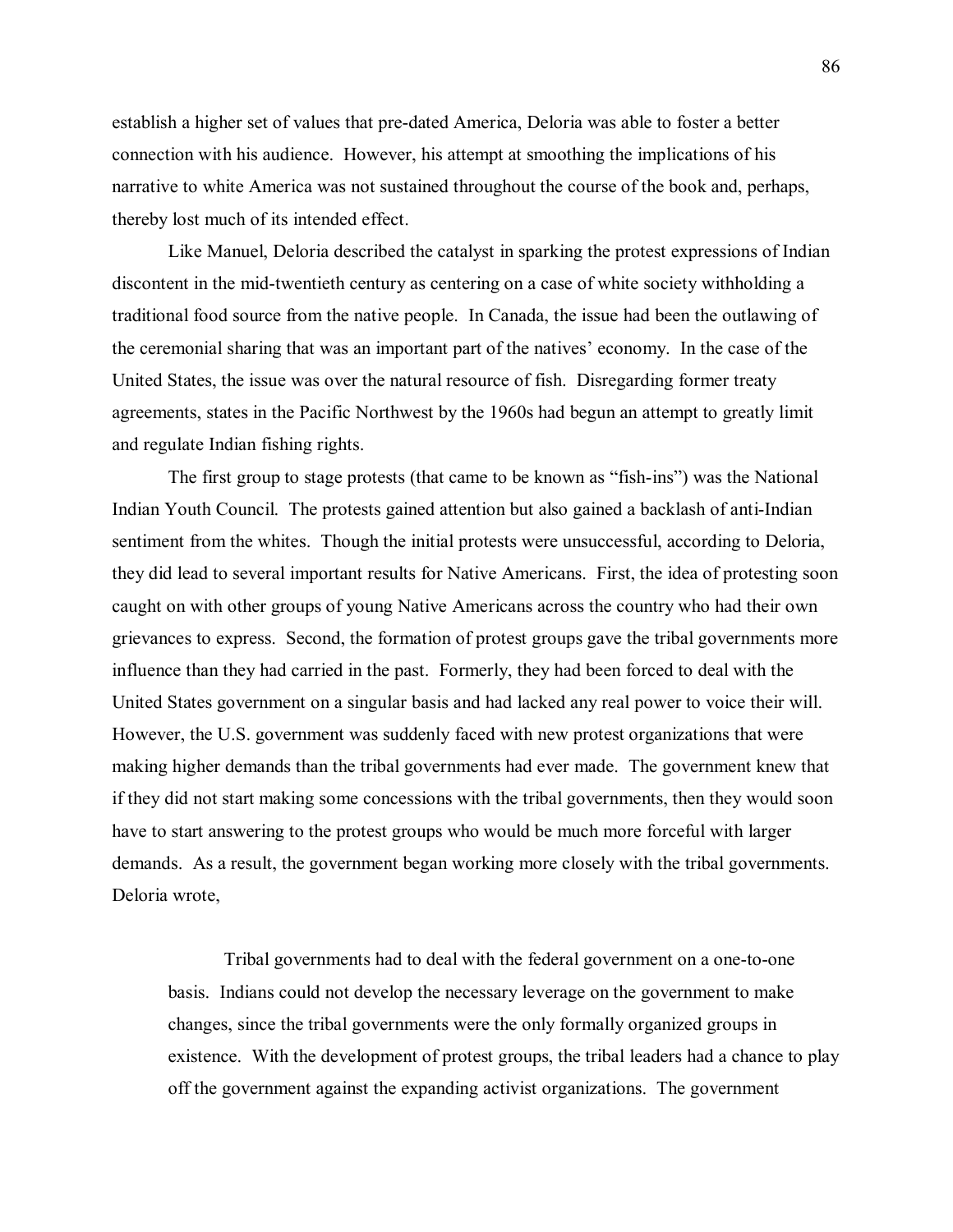officials knew that if they were unreasonable or did not make concessions to the tribal officials, they would be confronted by activists who sought even more radical change than did the tribal councils. Therefore, the United States, for the first time in its history, had to offer concessions to the tribes, in return for tribal support for some of its more exotic policies (p. 28).

Later, as Deloria recounted, the National Congress of American Indians (NCAI) was spurred by this new sense of power into creating a plan for "self-determination" of indigenous tribes. This plan was a response to reject a newly proposed policy designed by the Department of Interior for taking poverty funding away from the tribes and turning it over to the Bureau of Indian Affairs. "Self-determination" soon became a rallying cry for protest organizations.

From there, the "Red Power" movement developed. In a perceived throwback to the glories of the Indian warriors of the past, the movement became more militant and began to focus its demands on the restoration of illegally taken land. Also during this time, the American Indian Movement formed in Minnesota to combat unfair police harassment of Native Americans in the twin cities. Then Nixon was elected President, which some feared would bring a new wave of Republican termination policies. Meanwhile, other movements like the anti-war and civil rights movements were getting extensive coverage in the media for their extreme tactics of protest. In order to keep up with the changing times, the Native Americans were pressured to make bold moves as well. Each of these developments, as Deloria explained, fostered a sense among the Native Americans for the need to begin staging public media events in order to be heard.

In the context of his narrative, Deloria presented each of these developments in a way that helped to explain the mentality that led to the militant take-over of the abandoned Alcatraz Island prison facility in late 1969 (which had been promised to the Native Americans in a past treaty and later taken away). At the time that Deloria was writing, many Americans were probably unaware of the factors that had led the protest group to take the island. As Stone-Mediatore (2003) explained, it was beneficial for Deloria to use his narrative to connect the actions of the event with the complex underlying causal relationships in order to help justify them to the rest of the world. In order to maintain legitimacy for the movement, Deloria needed to show why the seemingly hostile and violent action of the take-over was morally justifiable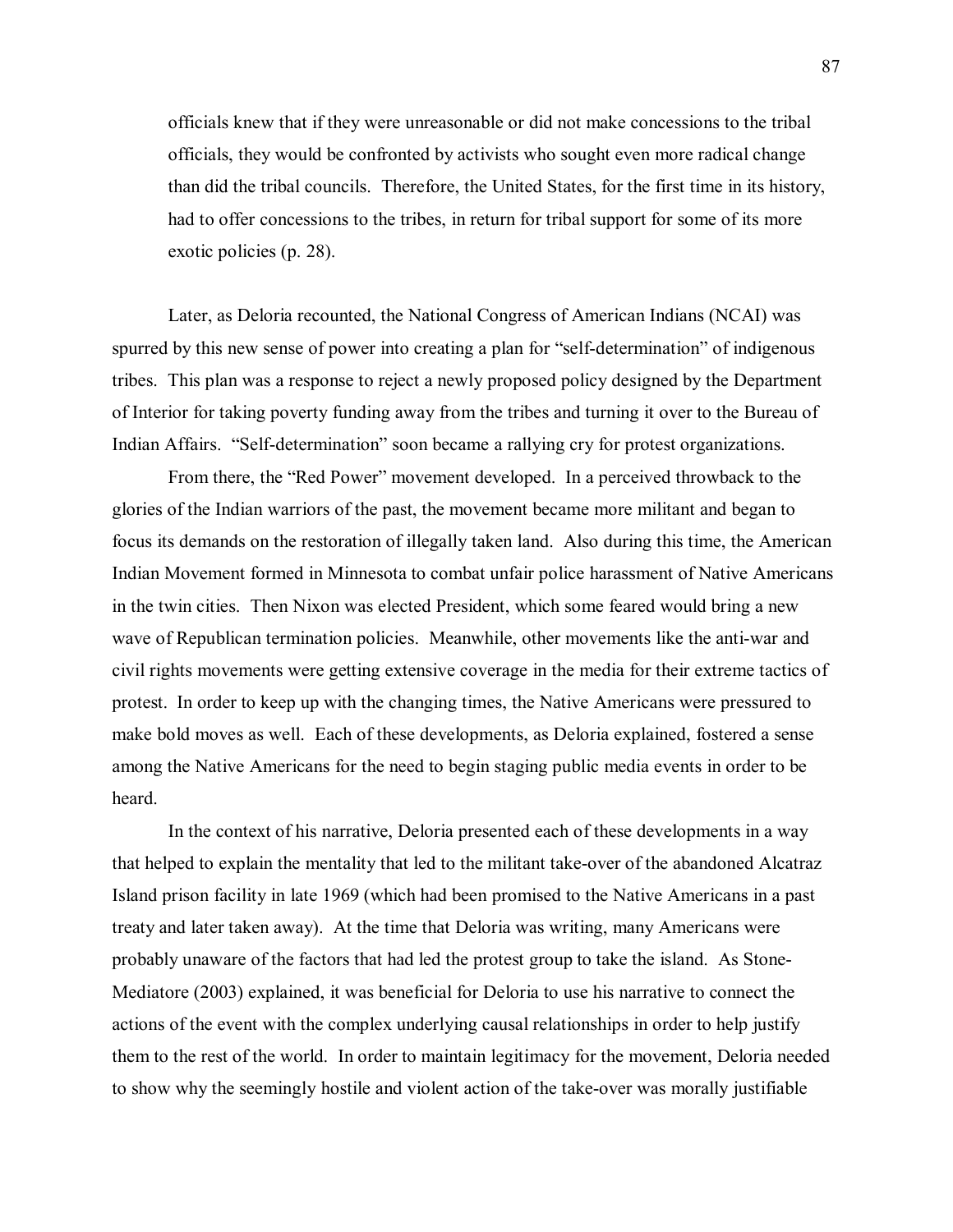considering the circumstances. Therefore, he placed the events within the greater context of the underlying socio-cultural and political issues. Deloria moved deftly from the sparking issue of protest (the infringement on one of the Native Americans' main sources of food through fishing regulation) to covering the pressures Indians faced in the turbulent media circus of the 1960s for becoming more militant in order to have people pay attention to their message. As a result, he presented the sudden instance of Indian militancy as part of a natural progression for seeking justice instead of an offensive outburst meant to disrupt the peace of the general public. To this end, he was successful in re-characterizing the actions of the movement as being more legitimate. However, this legitimacy was established at the expense of white American society, a major portion of Deloria's intended audience, which he characterized as the main cause of the protest actions and events taken by the movement. This created a sense of further polarization in Deloria's work that may have worked against his ultimate goal of facilitating change.

While justifying setbacks in an effort to help maintain a positive momentum of the movement, Deloria identified particular aspects of the 1960's Indian militancy that may have prevented it from accomplishing its intended goals. He wrote,

The ideological basis for demanding a restoration of tribal lands was grounded in the treaty relationship of the tribes with the United States. This basis began to erode as activists viewed the treaties as an excuse for protests and not as the basis for establishing a clearer definition of the federal relationship...By mid-1972 the middle ground of progressive ideology in Indian affairs was fast eroding, and desperate confrontation was in the air over the issue of the nature of the modern Indian community (p. 39-41).

In this portion of Deloria's narrative, his main "character" (i.e. the movement) was characterized as being distracted from the correct path it needed to take in order to reach one of its goals (the restoration of tribal land). As stated by Stewart et al. (2001), another main goal of rhetoric in a social movement is to alter the self-perceptions of members *within* the movement. In identifying what had gone wrong in the movement (i.e. that the members had focused too much on what they had suffered from their relationship with the Unites States in its rejection of the treaties) Deloria was also asserting that the treaties needed to be viewed as a source of power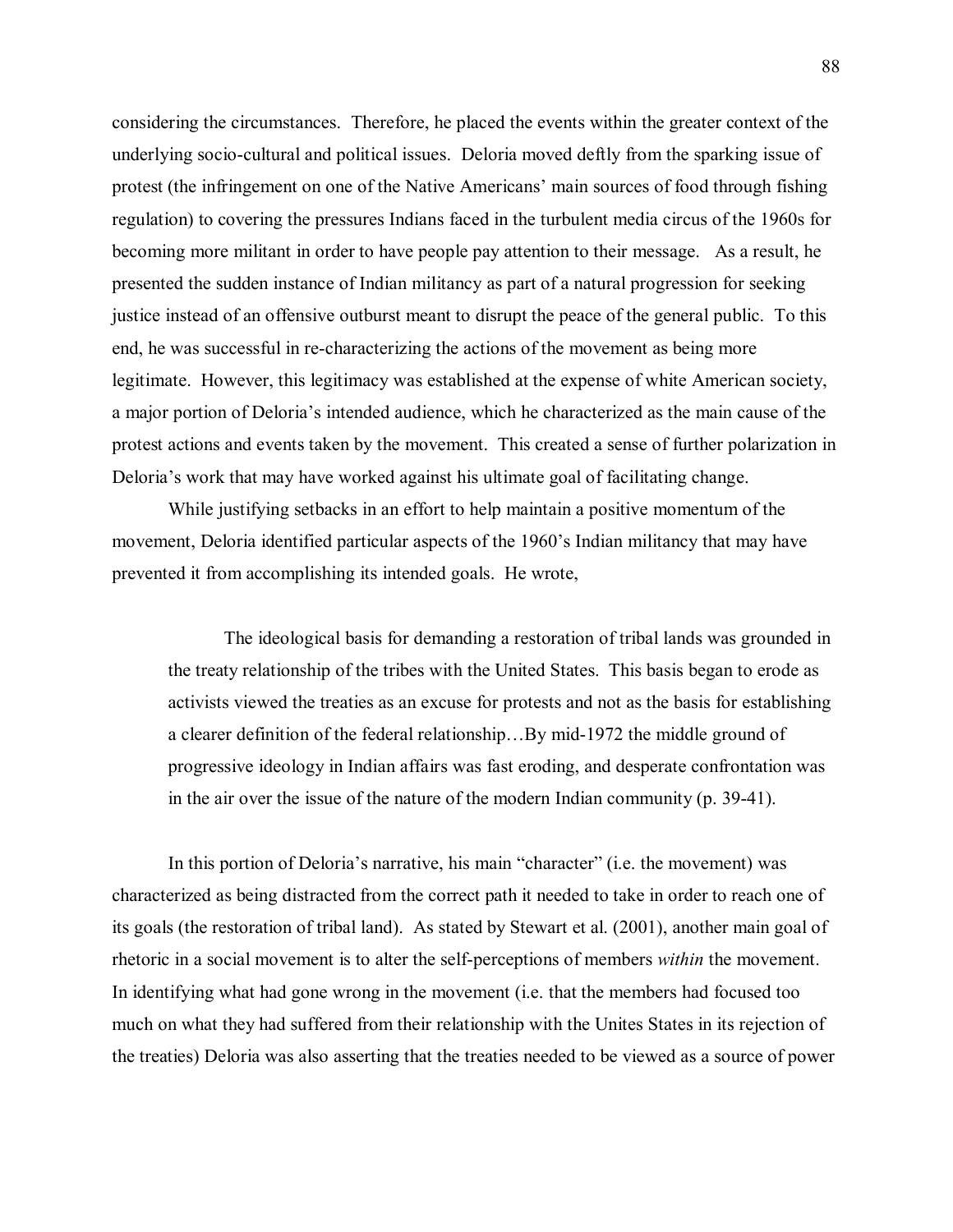for members of the movement. In other words, the treaties were not merely the reason for the movement. For Deloria, the treaties were what *legitimized* the cause.

As Gregg (1971) explained, rhetoric in social movements must address issues of the "ego" of movement members and the status that they hold in relation to the rest of society. For Gregg, the oppressed are often in a situation where they must defend themselves before they can establish a new and more positive identity. Addressing this aspect of Native Americans, Deloria was asserting the idea that they needed to stop thinking of themselves as being at the whim of the United States government and start thinking more in terms of how their past relations with the government as a separate and distinct group of people gave them a legal basis for confronting the ambiguously assumed power of the United States.

In narrative terms, by describing the method that the movement had taken in its effort to reach its goal and then asserting that the actions had not reached their intended goal through that method, Deloria de-sanctioned the direction that the movement had taken. This section of the book was important and effective at providing a moral to the story. The basic foundation of the moral was that the movement needed to re-focus back to the treaties. This effectiveness, however, would not become fully apparent until later on in the book when Deloria began using it for prescribing future courses of action.

# <sup>*<i>î***The Occupation of the Bureau of Indian Affairs<sup>***"***</sup></sup>**

As previously mentioned, 1972 and 1973 were years that became marked with major events in the Indian community. 1972 involved several high profile murder cases where Native Americans were brutally killed by white citizens and state law enforcement did little to punish those involved. $17$ 

For Deloria, it appeared that mainstream white society was reacting in violent and hostile ways to the perceived pressure being exerted by the movement. He wrote,

The summer brought news of far-flung incidents involving Indian-killing. It appeared as if the whites of the west had decided to embark on an Indian war of their own, for no sooner had one incident cooled than another one arose. Indians marched for justice as a result of the killings of Indians in both California and Arizona, without

 $\overline{a}$ 

 $17$ See the previous discussion of the Raymond Yellow Thunder case on page 17.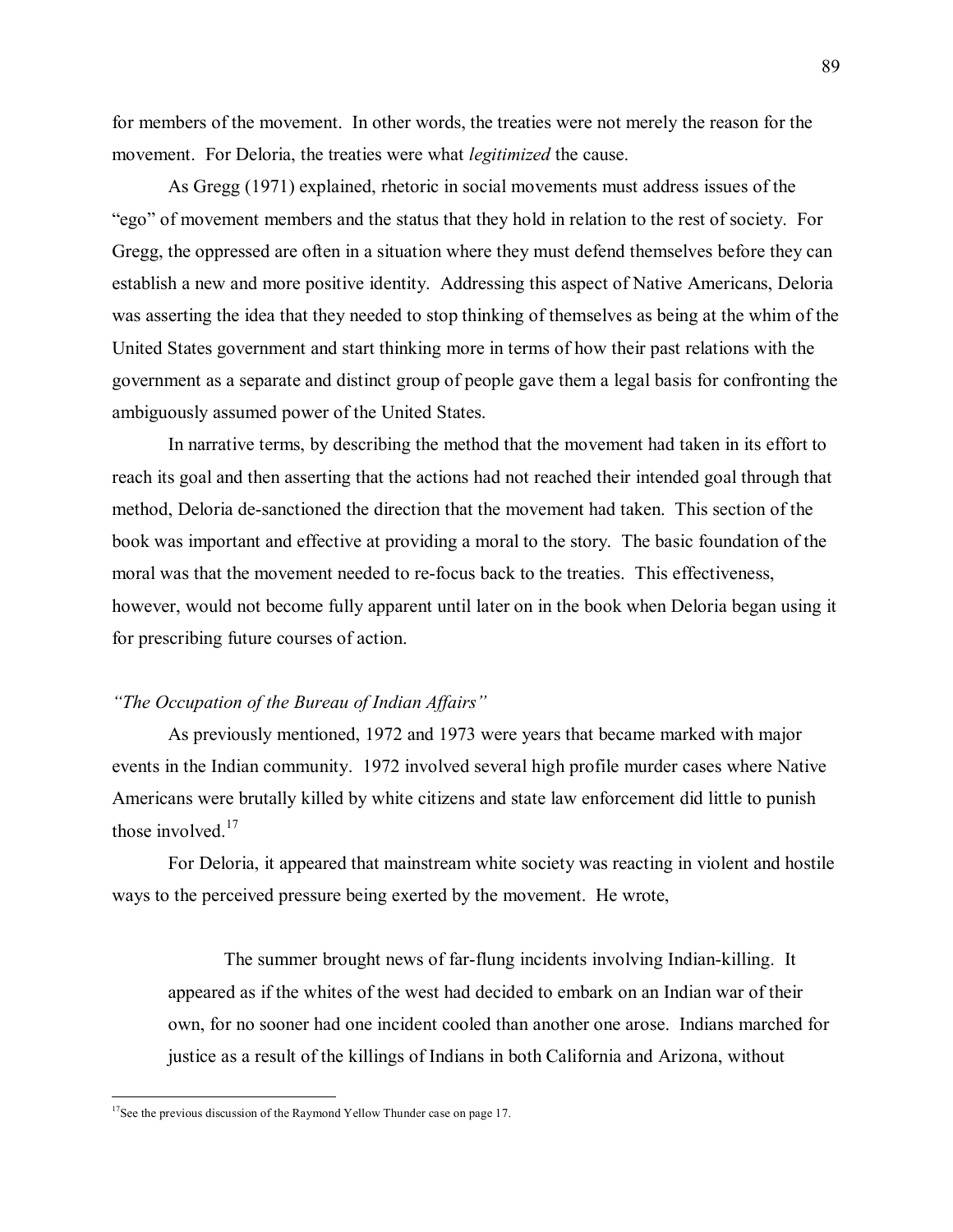receiving any relief in either state. The emotional commitment of the movement had now penetrated into every part of Indian country, and people were anxiously awaiting some word from the activist leaders as to what could be done to prevent more killings (p. 45- 46).

The killings prompted the planning of the "Trail of Broken Treaties." The idea for the event was loosely modeled after the 1963 March on Washington. It was intended to be a caravan that crossed the entire United States and ended with a march in the nation's capital. The plan for the event was officially solidified following the September 1972 shooting and death of Richard Oakes (who had led the invasion of Alcatraz).

The caravan began on the West Coast in October of that year. As it crossed the country, members from tribes throughout America joined in the march. During the cross-country trip, leaders of the march wrote the Twenty Points, which were to be presented to Richard Nixon the week before the 1972 Presidential election. Deloria described the Twenty Points as being a document that, "presented a new framework for considering the status of Indian tribes and the nature of their federal relationship" and "harkened back to the days of freedom, when the United States courted the friendship of the tribes" (p. 48). Like Manuel's idea of "mutual dependence," the Twenty Points was attempting to revive the original existence of mutual respect that had subsisted between the colonists and the Native Americans.

However, as Deloria recounted, the organization of people involved in the march broke down once it reached Washington. The march went directly to the Bureau of Indian Affairs, but the building was not prepared to receive the large number of people who showed up. When the Indians were asked to move to another building, several guards pushed some of the protestors and the Indians took over the building for fear that they were being forced out. Following several tense days, the Indians agreed to leave the building after being promised that they would not face criminal charges for their occupation of the BIA.

Deloria wrote,

As the weeks followed and the real stories of the occupation began to emerge, it became increasingly evident that the Indians had been had. Some of the Indians what had been in the building during the actual occupation went on the official tours of the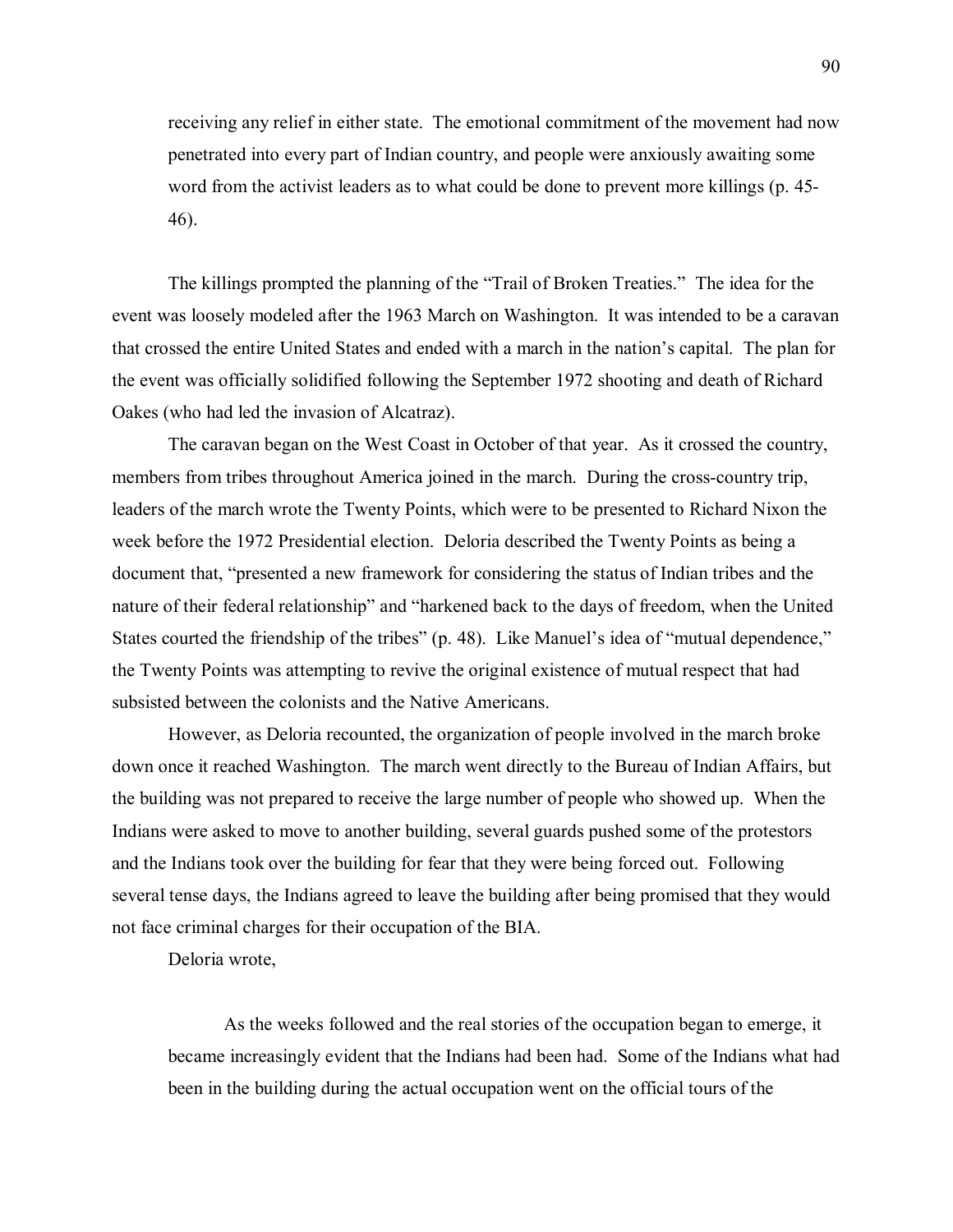occupation site. They were astounded to se extensive damage in rooms where they were certain there had been no damage. The walls were marked up with slogans and names and addresses where there had been no marks whatsoever at the time of departure. Some of the paint appeared fresh, an indication that it had been applied recently and not in connection with the Indian's takeover of the building.

Later events would indicate that the federal government had had a substantial number of agents among the protestors, and some were so militant and destructive as to be awarded special Indian names for their involvement in the protest. It became apparent why the government had been so willing to agree not to prosecute the Indians: The presence of agent-provocateurs and the intensity of their work would have made it extremely difficult for the government to have proven an intent by the real Indian activists to destroy the building (p. 57).

Deloria concluded this chapter by pointing out that the response from the Nixon administration was to reject the Twenty Points and deny the need for treaty reform. Therefore, the AIM leaders were left more infuriated by their inability to make any headway with the government (p. 62).

Once again, the purpose of Deloriaís retelling of the events preceding and following the Trail of Broken Treaties was to place the events in the context of the Native Americans' perspective. The dominant narrative of the general public in relation to the events was probably one that assumed a group of hostile and unreasonable Indians had shown up in the nation's capital plotting to take over the BIA. To combat any assumptions the reader might have along these lines, Deloria did not treat the Trail of Broken Treaties as an isolated event but linked it to the atmosphere of anti-Indian hostility and the weariness and confusion of the protestors upon their arrival in Washington D.C. Recounting and accounting for the events, Deloria implied that the cause was a progression of frustration. Deloria's reframing of the story was rhetorically effective because it allowed him to portray the movement as of a group of peaceful protesters seeking justice who were manipulated by a group of CIA-agent villains into taking an action they had never intended.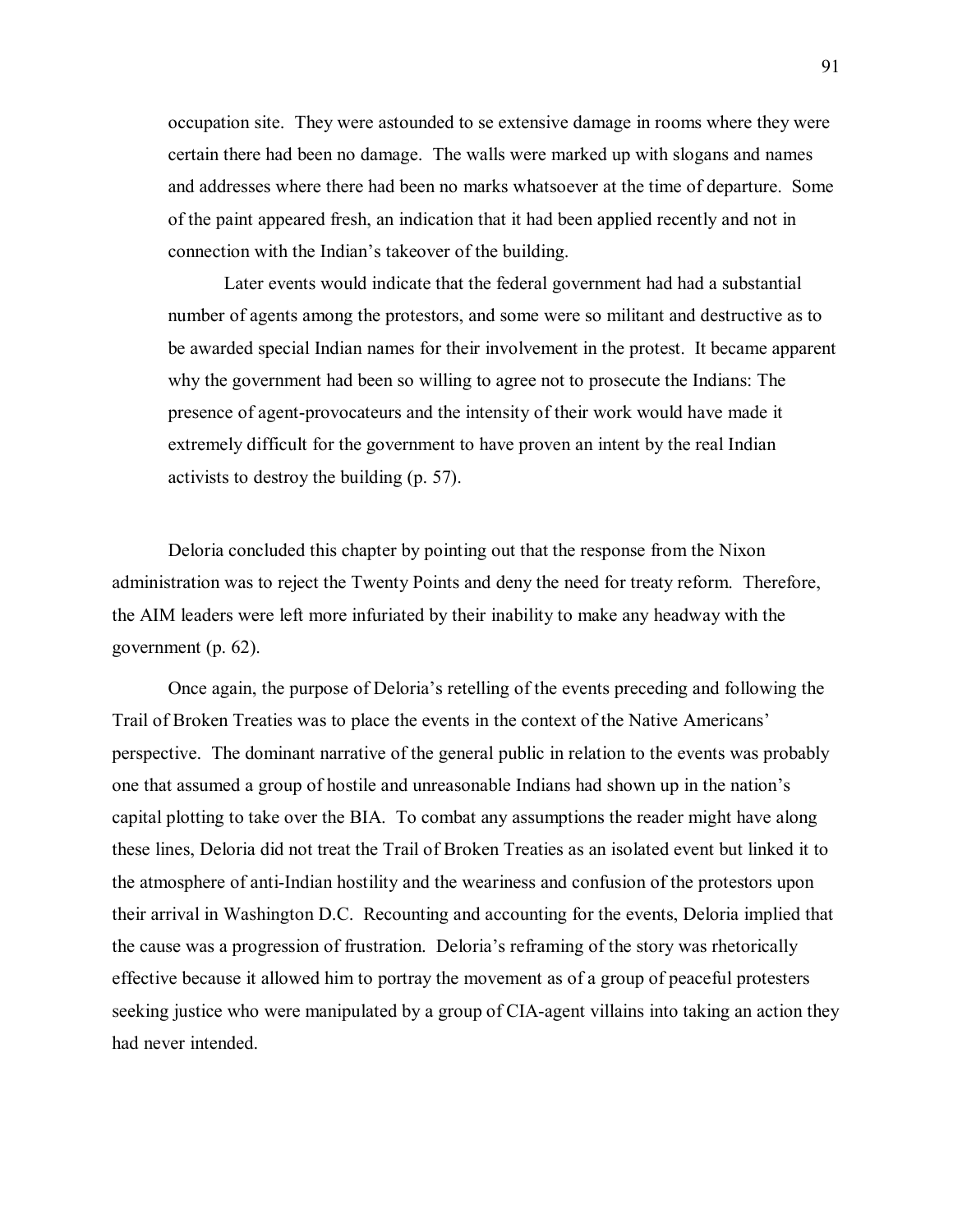As a result, in his description of the events that took place surrounding the Trail of Broken Treaties, Deloria was able to downplay the fault of the protestors in the BIA takeover and reassign agency of the event to the CIA. From there, he was able to stress his view that the Twenty Points were more important than anything else, despite the fact that the take-over had overshadowed their importance to the general public. In this way, Deloriaís narrative of the event (as the title of his book suggests) presented the take-over as an unfortunate outcome that was unrelated to the real purpose of the Trail of Broken Treaties. The lasting message that Deloria was working toward maintaining was the underlying purpose of the Twenty Points: to reopen the treaty process between the U.S. government and tribal governments and to restore the native nations to their previous level of independence.

It is safe to assume that, as a retelling of the events of the Bureau take-over, the story was effective at providing an understanding to people both within and outside of the movement. Deloria's account of the event was a best-seller and is probably one of the most often cited versions in this respect.<sup>18</sup> However, in its goal of refocusing attention to the Twenty Points, it was generally unsuccessful. The Twenty Points never achieved any real level of recognition after it was dismissed by the Nixon Administration.

# *"The Confrontation at Wounded Knee"*

 As Deloria explained, it was in January of 1973 that Wesley Bad Heart Bull was murdered in Buffalo Gap. Racial hostilities between whites and Native Americans escalated to a high degree in South Dakota following the trial of Bad Heart Bull's killer (who never served jail time as a result of his trial for "manslaughter"). However, according to Deloria, the tensions gradually abated and AIM leaders were assured by the government of a better level of justice in the future. With better relations forming, AIM leaders Russell Means and Dennis Banks moved to the Pine Ridge Reservation to celebrate what appeared to be a success in the movement (p. 64).

At this point in the narrative, Deloria provided an extensive review of the Oglala Sioux tribe (who lived on the Pine Ridge Reservation). His narrative included major events from the full breadth of history that lay between the two Wounded Knee confrontations. Those events

 $\overline{a}$ 

<sup>92</sup>

<sup>&</sup>lt;sup>18</sup>See Forbes, 1981, p. 4.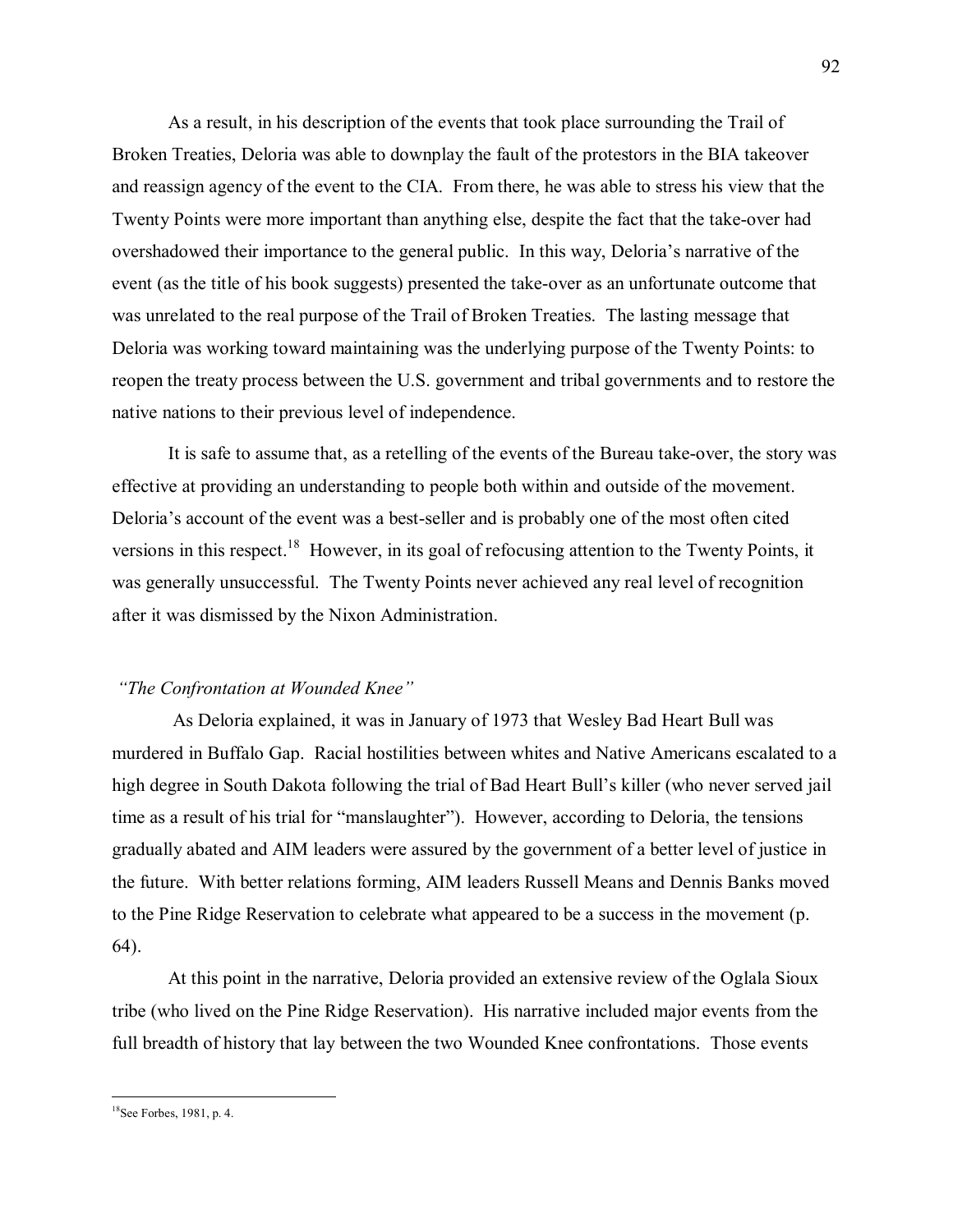included the assassination of Sitting Bull and the following massacre of women and children at the hands of the United States Army in the first confrontation at Wounded Knee. In addition, he discussed the Sioux's loss of their cattle during World War I (sold by a government agent "for war needs"), the allotment of their land following the war, and the development of a new tribal government following the Indian Reorganization Act of 1934 (p. 64-69). His purpose in providing this history of the Sioux was to establish a track record of their victimization at the hands of the United States.

The setup of the new tribal government due to the Reorganization Act is what had created the government that Richard Wilson became the leader of in 1972. It was Wilson, acting as tribal President at the Pine Ridge Reservation, who had sworn to prevent any further AIM protests from occurring at Pine Ridge. Therefore, when Means and Banks returned to Pine Ridge in 1973, Wilson did not hesitate in sending his "goon squad" (as the tribal police had come to be called by the residents of the reservation) to try and intimidate Means and Banks into leaving. In response to the hostility they were facing from the tribal police, the angered members of AIM took occupation of the small town of Wounded Knee.

Coincidentally, at the same time, several local Indian groups in Pine Ridge were in the process of trying to determine the nature of the rights they had been afforded by the Fort Laramie treaty of 1868. So, as the occupation was determining what their demands would be, it was decided that they would demand a review of the Treaty of 1868. In what Deloria called a "bold, dramatic, and probably legally sound" move, AIM requested that the Senate Foreign Relations Committee review the potential violations of the treaty that may have been committed by the United States government (p. 74).

Deloria provided his own justification by accounting for the AIM members' decision to make that call. He wrote,

Indian treaties had been ratified and proclaimed in the same manner as had foreign treaties. The federal courts had frequently concluded that Indian treaties had the same legal status as foreign treaties, and that the same doctrines of interpretation should be used to interpret the provisions of both kinds of treaties (p. 74).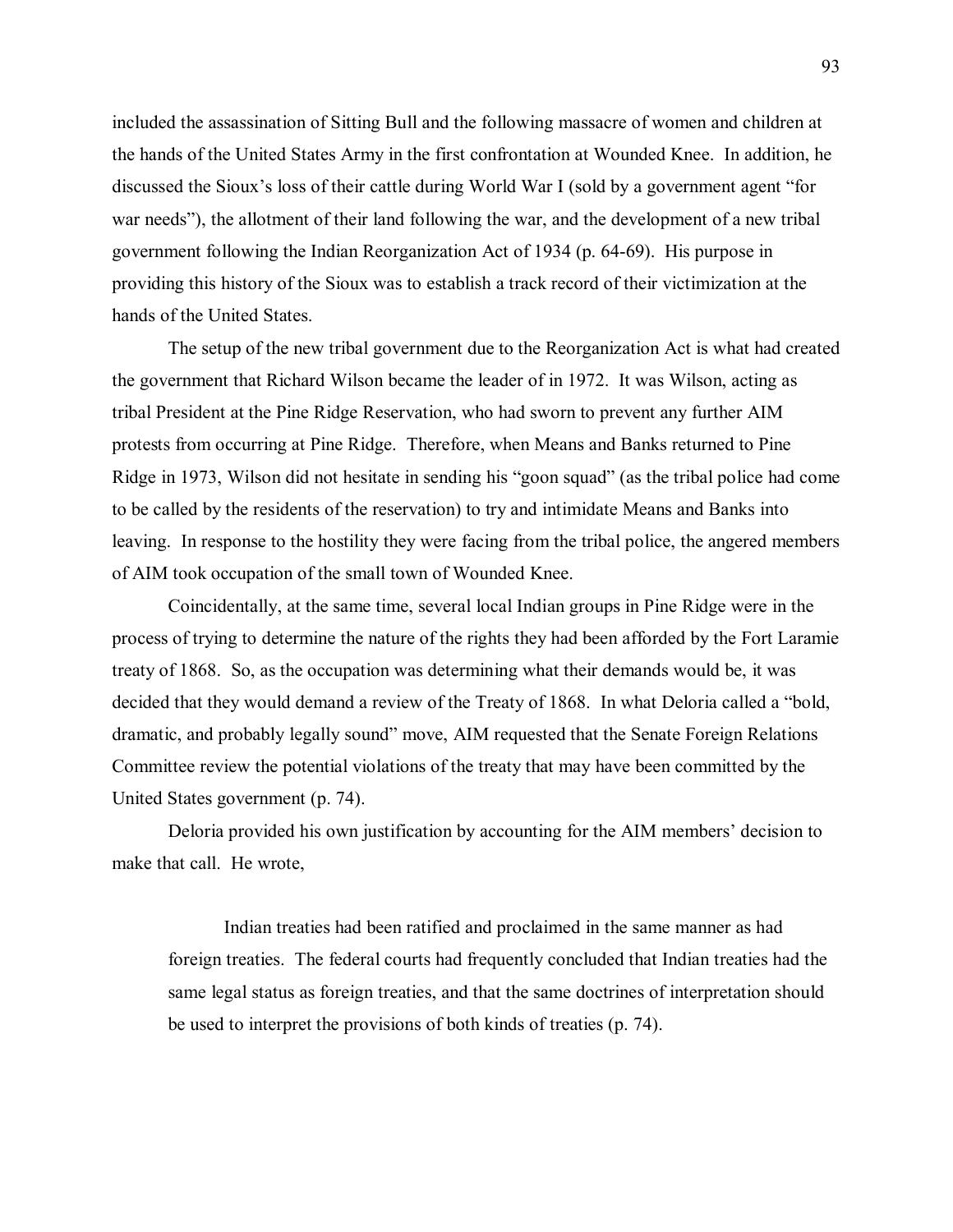Supporting his claim, Deloria alleged that statements made by the Library of Congress and the Senate Parliamentarian also informally upheld this idea.

In his recounting of the events, Deloria explained that during the seventy-two day standoff between AIM and the FBI that followed, Russell Means made the rhetorical move of going on national television and pronouncing that the Oglala Sioux Nation was declaring its independence from the United States. His basis was that the United States had illegally violated the provisions of its own 1868 treaty with the Sioux Nation. This radical statement, according to Deloria, left both the Native American community and the government in a state of "trauma" and the occupiers with an upper hand. He wrote,

The people at Wounded Knee lost no time in pushing their advantage. They sent emissaries to New York, and Indians began to show up at the United Nations seeking the assistance of friendly nations which might raise the question of the Sioux treaty before that body. While few tribal governments openly supported the Wounded Knee people, Indian country secretly glowed with the knowledge that the mouse had finally roared (p. 78).

Deloria wished to assert that Wounded Knee carried significance far greater than the goals of the confrontation itself. Through the issue of treaty rights, the confrontation had carried an international aspect and Deloria saw this as a means for launching a new perspective that held international implications. He wrote,

Wounded Knee marked a historic watershed in the relations of American Indians and the Western European peoples. The theory of treaties as articulated by the Oglalas called for a re-examination of the four centuries of contact between Indians and whites on the continent. In demanding independence for the Oglala Nation, the people at Wounded Knee sought a return to the days of pre-discovery, when the tribes of this land had political independence and sovereignty. They sought the recognition by the nations of the world of their rightful status as nations in the community of nations.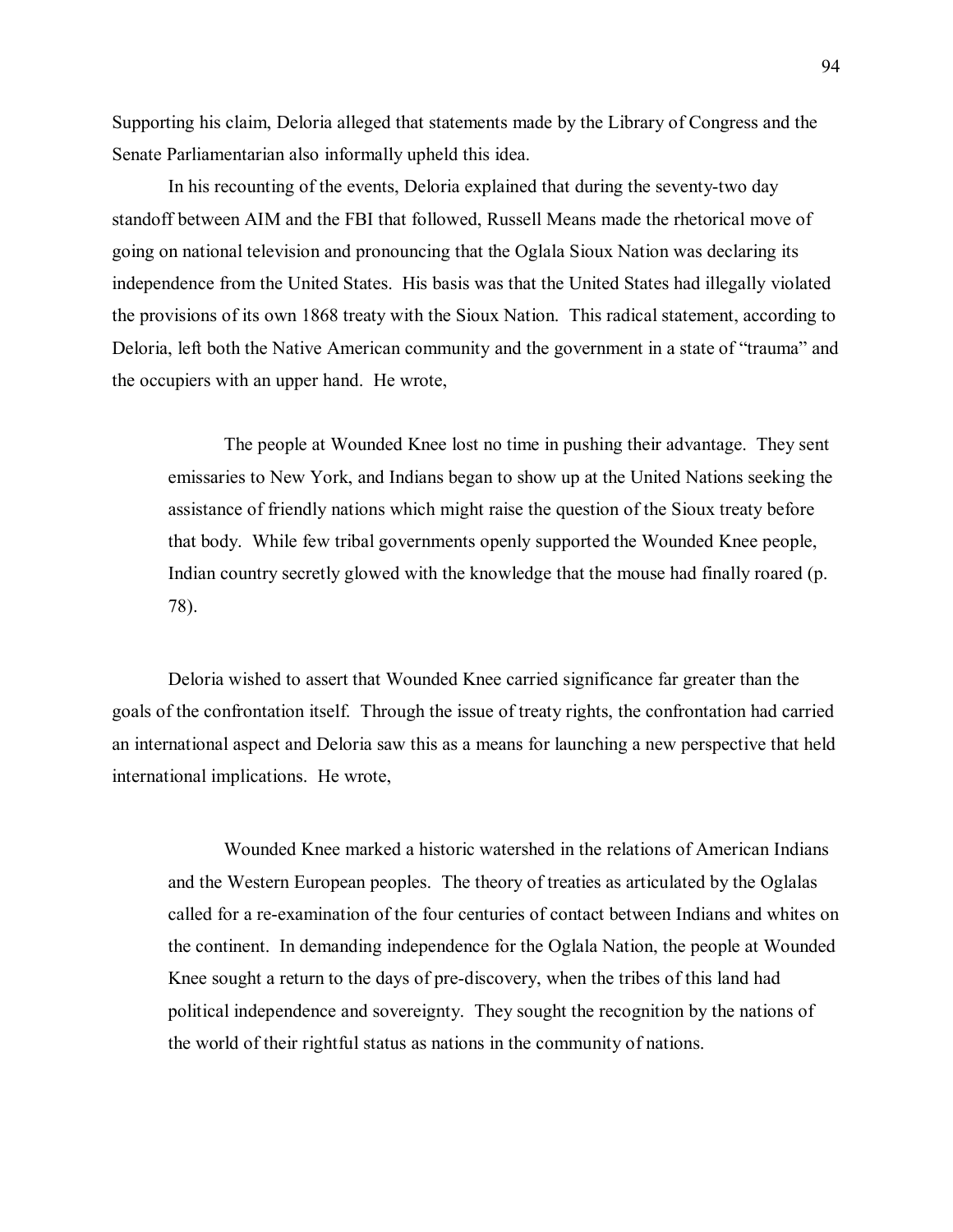Wounded Knee marked the first sustained modern protest by aboriginal peoples against the Western European interpretation of history, for the Oglala Sioux refused to accept the definitions which the American legal system had used to cover up the status of Indian tribes and make them appear to be merely a minor domestic problem of the United States. In their declaration of independence, the Oglala Sioux spoke to the world about freedom for all aboriginal peoples from the tyranny of Western European thought, values, and interpretations of man's experiences...

The Third World ideology which proved so useful to Europeans in interpreting the events of the world in the last two decades seemed to be fulfilling itself in North America as well as Africa and Asia. Wounded Knee meant that American Indians were determined to seek their rightful place in the world existence which had previously been denied to them...

The frightening aspect of the declaration of Indian independence has many facets. It seems incredible to many Americans that Indians have feelings distinct from those of other Americans. This attitude had been developed by the sanitized version of world history which is taught in the American educational system. Children are taught that it was inevitable that Indians would be subjugated and become American citizens. Indian political allegiance is therefore assumed to be American...

What the occupation of Wounded Knee has done has been to remove the cloak of isolation behind which Americans hide from the rest of the world and confront them with the question of what constitutes a nation. Does a nation cease to exist when it is overrun by a larger nation? Or does it remain a nation so long as its people give it allegiance? Can the Oglala Sioux nation be consumed by the United States through the confiscation of its lands? Or does it exist so long as the people consider themselves Oglala Sioux? (p. 80-83)

This part of Deloria's book is what Yates and Hunter (2002) called the "world-history" narrative. It distinctly placed the actions of the movement at the level of "far reaching" significance" meant to situate the movement in a "global context" (p. 128). For Deloria, American history had become a case of society going wrong. The American government had taken a path that was morally unjustified and had then developed a false version of history that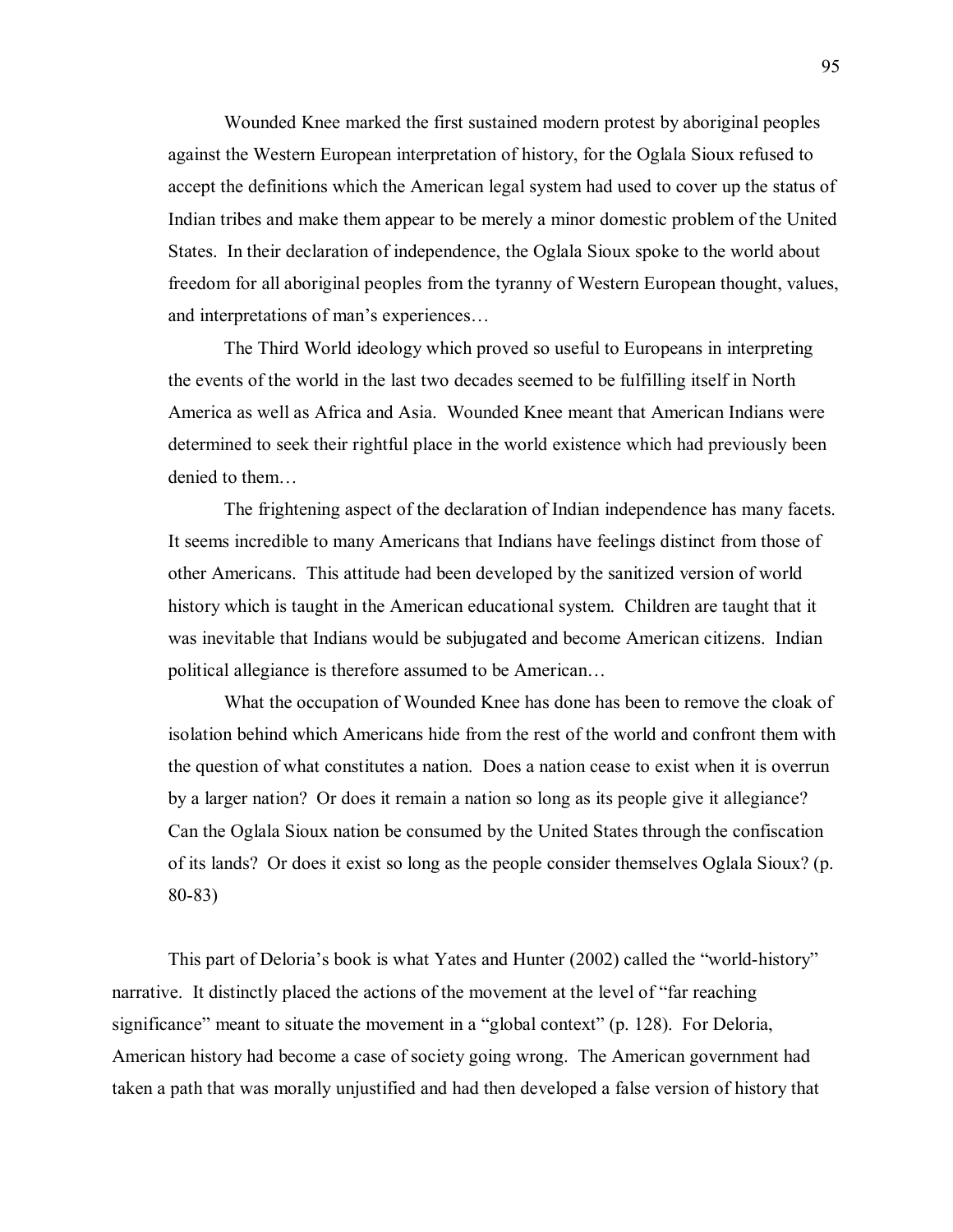assumed untrue things about the Native Americans in order cover its mistakes. For Deloria, the story of the declaration of independence at Wounded Knee revealed that the American version of history was unable to truly answer the question of whether or not the tribes had ever fully lost their nationhood.

Deloria's strategy was the same as the one advocated by Manuel in his story of Alex Thomas (see *"We Honor Our Grandfathers Who Kept Us Alive*" in Chapter III). By questioning the "logic of good reasons"<sup>19</sup> and the implicit values behind the assumption that Native Americans no longer retained their right to sovereignty, Deloria was challenging the myth that American society had presumed to be valid.

In terms of the six persuasive functions of a movement, this story is a continuation of Deloria's attempt to transform perceptions of reality. However, it can also be seen as a story meant to mobilize others to action. In sanctioning the actions taken by the AIM members, Deloria was encouraging others groups (in both the U.S. and throughout the world) to begin publicly questioning the status of Native American tribal sovereignty.

#### *"The Doctrine of Discovery"*

In the next three sections of his book, Deloria extensively attacked the legitimacy of three philosophical aspects of Western law that had come to be characteristic of Indian policy in the United States. Before a critical analysis can occur, a description of those three philosophical aspects is necessary. Therefore, before continuing with the critical analysis, the next three sections of this paper will briefly present Deloria's case against each of the three aspects of law and how, as a group, they served to create an ideology of domination that supported the removal of sovereignty from the Native Americans. In terms of Deloria's narrative, they represented the major antagonists or obstacles that stood in the way of Native Americans achieving their desired goal of sovereignty and self-determination. Therefore, this portion of his book provides a judgment on them as symbolic antagonists and immoral villains (so to speak) against the native people in America.

The first that Deloria discussed was what is generally called the "Doctrine of Discovery." The Doctrine of Discovery was the philosophical doctrine adopted by the European nations during the period of early exploration that dictated that the rights to acquire land and make

<sup>19</sup>Refer to page 26.

1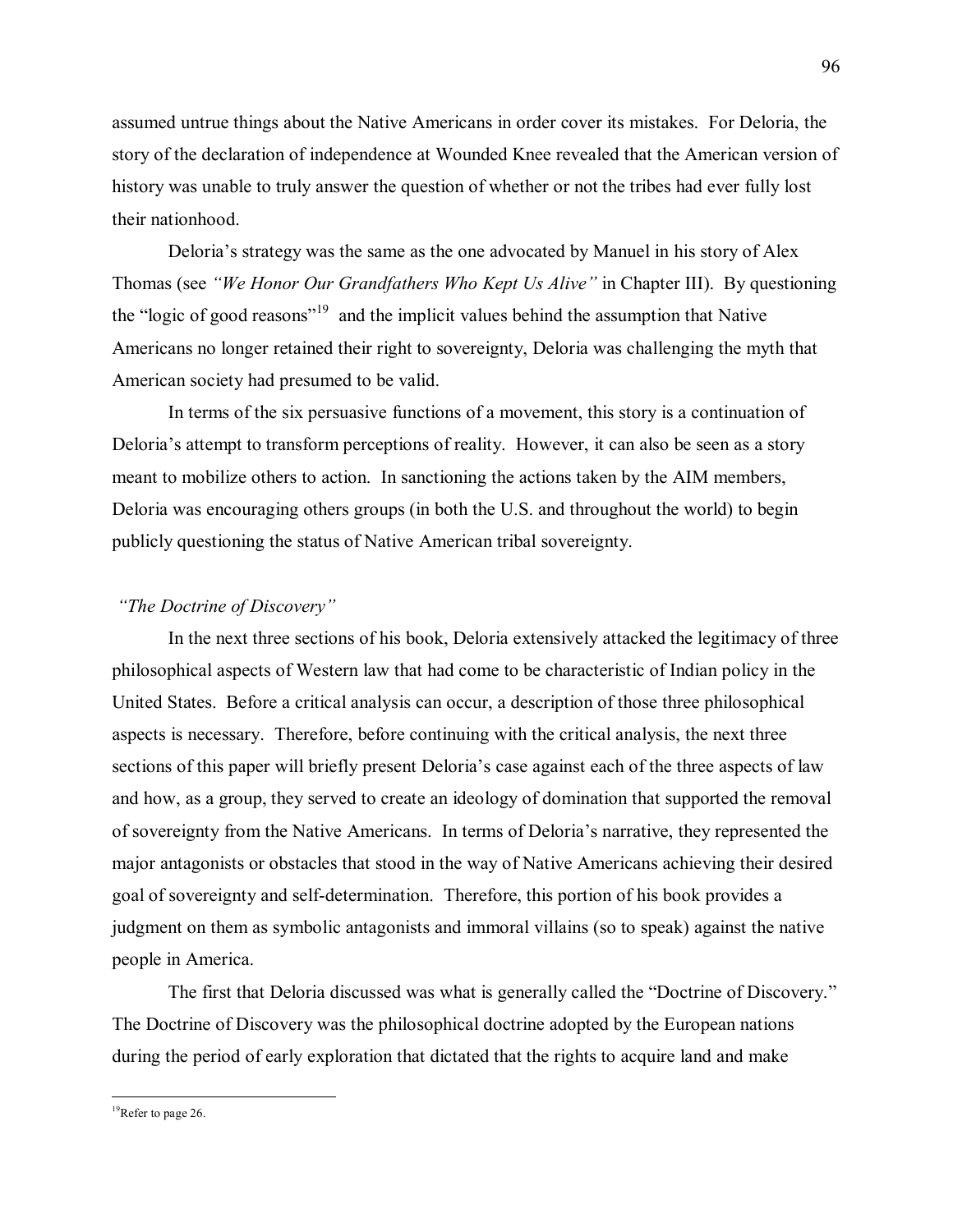settlements on it belonged solely to the country that "discovered" that land. However, this did not allow for the rights of discovery to be taken when a group of people already possessed and inhabited the land as a sovereign nation. In other words, Spain could not simply decide to "discover" France and then claim sovereignty over it. The Doctrine of Discovery required that already existing sovereigns be respected and dealt with as sovereigns.

However, under the Doctrine of Discovery, aboriginal people who were not recognized as sovereign nations were not protected. Therefore, a colonizing "sovereign" had the right to determine how indigenous people would sell or convey the land they lived upon. Europeans assumed that it was not forceful stealing as long as land was not taken from another *nation* and the Europeans defined the meaning of what constituted a nation in their own terms.

Deloria made a strong case for why the Doctrine of Discovery was not only an illegitimate philosophy but also that it was not followed by the United States government anyway. He based his claim on the fact that both representatives of the English Crown and representatives of the later United States government signed multiple treaties with Indian nations. These treaties, all based on the European model of being a contract between two sovereign nations, inherently recognized the sovereign status of the Indian nations.

Therefore, by their own definitions, once the English signed the first treaty with an Indian nation, they lost their right (according to the Doctrine of Discovery) to claim the lands occupied by that particular indigenous nation. The English had, in effect, signed a legal agreement that recognized the Indian nations as equal sovereigns.

# *<sup><sup><i>i***Domestic Dependent Nations**<sup>*<i><i>***</sup></sup>**</sup></sup>

In some ways, this led to the second political doctrine attacked by Deloria that was used by the United States government to take land from the Native Americans. According to Deloria's description, due to the need to characterize the Native American nations as being *incompletely* sovereign, the government had to invent a category under which they could put the indigenous nations in order to take their lands. Therefore, in the controversial U.S. Supreme Court case *Cherokee Nation v. Georgia*, Justice John Marshall made the assertion that the Cherokee Indian nation could not be considered a foreign nation because their lands were adjoining and enclosed within the United States. In order to justify the position of the United States government in taking the Cherokee's land, he characterized them as being a "domestic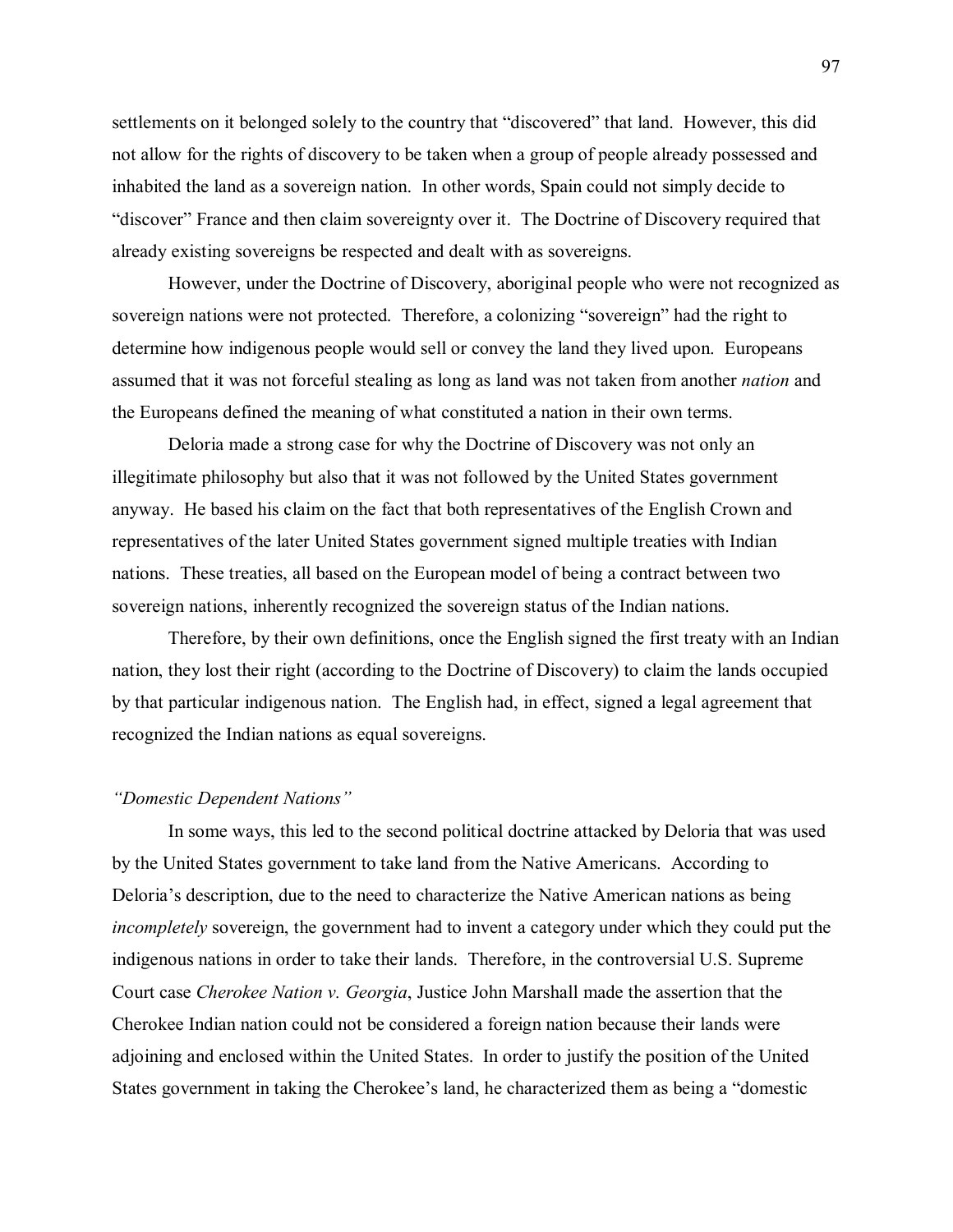dependant nationî and that their relationship to the United States resembled that of a ward to a guardian. However, as Deloria claimed, there was no legal basis allowing for the court's decision to "make" the Cherokee nation a "domestic dependant nation." Instead, the decision seemed to be based in the interests of the U.S. and its economic need for expansion, which were pressured upon the court by President Andrew Jackson. As a result, this use of the idea of "domestic dependant nations" and the "Doctrine of Discovery" were then liberally applied to the Indian nations throughout North America in the taking of Indian territories.

# *<sup><i>ªThe Plenary Power Doctrine*</sup>

As a result, the court invented the Plenary Power Doctrine (the third political doctrine criticized by Deloria) in order to assume an almost complete governmental control over the Indian nations. This doctrine, developed by the courts late in the 19th Century, asserted that the courts did not need to investigate the constitutionality of governmental action taken in reference to indigenous people, because they were not a recognized political group in the United States that was protected by the Constitution. As a result, it was determined that the Supreme Court could defer authority to Congress and the executive branch. This gave both branches of government the unlimited freedom to take actions with regard to Indian lands, their trust funds, and their cultural existence with no consequences for any misuses they engaged in. Once again, there appears to be no legal justification for the court's decision to do this other than the desire to further the interests of the United States.

In describing these three doctrines from the perspective of the political motivations that inspired their adoption, Deloria intended to provide a critical perspective for those attempting to understand the inconsistencies that had developed in Indian policy in the United States. One of the biggest problems that Deloria identified in the struggle for Indian Rights was the fact that many activists and lawyers working on behalf of the movement had internalized the "lies" inherent in the conceptualizations of the Doctrine of Discovery, Domestic Dependent Nation status, and Plenary Power Doctrine. After centuries of being normalized to believe the dominant narrative that the law was formed on the principle of justice, most of the activists of the late twentieth century had been conditioned to see the status of indigenous nations in the same conceptual terms as the society that dominated them. Deloriaís narrative reverses this by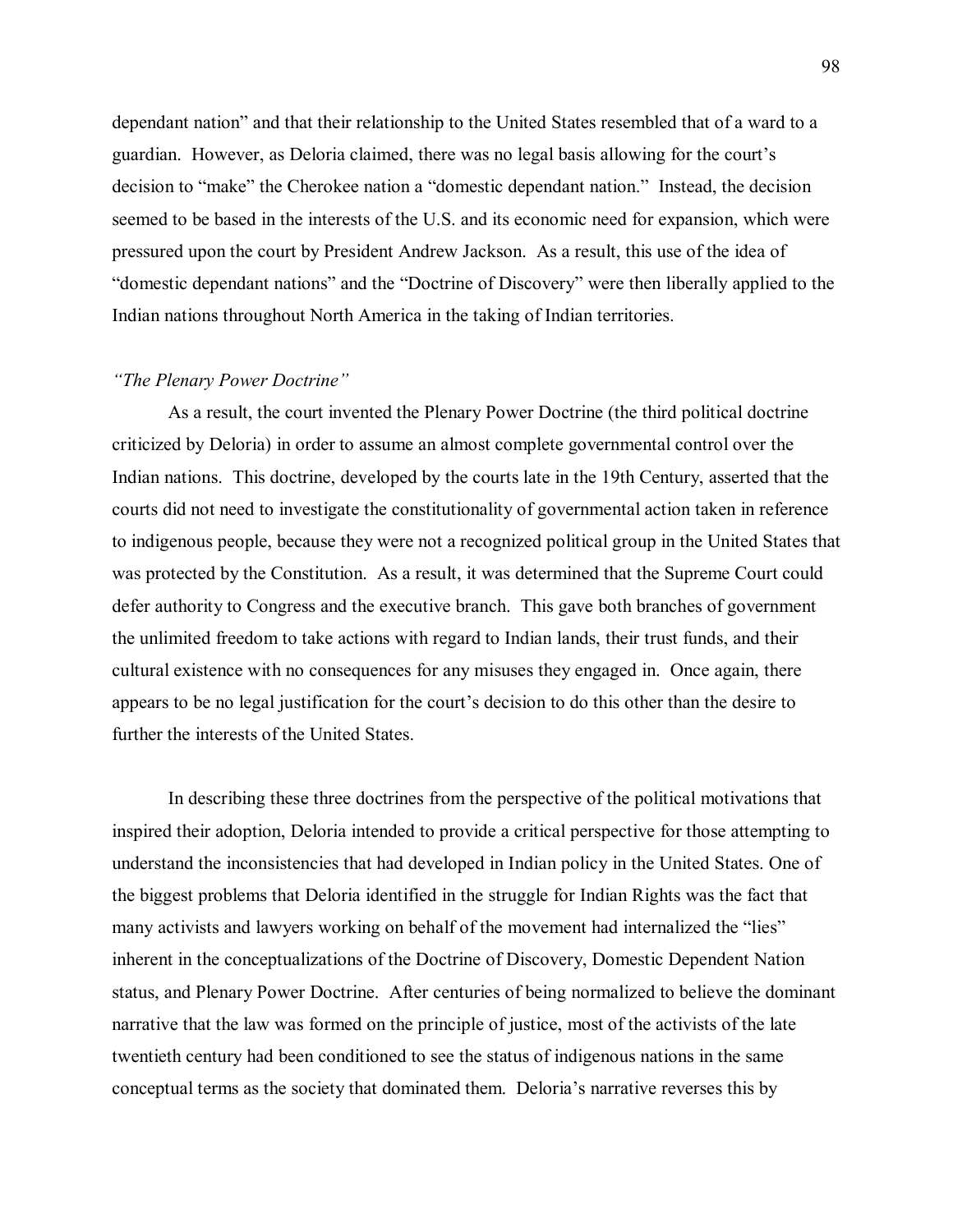proposing a causal relationship between white interests and the formation of the law, thus undermining the aura of legitimacy attached to law in a democracy as an institution presumably protecting the rights of all. His purpose in re-narrating the creation and character of these legal doctrines was to create a basis for others to continue questioning their legitimacy. Deloria believed that if he could get people to accept his criticisms and he could show that there truly was *no* legal justification for the Indian policy that had been promoted by the United States, then his readers might feel (as he did) that the legitimacy of the U.S. government was built on thin and delicate presumptions like a house of cards and could easily be made to fall. However, getting people to go along with something that undermines the basis of their society is easier said than done. Still, at the very least, in this section of his book, Deloria did give trial lawyers involved in Indian litigation an interesting new perspective on the law around which to mobilize. Deloria's re-narration and moralizing judgment of the setting in which the three philosophies developed attempted to enlighten his audience in a way that would explain the need for a change in setting and courses of action for the future. As Fine (2002) explained, narratives in social movements serve the dual function of being both retrospective and prospective. First, in recounting and accounting for events, stories process and moralize aspects of a society's shared past. Second, in creating this conceptualization of a shared past, stories coordinate future action by providing the audience with lessons and morals about the world that are meant to be taken as guides for behavior. Thus, in his recounting of these three doctrines, Deloria accomplishes a justification for others to take future actions in questioning the morality and validity of the assumptions made by American law.

# *<sup><i>ªThe Size and Status of Nations*<sup>*?*</sup></sup>

A quick summary of Deloria's narrative up to this point shows that he spent an extensive amount of time strategically re-narrating history because he needed to transform the perceptions that people had of the past of Native America in order to provide his vision for the future. Therefore, in showing that issues like sovereignty and self-determination were not new topics but rights that had been claimed by the Native Americans throughout time, Deloria avowed the indigenous claim to inherent nationhood. In relating a narrative account of the more recent past and present (of the Trail of Broken Treaties, the occupation of the BIA headquarters, and the seizure of Wounded Knee) from an indigenous perspective, Deloria was able to relate the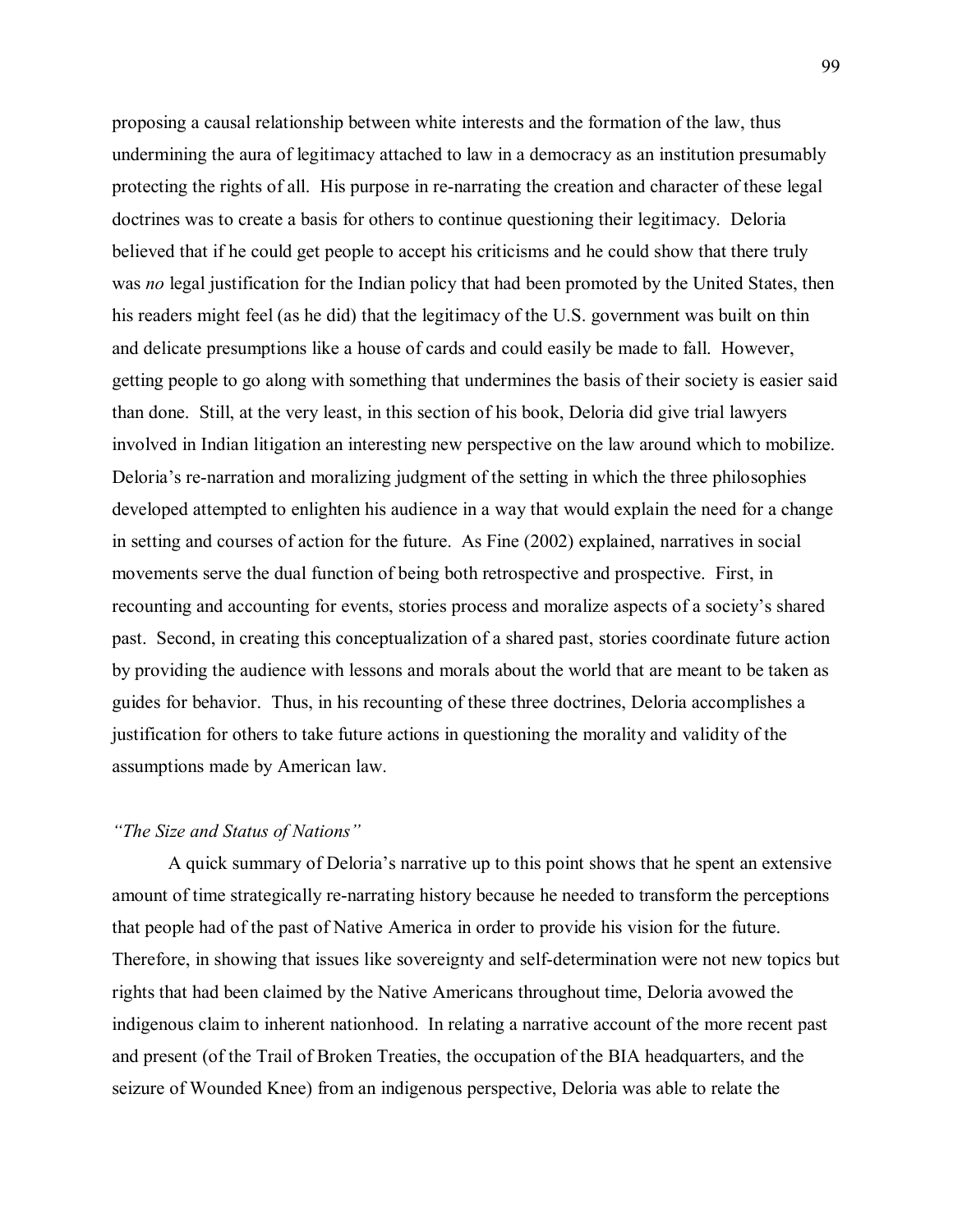overblown media events to their underlying causes and provide a justification for their taking place. In order to undermine the perceived justice and legitimacy of the law, he provided a reinterpretation of the creation of Indian policy that allowed him to place the law within the overarching narrative of history, thus joining the law with its underlying motivation of governmental interests.

At this point, Deloria was finally ready to begin transforming his readers' perceptions of what the future of Native America could potentially become. However, he needed to convince his readers that the common objections his opponents used to argue against the Indian claim to sovereignty as nations were unfounded. His basic premise was that the argument against recognizing the tribes with fully sovereign status was based on a "misunderstanding" of the concept of sovereignty as it existed in modern international law and practice (p. 161).

Seeing sovereignty as being possible in the form of a protectorate relationship between the United States and the Indian nations, Deloria asserted that this would be a clear solution for the United States to solve the complex problems and errors of jurisdiction, authority, and responsibility that had plagued the United States government's relationship with the indigenous people. He wrote,

Indians are not seeking a type of independence which would create a totally isolated community with no ties to the United States whatsoever. On the contrary, the movement of today seeks to establish clear and uncontroverted lines of political authority and responsibility for both the tribal governments and the United States so as to prevent the types of errors and maladministration which presently mark the Indian scene (p. 162).

To prepare his counter-argument, Deloria identified five general reasons commonly made for why indigenous tribes could not become fully sovereign nations. These were that  $(1)$  "land" areas presently possessed by Indians are too small to qualify," (2) "the United States totally surrounds the respective reservations,"  $(3)$  the tribes have a very small population in comparison with other independent states,"  $(4)$  "the tribes' lack an independent economic base," and 5) ìmany tribes lack sufficient education to succeed in the modern industrial societyî (p. 161-162).

Deloria then narrated aspects of the present state of being for nations within the world, which showed how each of the objections were misrepresentative of the concept of sovereignty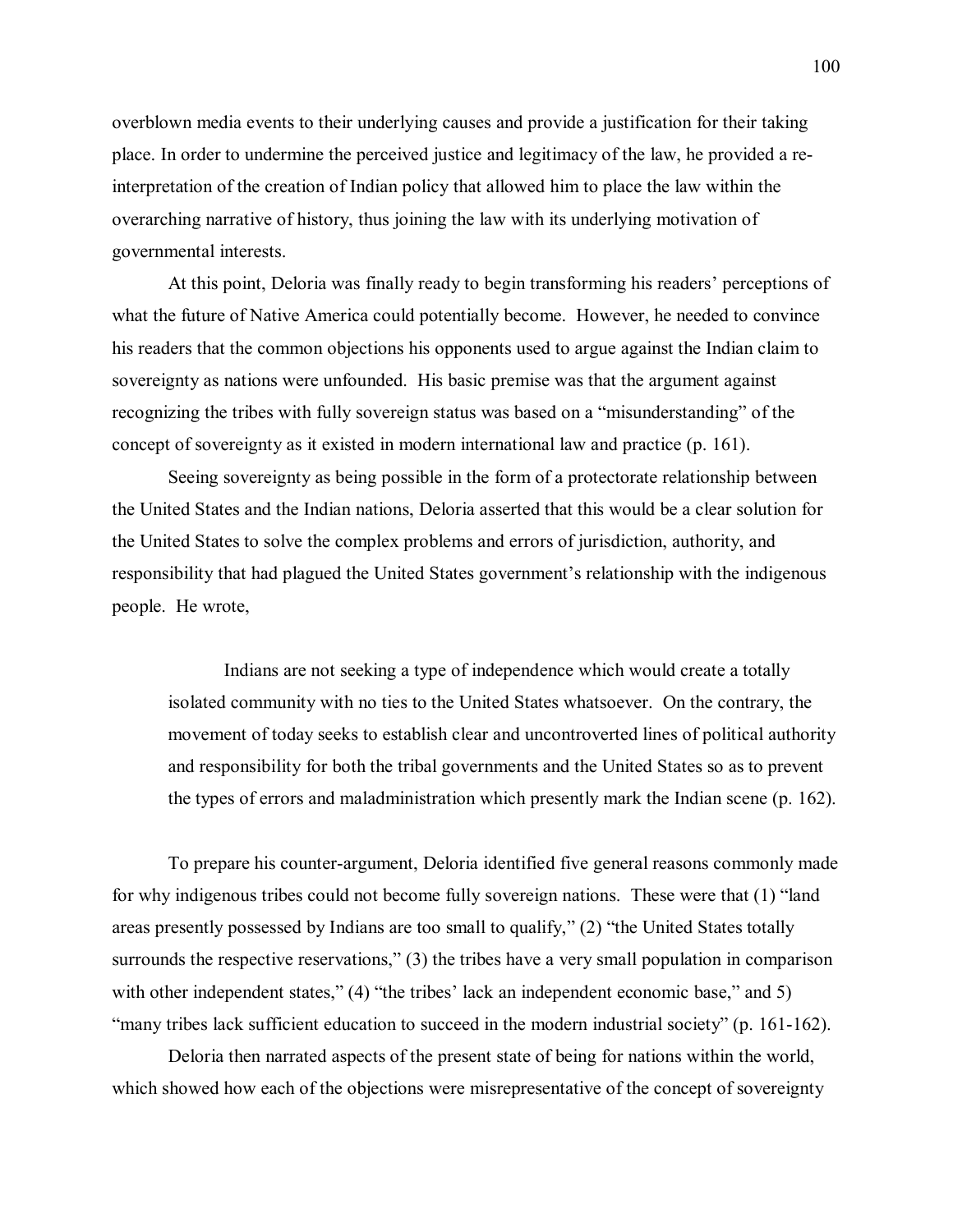as it existed internationally. For example, he cited multiple nations (like Luxembourg, Monaco, and Vatican City) that are smaller in both territorial land and population than several of the Native American tribes. He cited others (like San Marino, Lesotho, and Singapore) as examples of fully sovereign states that are totally surrounded by another nation. He cited nations (like Indonesia, India, and most of the Third World) as examples of fully sovereign nations that were incapable of economic independence. Last, he cited how most of the nations in the Third World had far less enrollment in schools than the Native Americans. Also, Native Americans had a higher literacy rate than many Third World countries at that time. Therefore, according to Deloria, the amount of education held by the people of a nation could not be considered a standard for determining its ability to hold sovereignty (if the standards applied to Native Americans were to be consistent with international practice).

At one point in his analysis, in a directly confrontational demand of the establishment, Deloria posed the question,

If the United States can participate in the creation of Israel as a national homeland for the Jews in partial compensation for the genocide committed against them by Hitler during the Second World War, why is the United States incapable of recognizing the Sioux Nation as sovereign over its lands in South Dakota in partial compensation for the genocide committed against it at Wounded Knee and other massacres? (p. 165).

This question accomplished two goals. First, it made reference to the genocidal practices engaged in by the United States Army toward Native Americans and did so in a way that drew an analogy between the United States and Nazi Germany. This association was strategically an indirect vilification used to illegitimize the United States. Second, it held the creation of Israel as a precedent in international political practice for providing reparation to the victims of genocide by providing them with a land base for the creation of a new fully sovereign state. This allowed Deloria to begin adopting the values and practices of international policy to further legitimize his claims.

Deloria concluded his chapter by stating,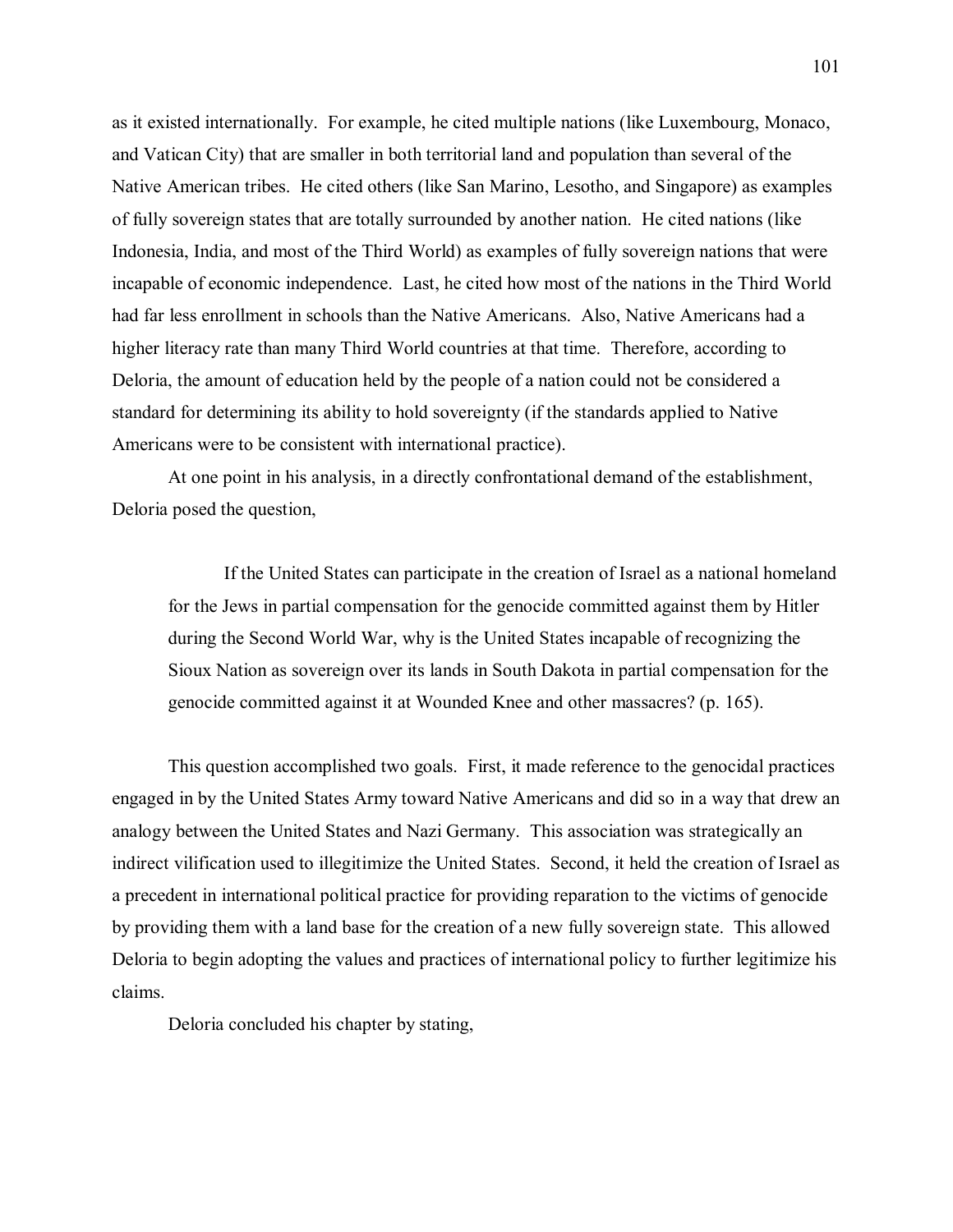$\ldots$  in the world today sovereignty permits an abundance of different forms of relative dependence or interdependence, any of which could be available as a model for a future U.S. Government-Indian relationship. Therefore, the proposal advanced in this book and by other Indian spokesmen for a return to the sovereign relationship of the warly nineteenth century has every justification from an international point of view (p. 186).

This explanation of the practice of sovereignty in global politics continued Deloria's objective of making the issue of the creation of a fully sovereign Indian state less of an abstract desire and more of a potentially realizable reality, thus giving further legitimacy to his claims. In narrative terms, the event of the creation of Israel and the conditions under which it came into being, along with the existence of other nations that shared common characteristics with the Indian nations, presented an argument by analogy for how the Native Americans could aspire to sovereignty. If Israel could reach its goal, then the natives could too.

#### *<sup>8</sup>The Indian Reorganization Act*<sup>"</sup>

In a seemingly backward step in his next chapter, Deloria left this vision of the future to return to describing issues of the past. Deloria claimed that for the Pine Ridge Indians, the major indication of their loss of sovereignty was the adoption of the Indian Reorganization Act (IRA) of 1934. Once again, providing his own retelling of history, Deloria explained that the original version of the IRA announced federal policy to allow the Indians to develop their own tribal selfgovernment. It called for education that stressed the importance of Indian culture. It required the end of the allotment practices. Last, it created the Court of Indian Affairs to preside over all legal issues dealing with Native American controversies.

However, as described by Deloria, the IRA became a controversial piece of legislation for many groups who found faults with various aspects of it. As a result of the controversy and the multiple sides attempting to change different parts of the legislation, the final version had many changes from the original and reflected several differing and conflicting viewpoints. The conflicted final version was the beginning of many problems in Indian policy.

Due to a clause added to the final version (called the option clause), the members of the tribes were only given a one-year period to vote if they wanted to organize a tribal government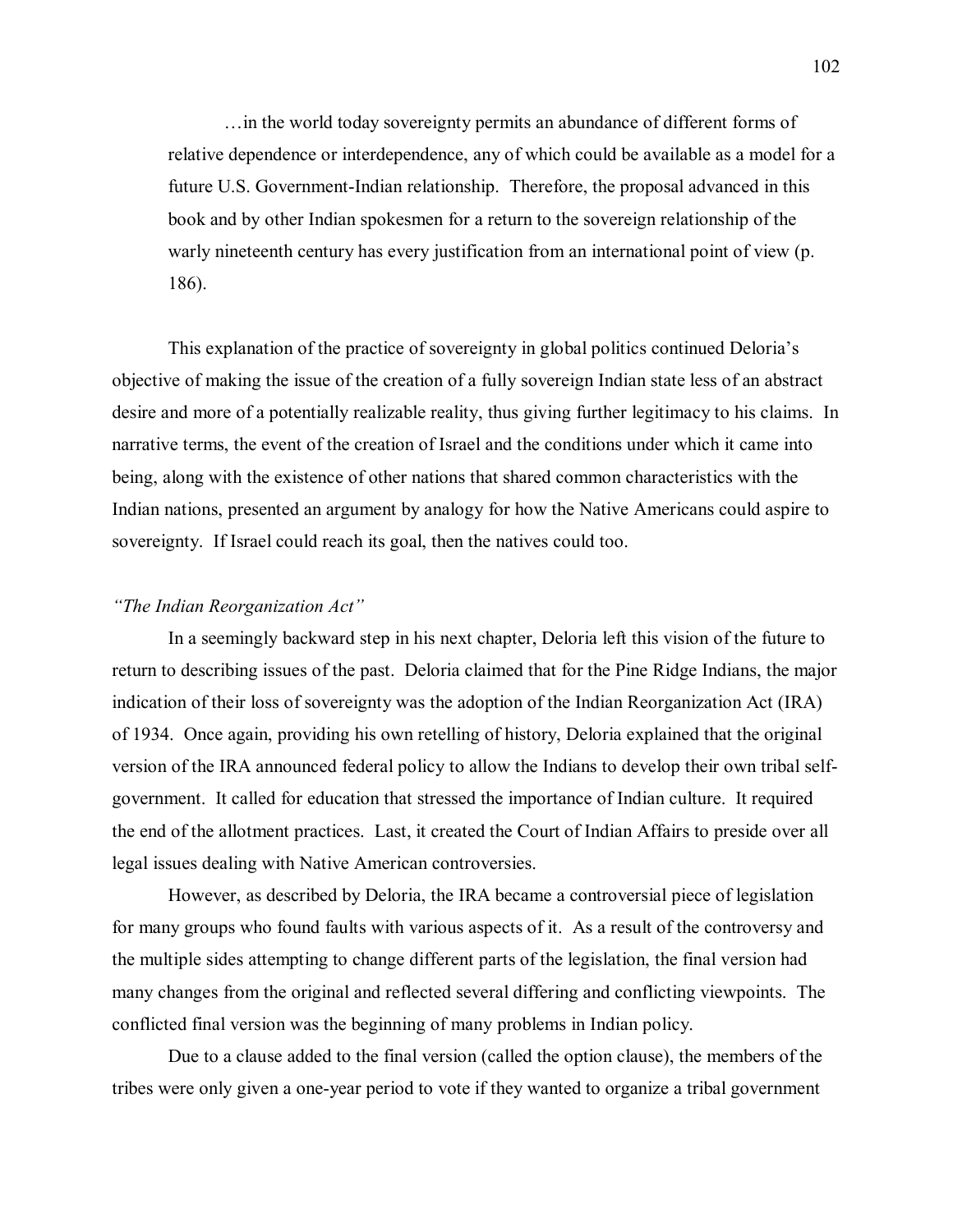under the Act. This was a major problem, because many of the people did not have enough time to understand the many disjointed aspects of the Act. Also, following relocation and the sale of allotments by tribal members, it was difficult to determine which individuals were still considered "members" of a tribe. Even more important was that the norms of Indian culture did not fit with the norms of United States voting. As a result, those who dissented to the Act simply refrained from voting as an indication of their rejection of the bill. The United States government took many people's decision to not vote as an indication of their consent and therefore, as Deloria recounted, the Act passed for tribes like the Sioux.

Deloria argued that the IRA still did have some good aspects to it; however, these were soon subverted by the federal government, which decided to ignore aspects of the legislation it had passed in order to continue acting in ways it wanted toward the Native Americans. Despite the fact that the final version that was passed was unlike the original, the fundamental assumptions of the original document were based in the idea of upholding the Native right to aboriginal sovereignty. Unfortunately, the general view taken by bureaucrats was that the IRA had been a form of trade-off, where aboriginal sovereignty was lost and replaced with formally recognized powers granted by the government.

For many in the federal government, this ended the question of native sovereignty. For Deloria, however, the IRA did not change the inherent sovereign status of the Indian nations that adopted it. His support for this was the Supreme Court case of *Toledo v. Pueblo de Jamez*, which found that adoption of the IRA did not remove the Pueblo Indian's right to forbid protestant Christian missionaries from entering the Pueblo. The Supreme Court's decision to uphold the Indians' right to protect their religious freedoms assumed their right to self-govern on the reservations.

Therefore, for Deloria, the problem of Indian status did not lie in the adoption of the IRA but in the years of colonial rule attempting to subvert the inherent right of Native people to selfgovern. Concluding the chapter, Deloria wrote, "[The original] intent in creating the Indian Reorganization Act was to use this newly clarified legal status as the prototype for legal reform in the conditions of Indians in both Americas. That is precisely the proposal of this book, at least with respect to the Indians of the United States" (p. 206).

Once again, Deloria is trying to make the point that history in the United States had diverted from the correct path. His description of the creation of the IRA was meant to show that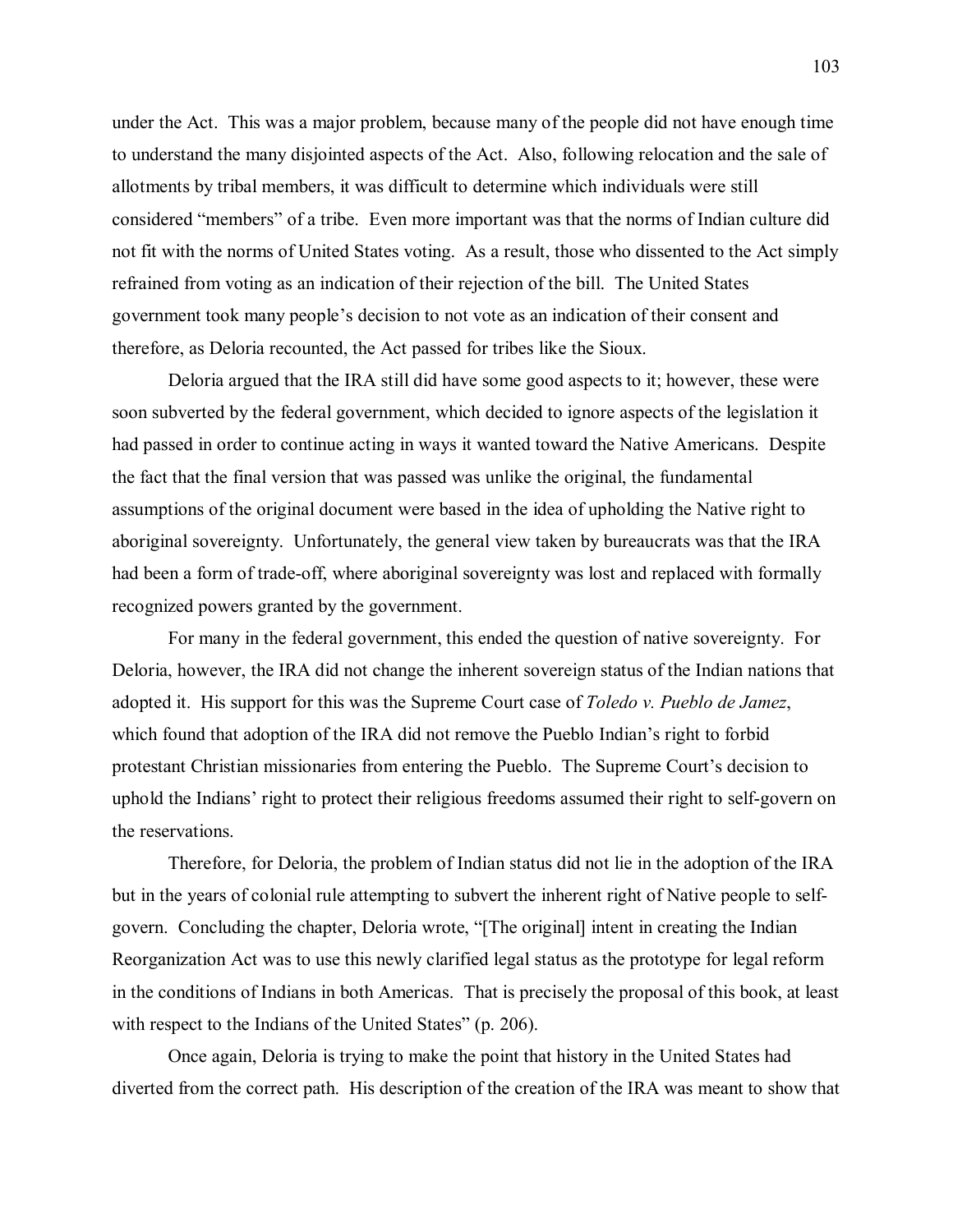the United States had, at one point, been trying to reform itself in a way that would provide the Native Americans with the self-governance they deserved. However, the law's implementation had been faulty and had only furthered the political ambiguity of where the Indian nations stood in terms of sovereignty and self-determination.

Setting in this part of Deloria's narrative was also important, for it was not the IRA itself but the remnants of colonial suppression and antiquated mythical assumptions that clouded the act's usage and made it incapable of meeting its true intended purpose for promoting Native American self-determination.

This section is effective in serving its intended purpose of explaining the development of the IRA and its uses and pitfalls to his readers. However, it seems out of place in the context of the rest of the text. Up to this chapter, Deloria had kept a fairly structured chronological organization for his narrative. He started with the distant past and then moved through the recent past. After that, he recounted the national policies that hindered the future of native sovereignty and then listed the issues in the international state of the world that provided a future potential for native sovereignty. However, with this chapter, his focus moved back to the past. It would have been more logical for this to have been explained after the first chapter or with his discussion of the three philosophical doctrines. He may have done this in order to separate the significance of the passing of the IRA from the rest of history. It is obvious that he saw the IRA as a definitive step in American Indian policy that had held a great amount of potential but had fallen short of that potential. Due to this characteristic of Deloria's opinion of the IRA, his retelling of the passing of the IRA was not simply a retelling of the past, but also functioned as a vision of how the future could finally meet the potential for a positive level of native sovereignty by finishing what the IRA had started. In commenting on the work of John Collier, who originally designed the IRA, Deloria wrote, "His intent in creating the Indian Reorganization Act was to use this newly clarified legal status as a prototype for legal reform in the conditions of Indians in both Americas. That is precisely the proposal of this book"  $(p. 206)$ .

# *<sup>"</sup>Litigating Indian Claims*"

In this chapter, Deloria recounted the progression of the multifaceted legal status of Indian nations throughout time in an effort to clarify the historical process by which the American legal treatment of Indians had become so complex. Continuing his narrative of the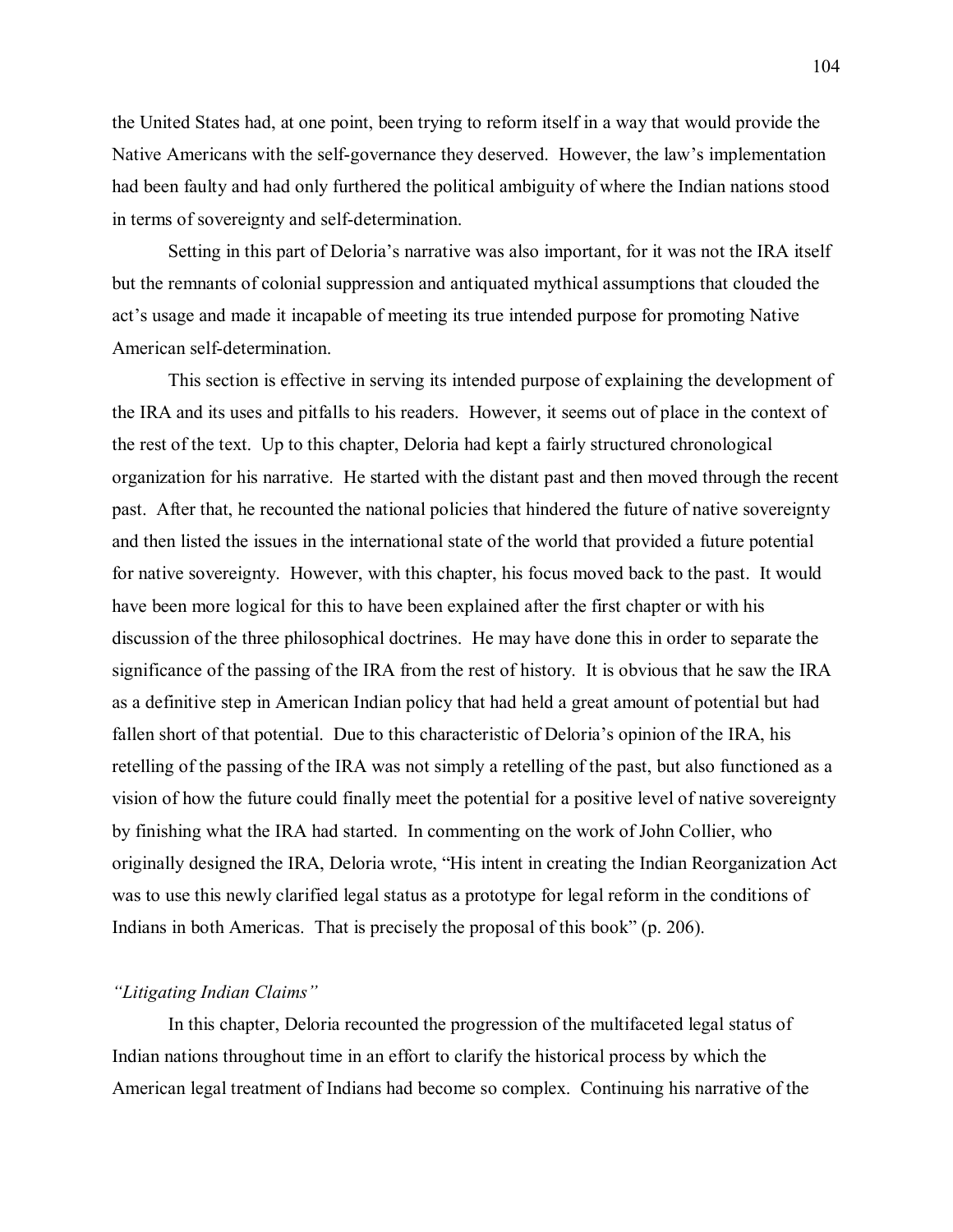manifold factors that had come to shape the Native American world, Deloria maintained that the Indian community had consistently been defined by the United States government in terms that best suited the United States' needs. Moreover, he claimed that there had been a consistent legal double-standard applied to Indians that had never been applied to the United States or its citizens.

Attempting to prove these claims, Deloria described how some early treaties signed by the federal government had contained stipulations that the tribes would have to pay reparations for any depredation that they committed against a *citizen of the United States* (and vice versa). Later on, many whites used this aspect of the treaties to file judicial claims against the Native Americans in the years that followed the Indian war, seeing the potential for a substantial payoff. In 1891, the government passed the Indian Depredations Act to give the Court of Claims jurisdiction for forcing Indian tribes into an "unlimited liability for acts committed in the Indian wars" (p. 212). This was despite the fact that the court remained closed to any claims made by Indians about injuries inflicted on them by the whites during that time.

For Deloria, the legal basis of the Indian Depredations Act necessarily had to assume that the Indian nations were independent and sovereign. Otherwise, if they were not, then the tribes (being nothing more than a group existing *within* the protection of United States) could not have been held responsible as a whole for injuries suffered by other Americans. In other words, if they were "domestically dependent" and existing under the lawful jurisdiction of the United States, then they could not justifiably be held liable for their actions in the terms that would have been applied to a separate nation engaging in war against the United States. Instead, they could only be held accountable in the same way that any other common citizen would be. Therefore, only those individuals specifically proven to be responsible for the destructive acts could be held responsible for damages and not the entire tribe. They could only be held responsible for war crimes as an entire tribe if they constituted what the government considered a distinctly separate foreign nation. So, by holding the tribes responsible for war crimes, the United States violated the legal precedent assumed by the *Cherokee Nation v Georgia* case.

Moreover, the United States' application of this policy was selectively upholding one specific aspect of the Indian treaties (the agreement for the payment of reparations) while ignoring the rest of the treaty, including the fact that the initiating force of the Indian wars was the vast encroachment of whites on lands that had been set aside for the Indians by those very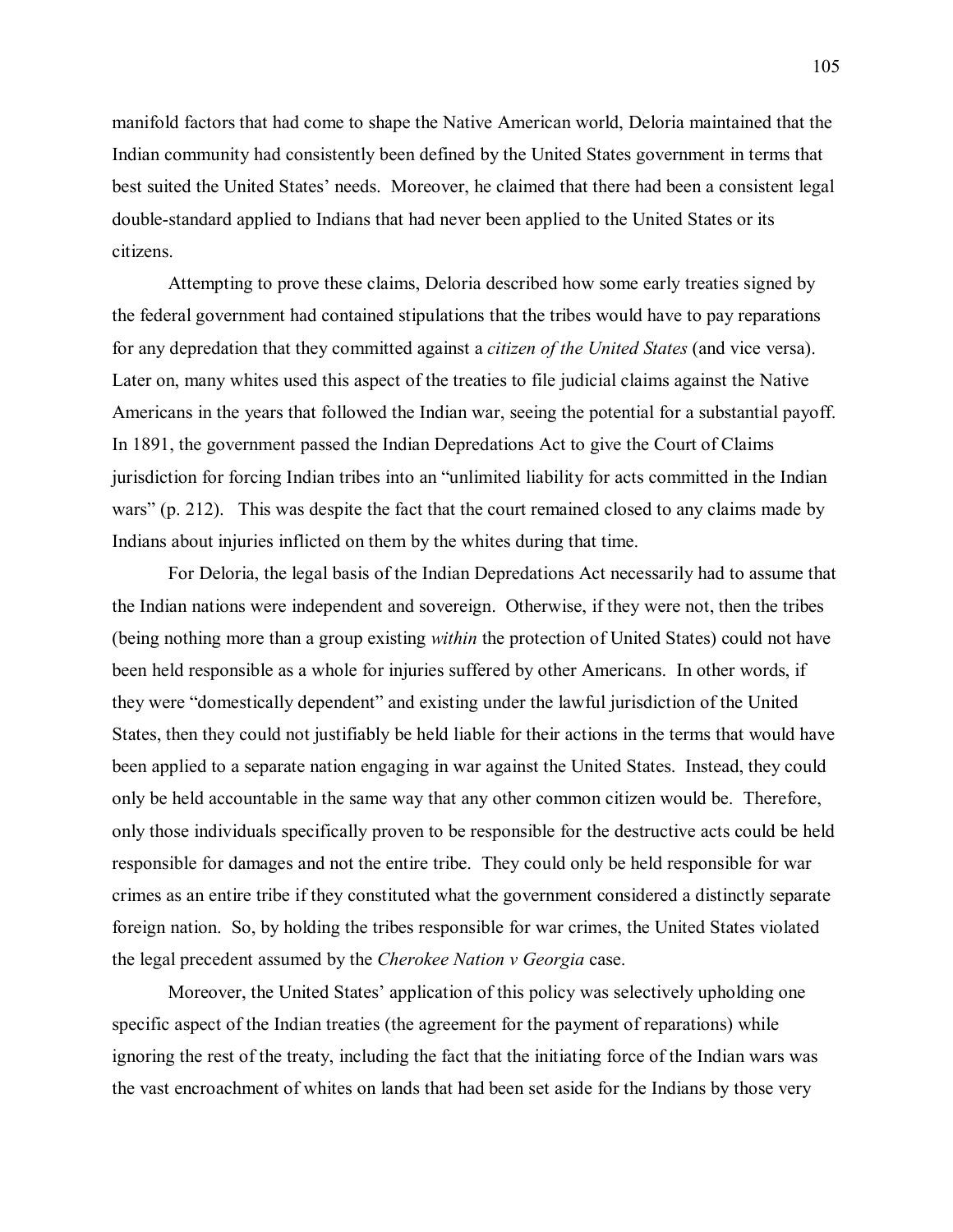treaties. Also during that time, in a decision that further complicated the matter and acted inconsistent with the recently established practice of recognizing the tribes as if they were foreign nations in the Depredations Act, the Supreme Court (in *Lone Wolf v. Hitchcock*) declared that the Indian nations had *never* been independent and were under the plenary power of congress.

Once again, Deloria's strategy was to undermine the legitimacy of the federal government. By his account, the law that had determined the present state of Indian policy had been consistent only in its inconsistency. Its dealings with the Indians were at a point where federal Indian policy held little meaning to anyone, either to the federal government or to the Native Americans it had been ineffectively applied to and, as Deloria suggested, meaninglessness in law equates to illegitimacy.

Building upon this inconsistent and illegitimate basis for the practice of law, Deloria recounted how a period of forced development and mismanagement of Indian monies and lands followed the Depredations period. Along with the mismanagement, the government created the Indian Court of Claims to hear cases of grievances suffered by Native Americans prior to 1946. However, the Court was mainly designed to clear out any further discussion of reparations that were owed to the Native Americans and not to settle any real legal issues affecting Indian policy.

Deloria contended that despite the general assumptions of lawyers in the United States (most of whom were generally unfamiliar with the actual history and purpose of the Court of Claims) there was still never any legal liquidation of the Native Americans' political claims against the United States. The treaty obligations were never settled by the Court (only certain issues of monetary reparation for mismanagement were) and the right of Native Americans to continue claiming national status remained undamaged. Thus, through a very elaborate telling of the history of the courts and their relationship to Native Americans, Deloria was able to mark out an important condition in the present state of being for Native American tribes: that they still had the legal right to proclaim themselves as nations. He wrote,

The present payment from claims cases received by tribes does not settle treaty obligations, but is more in the nature of compensating tribes for the real-estate-contract aspect of their treaties. The issue of political status and sovereign rights of the tribes remains the important and unresolved issue. There has been no liquidation of the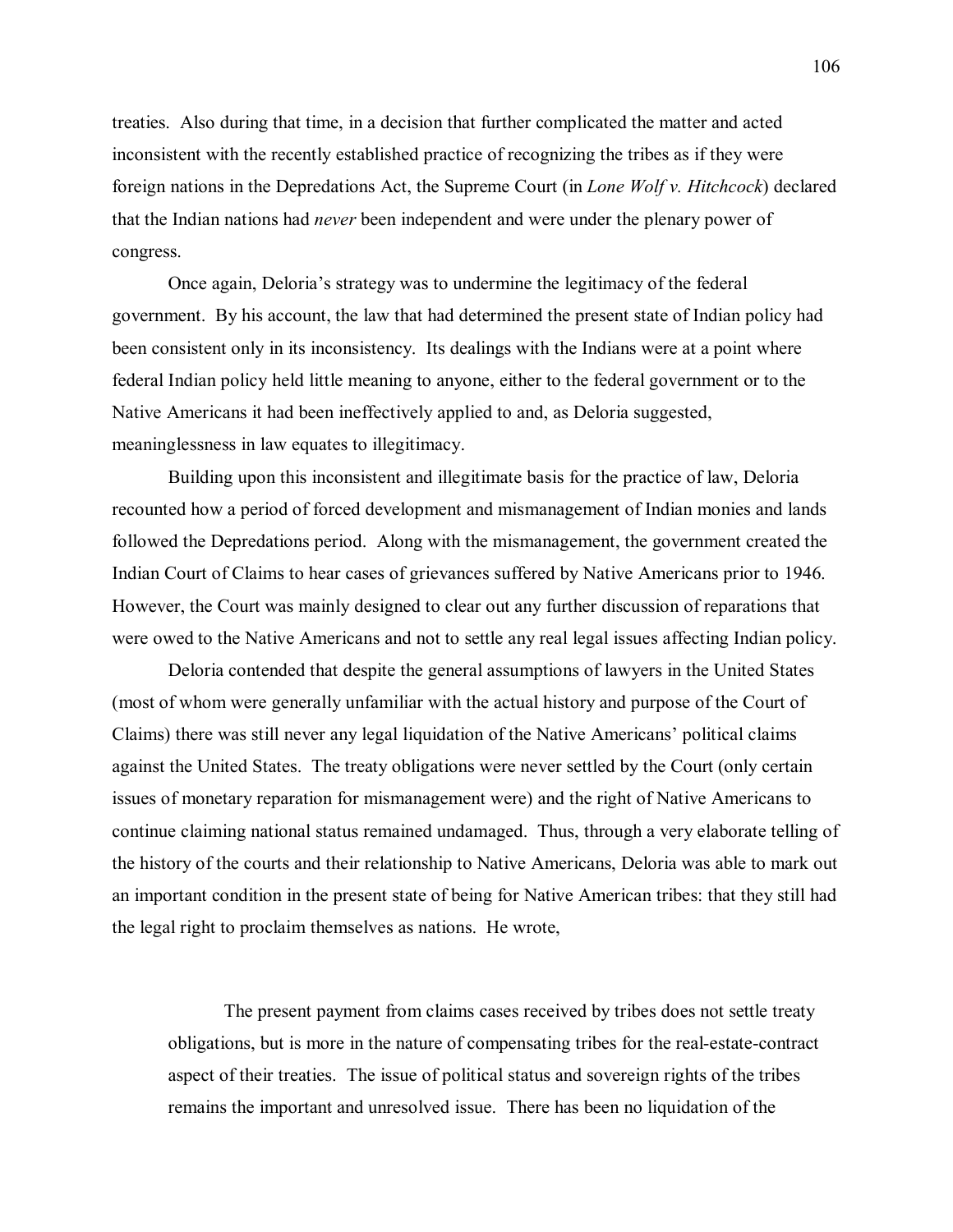political claims against the United States, and the national status of the Indian tribe remains intact. Rather than finally settling the Indian claims against the United States, the Indian Claims Commission works merely to clear out the underbrush and allow the claims created by the forced political and economic dependency during the last century to emerge (p. 227-228).

As already mentioned, the main point of this portion of Deloria's historical narrative was to establish legitimacy for the movement by removing it from the United States government and its inconsistent practices. Deloria typified the American judicial system as having dodged its way through a century of Indian issues by making conflicting legal maneuvers that had eventually left it in the same place it started. Despite any claims made by members of the legal community, the government was still without a legal justification for assuming control over the American Indian tribes and was not capable of reaching its goal without trampling its own standard of justice.

Throughout the course of the historical narrative of his text, Deloria characterized the two opposing forces of the American government and the indigenous tribes almost as if they were attorneys in a trial. Though each side can *assume* it represents justice and morality, only one side can actually represent the truth. His narrative presents the two characters of the Native Americans and the United States in a way that invites the reader to judge which side was more likely to carry the truth.

In stories, characters that show conflicting traits in their behaviors are representative of individuals (or institutions, in this case) that are uncertain. Also, characters who are uncertain of truth obviously cannot claim to know the truth. However, characters who remain consistent in behavior can claim, at the very least, to know what truth is for them.

Therefore, in the context of the overarching historical narrative that Deloria presented, the American government could not claim to *know* that Indian nations were not truly nations, because its behavior was conflicting and represented an institutional level of indecision on the topic. Despite the fact that certain identifiable members in the institution of American government (for example, President Andrew Jackson) could claim consistency in their opinions on Native Americans, the institution as a whole could not. By making the American government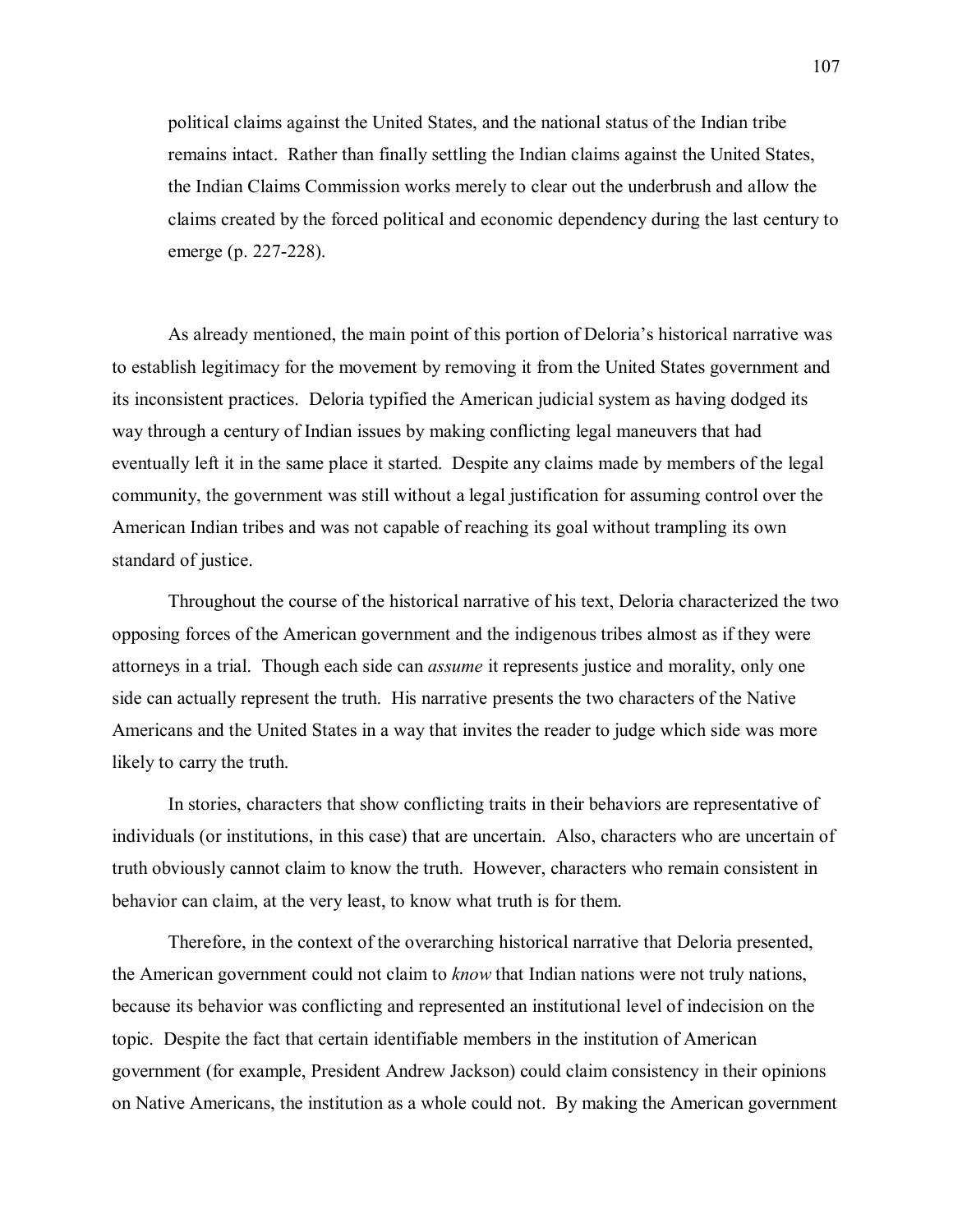(as one entity) a main character in his narrative, Deloria was able to characterize it with the attributes of indecision, inconsistency, and the incapability of knowing truth because inconsistency, as a personal attribute, shows an error in judgment.

In contrast, the Native Americans (as they were characterized by Deloria) could claim that their behavior had never been uncertain. Regardless of where certain members stood on the political issues of the twentieth century, their tradition had always been consistently to see themselves as autonomous and separate from the rest of the United States. For Deloria, their consistency indicates the knowledge of a higher truth. The "truth" is that regardless of any imposed or assumed colonial authority, people who see themselves as a nation cannot lose their identity as a nation as long as they continue to envision themselves in those terms. Thus, as a presentation in narrative terms, Deloria's argument appeared effective and sound.

### *ìThe International Arenaî*

At this stage in his narrative, Deloria finally began addressing issues of the international political scene. Deloria opened this chapter by explaining that many discontented Indians and Indian groups had been calling for the issue of their status to be taken to the world court in the years that had preceded the 1973 seizure of Wounded Knee. In 1940, a gathering of indigenous representatives from nations in North and South America, called the Inter-American Indian Conference, began meeting to discuss problems of native people in the Western hemisphere. However, as reported by Deloria, the governments that sponsored the conferences often held strict regulations on who could attend and the formal policies of the conference often prevented any real criticism of a nation's policy toward its Indians. The participation of the United States in the conference was also (as admitted in formal statements written by the government and provided by Deloria) meant to prevent "the accusation by organized Indian groups in this country that the United States is neglecting its international obligations towards the Indian" (p. 236).

Deloria saw the United States' stance on the conference as an indication that it recognized the validity of the Native Americans' claim to international political status. He wrote,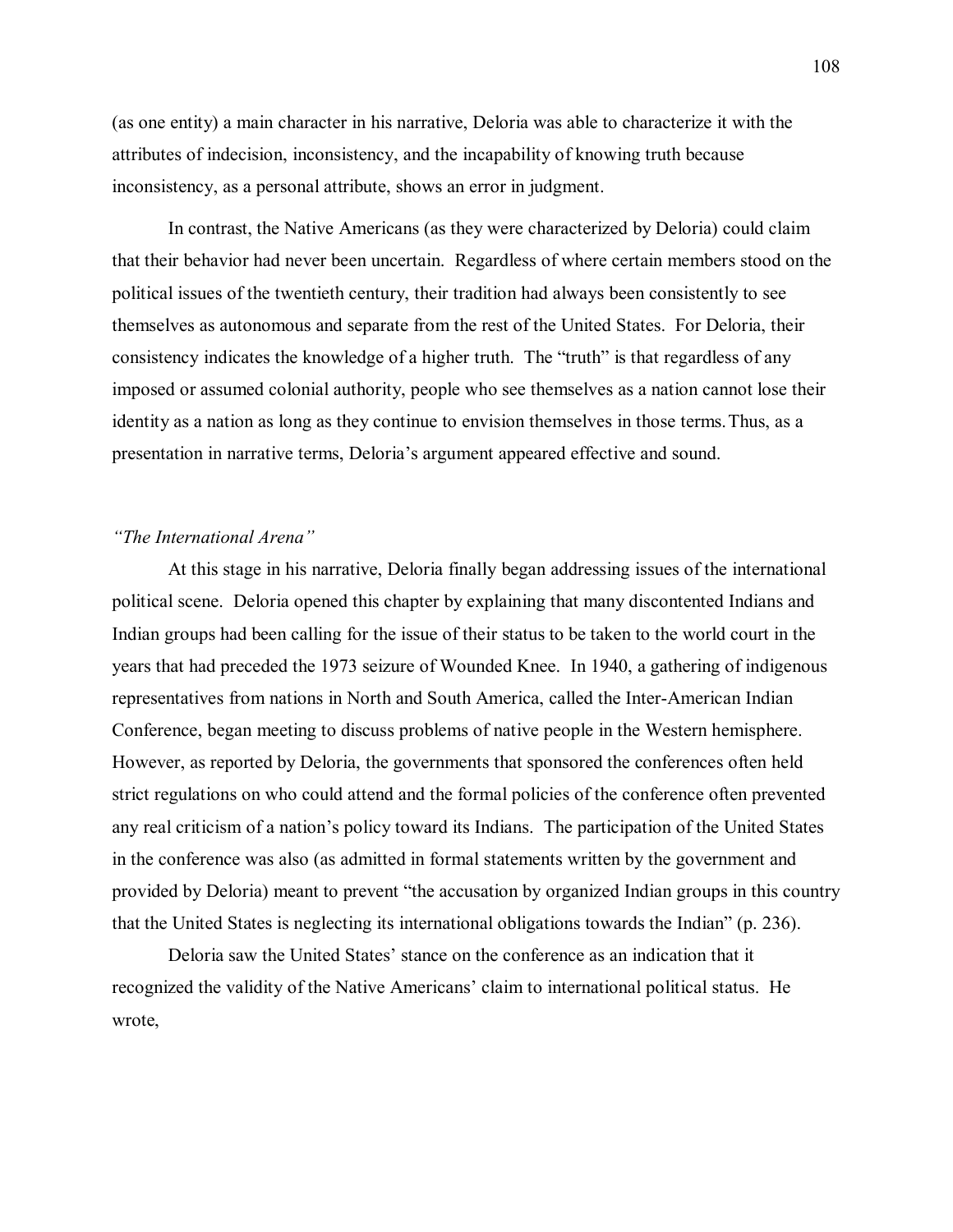The federal government is afraid that the Indian organizations might accuse it of failing to fulfill its *international obligations* to Indians. There is, then, an international dimension to Indian problems and Indian existence, recognized by the nations of the Western Hemisphere and carefully obscured by the United States government through rhetoric, that continues to emerge with the rising consciousness of peoples around the world becoming aware of the conditions of Indians on the American continents. The fear of the United States is that Indians may become a world issue and that the carefully constructed theories concerning the demise of the American Indian may be revealed to a startled world as slightly premature"  $(p. 236)$ .

Deloria also asserted that the United States *was* negligent in its assumed obligations to Indians, because the Indian delegates who were selected by the government to attend were usually people who were not likely do anything "embarrassing" to the United States by expressing criticisms of any other nation's policies. Deloria supported this claim by citing the fact that during the 1972 conference, the Indian delegates from the U.S. had actually proposed a resolution to honor Brazil in its policies towards its Indians, despite the fact that European journalists had been making extensive reports of mass genocide against indigenous groups taking place in the Amazon forests of Brazil

This led Deloria to his second topic in describing the state of being for the United States and Native Americans' involvement in international affairs: the Genocide Convention. Deloria made it a special point to discuss the fact that the United States, as of 1974, had not ratified the Genocide Convention (originally signed by the international community in 1948) which was designed to make the practice of genocide a punishable crime under international law.<sup>20</sup> Deloria saw this as an indication that the United States was aware that some of its practices could easily be interpreted as genocidal. For example, Deloria pointed to practices taken by the United States Army in its conflicts in South East Asia. Moreover, he pointed to Indian policy in the United States in its practice of systematically attempting to destroy the Native American cultures, as an example of a continued system of genocide. He wrote,

1

 $^{20}$ As a point of reference, the United States did eventually ratify the Genocide Convention in 1988. Then, in 2000, the U.S. ratified the Rome Statute of the International Criminal Court allowing the international court to have jurisdiction over the United States in matters of genocide. However, the U.S. renounced its signature of the Rome Statute in 2002 (Prevent Genocide International, 2003).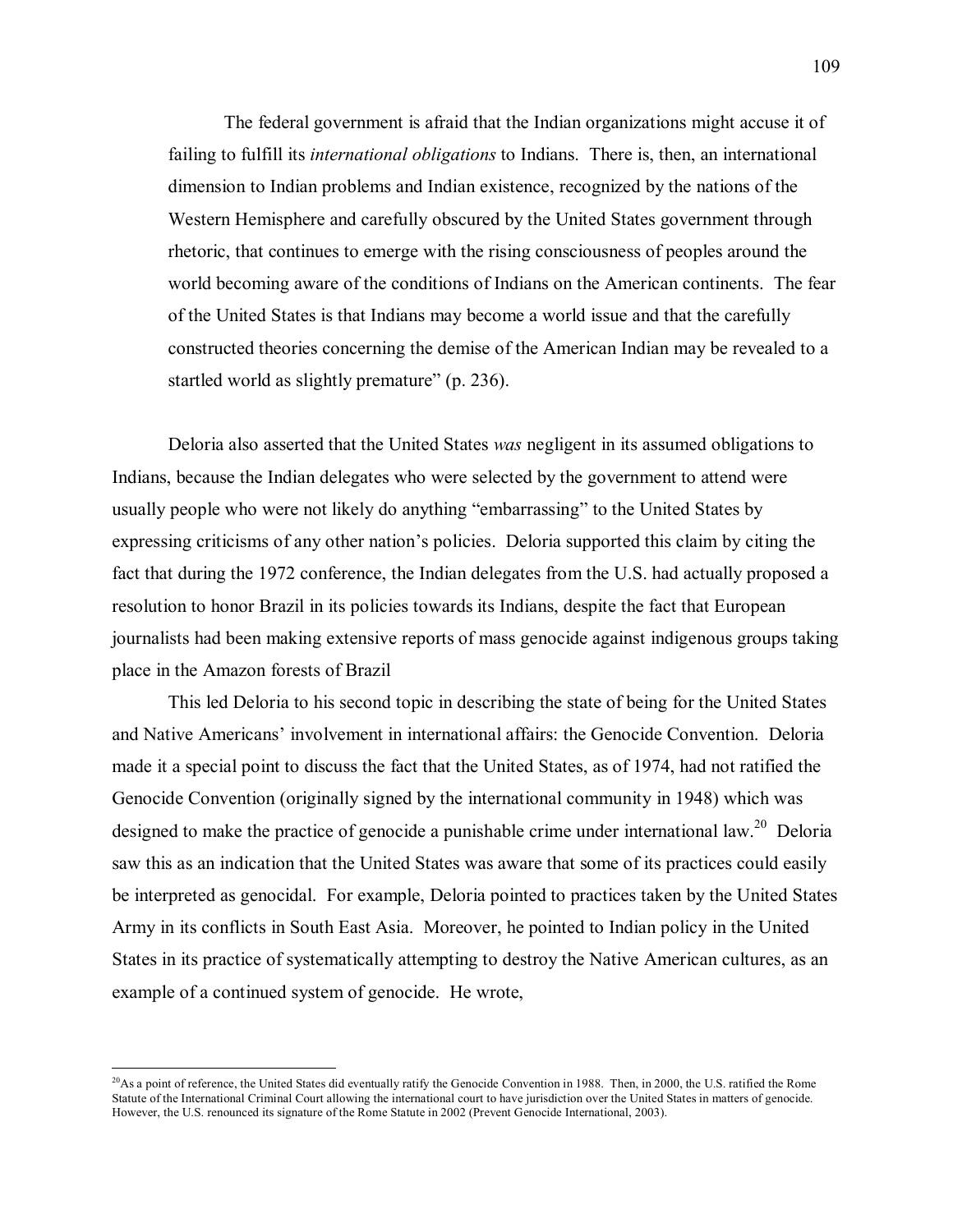The question of the Genocide Convention has not yet been settled by the Senate Foreign Relations Committee. Perhaps the disgusting behavior of the United States in Southeast Asia has made some Senators hesitant about endorsing a convention that the United States has systematically been violating for nearly a generation.

Even if we allow the courts of the United States the luxury of developing their own very favorable interpretation of the Genocide Conventionís words and phrases, questions regarding the treatment of American Indians will eventually arise. Federal policy for the major portion of this century had been oriented toward the systematic destruction of Indian communities (p. 244).

As a definition of human rights that sprang from the United Nations, Deloria's discussion of the Genocide Convention is an important aspect for revealing his rhetorical strategy in this chapter. Through his recounting of the events at Wounded Knee in one of his previous chapters, Deloria had already sanctioned the idea that indigenous groups needed to start taking their issues to the world court. Deloria's encouragement of the movement in seeking further recognition from the United Nations revealed that he was aware of the potential for a transnational growth in Native American rights. This is because, as an organization created in response to the atrocity of World War II, the United Nations had distinct aspects in its design that were meant for promoting endeavors to prevent immoral treatment of human beings. When the UN was founded, the members of the world community had sensed the need to prevent a situation like that of Nazi Germany from ever happening again. From this desire, the United Nations began developing its sense of purpose. Consequently, much of the modern purpose that has come to be ascribed to the UN is that its predominant role is not simply in protecting the rights of its nationstate members, but of working to protect the human rights of the individuals in the world community that are most vulnerable to the aggressions of the state. This character of the UN made it an optimum forum for indigenous groups to project their movement efforts across the world.

The fact that the United States had been hesitant in devoting itself to certain principles of human rights that the United Nations had long advocated (values that related directly to the past treatment of the Native Americans) provided a foothold that Native Americans could exploit for gaining access to the United Nations and airing their grievances in an international forum. It is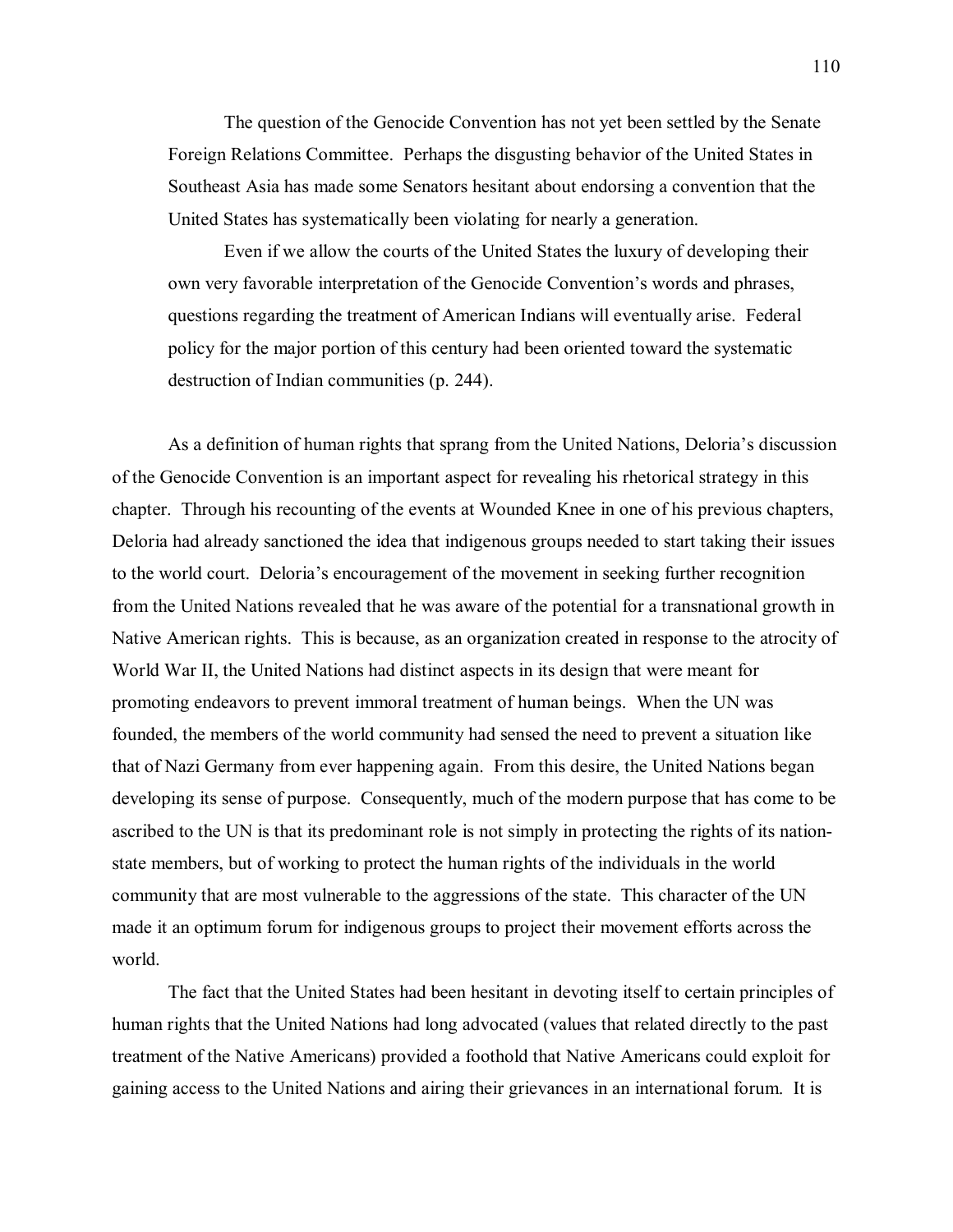logical to assume that Deloria was aware of this potential and that this was his motivation for recounting the United States' history with the Genocide Convention. He appears to have been successful in his goal of stimulating interest in the international forum (as will be explained in the next chapter).

In terms of narrative structure, this chapter established a new character in Deloria's narrative: The Genocide Convention. As a character in his historical narrative, the Convention acted as a helper supporting Native Americans in their goal to claim international political status by making their claim to legitimacy more salient to the world stage. The setting of the Inter-American Indian Conference and the United States' behavior of honoring the nation of Brazil in that forum, despite their genocidal practice, served the purpose of exemplifying the extent to which the United States was at odds with internationally held values of human rights.

## *<sup><i>'*</sup>Reinstituting the Treaty Process''

Deloria began this chapter by providing a description of the present situation of Native Americans. He saw the period of the 1970s as a turning point in their history as a people. For him, it was a time when Native Americans were at the greatest risk of losing the unique distinctiveness that had once made their cultures prosperous. It was also a time when Native Americans had been looking for answers to why their tribal societies were breaking apart. They looked to history, legal doctrines, and the rest of the world for answers to their problems.

For Deloria, the answer to the root of their problems lay with the many incompatible definitions for the status of Native American tribes that had been used by the government to describe their relationship to the United States. Providing a vision for the setting of the future and prescribing a course of action to bring that vision to reality, Deloria encouraged the government to adopt the definition of making the tribes "protectorates" of the United States, thus restoring their sovereign status to them. Deloria saw this as a way of answering the problems faced by not only the Indians but also the government. In passing jurisdiction over to the tribal governments, the United States would no longer be held liable for the gross mismanagement of Indian lands and funds. Also, funding money would be saved by eliminating the need for bureaucratic organizations like the Bureau of Indian Affairs. Meanwhile, the Native Americans would be assured that no more of their lands could be taken by the United States government and their customs could remain intact. Both the tribal governments and the U.S. governments would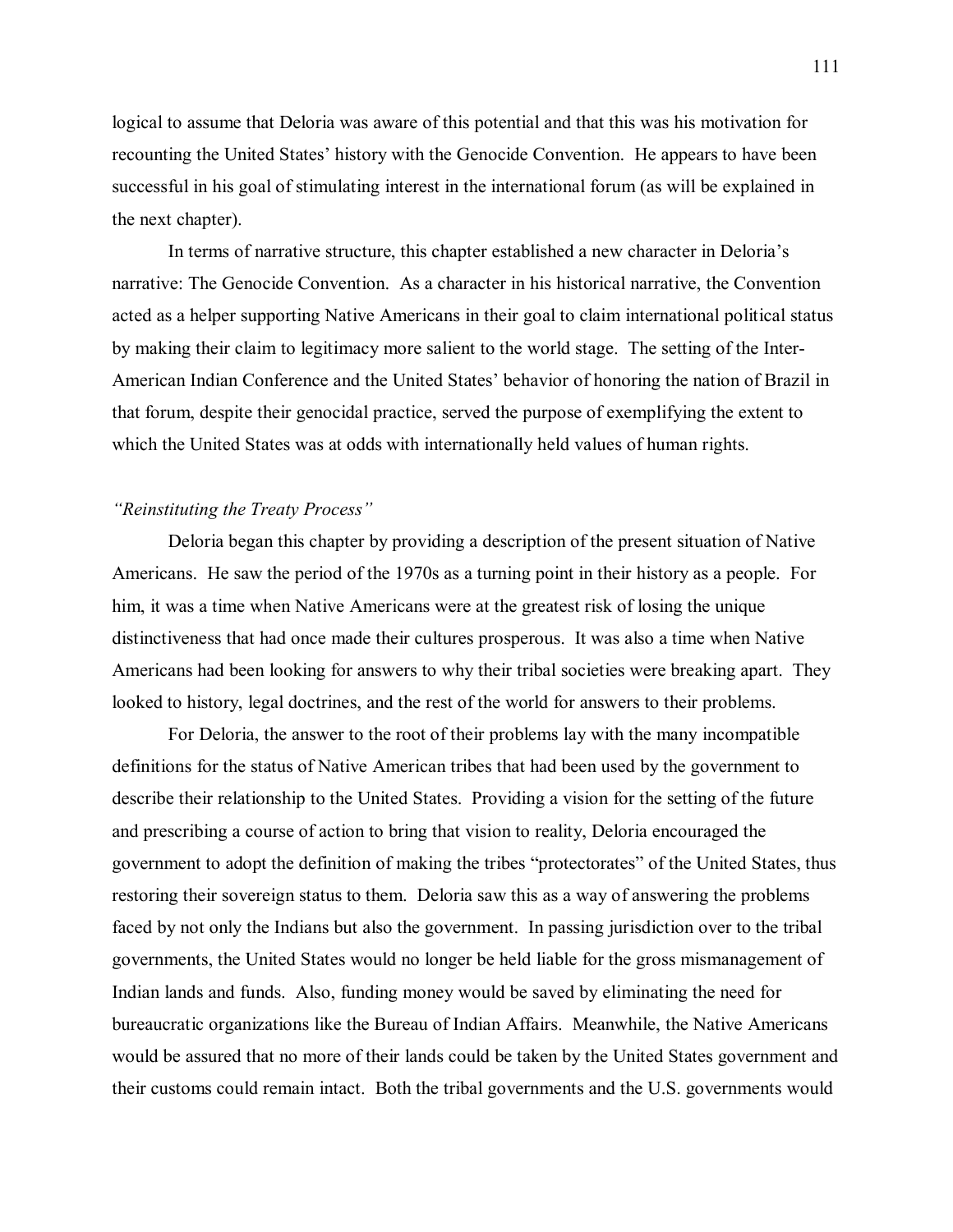be able to clearly define their roles and expectations with one another by reinstituting the treaty process as a way of creating formal agreements between two nations. Also, it would remove the problems of the vast complexity of Indian law and policy. Congress would no longer have to devote time to making the minutely detailed decisions required of them to continue enforcing U.S. control over the many different tribes throughout the nation.

Deloria acknowledged that this solution was an idealized one that assumed a great deal of trust to be placed in the hands of the Native Americans. However, he also stressed that the alternative was not very promising. Deloria related that at that time the United States was spending nearly a billion dollars a year on training new bureaucrats to work on solving Indian problems that were not going away. In the conclusion of his book, Deloria succinctly presented his prescribed course of action. He wrote,

We would strongly recommend that the United States government face the Indian problem squarely. That it acknowledge to the nations of the world that international status of Indian nations as perhaps among the smallest and weakest nations of the world but yet as nations with an inherent right to political and cultural existence comparable to any other nation.

We would strongly recommend that the United States reinstitute treaty-making with Indian tribes on a tribal or regional basis, and that that mechanism be used to clarify and define the rights which an Indian tribe has. In conjunction with the treaty-making process, we recommend that those programs which the United states and the tribe reach an agreement on be the programs of the reservations, and that the Department of the Interior be forbidden to develop programs of its own design which are then forced upon the reservations under the guise of federal policy (p. 261-262).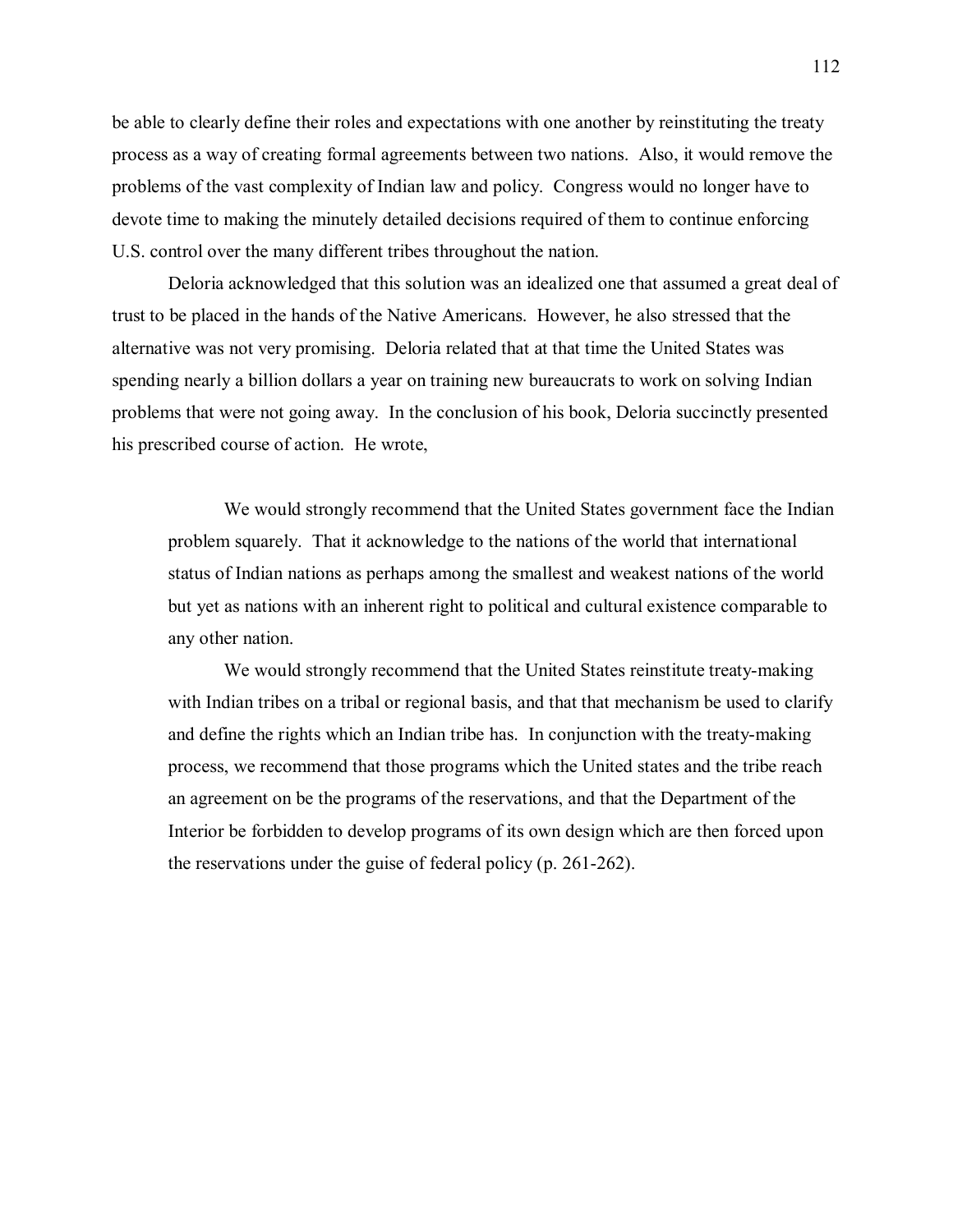#### Chapter V: Summary of Analysis, Follow-Up and Future Implications

The issues facing indigenous peoples are not new. Loss of territory, loss of cultural identity, and loss of sovereignty are just a few of the issues that have threatened the livelihood of indigenous groups in the past. Increased globalization of business has impacted these groups in the modern era because it has increased the speed with which these other threats can become a serious problem for indigenous people. As cultural encroachment and the dominance of Western ideology continues to spread across the globe, more and more groups of people like the indigenous will find it harder to resist the influence of powerful outside corporations and governments.

At the same time, modern technology has created a worldwide network of communication structures that help provide options for these groups of people to create messages for defending their worldviews. Globalization also helps provide the opportunity for these groups to connect with others in similar situations to band together. It has afforded the potential for messages from indigenous cultures to be disseminated among inside and outside publics, opening communication avenues in environments that are both internal and external to the indigenous community. Therefore, the rhetorical effectiveness of the messages that are coming from indigenous groups today may be incremental in helping them to maintain their traditional lifestyles and values.

This thesis has attempted to provide a case study look at indigenous authors of the past who were capable of providing rhetorically effective messages that were influential in internal and external publics during a period of importance for their movement. This analysis was meant to provide indications for how modern indigenous leaders can also make effective use of narrative argument in their struggle against issues stemming from globalization.

The approach of this rhetorical analysis started with a definition of narrative taken from Foss (1996), which was any presentation or ordering of a sequence of events or states of being that created a particular view of the world "through the description of a situation involving characters, actions, and setting" (p. 400). Applying this definition, the aspects of the texts considered "narrative" in form were then identified and examined through several narrative components in terms of how they helped to formulate the worldview presented by Manuel and Deloria. These components were events, characters, setting, time relationships, causal relationships, and the main point.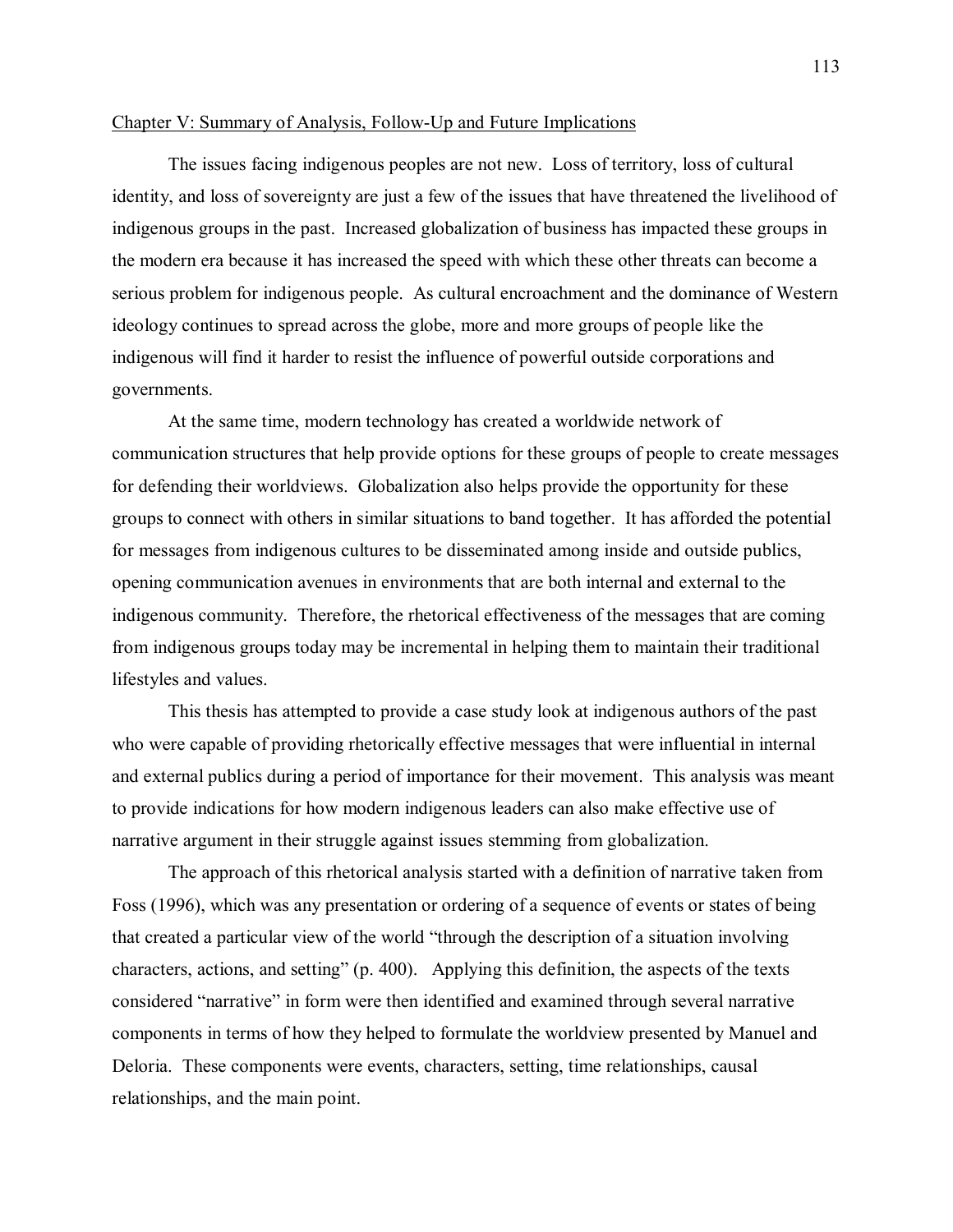When discussing the main point of the story, aspects of movement theory were incorporate to tailor the analysis to examine the functioning of the narratives in the context of a social movement. The conclusions that came from looking at this lists of components and persuasive functions were meant to demonstrate how Manuel and Deloria were able to fit Walter Fisher's original conception of a good narrative by meeting the criteria of narrative probability (or coherence of the message within the text) and fidelity (or how they were able to remain consistent with the values of their intended audiences). Also, the writers of each text were explored in terms of how they developed the narrative components identified by Foss to structure their worldview, how they addressed and met Stewart et. al.'s six persuasive functions of social movements while fostering political action on Leatherman et. al.'s three levels of global politics (people-to-people, national, and transnational).

#### *Probability and Fidelity*

Both *The Fourth World: An Indian Reality* and *Behind the Trail of Broken Treaties: An Indian Declaration of Independence* can be considered to have a high level of persuasive capability as narratives. An indication of their power as rhetorical artifacts is the fact that they each presented a strong level of narrative probability in terms of the coherence within their individual structures. The narratives within Manuel's book were all linked by the common themes of a need for mutual dependence, mutual respect and an open dialogue between the two cultures. Deloria's book, as a re-narrating of history, was designed in a way that all of his discussion on the varying different subjects eventually led back to the same need for tribes to be given a fully sovereign protectorate status by the United States.

Another indication of their validity as acts of rhetoric in addressing the social issues of their time is the level to which they resonate with each other. Exhibiting narrative probability to one another as representative indigenous narratives, Manuel's and Deloria's works had several key aspects in common. This was despite the fact that the types of narratives used by each author were very different in their approach to the issues they discussed. Their common themes included the fact that they both made it a point to place the movement within an ongoing resistance to colonization that stemmed back to the earliest times of European settlement in North America. Both spent much of their texts discussing the downfalls of the bureaucratic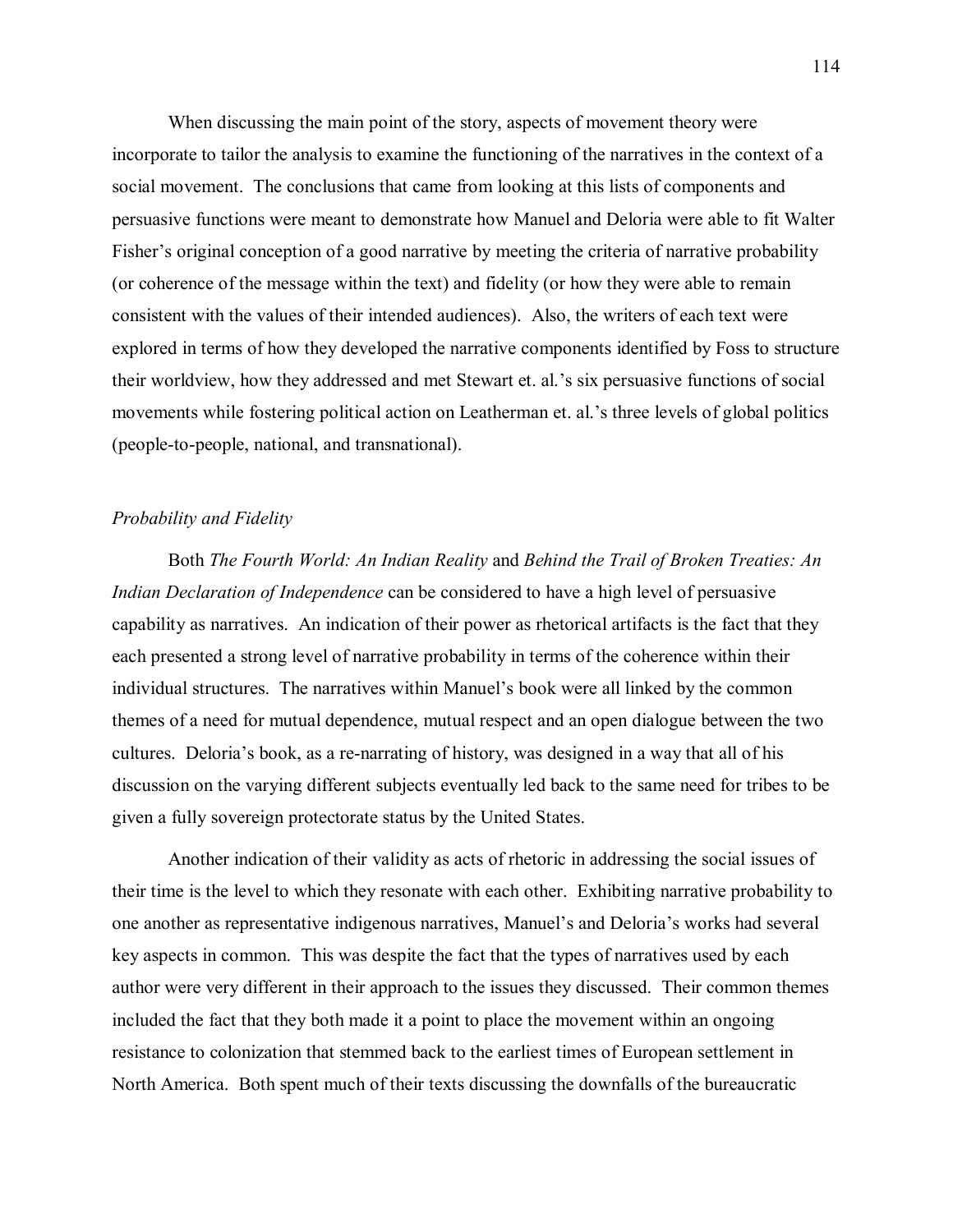systems that governed Indian policy in their country. Both directly petitioned their governments for action in restoring tribal sovereignty and reinstituting the treaty process. Last, both exhibited an increased interest in gaining support from other world nations and indigenous groups.

 In terms of narrative fidelity, the implicit and explicit values revealed in the texts were fundamentally in line with basic American values. Manuel and Deloria both placed value on the traditions of their ancestors, their inherent right to autonomy for living however they chose, and their right to own and use their own property however they chose. These values were appropriate for them to uphold in arguing for the right to native sovereignty and selfdetermination. Those values are consistent with ones that most Americans take for granted as being inherent rights of all people, which made it likely for them, at the very least, to understand the merit of the "transcendent issue" that Manuel and Deloria were arguing for. The issue that Indigenous people were a distinct group of people who had been maltreated by the governments of North America in that past and, as a result, deserved to have their sovereignty returned to them was not something that violated people's notions of the ideal human conduct. Though the changes that they called for required a massive restructuring of political organization in their respective countries, in terms of the inbuilt values of North American society, Manuel's and Deloria's contentions were still undeniably moral and just.

# *The Narrative Elements*

The presentation of events in Manuel's narratives was designed to be analogous to conditions in society. His specific examples of the daily life for Native Americans were meant to be representative of what the world had become for Native Americans in the twentieth century. In this way, the events in his narratives were *stative* and were assumed to be representative of characteristics of the two cultures of Native America and European-American Canada that were ingrained and slow to change.

His commentary on the events was designed to provide supplementary meaning to what should be already be obvious to his audience. For example, in his telling of the story of Alex Thomas,<sup>21</sup> Manuel assumed that it was obvious to his readers, even prior to his stating it, that the priest's treatment of the children was unethical and Thomas's reaction was just. The connections

 $^{21}$ See page 62.

 $\overline{a}$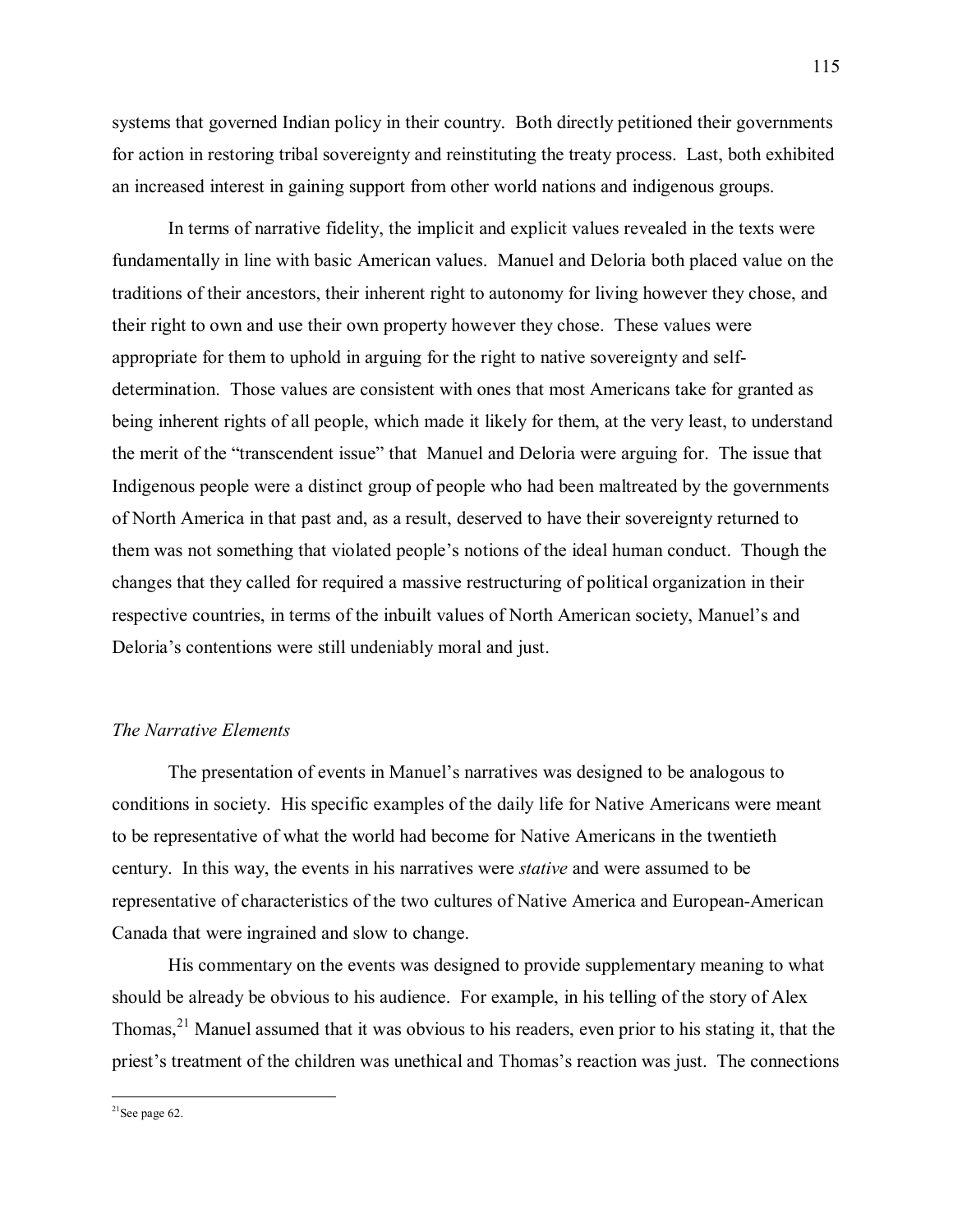to society were also meant to be apparent. The unethical actions of the priest forcing the children into hard labor were meant to be representative of the general conditions of all boarding schools. His presentation of the stative conditions of white society allowed him to imply that Native Americans needed to be allowed to govern themselves. In this case, Native Americans needed to run their own schools, because white society had not been capable of treating their children ethically.

A fault of Manuel's text was that the majority of his narratives were of specific instances from which he attempted to make generalizations. Though this does not violate the basic premise of narrative argument, it does leave Manuel's text less effective than it would have been had he diversified more in the types of narrative arguments that he was making. Very personalized narratives have the potential to connect deeply and emotionally with those who easily identify with the experiences described, but they are far less convincing to those who do not share those experiences. Therefore, to the general public outside of the movement, they are less powerful in their attempt to claim a representation of reality.

The meaning of the events in Deloria's narratives was not so immediately apparent. Deloria presented the events as significant pieces of history by themselves. The general conditions of society that they represented were only apparent when Deloria assigned his own interpretation and commentary to the events. In this way, the events of his narratives were *active* and mainly representative of actions that were significant by themselves. For example, in his discussion of the Indian Reorganization Act, $^{22}$  the decisions taken by the government in the implementation of the Act were only meant to represent specific actions of policy and not unchanging aspects of society. This allowed him to suggest that the policy could easily be changed to function in a different way if the government would simply begin to take a different course of actions.

In terms of his presence as a narrator, Manuel consistently placed himself within his narratives by telling them from a first-person perspective. Either he or specific individuals he had known in his life were the main characters. Quite often he was the protagonist of the story and the either the government or white society, in one form or another, were the antagonists. Hence, he generally characterized himself as a victim of the establishment.

 $\overline{a}$  $22$ See page 102.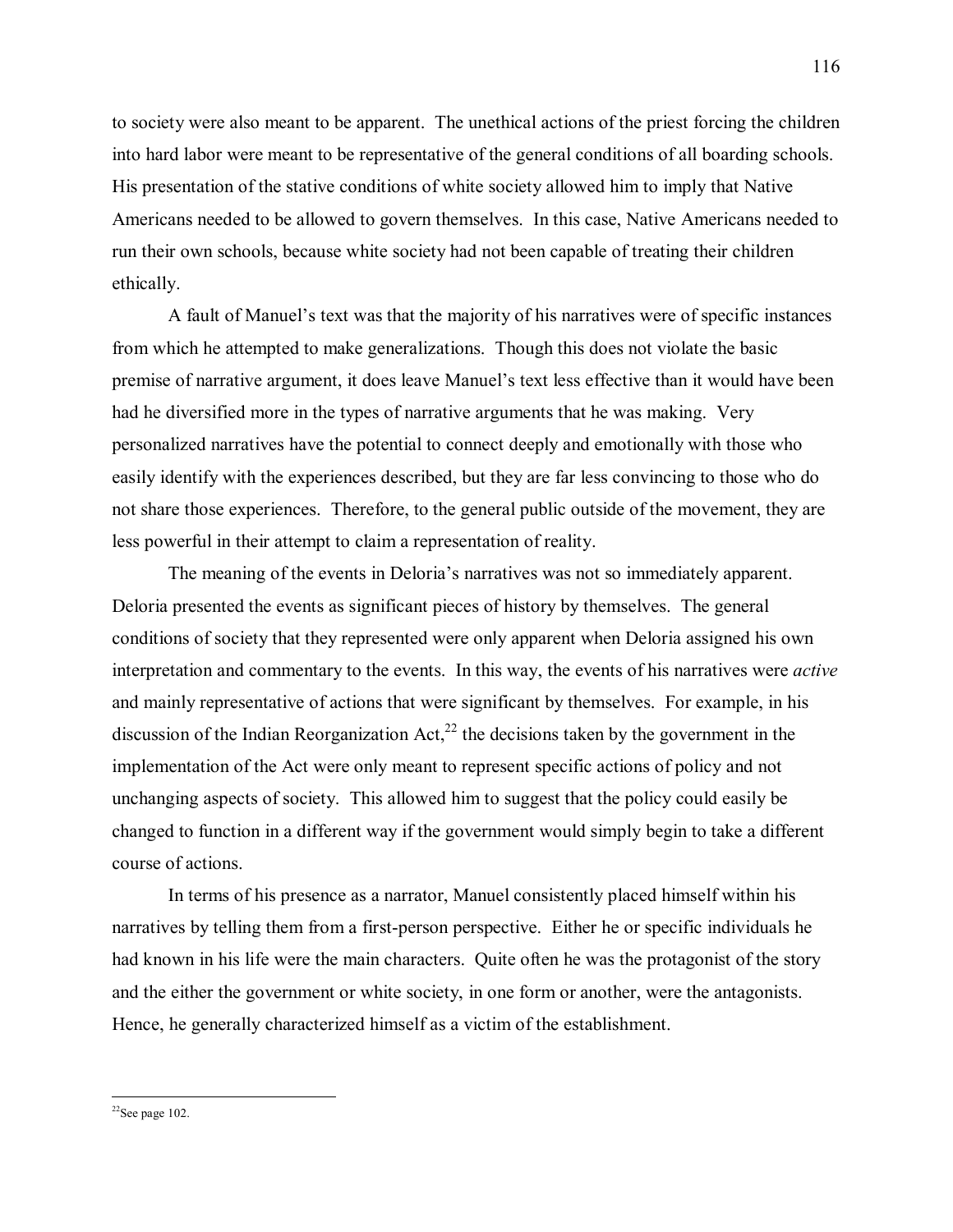The psychological vantage point of Manuel's first person account was very intimate for the reader. It freely encouraged the audience to feel the outrage and frustrations that he had felt in experiencing the events he described and made his presence an intrusive (in that, he placed himself and the reader inside the event) part of the stories through his commentary on the events. Manuel's approach of narrating his life experiences helped him to claim a certain level of authority over the issues he was discussing. His narrative implied a certain higher wisdom of one who had experienced the problems and issues faced by Native American's firsthand. Though his vantage point encouraged his audience to identify with his perspective, it avoided encouraging that the two cultures should become one with each other. Instead, it maintained that there should be an acknowledgement by white society of its role in creating the dire situation of the Native Americans and an acknowledgement of mutual respect.

In terms of his presence as a narrator, Deloria differed from Manuel by distancing himself from his stories. Even in the one story he told from the first person perspective (of the meeting of the National Congress of American Indians),  $^{23}$  he made no reference to his own role in the event but merely characterized himself as an observer. He generally assumed the role of the omniscient narrator, allowing him to retell history from the vantage point of a removed critic. Due to the nature of his narrative as a re-telling of history, his main characters were usually institutions, like the United States government or the American Indian Movement (AIM), instead of specific people. This made his role as the narrator much less personal than the role Manuel assumed. This difference in the level of intrusiveness of the two as narrators probably had a lot to do with who they were as individuals. Though both were national leaders among Native Americans in their respective countries, Manuel was predominantly a tribal and community leader, while Deloria was predominantly an academic. As an academic, Deloria's writing was far more formal and assumed more authority as an intellectual scholar in the assertions it made.

The different settings of the narratives as the frames within which the narrators presented their stories colored Manuel and Deloria's narratives in different ways. The settings of Manuel's narratives were more likely to place the characters in personal situations. Often, as a result of the personal interactions they experiences, the characters were forced to make a choice. An example would be his narration of the Expo '67 committee meeting where he the other members were forced to choose between the pavilion designs that had been created by indigenous artists and the

 $^{23}$ See page 81.

 $\overline{a}$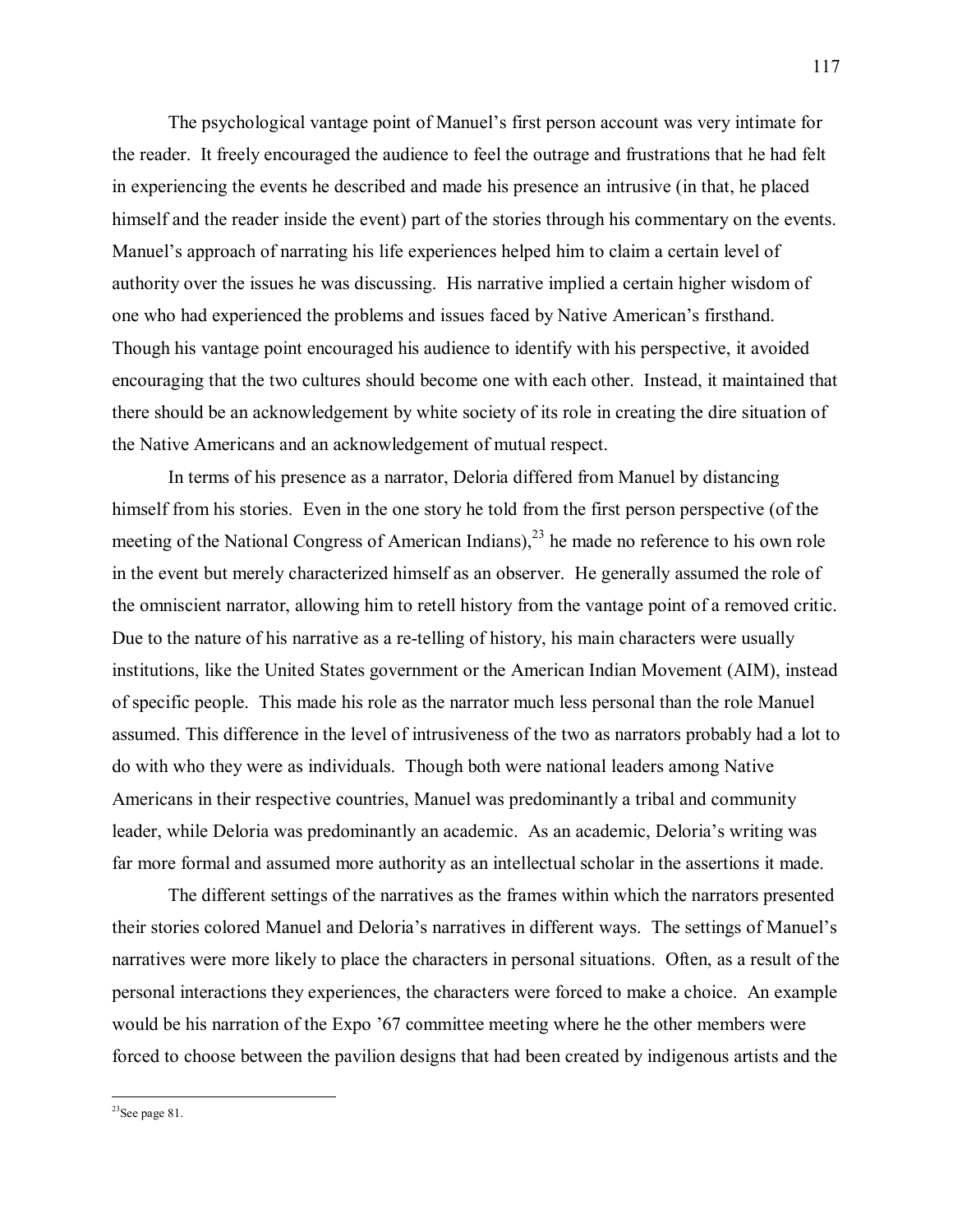expensive model presented by the Department of Indian Affairs.<sup>24</sup> This type of situation in a story, where the character is forced to make a difficult choice, indirectly invites the reader to place himself/herself in the position of the characters. In fact, Manuel even made reference to imagining how the artists felt at finding out the Department had already spent a massive amount of money in its attempt to outdo their designs.

In contrast, Deloria's method of setting his narratives in the context of political and judicial venues, like in his description of the occupation of the Bureau of Indian Affairs office<sup>25</sup> or the formation of the Indian Claims Court,  $26$  presented the events in a way that invited the reader to judge the validity of the actions taken by the characters. In this way, Manuel placed the readers *within* the setting to treat them as participants in the formation of the story, while Deloria placed his readers *beyond* the setting to treat them as outside observers and judges.

The social setting in Manuel's narratives was usually characterized as an environment where indigenous people, due to the circumstances of the time period in which he was writing, were being pulled in opposing directions. The backdrop for his stories was often the affect of the split between the two societies of white and native North America on the Indians. Manuel's frame for the problem was that the whites were not respecting the rights and contributions of Native Americans. Whites presupposed that Native Americans needed to reject their traditional way of life but reality for Manuel suggested the opposite. Those in the Native American community who attempted to adopt the predominant white culture most often only ended in poverty and a declined standard of living. This maintained idea that the two societies were only both functional as separate entities working parallel to one another was what allowed Manuel to use his narratives to argue for a political separation of the two societies despite the fact that his narratives encouraged the audience to only take a native perspective.

This aspect of Manuel's approach can be seen as both an advantage and a disadvantage. This is because the nature of his work, in its more personalized atmosphere, would necessarily be more likely to validate the personal experiences of other Native Americans while instilling a sense of personal guilt in white Canadians. As a result, Manuel's work may have appealed more to the Indian portion of his audience than to the white portion.

 $\overline{a}$  $24$ See page 72.

 $25$ See page 89.

 $26$ See page 104.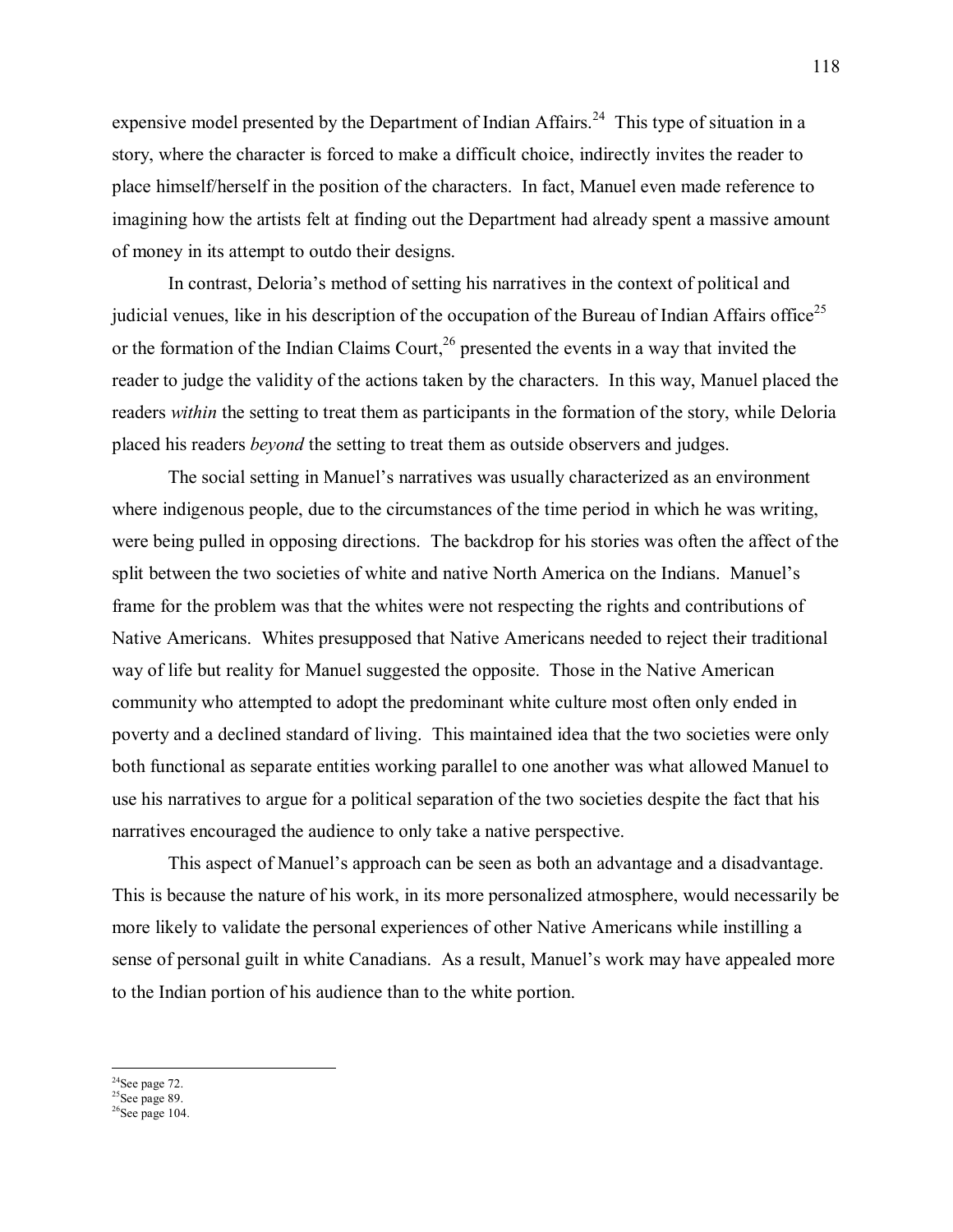In addition, while writing about very specific situations of his experiences in Canada, he often assumed that the reader understood the situation he was discussing. For example, when he discussed the Expo '67 pavilion, he included few details explaining the international nature of the event or the significance and purpose of the pavilion itself (I had to look these up in Stanton, 1997). This is a fault that prevents his work from being easily understood by people outside of the Canadian culture and should be avoided by people attempting to address issues of global significance.

 The setting for Deloria generally remained within the context of the political environment for Indian/government relations. Whether it was the fields of protest or the courtrooms, the settings in Deloria's narrative were consistently places where the interests of the government and the native people collided. This gave his narrative the appearance of a much more "outside" perspective and allowed Deloria to characterize the struggle in simplistic terms that made the issues easily understood by people who were both inside and outside American culture.

Both Manuel and Deloria moved freely between the past, present and future in their narratives and did not follow the natural order of time. Manuel often discussed events from his life alongside events that had taken place hundreds of years before he was born, in order to draw connections between the past and the present. Deloria freely traveled between the retelling of aspects of the past and present while projecting potential aspects of the future. He engaged in summarizing vast periods of time and indiscriminately engaged in commentary and evaluation of the events throughout the course of his narrative.

In this way, the true chronological organization of the events was ignored in both texts. This aspect of their writing is consistent with the traditional worldview taken by indigenous cultures that tend not to think of time in terms of linear progression. Unfortunately, this is also a potentially problematic issue that presents a unique dilemma for indigenous rhetors. The purpose of most indigenist rhetoric is to assert the right of indigenous people to maintain their own standards of living and worldviews. However, in order to be rhetorically effective with their messages aimed at addressing audiences outside of their indigenous communities, indigenous rhetors must adopt the perspectives and methods of logic that are held by the outside culture they are attempting to influence. Though it may have seemed logical to Manuel and Deloria to present events out of chronological order, it ran the risk of making their messages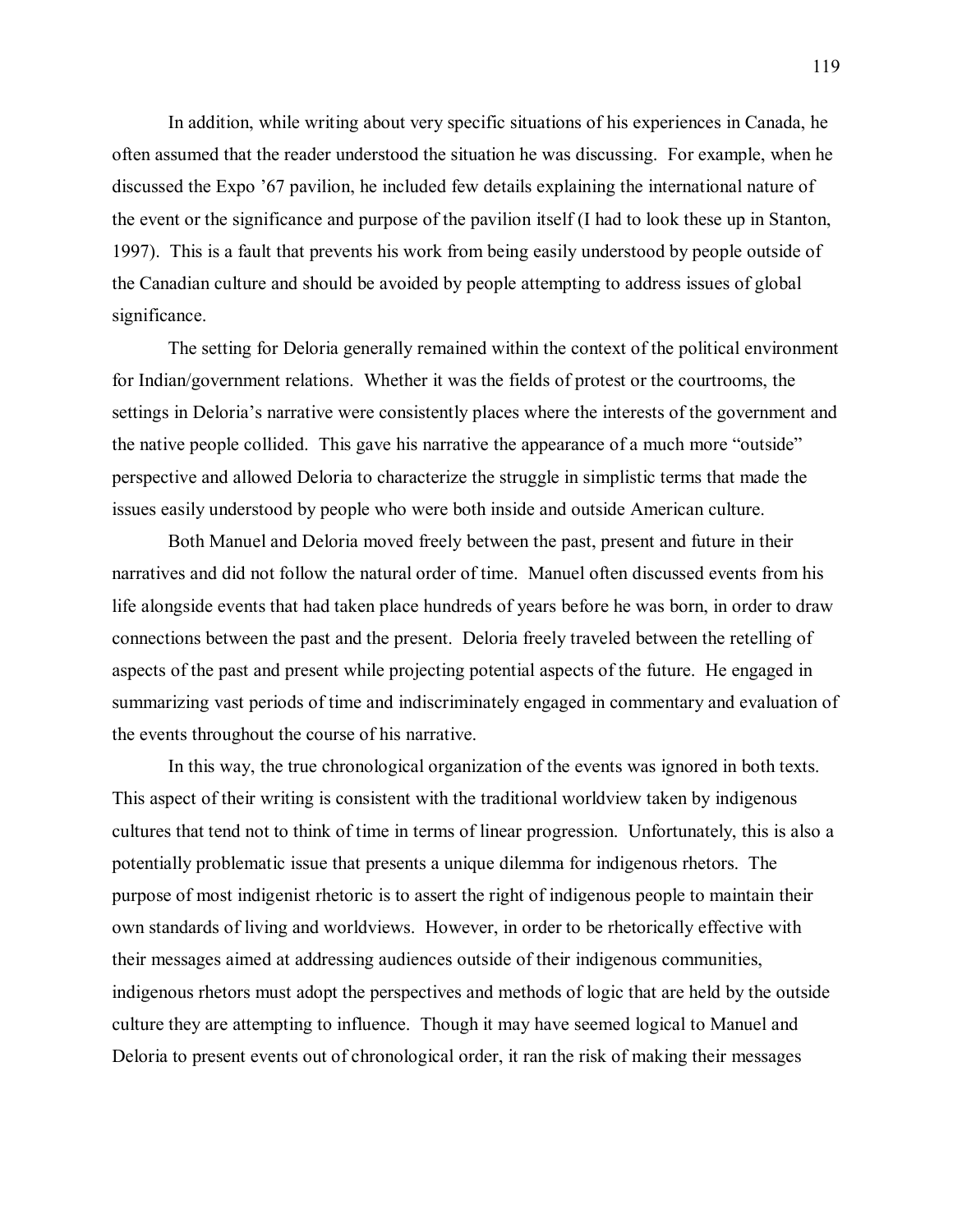more confusing to members of white society. This is because Western (European/American) cultures think of time as a linear progression.

Deloria seemed to resolve this dichotomy much better than Manuel. Despite being out of chronological order, Deloria's text was much more able to tie the various events in a way that still presented a type of progression. As a narrative argument, his retelling of history appeared to proceeded from one topic to another in a progression of importance, instead of one of time, for establishing the right of Native Americans to claim sovereignty. Retelling the history in his own way by actively choosing what to address and how to address its intended importance allowed him to simplify the complex situation of Native America in way that his readers could easily understand.

In contrast, Manuel's text lacked the surface appearance of any intentional Western progression of logical thought and mostly leapt from one topic to the next. At one point in his text, Manuel actually discussed how the stories that were traditionally considered "good" in his culture were ones that were told in such a way as to cover many topics and situations at once. For Manuel, this was seen as a strength in a narration, because it made the story applicable to different situations and capable of being interpreted in multiple directions to fit the needs of the audience (p.36-38). This may very well have been his intended goal in writing *The Fourth World*. Unfortunately, it is this particular quality of his writing that often appeared to subvert *his* intended message as an act of rhetoric.

This difference between the two authors provides an explanation for why Manuel's book mostly remained successful among other indigenous communities where the people reading it could best identify with the message he was presenting. Meanwhile, Deloria's book went on to become a best-seller even in white American society.

In both Manuel's and Deloria's books, the causal relationships were consistently instances where intentional human actions had caused negative consequences for the Native Americans. The process of colonization and its results were not characterized by either as being accidental in any way. They were almost always directly linked to actions taken with deliberate motives for serving white interests. This allowed both to foster the idea that white society had a responsibility to fix the damage of its actions and restore Native Americans to their proper place.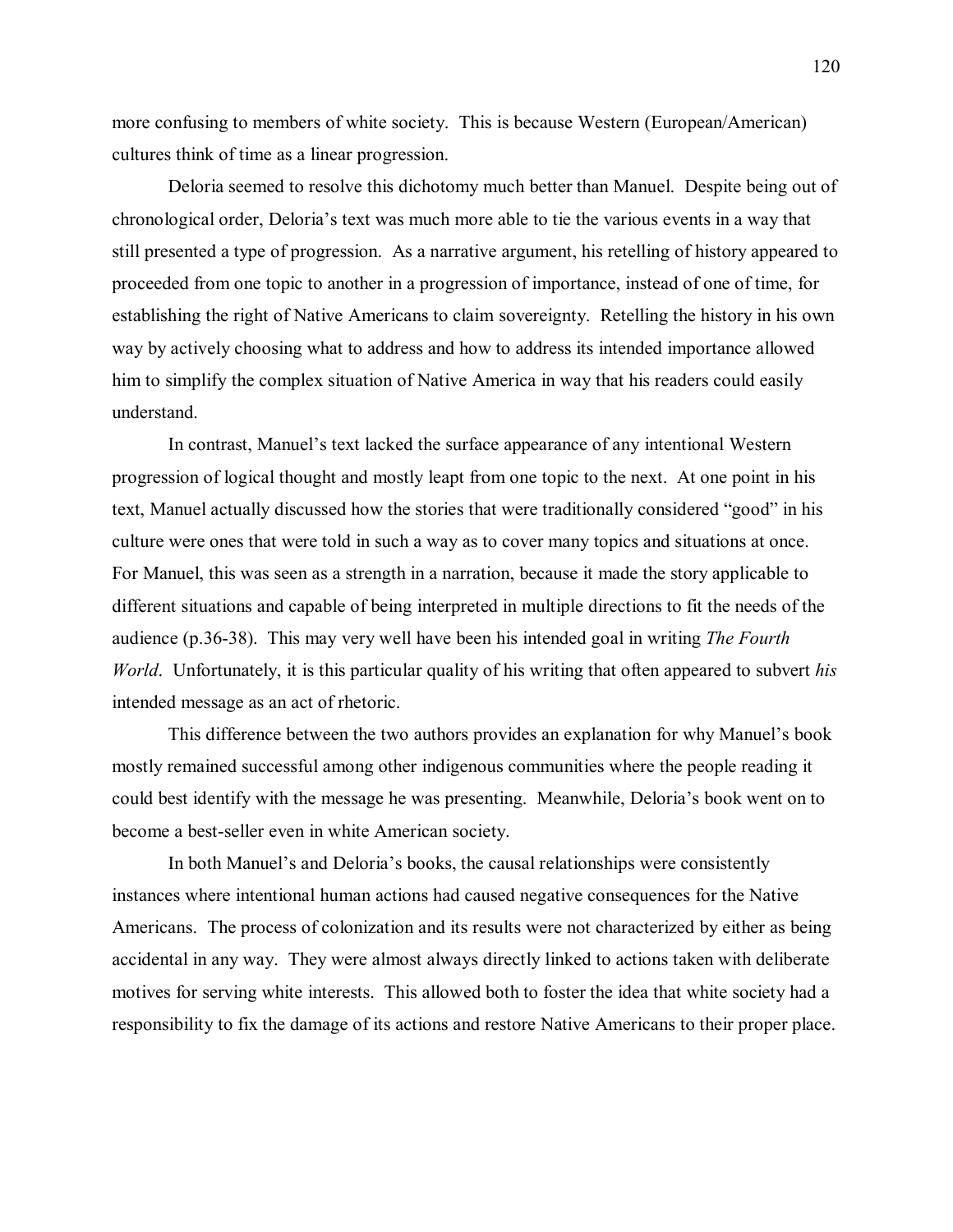### *The Six Persuasive Functions of Social Movement*

Though they both engaged in all six of the persuasive functions of social movement, the vast majority of both texts were dedicated to the functions of transforming perceptions of reality and legitimizing the movement. Manuel and Deloria's efforts to transform perceptions of reality coincided with Stone-Mediatore's (2003) description of how narratives are typically used by marginal groups. Many of their stories were designed to re-narrate their identity in a way that denied the dominant group's devaluing of them and asserted their right to claim a status of nationhood. For example, Manuel discussed how the indigenous worldview developed as a way of life that was designed to insure the continued survival of all living things, while the European worldview was designed to dominate and take resources from others.<sup>27</sup> This re-narrated the identity of Native Americans in a way that was meant to dispel the notion that they were uncivilized compared to the Europeans. This also served the further purpose of addressing how the Indigenous nations met one of White's (1985) criteria of a nation: "civilization."<sup>28</sup> Deloria engaged in the same kind of re-narration of identity when he asserted that the indigenous nations had many characteristics in common with other fully-sovereign nations.<sup>29</sup> Specifically, he noted that they were of equal size and population to some nations of the world. This served to meet the two criteria that White called "significance" and "territory." Also, by claiming that the indigenous nations had never officially relinquished their sovereignty and continued to think of themselves in terms of their status as distinctive groups of people, Manuel and Deloria both were attempting to re-narrate the identity of the Native Americans in a way that met White's last two criteria of "solidarity" and "sovereignty."

Both Manuel and Deloria also engaged in re-narrating agency in their efforts to transform perceptions of reality. Several of their narratives, like Manuel's story of Alex Thomas and Deloria's condemnation of the United States' failure to ratify the Genocide Convention,<sup>30</sup> helped to empower the movement. They accomplished this by illustrating how Native Americans continued to have power over their colonizers because, as outsiders, they had the ability to see the inconsistencies between the values espoused by white society and the actual immoral practices white society engaged in. Deloria devoted much of his text to re-narrating actions and events of the movement by connecting the Trail of Broken Treaties, the occupation of the Bureau

<u>.</u>

 $27$ See page 47.

 $28$ See page 7.

 $29$ See page 99.

 $30$ See page 109.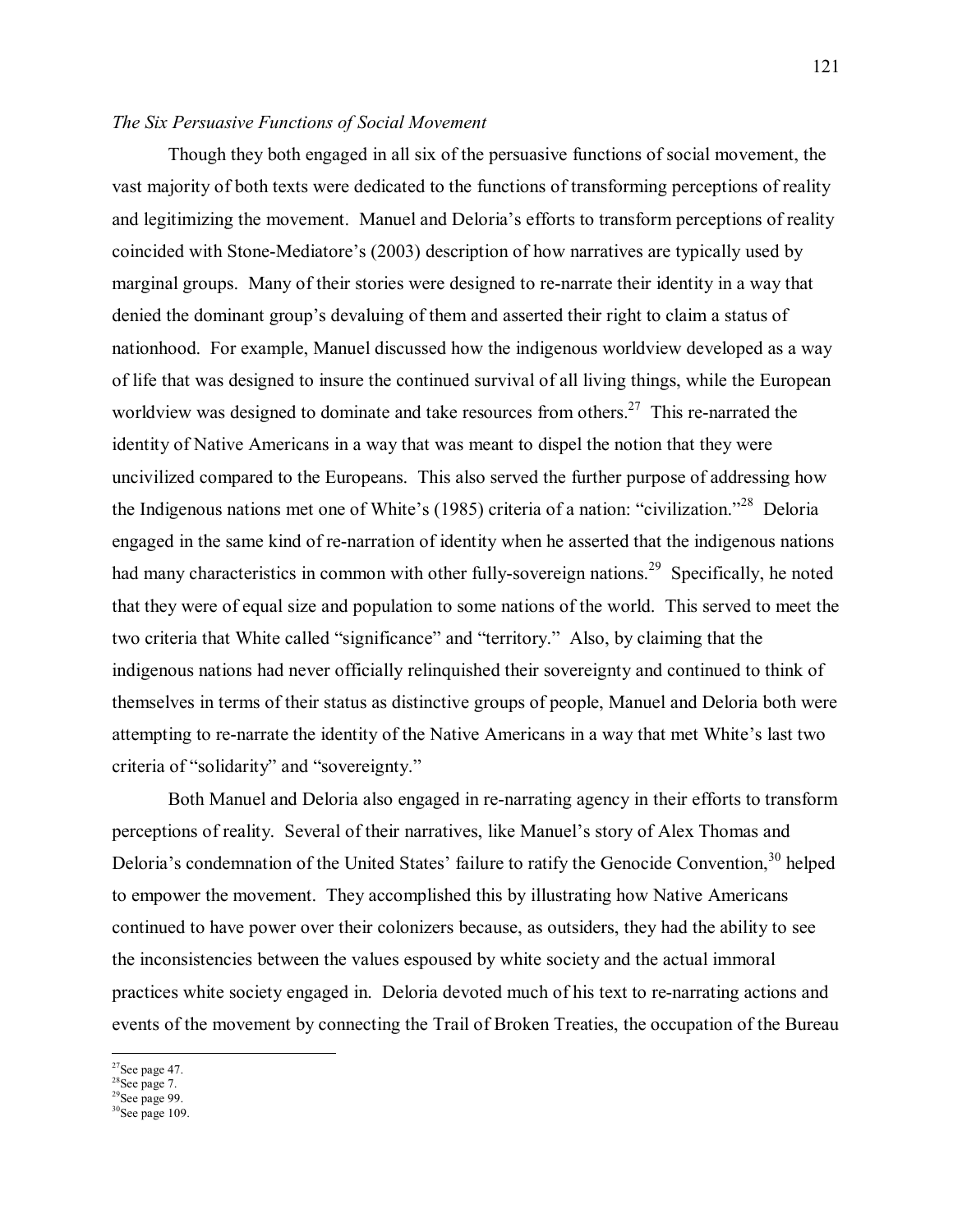of Indian Affairs, and the occupation at Wounded Knee with the underlying circumstances of the situations that led up to those events in an effort to justify them to the public.

In terms of legitimizing the movement, there are two basic options that rhetors have when attempting to establish legitimacy. They can either use a coactive strategy by identifying with the values of the establishment or they can use a confrontational strategy by attacking the establishment's values. In terms of their method for gaining legitimacy, both authors predominantly used confrontational methods of attacking the legitimacy of the establishment. This strategy was a logical one for both to take. The coactive strategy was not really an option for them because the goal of their discourse was to work toward separating themselves from the establishment. Identifying with the establishment's values would have worked contrary to their goals. Instead, they needed to show why the government did not deserve to hold legitimate power over Native Americans. Therefore, much of both works centered on attacking the legitimacy of the establishment in terms of hypocrisy and the conflicting policies and actions taken by the government. As already discussed, Stewart et al. (2001) asserted that showing the illegitimacy of the establishment is an essential part of getting legitimacy prescribed to the movement by the general public. However, this appears to be even more significant in movements working with implications for global politics. Smith (1995) explained that the perception of legitimacy of the nation that a movement is working against is very important in determining reactions of the rest of the world to a transnational movement. She wrote that an <sup>"</sup>appeal to international norms, however, is only likely to be a movement resource in a cultural context where the state is widely seen as abusing its authority or as illegitimate. In contexts where the state is generally seen as a legitimate authority that uses its power appropriately, a movement that appeals to international standards is likely to be viewed as treasonous" (p. 195).

To be convincing, Manuel and Deloria had to convince the rest of the world that Canada and the United States were guilty of gross neglect, mismanagement, and outright oppression of indigenous people. From the amount of time that they each devoted to attacking the legitimacy of their respective governments, they were well aware of this fact.

### *The Three Levels of Global Politics*

As previously stated, Leatherman et al. (1994) identified three levels of functioning in global politics: people-to-people, national, and transnational. The great majority of Manuel's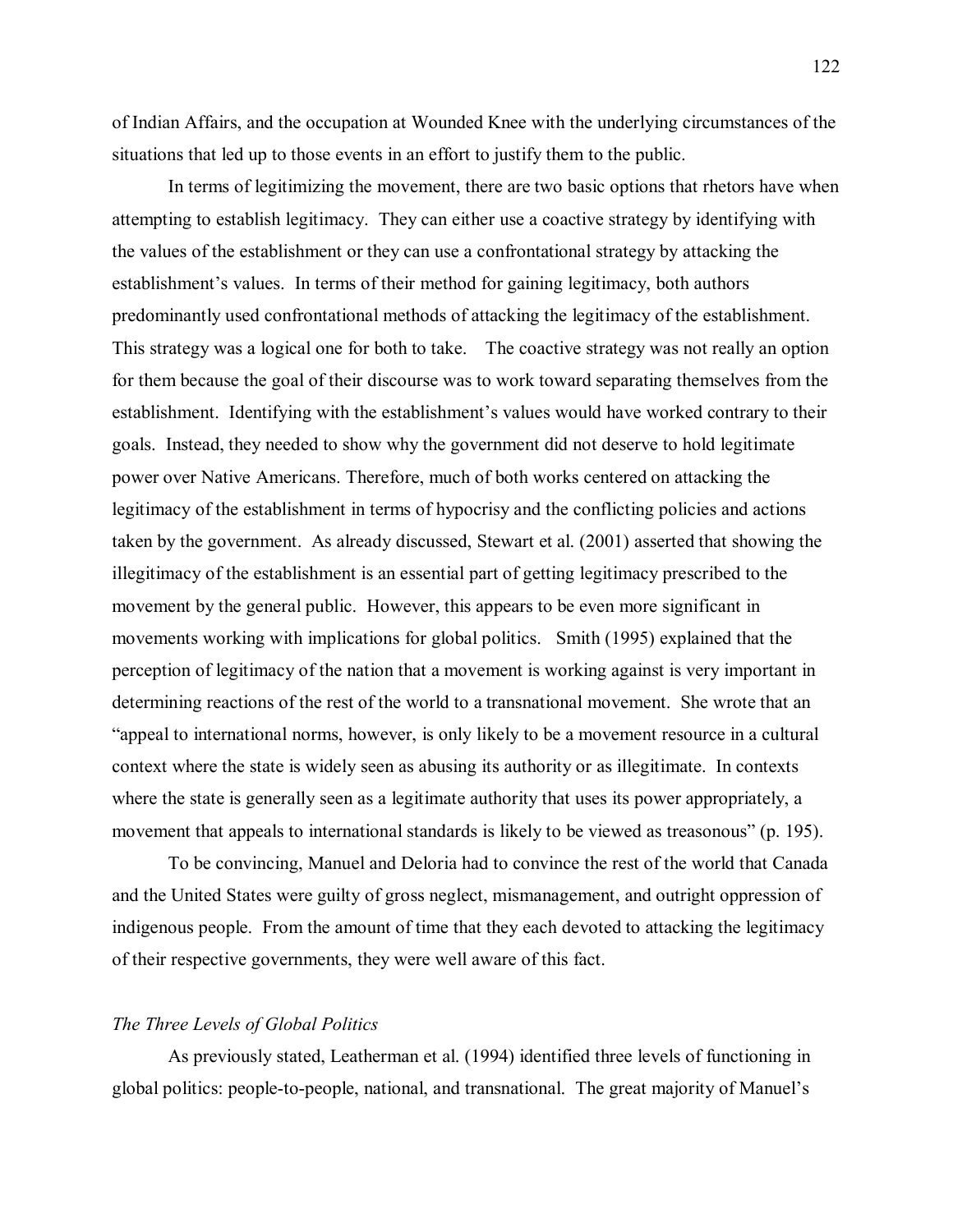text was devoted to the people-to-people transfer of knowledge and education in order to bring about change. For Manuel, the path to change started at the level of face-to-face communication between people. He had multiple narratives that involved change coming through people-topeople interaction. For example, his first narrative involved a co-worker who had come to regard him as a friend through their interaction with each other, despite his false assumptions that Native Americans were incapable of feeling emotions.<sup>31</sup> Also, he claimed that he and the nurses he met in the hospital he stayed in as a child were able to come to understand of each other through the basic interaction of the care he received from the nurses.<sup>32</sup> His final narrative of the Japanese and Chinese officials illustrated how forgiveness between two groups of people can begin with the personal interaction between leaders.<sup>33</sup> These narratives all reflected his theme of mutual dependence and respect between people.

For Manuel, the direction of policy in the world needed to start at the local level and then branch out from there. He believed that if it were to go in the opposite direction, it would only be a continuation of colonization. He wrote, "development without full local control is only another form of imperial conquest"  $(p. 151)$ . Even in his discussion of international aspects of the movement, Manuel still referred to it as a "banding together" of people in an international brotherhood. Manuel unfailingly privileged individuals and their one-on-one interactions with each other over institutions.

As opposed to Manuel's bottom-up approach to social movement, Deloria was more inclined to advocate a top-down approach. Deloria spent a substantial amount of time detailing aspects of international standards for sovereignty and the criminal status of genocide in order to suggest that the United States needed to fall in line with the higher international standards and begin to recognize the Native Americans as politically sovereign nations. Deloria also made references to the United Nations and their ability to review the treaty status of native tribes in the United States.

Both Manual and Deloria addressed the national level of the movement in terms of how their respective governments had not acted in ways that coincided with standards of morality. However, they differed in the way that each approached this idea. Manuel tended to claim the

 $\overline{a}$ <sup>31</sup>See page 44.

 $32$ See page 66.

<sup>&</sup>lt;sup>33</sup>See page 77.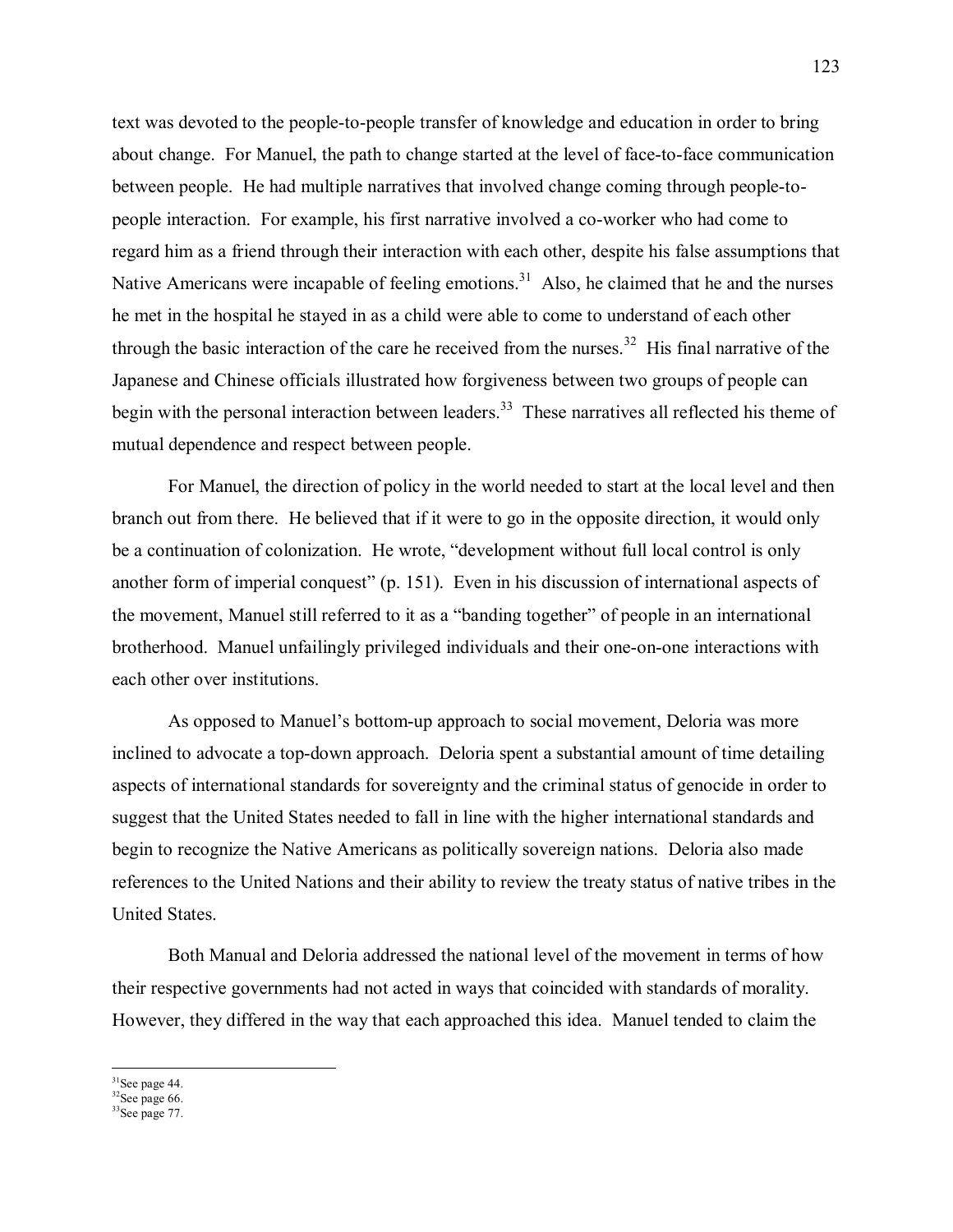illegitimacy of the government by citing specific instances of how bad policies had affected actual people in a way that appealed to a universal ethic of humane morality. In contrast, Deloria tended to claim that the national government acted in illegitimate ways simply because its policies did not meet the generally held standards of logic or international law. As a result, though they took differing approaches to their subject, both advanced a globalized view of native politics.

# *Follow-Up on Artifacts:*

<u>.</u>

There are several indications that both of these books were successful in serving their intended functions. One indication is the extent to which they are still known and cited by members of the Native American rights movement, despite being written thirty years ago. For example, American Indian activist Ward Churchill, in his 2003 collection of published essays, *Acts of Rebellion*, made several references to the writings of George Manuel which included quoting Manuel's original definition of the Fourth World.<sup>34</sup> Activist Glen Morris, in another 2003 essay, discussed the role of Deloriaís *Behind the Trail of Broken Treaties* in creating a "decolonizing critique" that came to be used by Indigenous groups working in international politics.<sup>35</sup>

A second indication of their success as rhetorical works is that the level of Native American activity on the international scene suddenly became much greater following their publication. For example, after the publication of *The Fourth World* and *Behind the Trail of Broken Treaties*, gaining access to global venues became much more of a central focus for Native American activist groups. Though the book *The Fourth World* may have not garnered much commercial success, the idea of a "Fourth World" and the ideology Manuel ascribed to it were influential as a rallying call among leaders in indigenous communities. Manuel was able to articulate the experiences and hardships that many leaders of his day had been facing. In addition, it gave them a basis for how to begin their work anew on local, national, and international levels. In many ways, as an act of rhetoric, his piece was geared toward members within the movement and helped to legitimize many people's feelings of discontent.

<sup>&</sup>lt;sup>34</sup>See Churchill's "The New Face of Liberation: Indigenous Rebellion, State Repression, and the Reality of the Fourth World" in *Acts of* Rebellion (p. 263) and "I am Indigenist: Notes on the Ideology of the Fourth World" (p. 275).<br><sup>35</sup>See Morris's "Vine Deloria, Jr. and the Development of a Decolonizing Critique of Indigenous Peoples and International Relat

*Voices* (p. 97-154).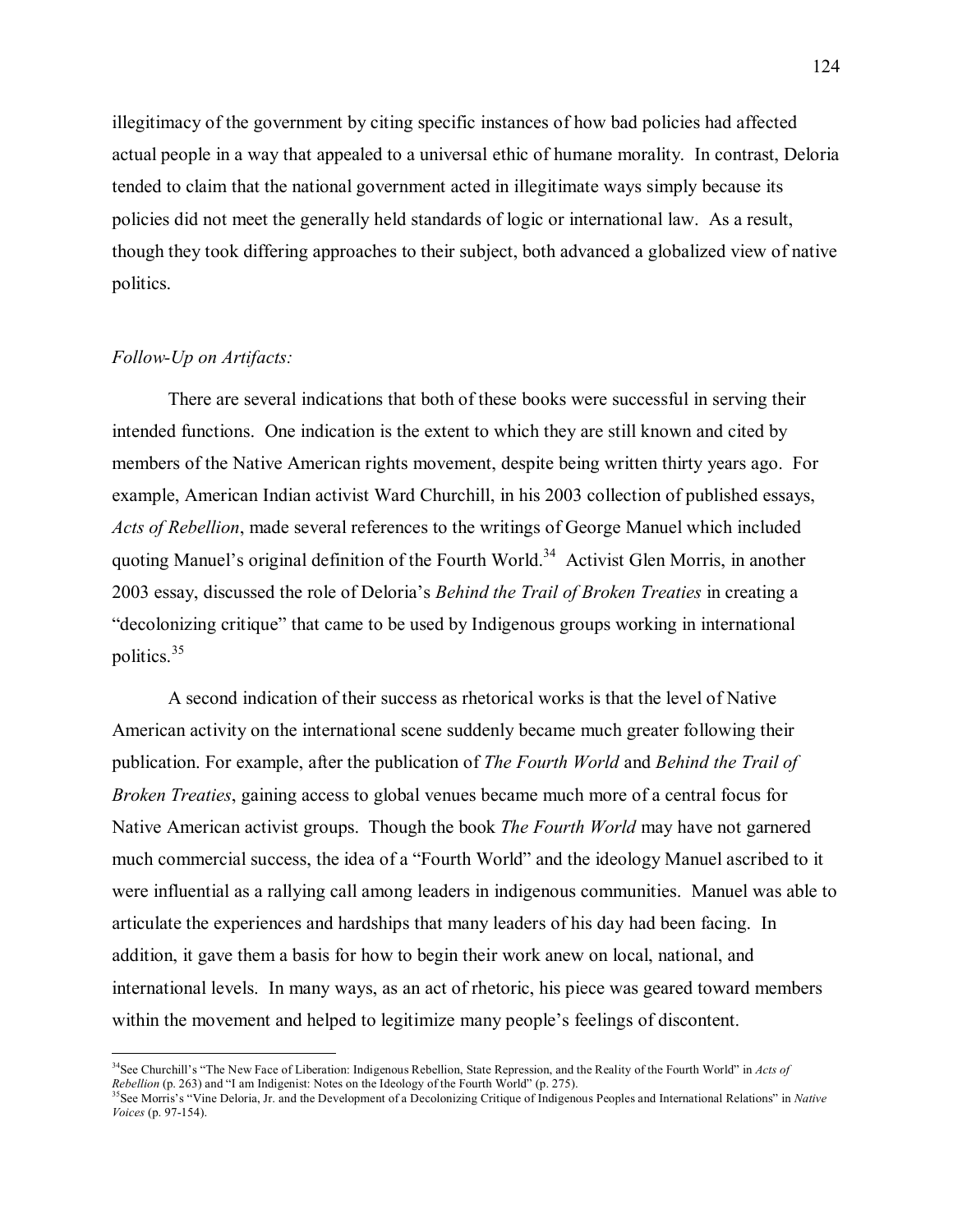Manuel followed up his book's publication by increasing his diplomatic efforts with other indigenous organizations. Using an agreement with the National Congress of American Indians in the United States and meetings with indigenous groups in South America, Central America, Australia, and Northern Europe, Manuel was able to found the World Council of Indigenous Peoples (WCIP). Formed on principles of self-determination and the need for "community" consent" in governmental actions taken with regard to indigenous people, the WCIP held its first meeting in 1975 at Port Alberny, Canada. At the Second General Assembly of the WCIP in Samiland, Sweden in 1977, responding to pressure from Manuel himself, the organization made a call for the international community to create a proclamation of the rights of indigenous people. In less than ten years, the United Nations began drafting a "Universal Declaration on the Rights" of Indigenous Peoplesî (Ryser, 2003). This was a big step toward creating a normalized standard that favored the rights of indigenous groups and can be directly attributed to the work of George Manuel.

At the end of 1974, the American Indian Movement in the United States, desiring to further the internationally-focused arguments it had formed at Wounded Knee (and which had been expanded upon by Deloria in *Behind the Trail of Broken Treaties*), founded the International Indian Treaty Council. The IITC was created to further the interests of indigenous people (in terms of treaty rights and sovereignty) on an international level by focusing its efforts on gaining access to the United Nations. Morris (2003) wrote,

AIM joined with traditional indigenous political forces and a few legal interests to utilize the U.S. federal courts to advance indigenous peoples' claims. Soon, the obstacles to challenging the entrenched ideological roots of U.S. law and policy affecting indigenous peoples became insurmountable. In 1974, guided in part by Deloria's arguments in *Broken Treaties*, AIM formed the International Indian Treaty Council (IITC) to advance positions of treaty rights and indigenous self-determination at the United Nations and other international forums (p. 177).

The IITC was comprised of elders from across the North American continent who saw the need for Indian people to begin acting as "nations." For those involved, acting as a nation included developing international ties through the use and implementation of active diplomacy.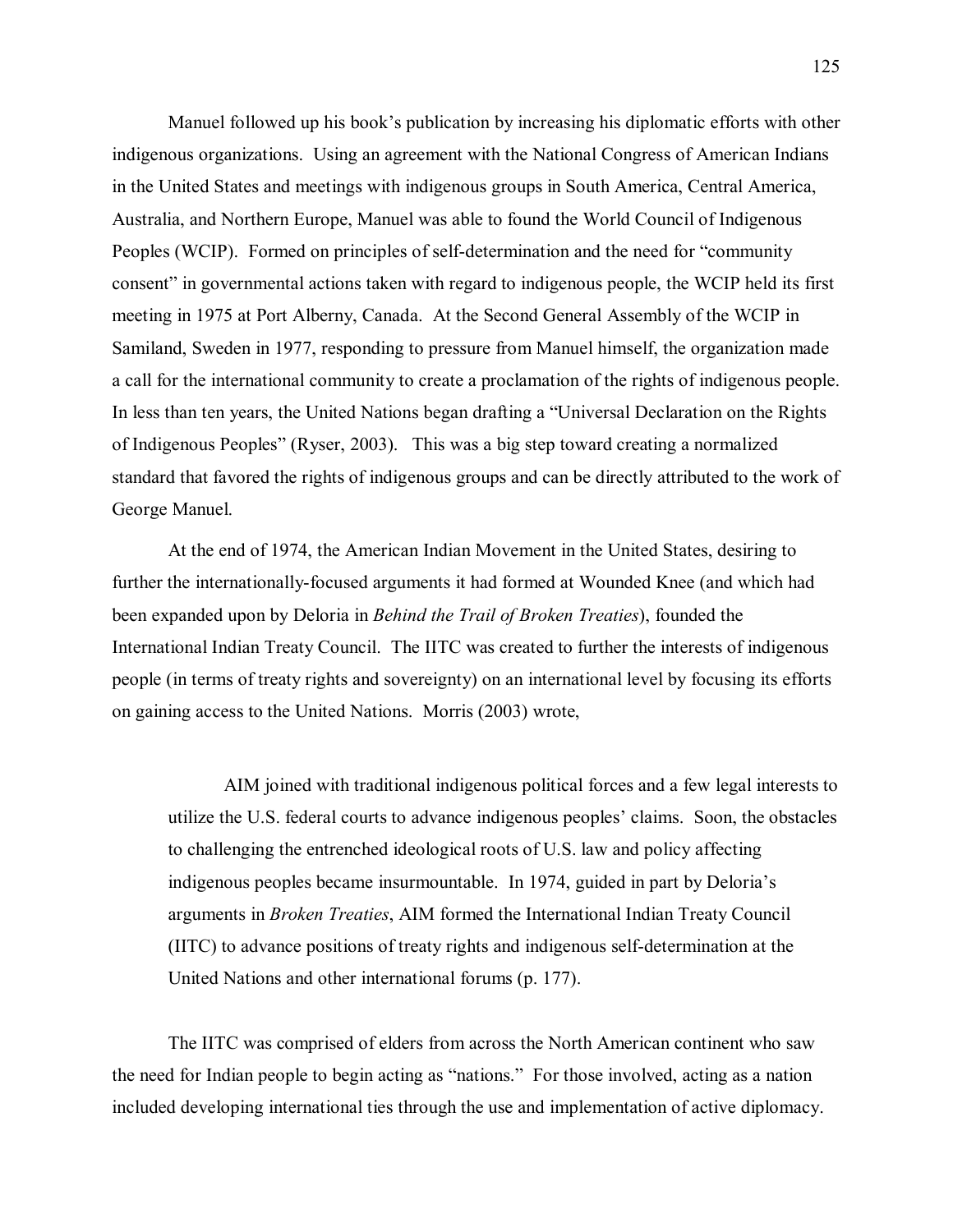In the first conference of the IITC, it was decided that Native Americans should begin discussing issues of their status with other nations throughout the world in an effort to extend their struggles to a larger platform. In the following years, the IITC was able to gain recognition in the United Nations as a non-governmental organization and was allowed to sit in on U.N. meetings as an observer (Deloria and Lytle, 241).

Despite the fact that Native Americans had the social networks and media to express their messages internationally, they still had to contend with the fact that the United States and Canadian governments held (and continue to hold) such a strong amount of economic influence and power over the other nations of the world that they were trying to reach. Though they were able to get their message out, the actual ability to affect international standards on indigenous recognition has remained limited. Despite being given several chances to speak in front of the U.N., the IITC has not yet been able to go beyond its status as a non-governmental organization.

It is not hard to understand why this is so. The idea of creating more safeguards for protecting the rights of indigenous groups would mean that the national governments would lose power over the resources that accompany those groupsí associated lands. It also presents the possibility of forming new nations that would detract from the territory of current nations.

 Still, this does nothing to undermine the fact that the indigenous rights movement has made many strides in promoting its message. As Niezen (2003) wrote, the actual term "indigenous" barely even appeared in books twenty years ago as a reference to a category of humans (p. 2). The fact that these people have been able to become so vocal on the international level in recent years is the strongest indication that they have been able (at the very least) to change the way that they are regarded by the rest of the world. If anything, they have won a victory simply by asserting the fact that they are still here. As a report from the United Nations International NGO Conference on Discrimination against Indigenous Populations in the Americas stated, "Those who would destroy their way of life would first have us believe that this task is already accomplished. We now have proof to the contrary, and we have received, with gratitude, the message of harmony and respect for all life brought to us by an ancient people whose culture may still yet be allowed to make a worthy contribution to the world community of nations" (United Nations, 1977, p. 21).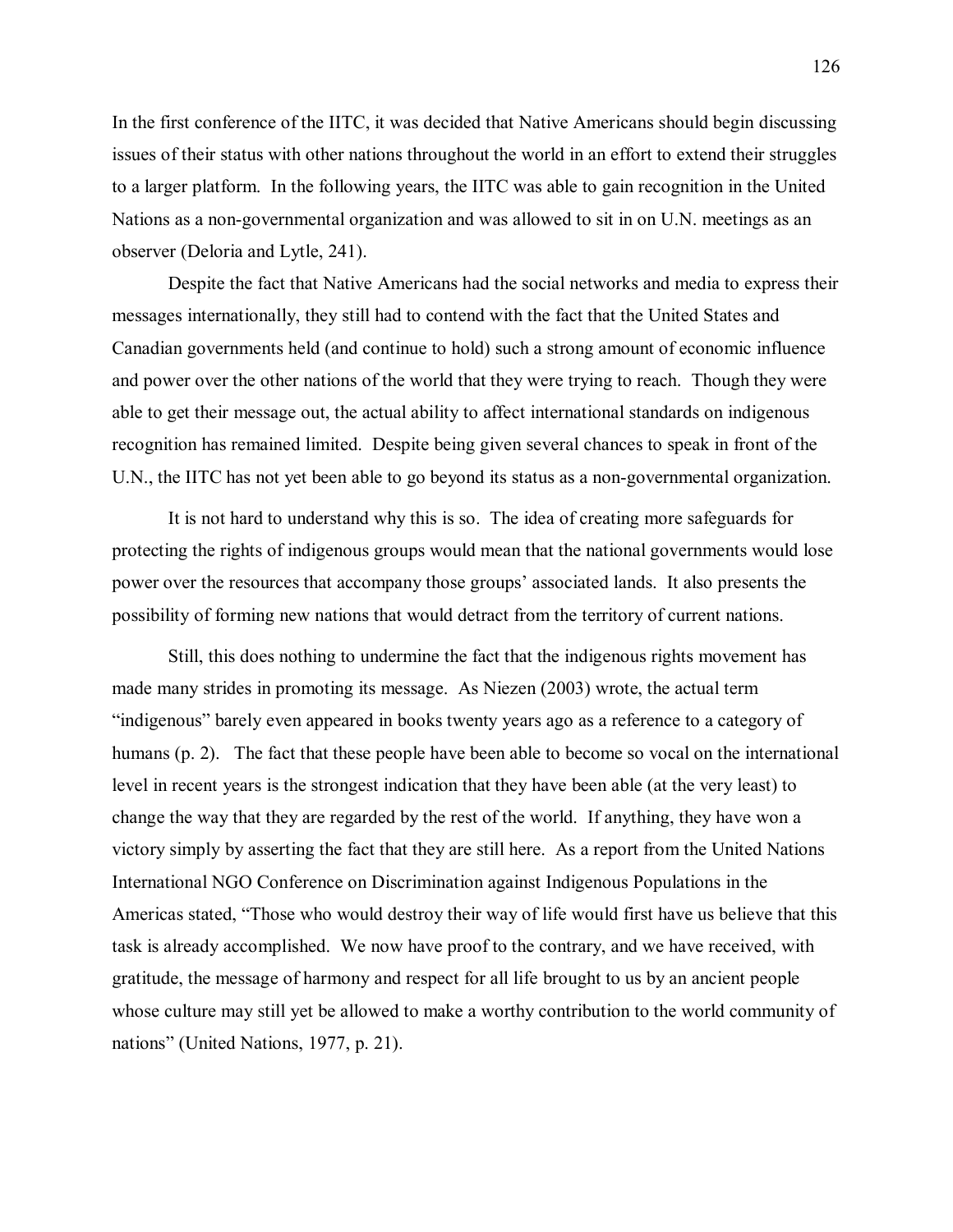### *Future Implications:*

The use of media for presenting the narratives of indigenous cultures can be seen as serving multiple roles in society due to the unique aspects of the indigenous life they are meant to represent. In this case, the books of Manuel and Deloria served several basic roles at once. In one sense, they were ethnographic anthropological accounts of Native American identity and were designed to explain what it meant to exist as an American Indian in twentieth century North America. In another sense, they were historical chronicles designed to present an historical recounting of the continued battle for tribal sovereignty in the modern era. Both works made multiple references to how the events should be viewed as a continuation of Native American resistance to colonization. In yet another sense, they were counter-narratives meant to combat the silencing of their marginalized groups by presenting an indigenous version of the events of the twentieth century in a way that amended the false assumptions made by the mainstream media and the general public in relation to Native American issues. Last, they were created to provide an ideal vision of the potential future for indigenous existence in North America. The success of these works in meeting their intended purposes as rhetorical artifacts can be attributed to their use of narrative arguments that held both probability and fidelity in furthering the persuasive functions of social movement that addressed aspects of the three levels of global politics. All of these aspects can be taken as guidelines for future rhetors attempting to use narrative to rhetorically fight the spread of colonization, globalization, and dominating worldviews. As already mentioned at the beginning of this paper, globalization presents a situation for indigenous groups that is both a blessing and a curse. Now is the time for alternative cultures to begin asserting the importance of their own perspectives in the great marketplace of ideas.

Future research in the narratives of marginalized groups should include looking at how other forms of media (like film, television, artwork, and the Internet) have been used to successfully further the ideology of indigenism. Though this thesis presupposed that books were the most useful medium for addressing long narratives of native experience to the general public in 1974, future studies may reveal that modern technologies have allowed other mediums to become better formatted for disseminating indigenous perspectives. The narratives of other major marginalized groups (like the Aborigines in Australia, for example) should also be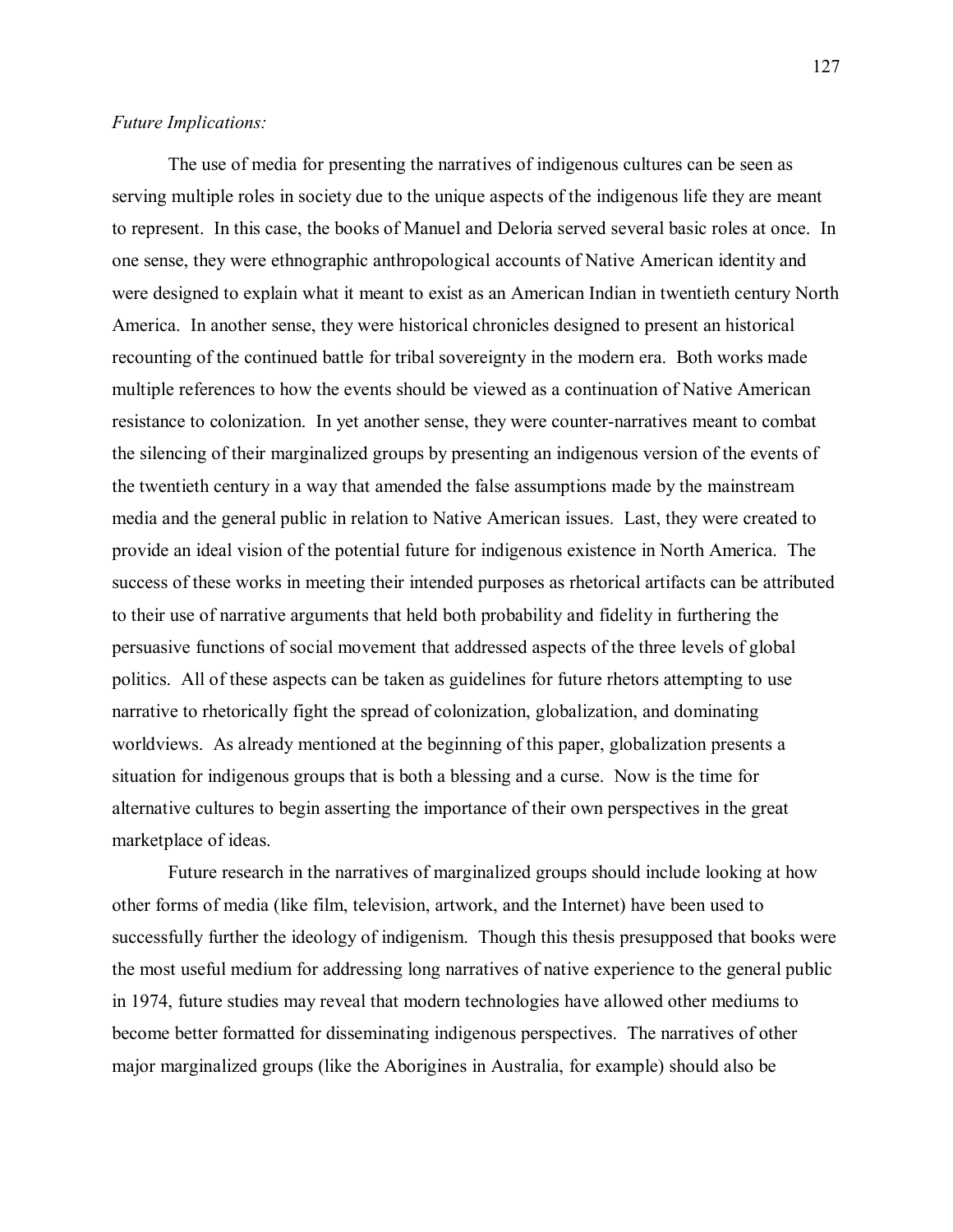examined for their contributions to indigenist literature. Studies on the use of fictional accounts of native life in instigating or maintaining social change should be continued.

Many transnational movements for human rights are just beginning to take a stage in the world's political scene, and each of these, whether under the category of indigenous, feminist, or human rights, presents the potential for studying the use of narratives in transnational movement. This level of reflective study on the use of narrative is important for understanding how and why stories are capable of formulating knowledge that interferes with the continuation of dominating ideologies.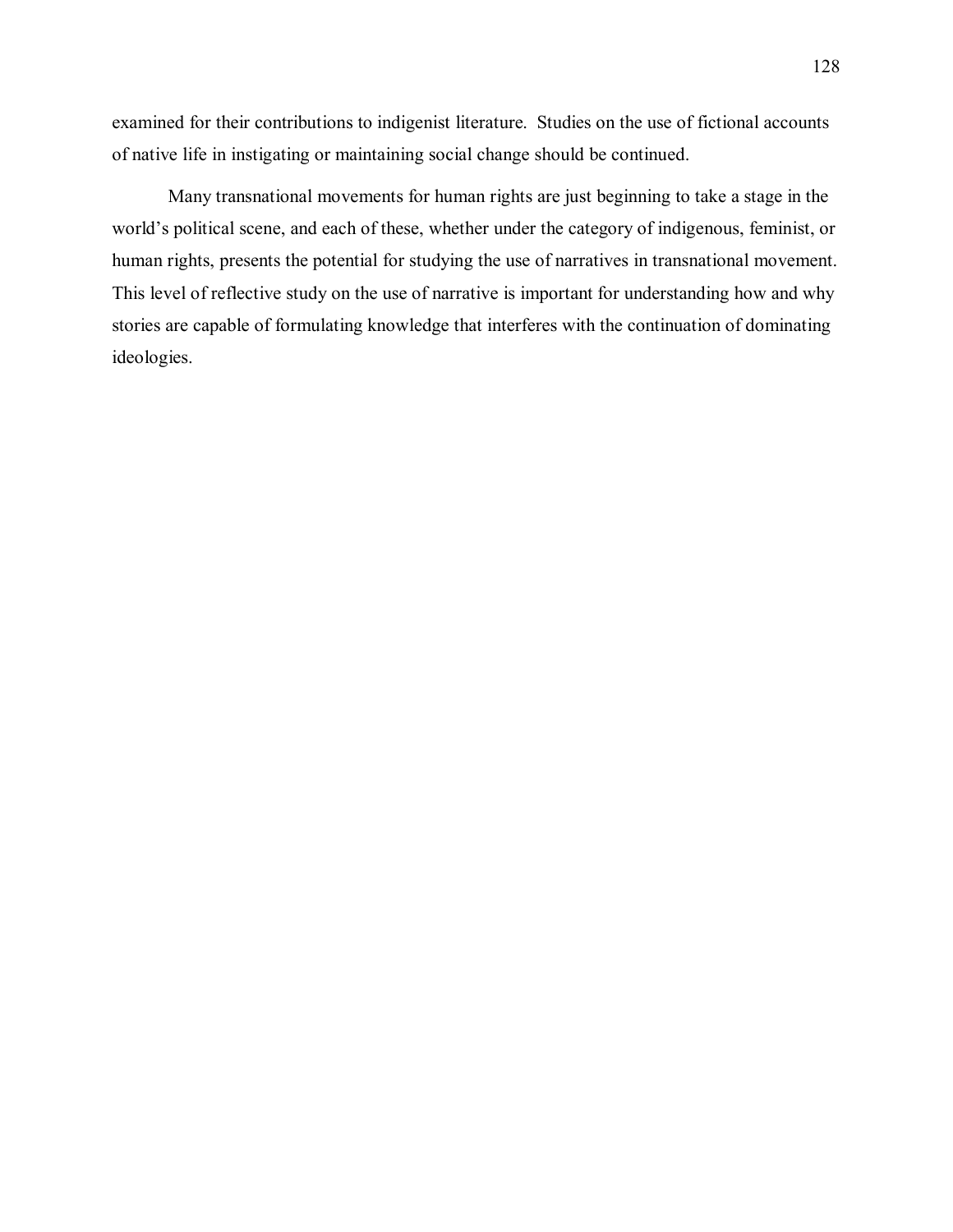#### References

- Anderson, B. (1994). *Imagined communities: Reflections on the origin and spread of nationalism, fifth edition*. New York, NY: Verso.
- Asch, M. (1984). *Home and native land: Aboriginal rights and the Canadian Constitution*. Toronto: Methuen.
- Barthes, R. (1972). *Mythologies*. (A. Lavers., Trans.) New York, NY: Hill and Wang. (Original work published 1957).
- Barthes, R. (1989). *The rustle of language*. (Howard, R., Trans.) Berkeley, CA: University of California Press.
- Bellah, R., Madsen, R., Sullivan, W., Swidler, A., & Tipton, S. (1985). *Habits of the heart: Individualism and commitment in American life*. New York, NY: Harper and Row.
- Benford, R. (2002). Controlling narratives and narratives as control within social movements. *Stories of change: Narratives and social movements*. Davis, J., Ed. Albany, NY: State University of New York Press, p. 53-75.
- Cohen, F. (1982). *Handbook of Federal Indian Law, second edition*. Charlottesville, VA: The Michie Company.
- Cohen, L. Ed. (1970). T*he legal conscience: Selected papers of Felix Cohen*. Washington, DC: Archon Books.
- Cook, S. (1998). "Self-determination without termination": Richard Nixon's Indian policy revisited. *Native American Studies, v12*, p.1-11.
- Churchill, W. (2003). I am indigenist: Notes of the ideology of the Fourth World. *Acts of rebellion: The Ward Churchill reader*. New York, NY: Routledge, p.275-299.
- Churchill, W. (2003). The new face of liberation: Indigenous rebellion, state repression, and the reality of the Fourth World. *Acts of rebellion: The Ward Churchill reader*. New York, NY: Routledge, p.263-273.
- Churchill, W. & Morris, G. (1992). Key Indian laws and cases. *The state of Native America: Genocide, colonization, and resistance*. Jaimes, M.A. Ed. Boston: South End Press.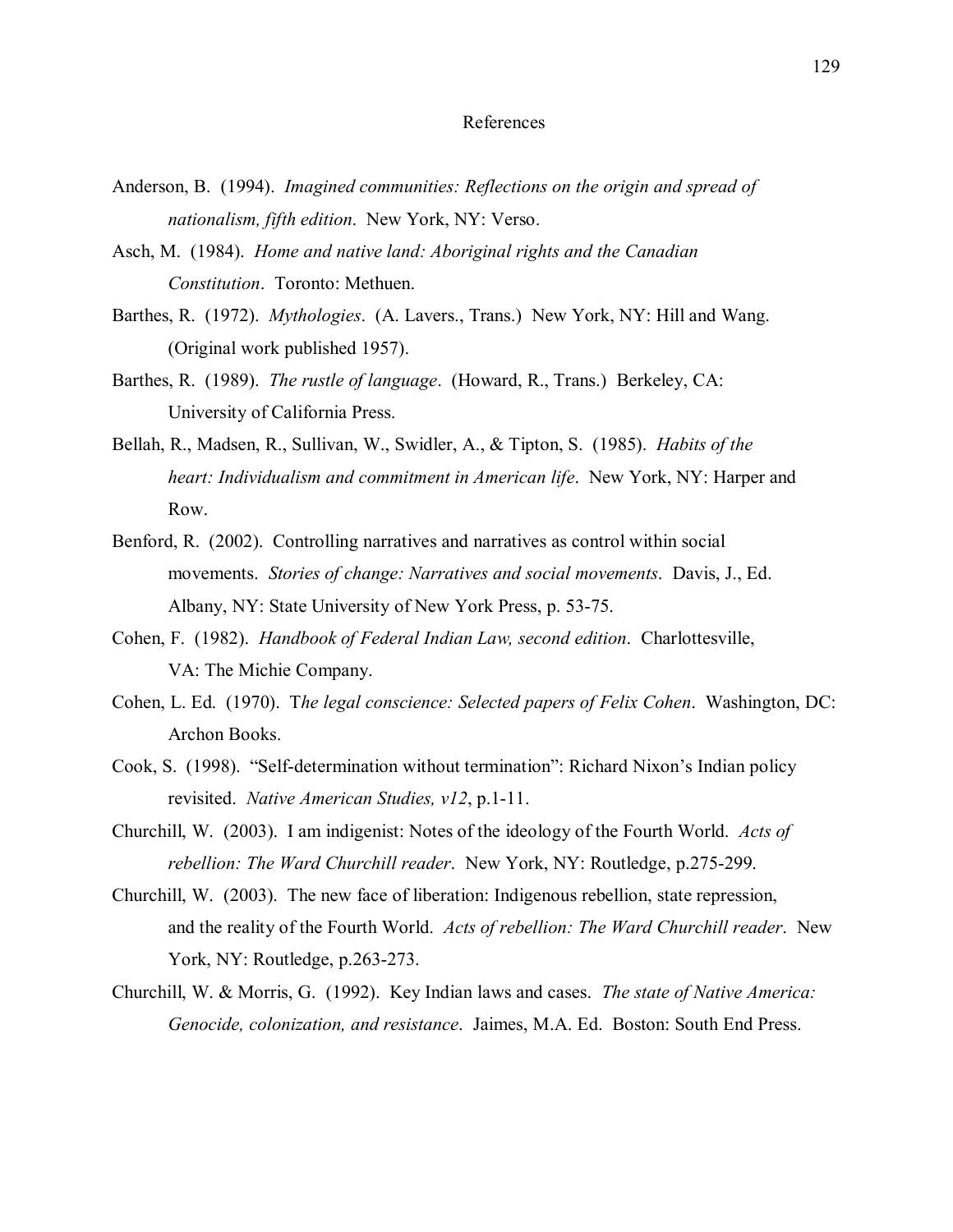- Churchill, W. & Vander Wall, J. (2002). *Agents of Repression: The FBI's secret wars against the Black Panther Party and the American Indian Movement, second edition.*  Cambridge, MA*:* South End Press.
- Deloria, V. (1974). *Behind the trail of broken treaties: An Indian declaration of independence*. Austin, TX: University of Texas Press.
- Deloria, V. (1969). *Custer died for your sins: An Indian manifesto*. New York, NY: Avon Books.
- Deloria, V. & Lytle, C. (1984). *The nations within: The past and future of American Indian sovereignty*. New York, NY: Pantheon Books.
- Dickason, O. (1997). *The myth of the savage and the beginnings of French colonialism in the Americas*. Alberta: The University of Alberta Press.
- Dudley, W. (Ed.). (1998). *Native Americans: Opposing viewpoints*. San Diego, CA: Greenhaven Press, Inc.
- Einhorn, L. (2000). *The Native American oral tradition: Voices of the soul and spirit*. Westport, CT: Praeger.
- Escobar, A. (1995). *Encountering development: The making and unmaking of the Third World*. Princeton, NJ: Princeton University Press.
- Fine, G. (2002). The storied group: Social movements as "bundles of narratives." *Stories of change: Narratives and social movements*. Davis, J., Ed. Albany, NY: State University of New York Press, p. 53-75.
- Fisher, W. (1987). *Human communication as narration: Toward a philosophy of reason, value, and action*. Columbia, SC: University of South Carolina Press.
- Flanagan, T. (2000). *First nations?: Second thoughts.* Montreal: McGill-Queen's University Press.
- Forbes, J. (1981). *Native Americans and Nixon: Presidential Politics and Minority Self-Determination 1969-1972*. Los Angeles, CA: American Indian Studies Center, University of California, Los Angeles.
- Foss, S. (1996). *Rhetorical criticism: Exploration and practice, second edition*. Prospect Heights, IL: Waveland Press Inc.
- Foucault, M. (1995) *Discipline and punish: The birth of the prison, second edition*. Trans. by Alan Sheridan. New York: Vintage Books. (Original work published in 1975).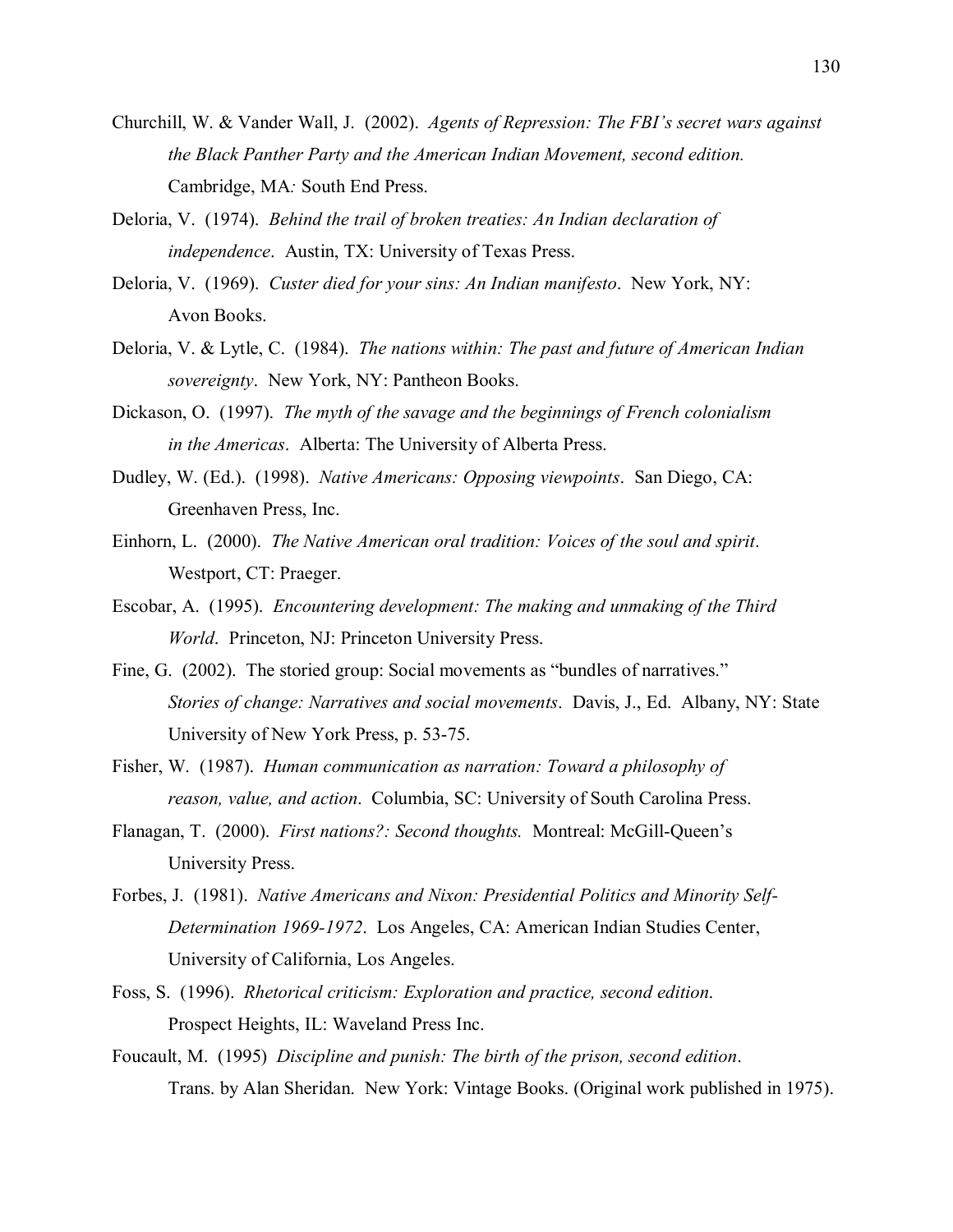- Freire, P. (1970). *Pedagogy of the oppressed*. Trans. by Myra Bergman Ramos. New York, NY: Continuum International Publishing Group Inc.
- Gamson, W. (1992). The social psychology of collective action. *Frontiers in social movement theory*. Morris, A. & McClurg Meuller, C., Eds. New Haven, CT: Yale University Press, p. 71.
- Gregg, R. (1971). The ego-function of the rhetoric of protest. *Philosophy and Rhetoric, v4*, 71-91.
- Griffin, L. (1969). A dramatistic theory of the rhetoric of movements. *Critical responses to Kenneth Burke*, William Rueckert, Ed. Minneapolis, MN: University of Minnesota.
- Holloway, R. (1993). *In the matter of Robert J, Oppenheimer*. Westport, CT: Praeger.
- Holm, T., Pearson, J.D., & Chavis, B. (2003). Peoplehood: A model for the extension of sovereignty in American Indian studies. *Wicazo SA Review, 18*, 7-24.
- Hunt, S. (1991). Constructing collective identity in a peace movement organization. Ph.D. dissertation, University of Nebraska, Lincoln.
- Hunt, S., Benford, R., & Snow, D. (1994). Identity fields: Framing processes and the social construction of movement identities. *New social movements: From ideology to identity*. Laraña, E., Johnson, H., & Gusfield, J. Eds. Philidelphia, PA: Temple University Press, p. 185-208.
- Kamler, H. (1983). *Communication: Sharing our stories of experience*. Seattle, WA: Psychological Press.
- Kashima, Y. (1997). Culture, narrative, and human motivation. *Motivation and culture*. Munro, D., et al, Eds. New York, NY: Routledge.
- Leatherman, J. Pagnucco, R. & Smith, J. (1994) International institutions and transnational social movement organizations: Transforming sovereignty, anarchy, and global governance. Panel on New Approaches to Transnational Relations, American Political Science Association Annual Meeting, New York, September 1-4.
- Macklem, P. (2001). *Indigenous difference and the constitution of Canada*. Toronto: University of Toronto Press.
- Manuel, G. & Posluns, M. (1974). *The Fourth World: An Indian reality*. New York, NY: The Free Press.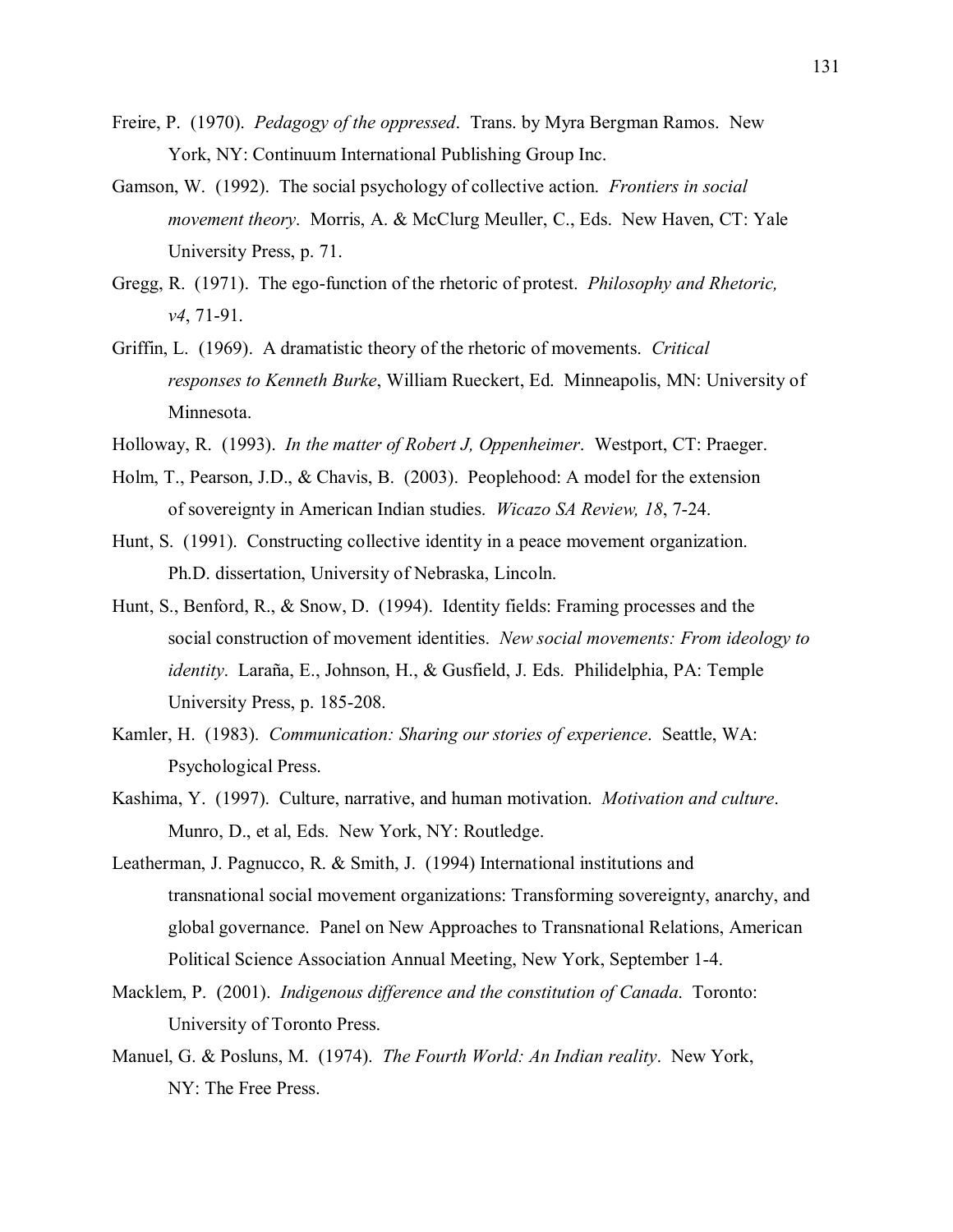- Marcus, G. & Fischer M. (1986). *Anthropology as cultural critique: An experimental moment in the human sciences*. Chicago, IL: University of Chicago Press.
- Morris, G. (2003). Vine Deloria, Jr. and the development of a decolonizing critique of indigenous peoples and international relations. *Native voices: American Indian identity and resistance*. Lawrence, KA: The University Press of Kansas, p. 97-154.
- Niezen, R. (2003). *The origins of Indigenism: Human rights and the politics of identity*. Berkeley, CA: University of California Press.
- Nolan, J., et al., Eds. (1990) *Black's Law Dictionary, sixth edition.* St. Paul, MN.: West Publishing Co.
- Prevent Genocide International (2003). 52 non-parties to the Genocide Convention by Rome Statute ratification status. Retrieved June 27, 2004. Prevent Genocide International web site: <http://www.preventgenocide.org/law/gencon/nonpartiesbyICCstatus.htm#D>
- Prince, G. (1982). *Narratology: The form and functioning of narrative*. New York, NY: Mouton.
- Robbins, R. (1992). Self-determination and subordination: The past, present, and future of American Indian governance. *The state of Native America: Genocide, colonization, and resistance.* (Jaimes, A., Ed.) Boston, MA: South End Press. p. 87-121.
- Ryser, R. (2003). The legacy of grand chief George Manuel. Retrieved June 5, 2004 from The Center for World Indigenous Studies web site: <http://www.cwis.org/fwdp/manuel.html>
- Said, E. (1994). *Orientalism, second edition*. New York, NY: Vintage Books. (Original work published in 1978).
- Sanchez, J. & Stuckey, M. (2000) The rhetoric of American Indian activism in the 1960s and 1970s. *Communication Quarterly, v48*, p. 120-136.
- Schouls, T. (2003). *Shifting boundaries: Aboriginal identity, pluralist theory, and the politics of self-government*. Vancouver: University of British Columbia Press.
- Schwartz, B. (1996). Memory as a cultural system: Abraham Lincoln in World War II. *American Sociological Review, v 61*, p.908-927.
- Schwartz, S. (1997). Values and culture. *Motivation and culture*. Munro, D., et al, Eds. New York, NY: Routledge.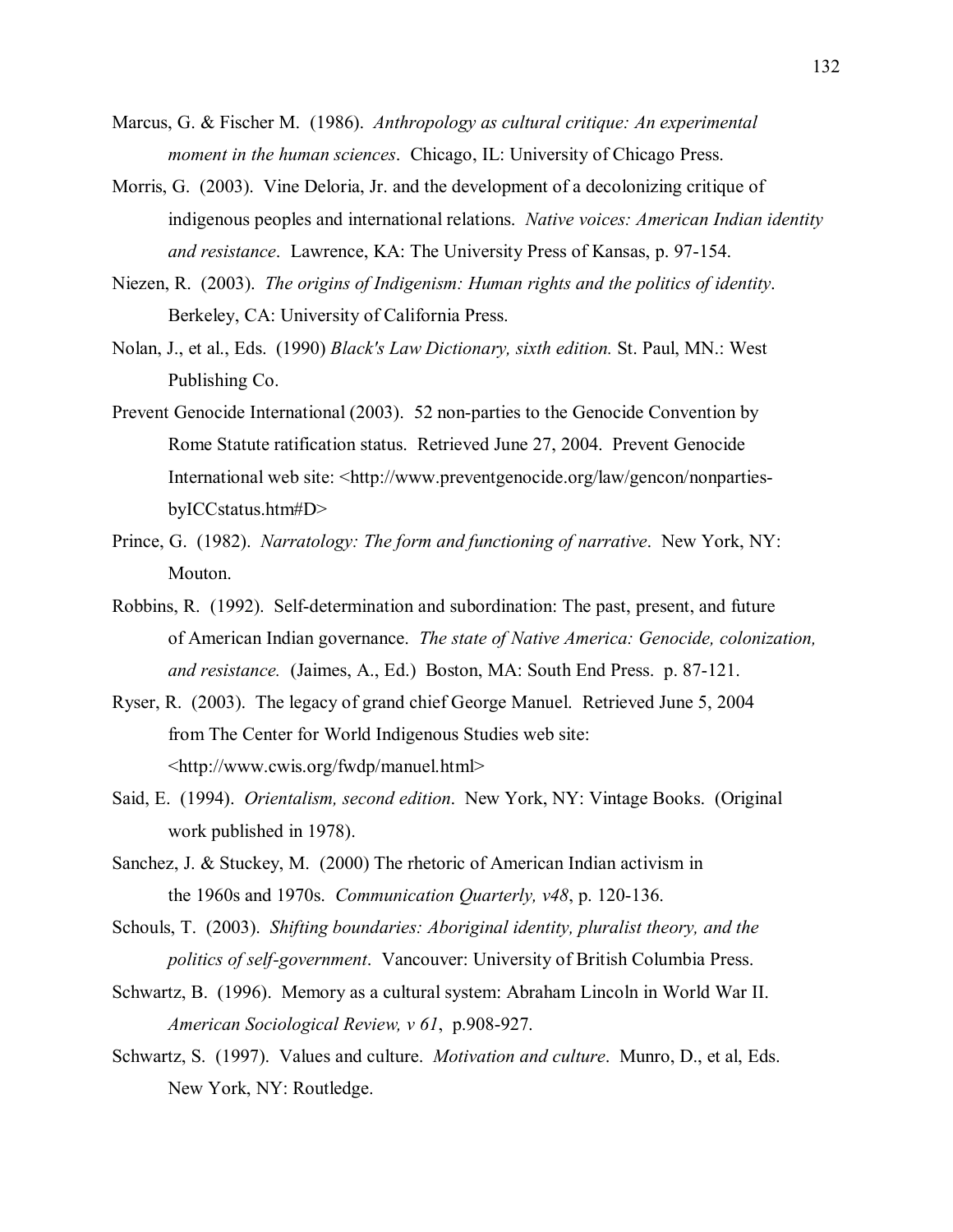- Scott, J. (1998). *Seeing like a state: How certain schemes to improve the human condition have failed*. New Haven, CT: Yale University Press.
- Shankel, G. (1941). *American mottoes and slogans*. New York, NY: Wilson.
- Sillars, M. (1991). *Messages, meanings, and culture: Approaches to communication criticism*. New York: Harper Collins Publishers Inc.
- Silverstein, M. & Urban, G. (1996). The natural history of discourse. *Natural histories of discourse*. Silverstein, M. & Urban, G., Eds. Chicago, IL: University of Chicago Press, p. 1-17.
- Simons, H. (1976). *Persuasion: Understanding, practice, and analysis*. Reading, MA: Addison-Wesley.
- Smith, C., Burke, H., & Ward, G. (2000). *Globalization and indigenous people: Threat or empowerment? Indigenous cultures in an interconnected world*. Smith, C. & Ward, G., Eds. Toronto: UBC Press, p.1-24.
- Smith, J. (1995) Transnational political processes and the human rights movement. *Research in Social movements, Conflict and Change, v 18*. p185-219.
- Smith, R. & Windes, R. (Fall 1976). The rhetoric of mobilization: Implications for the study of movements. *The Southern Speech Communication Journal, v42*, 1*.*
- Stanton, J. (1997). Building Expo '67. Retrieved June 29, 2004. The North American Integration and Development Center web site: <http://naid.sppsr.ucla.edu/expo67/mapdocs/buildingexpo.htm>
- Stone-Mediatore, S. (2003). *Reading across borders: Storytelling and knowledges of resistance*. New York, NY: Palgrave Macmillan.
- Stuart, P. (1987). *Nations within a nation: Historical statistics of American Indians*. New York, NY: Greenwood Press.
- Stewart, C., Smith, C., & Denton, R. (2001). *Persuasion and social movements, fourth edition.* Prospect Heights, IL: Waveland Press, Inc.
- Thompson, W. (1996). *Native American issues: A reference handbook*. Santa Barbara, CA: ABC-CLIO.
- Todorov, T. (1984). *The conquest of America*. New York, NY: Harper and Row.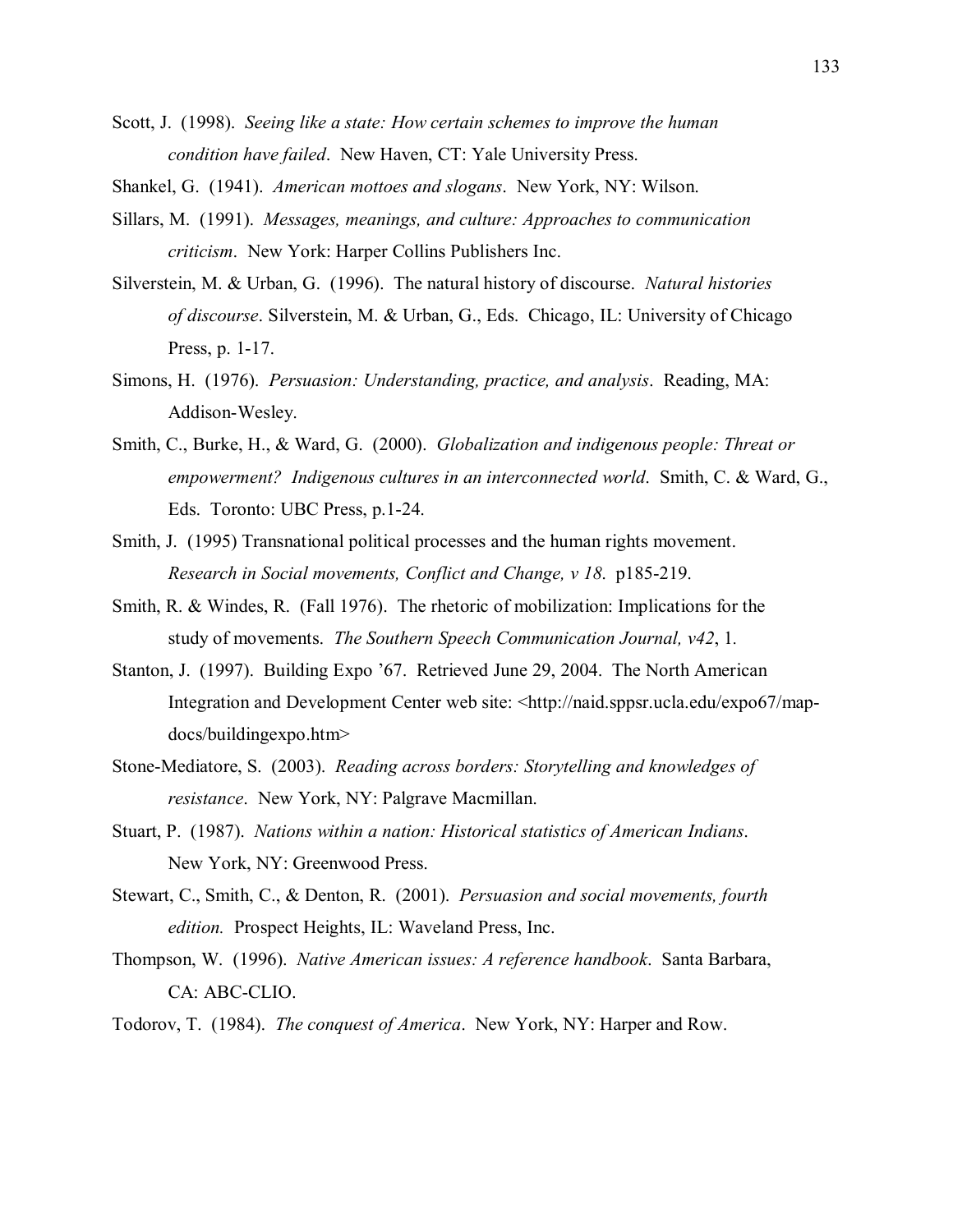- United Nations. (1977). *Report of the International NGO Conference on Discrimination against Indigenous Populations in the Americas-1977*. Special NGO Committee on Human Rights (Geneva), Sub-Committee on Racism, Racial Discrimination, Apartheid and Decolonization.
- Vanderford, M. (1989). Vilification and social movements: A case study of pro-life and pro-choice rhetoric. *Quarterly Journal of Speech, v75*, p.166-167.
- Washburn, W. (1971). *Red manís land, white manís law*. Norman, OK: University of Oklahoma Press.
- White, P. (1985). What is a nationality? *Canadian review of studies in nationalism, v12*, 1-23.
- Wood, J. (2000). *Communication theories in action: An introduction, second edition.* Belmont, CA: Wadsworth Thomson Learning.
- Yates, J. & Hunter, J. (2002). Fundamentalism: When history goes awry. *Stories of Change: Narrative and social movements*. Davis, J., Ed. Albany, NY: State University of New York Press, p. 123-148.